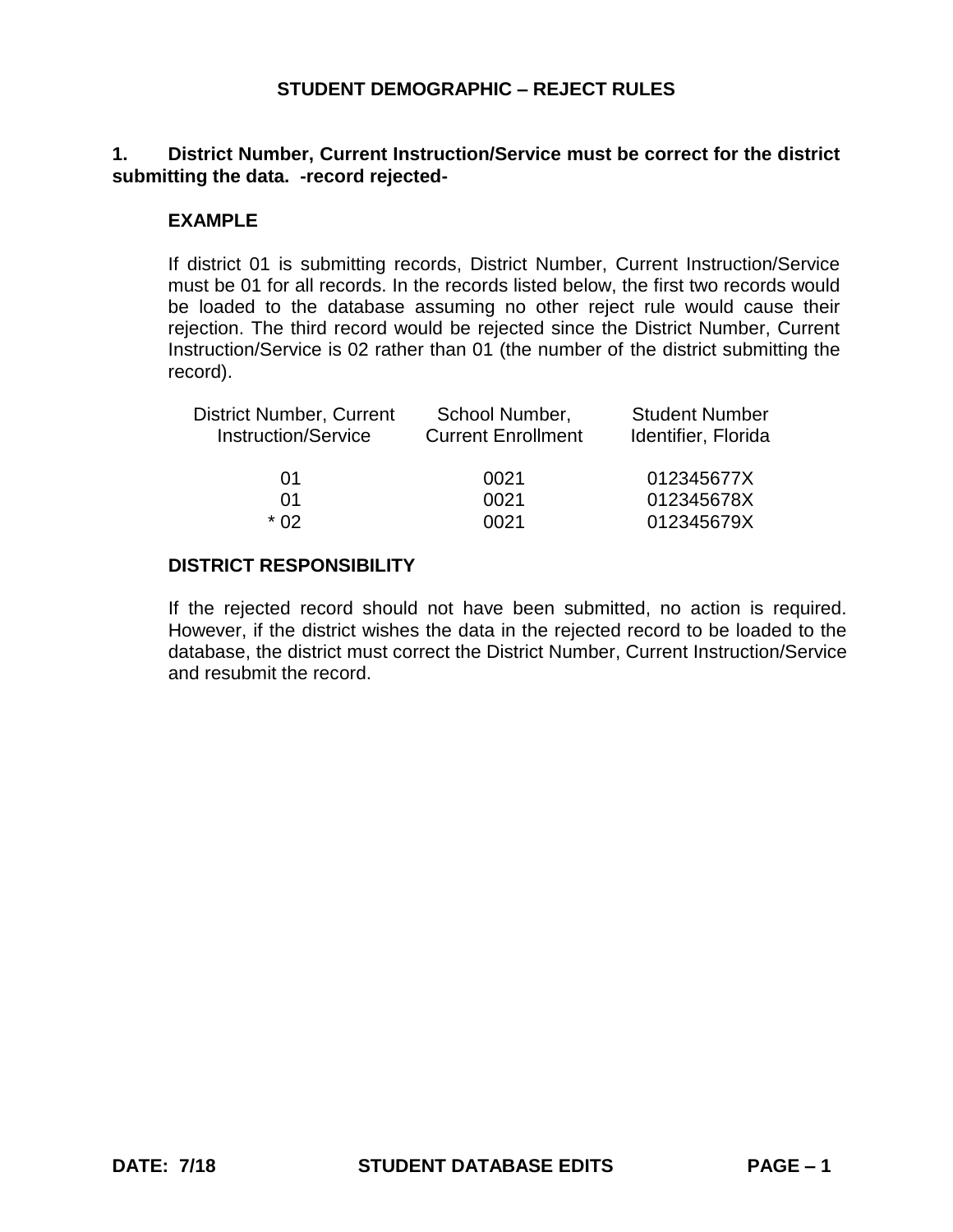## **2. District Number, Current Enrollment must be numeric and in the range 01-68 or 71-75. -record rejected-**

#### **EXAMPLE**

The first two records listed below would be written to the database assuming no other reject rule would cause their rejection. The third record would be rejected since the District Number, Current Enrollment is not in the appropriate range.

| District Number,          | School Number,            | <b>Student Number</b> |
|---------------------------|---------------------------|-----------------------|
| <b>Current Enrollment</b> | <b>Current Enrollment</b> | Identifier, Florida   |
| 01                        | 0021                      | 012345677X            |
| 01                        | 0021                      | 012345678X            |
| * በበ                      | በበ21                      | 012345679X            |

#### **DISTRICT RESPONSIBILITY**

If the rejected record should not have been submitted, no action is required. However, if the district wishes the data in the rejected record to be loaded to the database, the district must correct the District Number, Current Enrollment and resubmit the record.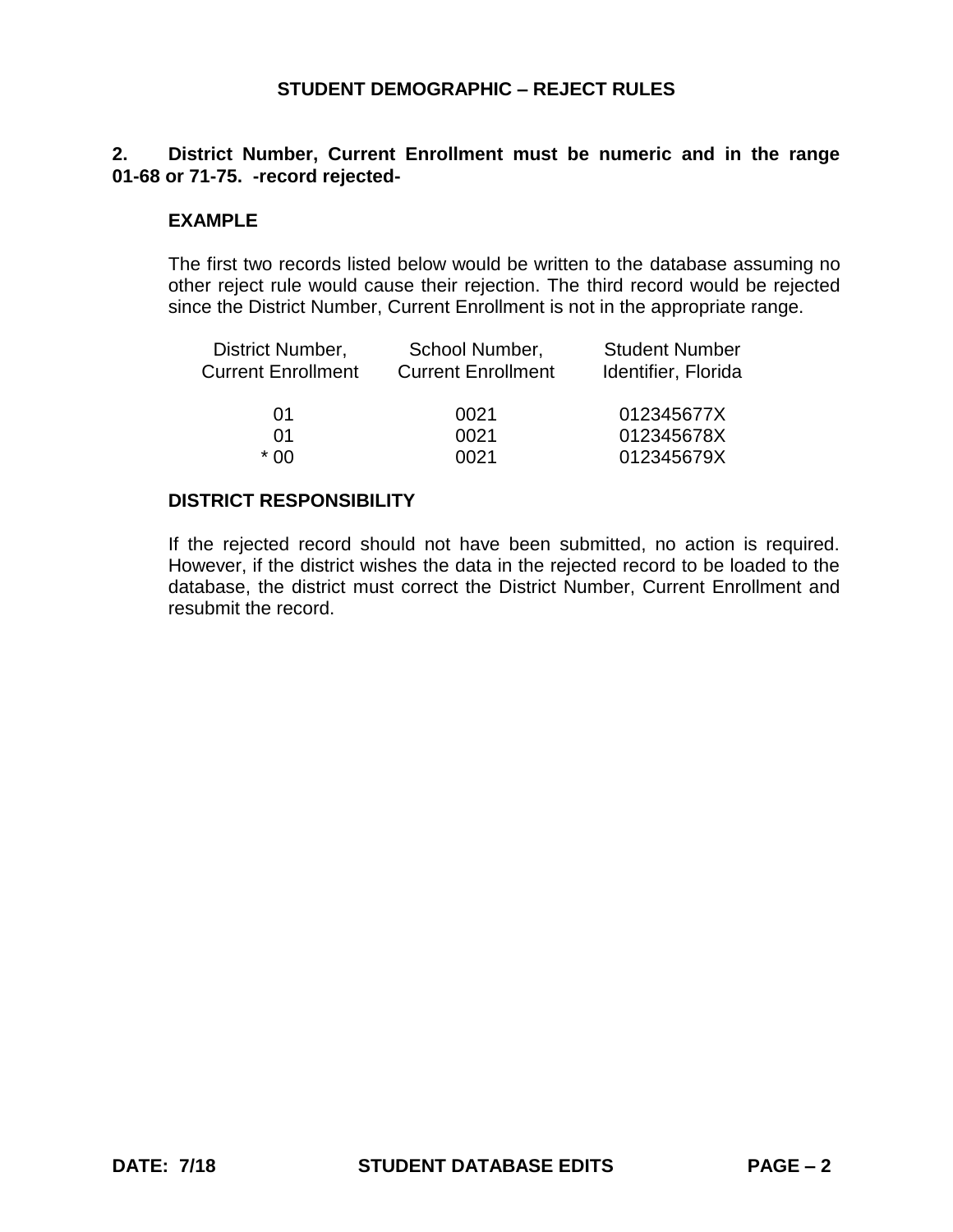**3. If Survey Period Code is 1-4 or 9, School Number, Current Enrollment must be numeric in the range 0001 to 9899, excluding 9001 or it must be 9992, 9993, 9997, N998 or N999. If Survey Period Code is 5, School Number, Current Enrollment must be numeric in the range 0001 to 9899, excluding 9001 or it must be 9992, 9993, 9995, 9997, N998 or N999. If Survey Period Code is 6 or 8, School Number Current Enrollment must be numeric in the range 0001 to 9899, excluding 3518 and 9001. -record rejected-**

#### **EXAMPLE**

The first two records listed below would be loaded to the database assuming no other reject rule would cause their rejection. The third record would be rejected because the School Number, Current Enrollment is not in the appropriate numerical range. The fourth record would be rejected because the School Number, Current Enrollment is not numeric, N998 or N999.

| District Number,<br><b>Current Enrollment</b> | School Number,<br><b>Current Enrollment</b> | <b>Student Number</b><br>Identifier, Florida |  |
|-----------------------------------------------|---------------------------------------------|----------------------------------------------|--|
| 01                                            | 0021                                        | 012345676X                                   |  |
| 01                                            | 0021                                        | 012345677X                                   |  |
| $*$ 01                                        | 9999                                        | 012345678X                                   |  |
| * በ1                                          | C901                                        | 012346579X                                   |  |

## **DISTRICT RESPONSIBILITY**

If the rejected records should not have been submitted, no action is required. However, if the district wishes the data in the rejected records to be loaded to the database, the district must correct the School Number, Current Enrollment and resubmit the records.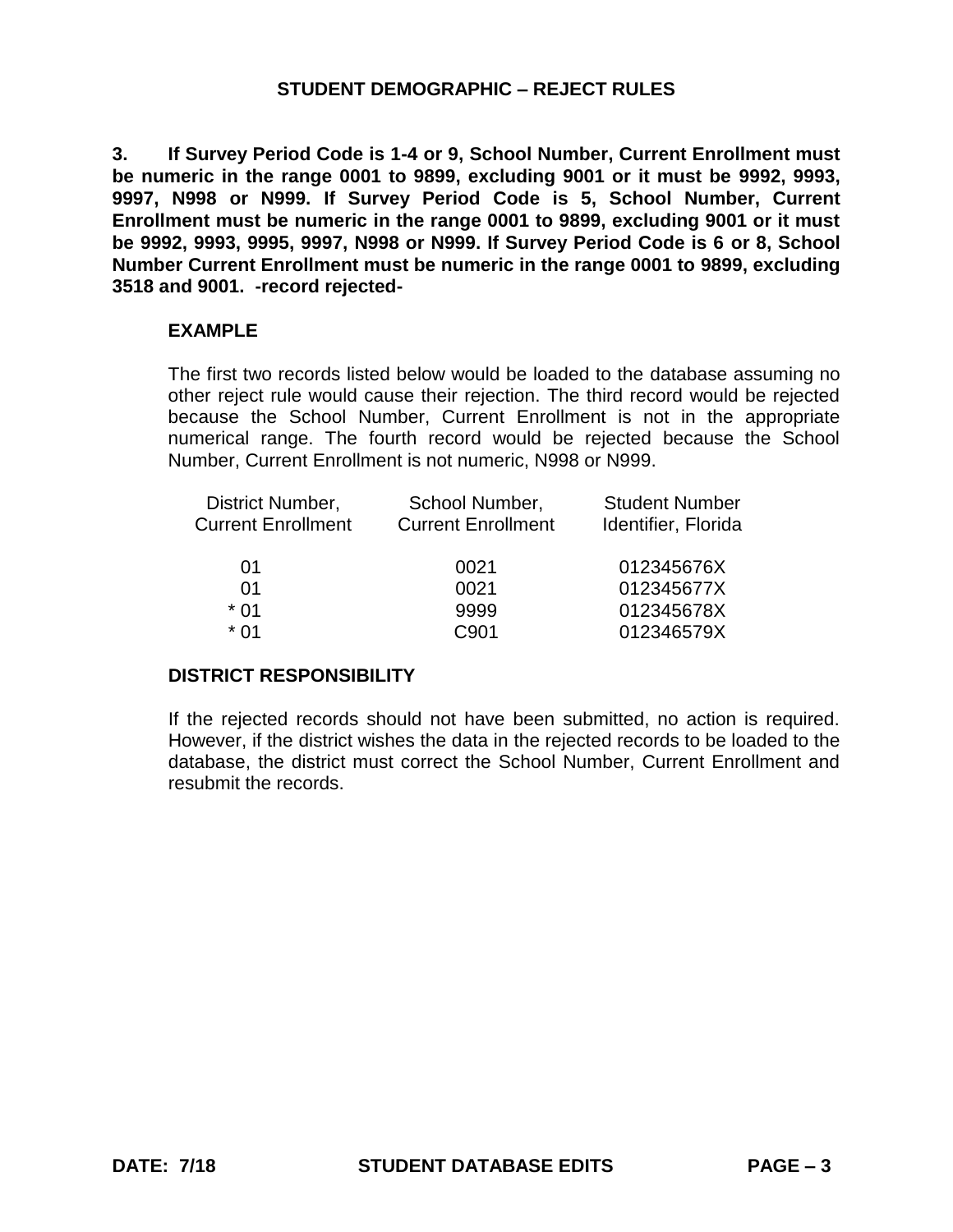**4. The first nine positions of Student Number Identifier, Florida must be numeric. The tenth position of Student Number Identifier, Florida must either be an "X" or numeric. If the tenth position of Student Number Identifier, Florida is numeric, the first two digits must be a valid district number in the range 01-68, 71- 75 or 78-79. If the tenth position of the Student Number Identifier, Florida is an "X", the first three positions may not all be zeroes. -record rejected-**

**Note: For additional information on Student Number Identifier, Florida refer to DOE Information Database Requirements: Volume I -- Automated Student Information System Manual.** 

#### **EXAMPLE**

 because the tenth position contains an "X", and the first three positions are all The first two records listed below would be loaded to the database assuming no other reject rule would cause their rejection. The third record would be rejected because when the social security number is used as the Student Number Identifier, Florida, the tenth digit must be an "X". The fourth record would be rejected because the Student Number Identifier, Florida contains blanks. The fifth record would be rejected because the first two digits are not a valid district number while the tenth position is numeric. The sixth record would be rejected zeroes.

| School Number,<br><b>Current Enrollment</b> | <b>Student Number</b><br>Identifier, Florida |
|---------------------------------------------|----------------------------------------------|
| 0151                                        | 1234567891                                   |
| 0151                                        | 123456789X                                   |
| 0151                                        | 123456789C                                   |
| 0151                                        | 123456789                                    |
| 0151                                        | 0023456791                                   |
| 0151                                        | 000123456X                                   |
|                                             |                                              |

#### **DISTRICT RESPONSIBILITY**

If the rejected records should not have been submitted, no action is required. However, if the district wishes the data in the rejected records to be loaded to the database, the district must correct the Student Number Identifier, Florida and resubmit the records.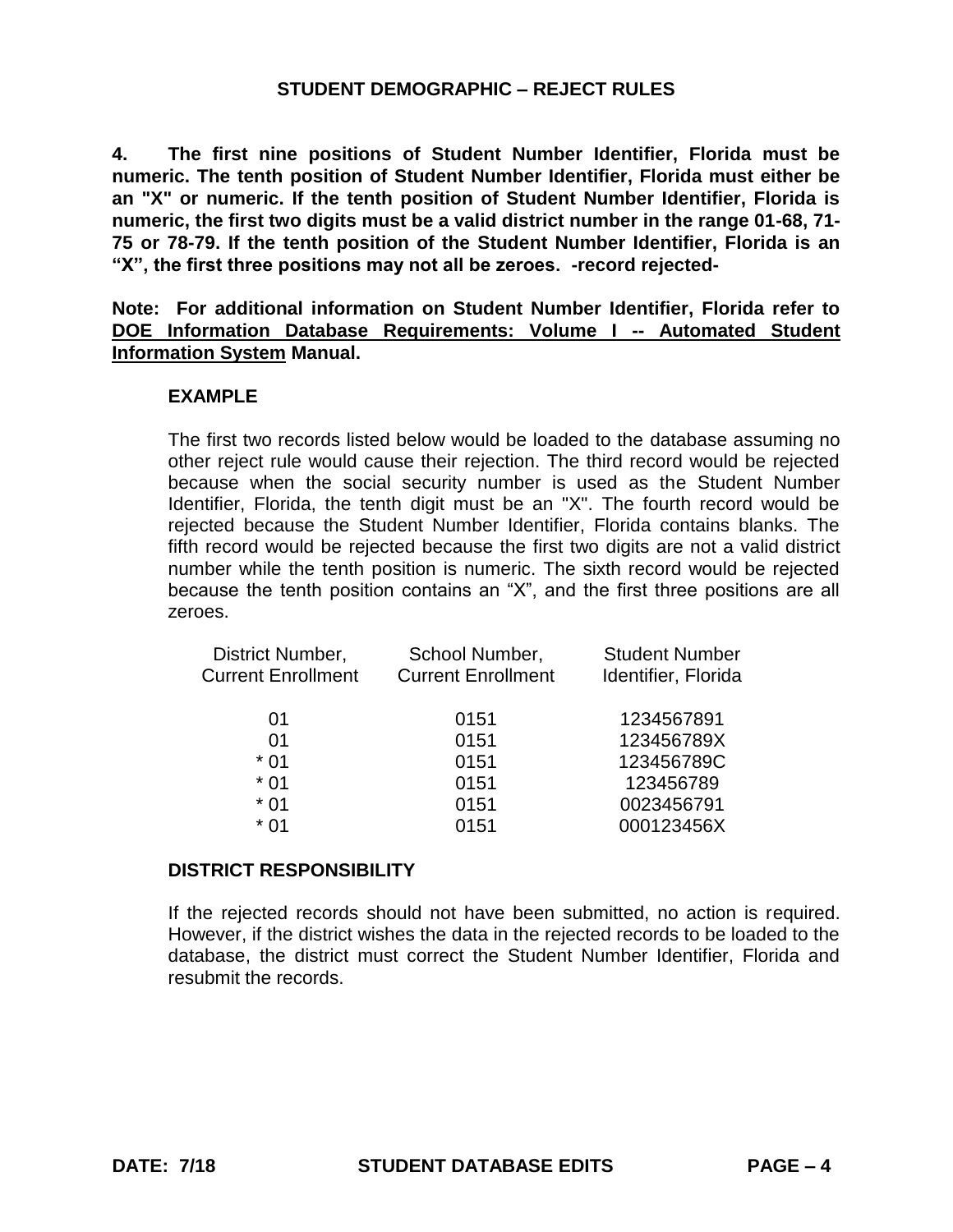## **5. Survey Period Code must be 1, 2, 3, 4, 5, 6, 8 or 9 and must be correct for the submission specified by the district. -record rejected-**

### **EXAMPLE**

The Survey Period Code as specified in the transmission Job Control Language (JCL) or in statements for tape transmission is identified as Survey Period "2". However, records on the transmission have a Survey Period Code "3". All updates, adds or deletes with this inconsistency would be rejected.

#### **DISTRICT RESPONSIBILITY**

The Survey Period Code must be corrected either on the records coming in or the Transmission JCL and all records must be resubmitted.

## **6. Year must be correct for the submission specified by the district. -record rejected-**

#### **EXAMPLE**

The Year as specified in the transmission JCL or in statements for tape transmission is identified as "0001". However, records on the transmission have Year coded as "0102". All updates, adds or deletes with this inconsistency would be rejected.

#### **DISTRICT RESPONSIBILITY**

The district must correct the Year either on the records coming in or the Transmission JCL and resubmit all the records.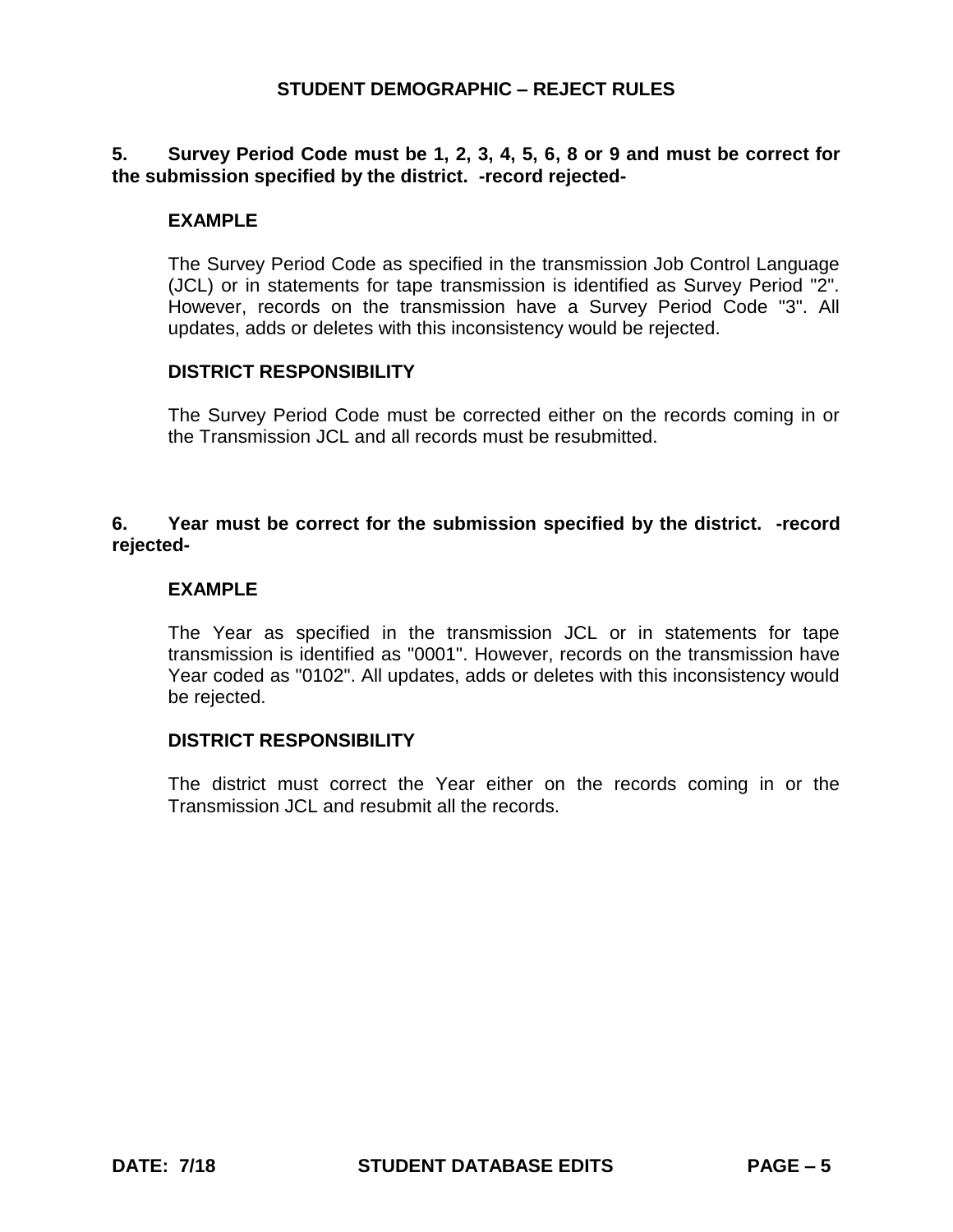**7. The first nine positions of Student Number Identifier-Alias, Florida must be numeric. The tenth position of Student Number Identifier-Alias, Florida must either be an "X" or numeric. If the tenth position of Student Number Identifier-Alias, Florida is numeric, the first two digits must be a valid district number in the range 01-68, 71-75 or 78-79. -record rejected-**

**Note: For additional information on Student Number Identifier-Alias, Florida refer to DOE Information Database Requirements: Volume I -- Automated Student Information System Manual.** 

#### **EXAMPLE**

The first two records listed below would be loaded to the database assuming no other reject rule would cause their rejection. The third record would be rejected because when the social security number is used as the Student Number Identifier-Alias, Florida, the tenth digit must be an "X". The fourth record would be rejected because the Student Number Identifier-Alias, Florida contains blanks. The fifth record would be rejected because the first two digits are not a valid district number while the tenth position is numeric.

| <b>District Number, Current</b><br><b>Instruction/Service</b> | School Number,<br><b>Current Enrollment</b> | <b>Student Number</b><br>Identifier-Alias,<br>Florida |
|---------------------------------------------------------------|---------------------------------------------|-------------------------------------------------------|
| 01                                                            | 0151                                        | 1234567891                                            |
| 01                                                            | 0151                                        | 123456789X                                            |
| $*$ 01                                                        | 0151                                        | 123456789C                                            |
| $*01$                                                         | 0151                                        | 123456789                                             |
| * 01                                                          | 0151                                        | 0023456791                                            |
|                                                               |                                             |                                                       |

#### **DISTRICT RESPONSIBILITY**

If the rejected records should not have been submitted, no action is required. However, if the district wishes the data in the rejected records to be loaded to the database, the district must correct the Student Number Identifier-Alias, Florida and resubmit the records.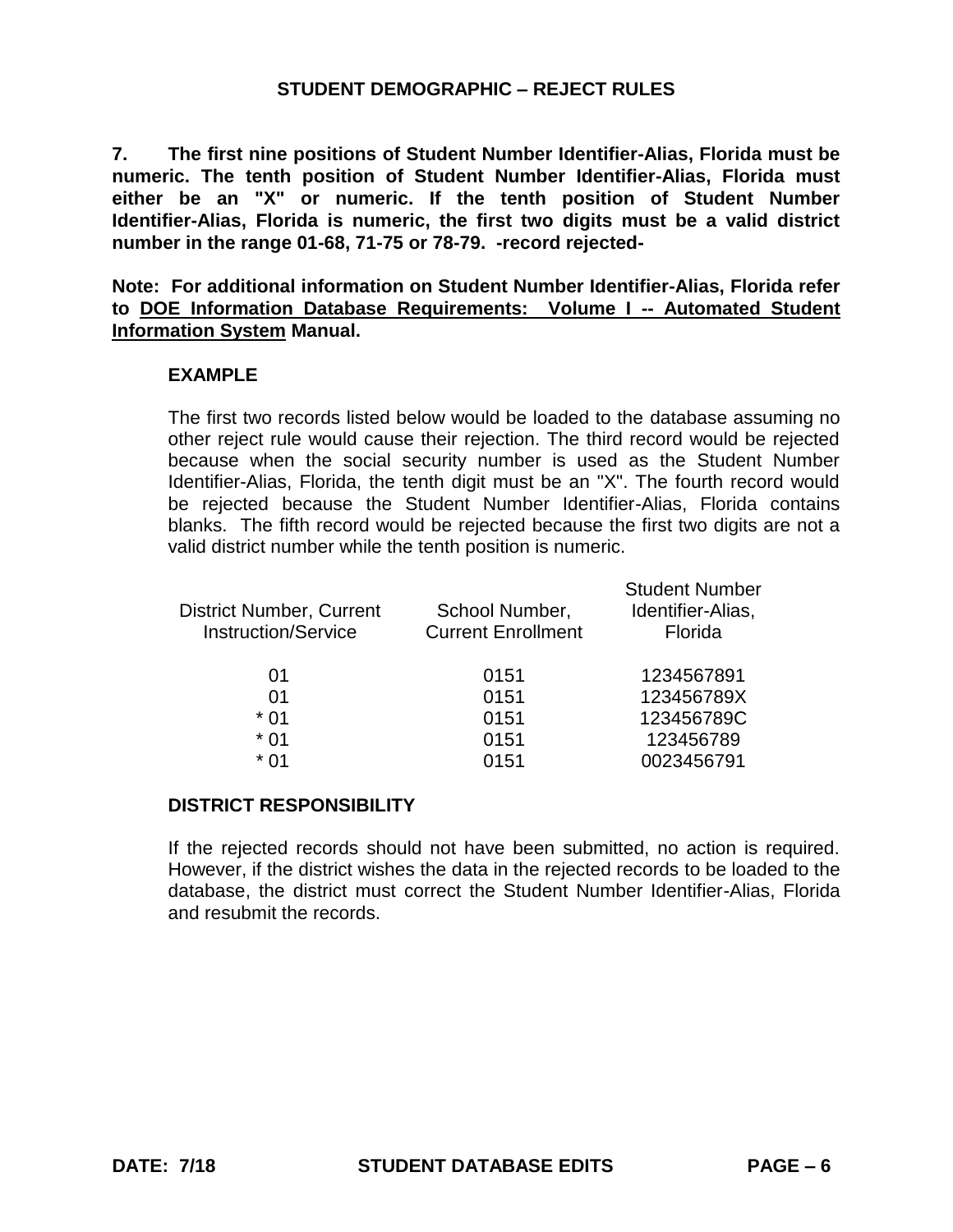**8. The Transaction Code must be A, C or D. For the original transmission, only A is valid. For subsequent batch/update submissions, if A is specified then the record must not already exist on the database; if C or D is specified then the record must exist on the database. -record rejected-**

#### **EXAMPLE**

For all original transmissions, the Transaction Code must be "A". An original transaction is the first submission of a record during a survey period. After original transmission of records, changes to the record for elements other than the key elements must be done with a "C" as the Transaction Code. To delete a record, the Transaction Code must be a "D". To change key elements in a batch transaction, the record must FIRST be deleted with a "D" and then added with an "A". Records with an incorrect Transaction Code would be rejected.

#### **DISTRICT RESPONSIBILITY**

If the rejected records should not have been submitted, no action is required. However, if the district wishes the data in the rejected records to be loaded to the database, the district must correct the Transaction Code and resubmit the records.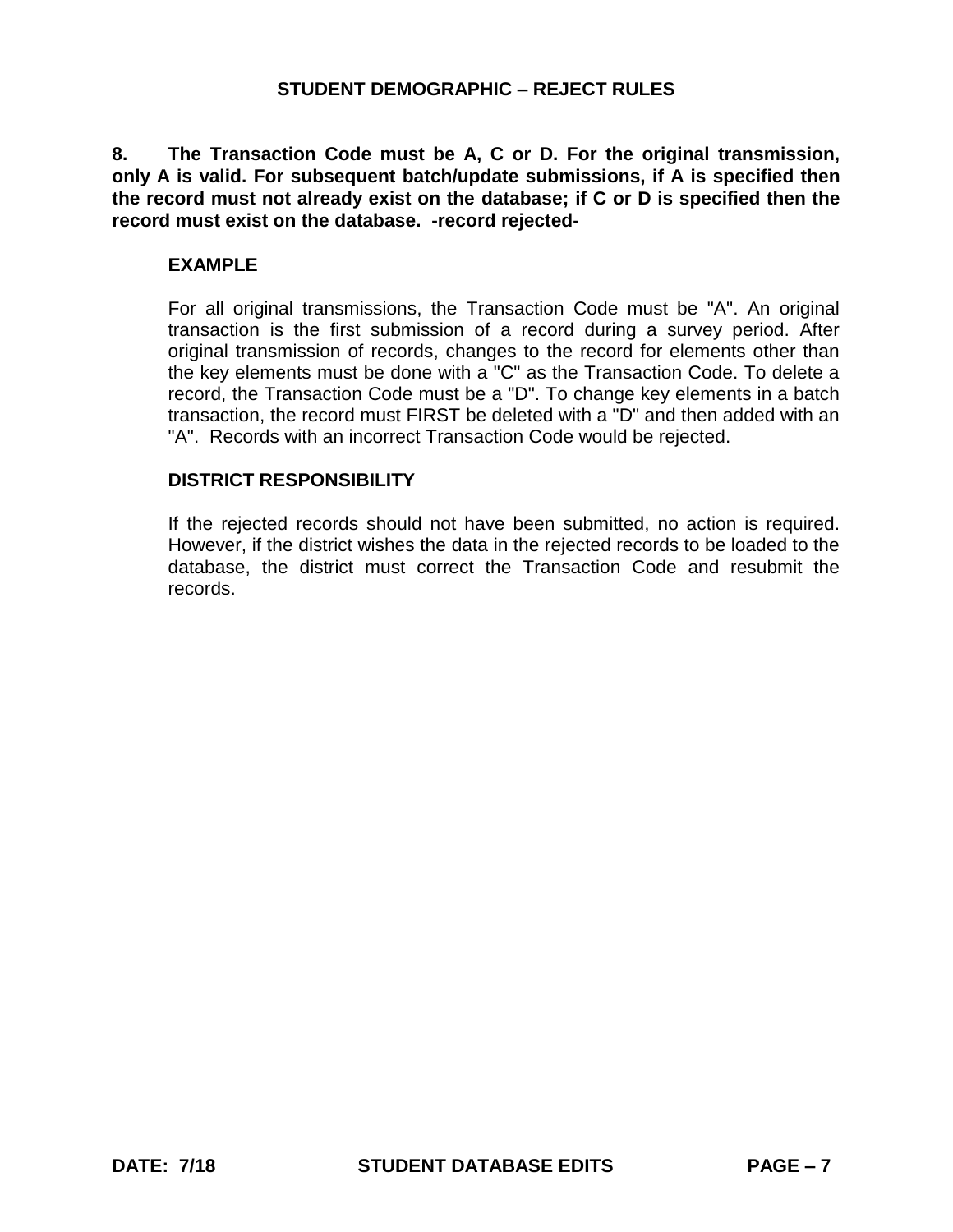**9. Each Student Demographic record must be unique based on District Number, Current Instruction/Service; Student Number Identifier, Florida; Survey Period Code and Year. -first record accepted, all other duplicate records rejected-**

#### **EXAMPLE**

The first, third and fourth records listed below would be loaded to the database assuming no other reject rule would cause their rejection. The second and fifth records would be rejected since they are duplicates (same District Number, Current Instruction/Service; Student Number Identifier, Florida; Survey Period Code and Year) of the first and fourth records, respectively.

| <b>Student</b> |               |      |
|----------------|---------------|------|
| Number         | <b>Survey</b> |      |
| Identifier,    | Period        |      |
| Florida        | Code          | Year |
|                |               |      |
| 012345675X     | $\mathcal{P}$ | **** |
| 012345675X     | $\mathcal{P}$ | **** |
| 012345677X     | 2             | **** |
| 012345678X     | 2             | **** |
| 012345678X     | 2             | **** |
|                |               |      |

\*\*\*\* = Valid fiscal year for data submission.

## **DISTRICT RESPONSIBILITY**

If the records that were accepted and loaded to the database are correct ones, no action is required. However, if the district wishes the data in the rejected records to be loaded to the database, the district must delete any invalid records, correct any rejected records if necessary, and resubmit the corrected records.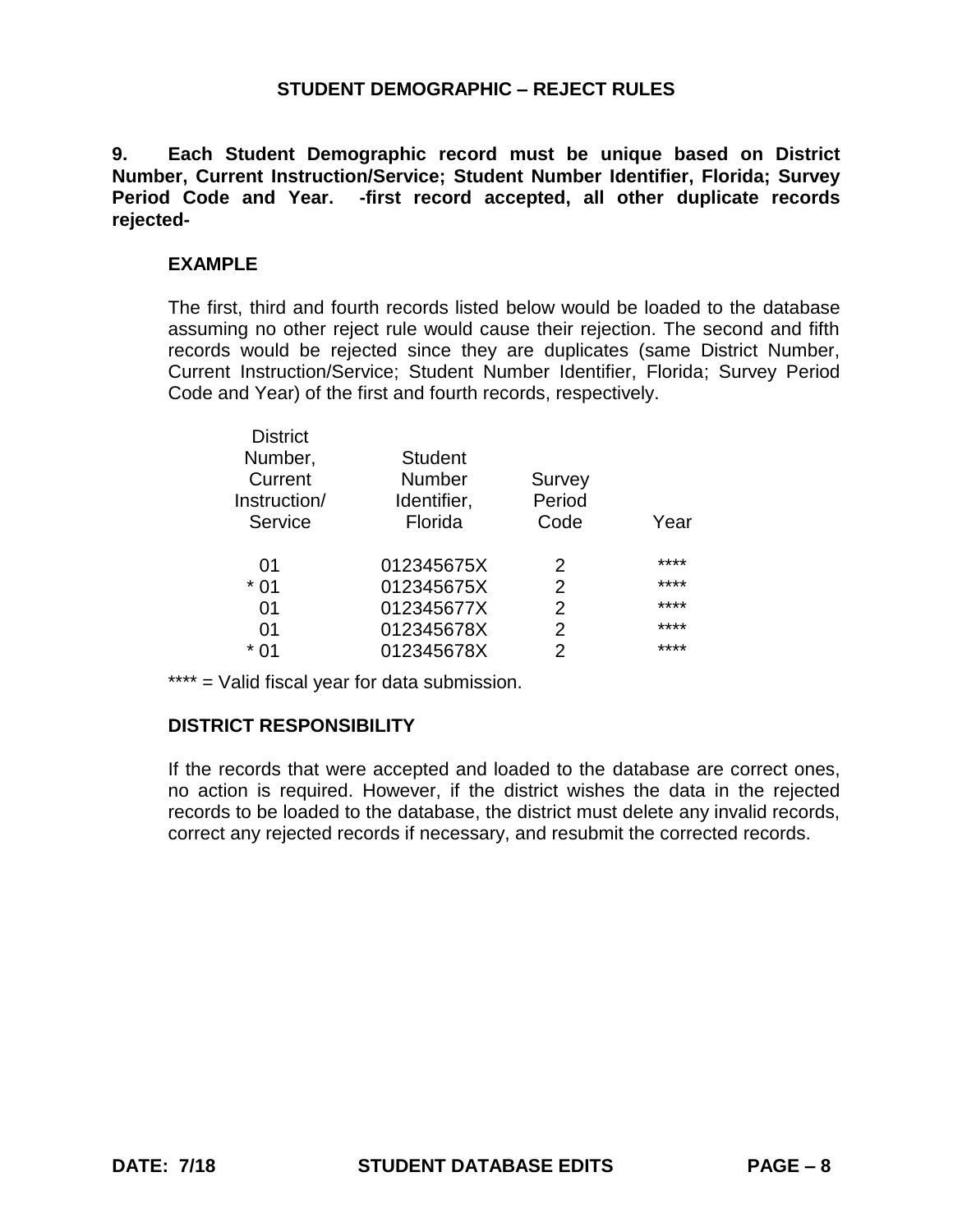**10. The Student Number Identifier, Local may be any combination of letters, numbers and blanks. (All blanks are allowable.) It must be left-justified with trailing blanks. -record rejected-**

### **EXAMPLE**

The first three records listed below would be loaded to the database assuming no other edit would cause their rejection. The fourth record would be rejected because the Student Number Identifier, Local contains a symbol (@). The fifth record would be rejected because it is right-justified rather than left-justified.

| <b>Student</b> |
|----------------|
| Number         |
| Identifier,    |
| Local          |
| 0123456789     |
| ABC123DEF9     |
| 3001 28K       |
| 2121@xyz       |
| 123456         |
|                |

#### **DISTRICT RESPONSIBILITY**

If the rejected records should not have been submitted, no action is required. However, if the district wishes the data in the rejected records to be loaded to the database, the district must correct the Student Number Identifier, Local and resubmit the records.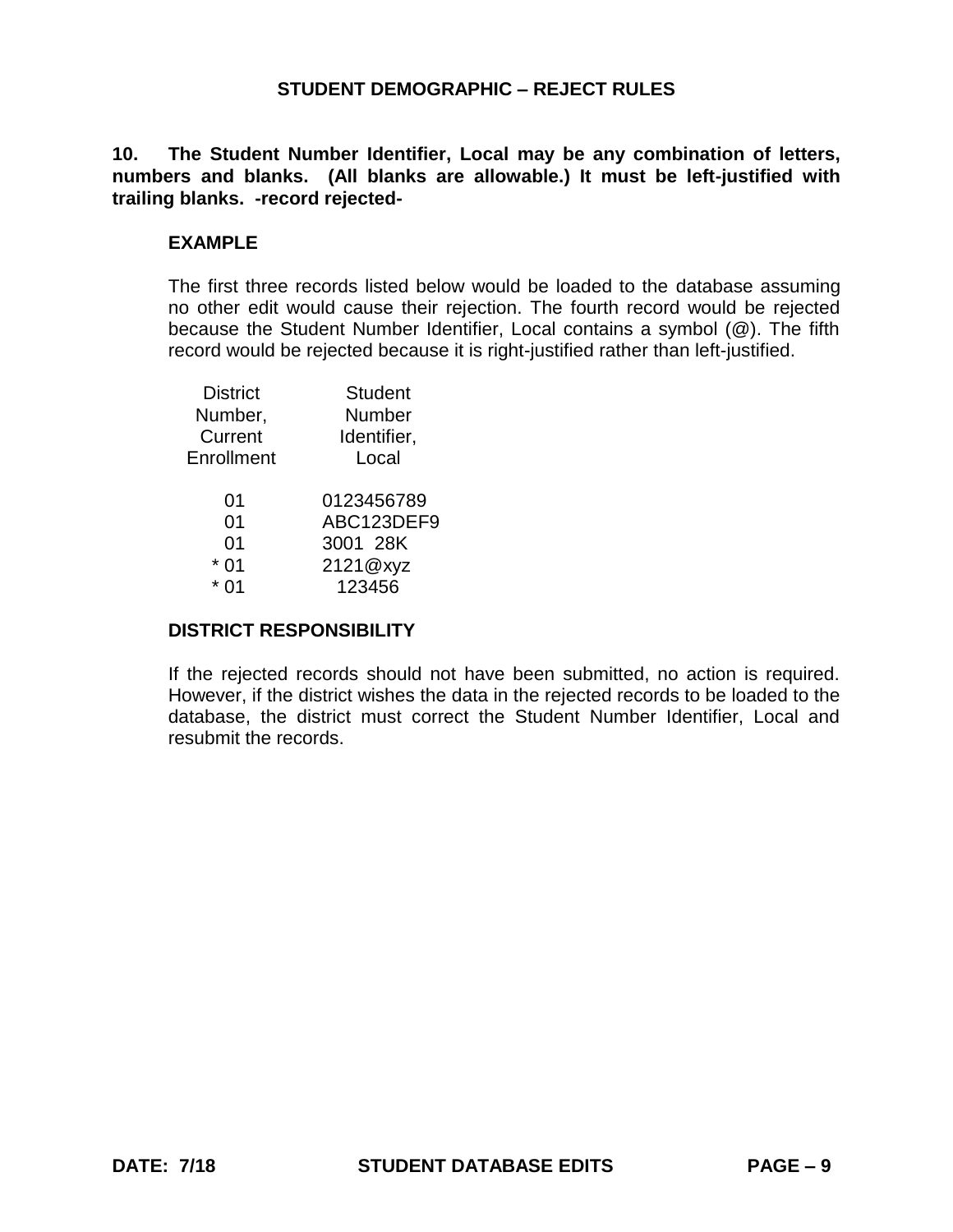**11. If Survey Period is 5 or 9, Institution Number, Neglected/Delinquent (First); Institution Number, Neglected/Delinquent (Second) and Institution Number, Neglected/Delinquent (Third) must be numeric in the range 0000 to 9899 or they must be a district assigned 3 digit number preceded by an A. If Survey Period is not 5 or 9, Institution Number, Neglected/Delinquent must be 0000. (This edit does not apply to Survey Periods 6 and 8.) -record rejected-**

## **EXAMPLE**

The first two records listed below would be loaded to the database assuming no other reject rule would cause their rejection. The third record would be rejected because the Institution Number, Neglected/Delinquent is not in the appropriate numerical range. The fourth record would be rejected because the Survey Period is 2 and the Institution Number, Neglected/Delinquent is not 0000.

| <b>District</b> |        | Institution | <b>Student</b> |
|-----------------|--------|-------------|----------------|
| Number,         | Survey | Number,     | Number         |
| Current         | Period | Neglected/  | Identifier,    |
| Enrollment      | Code   | Delinquent  | Florida        |
|                 |        |             |                |
| 01              | 2      | 0000        | 012345676X     |
| 01              | 5      | A006        | 012345677X     |
| $*01$           | 9      | 9999        | 012345678X     |
| * በ1            | 2      | A006        | 012346579X     |
|                 |        |             |                |

## **DISTRICT RESPONSIBILITY**

If the rejected records should not have been submitted, no action is required. However, if the district wishes the data in the rejected records to be loaded to the database, the district must correct the Institution Number, Neglected/Delinquent and resubmit the records.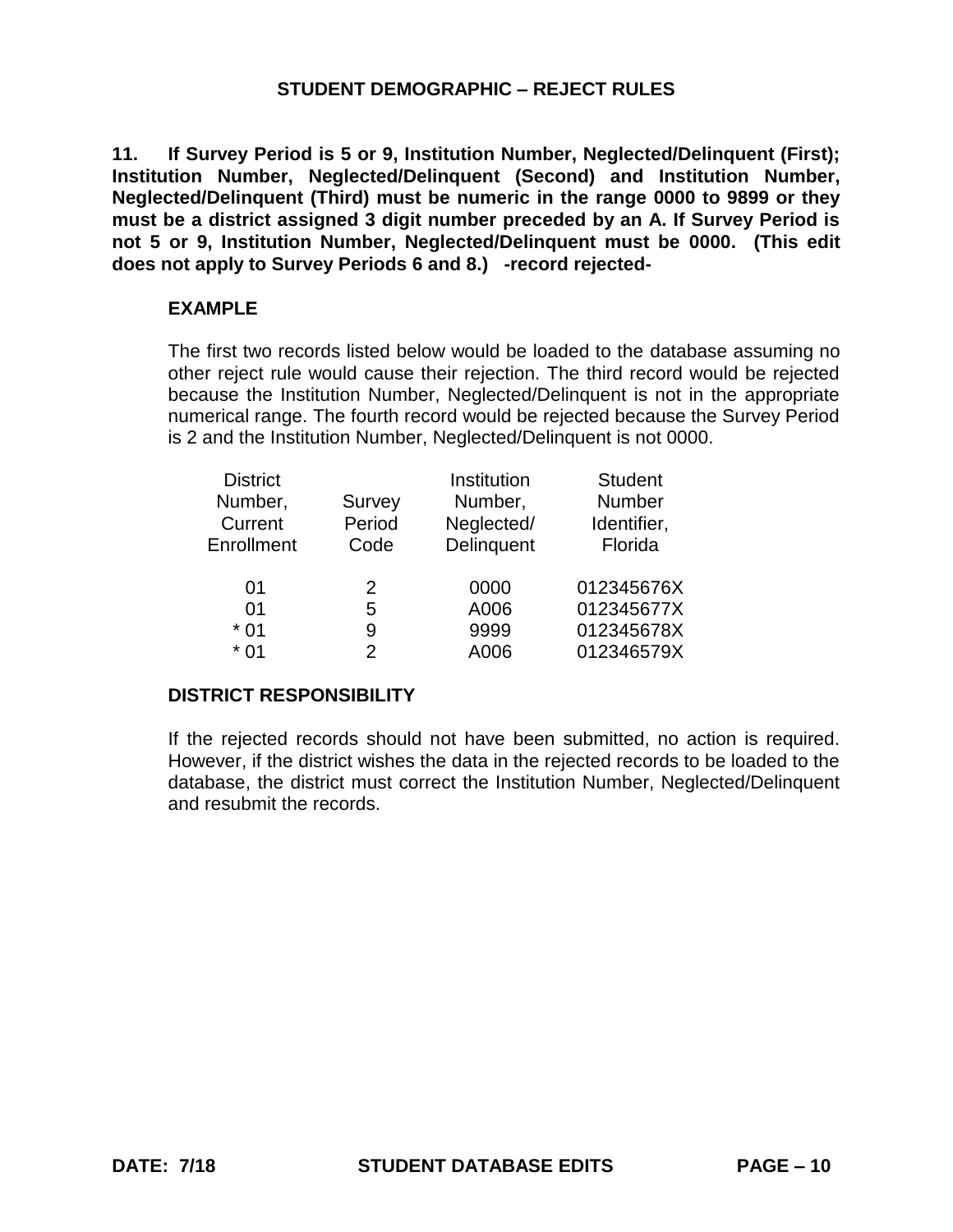**12. If the Institution Number, Neglected/Delinquent (First); Institution Number, Neglected/Delinquent (Second) or Institution Number, Neglected/Delinquent (Third) is not 0000 then it must be a valid institution for neglected/delinquent children in the District of Enrollment. (This edit does not apply to Survey Periods 6 and 8.) –record rejected-**

#### **EXAMPLE**

The first two records listed below would be loaded to the database assuming no other reject rule would cause their rejection. The third and fourth records would be rejected because the institution numbers are not on the Department of Education's list of valid institutions for neglected or delinquent children.

| <b>District</b><br>Number,<br>Current<br>Enrollment | Survey<br>Period<br>Code | Institution<br>Number,<br>Neglected/<br>Delinquent | <b>Student</b><br>Number<br>Identifier,<br>Florida |
|-----------------------------------------------------|--------------------------|----------------------------------------------------|----------------------------------------------------|
| 01                                                  | 9                        | 0701                                               | 012345676X                                         |
| 01                                                  | 9                        | A006                                               | 012345677X                                         |
| $*01$                                               | 9                        | A352                                               | 012345678X                                         |
| * በ1                                                | 9                        | 9678                                               | 012346579X                                         |

#### **DISTRICT RESPONSIBILITY**

If the rejected records should not have been submitted, no action is required. However, if the district wishes the data in the rejected records to be loaded to the database, the district must correct the Institution Number, Neglected/Delinquent and resubmit the records or supply correct information about the qualifications of these institutions to the designated contact person at the Department of Education so that these institutions can be added to the list of valid institutions. Following addition of the institutions to the list of valid institutions the district must resubmit the records for processing.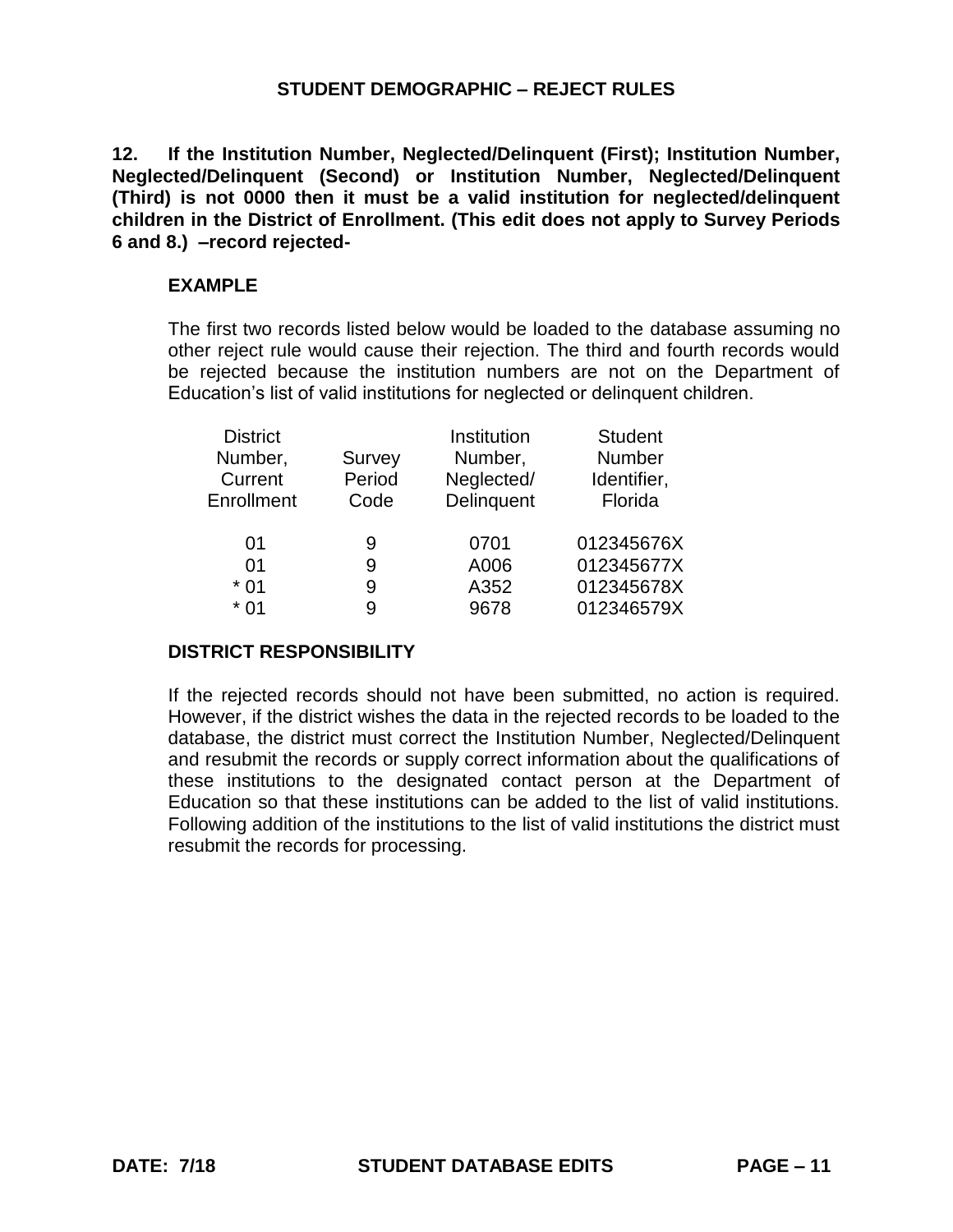**13. If Institution Number, Neglected/Delinquent (First) is 0000 then Institution Number, Neglected/Delinquent (Second) must also be 0000. If Institution Number, Neglected/Delinquent (First) or Institution Number, Neglected/Delinquent (Second) is 0000 then Institution Number, Neglected/Delinquent (Third) must be 0000. (This edit does not apply to Survey Periods 6 and 8.) -record rejected-**

## **EXAMPLE**

The first two records listed below would be loaded to the database assuming no other reject rule would cause their rejection. The third record would be rejected because the Institution Number, Neglected/Delinquent (First) is 0000 and Institution Number, Neglected/Delinquent (Second) and Institution Number, Neglected/Delinquent (Third) contain an institution number.

| <b>District</b><br>Number,<br>Current<br>Enrollment | Institution<br>Number,<br>Neglected/<br>Delinquent<br>(First) | Institution<br>Number,<br>Neglected/<br>Delinquent<br>(Second) | Institution<br>Number,<br>Neglected/<br>Delinquent<br>(Third) |
|-----------------------------------------------------|---------------------------------------------------------------|----------------------------------------------------------------|---------------------------------------------------------------|
| 01                                                  | 0701                                                          | 0000                                                           | 0000                                                          |
| 01                                                  | A006                                                          | 5678                                                           | 9876                                                          |
| $*$ 01                                              | 0000                                                          | 3456                                                           | 5432                                                          |

## **DISTRICT RESPONSIBILITY**

If the rejected record should not have been submitted, no action is required. However, if the district wishes the data in the rejected record to be loaded to the database, the district must correct Institution Number, Neglected/Delinquent (First); Institution Number, Neglected/Delinquent (Second) and/or Institution Number, Neglected/Delinquent (Third) and resubmit the record.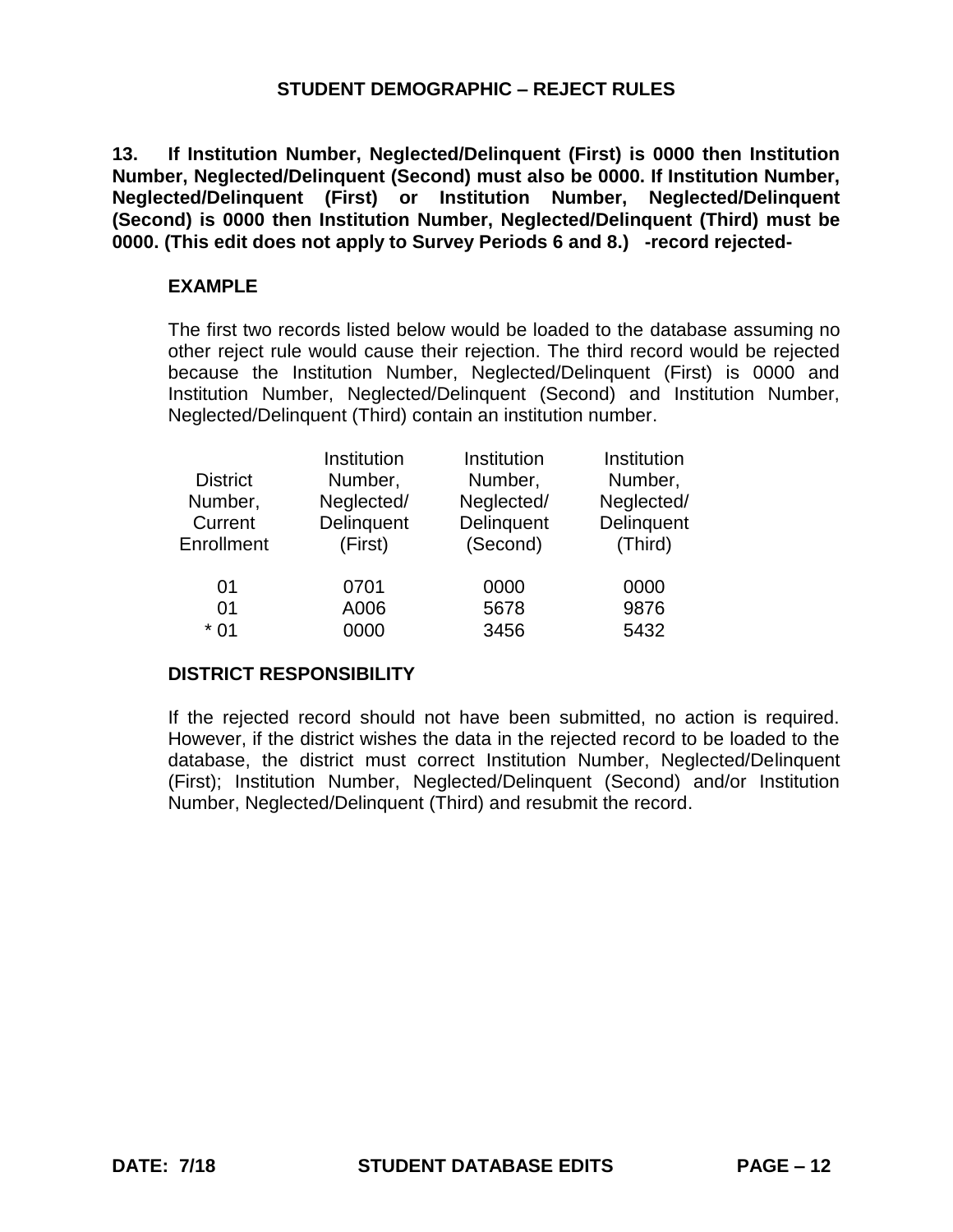# **14. If Survey Period is 2 or 3 and Grade Level is 30 or 31, then School Number, Current Enrollment must be 9997 – record rejected-**

### **EXAMPLE**

The first record listed below would be loaded to the database assuming no other reject rule would cause it rejection. The second record would be rejected because School Number, Current Enrollment is not 9997 for a student in Grade Level 30.

| <b>District</b> | School     | <b>Student</b> |        |       |
|-----------------|------------|----------------|--------|-------|
| Number,         | Number,    | <b>Number</b>  | Survey |       |
| Current         | Current    | Identifier,    | Period | Grade |
| Enrollment      | Enrollment | Florida        | Code   | Level |
| 01              | 9997       | 012345675X     | 2      |       |
|                 |            |                |        | 30    |
| $*$ 01          | 0021       | 012345675X     |        | 30    |

#### **DISTRICT RESPONSIBLE**

If the rejected record should not have been submitted, no action is required. However, if the district wishes the data in the rejected record to be loaded to the database, the district must correct the School Number, Current Enrollment or the Grade Level and resubmit the record.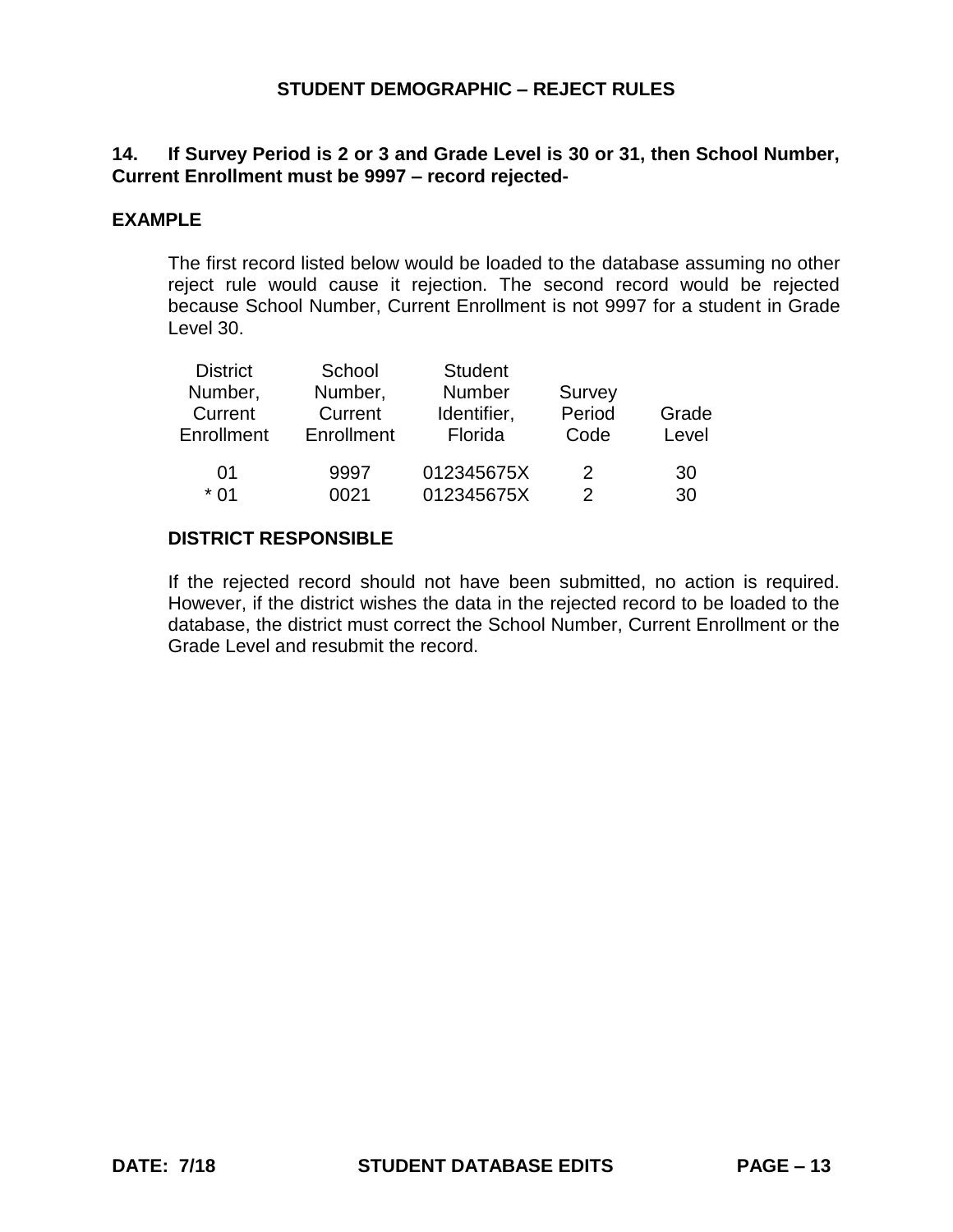# **15. If Migrant Status Term is B, D, E, S, T, U, V, W or X, then Birth Date must be 09011996 through 08312019 inclusive. (This edit does not apply to Survey Periods 6 and 8.). -record rejected-**

# **EXAMPLE**

The first record would be rejected because the Birth Date is not in the acceptable range. The second and third records would be loaded to the database assuming no other reject rule would cause their rejection.

| <b>Student Number</b><br>Identifier, Florida | Survey<br>Period<br>Code | Year | Migrant<br><b>Status</b><br>Term | <b>Birth</b><br>Date |
|----------------------------------------------|--------------------------|------|----------------------------------|----------------------|
| * 0123456789X                                | 5.                       | **** | D                                | 09141983             |
| 0123456790X                                  | 5                        | **** | S                                | 01092003             |
| 0123456791X                                  | 5                        | **** | B                                | 10191999             |

\*\*\*\* = Valid fiscal year for data submission.

## **DISTRICT RESPONSIBILITY**

If the rejected record should not have been submitted, no action is required. However, if the district wishes the data in the rejected record to be loaded to the database, the district must correct the Birth Date or the Migrant Status Term and resubmit the record.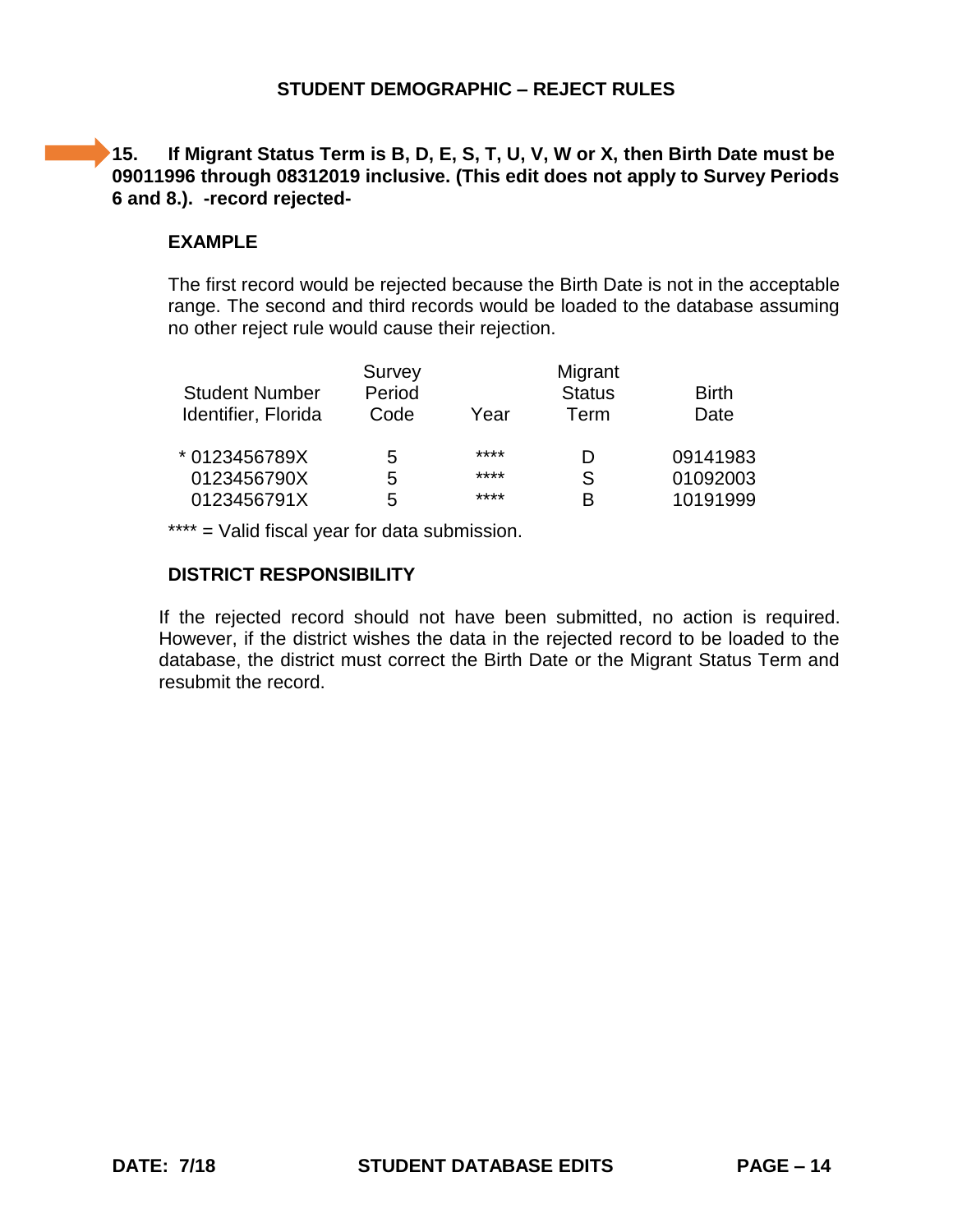#### **16.**

- **If Survey Period Code = 1, 4, 5 or 9, then District Number, Zoned School must be filled with zeroes.**
- **If Survey Period Code = 2 or 3, then District Number, Zoned School must be 00-67.**

#### **(This edit does not apply to Survey Periods 6 and 8.) -record rejected-**

#### **EXAMPLE**

The first two records listed below would be written to the database assuming no other reject rule would cause their rejection. The third record would be rejected because the District Number, Zoned School is outside the specified range.

| <b>Survey Period</b> | District Number,    | School Number,      |
|----------------------|---------------------|---------------------|
| Code                 | <b>Zoned School</b> | <b>Zoned School</b> |
| 01                   | 00                  | 0000                |
| 02                   | 12 <sup>°</sup>     | 0161                |
| $*$ 0.3              | 69                  | 0114                |

## **DISTRICT RESPONSIBILITY**

If the rejected records should not have been submitted, no action is required. However, if the district wishes the data in the rejected records to be loaded to the database, the district must correct the District Number, Zoned School and resubmit the records.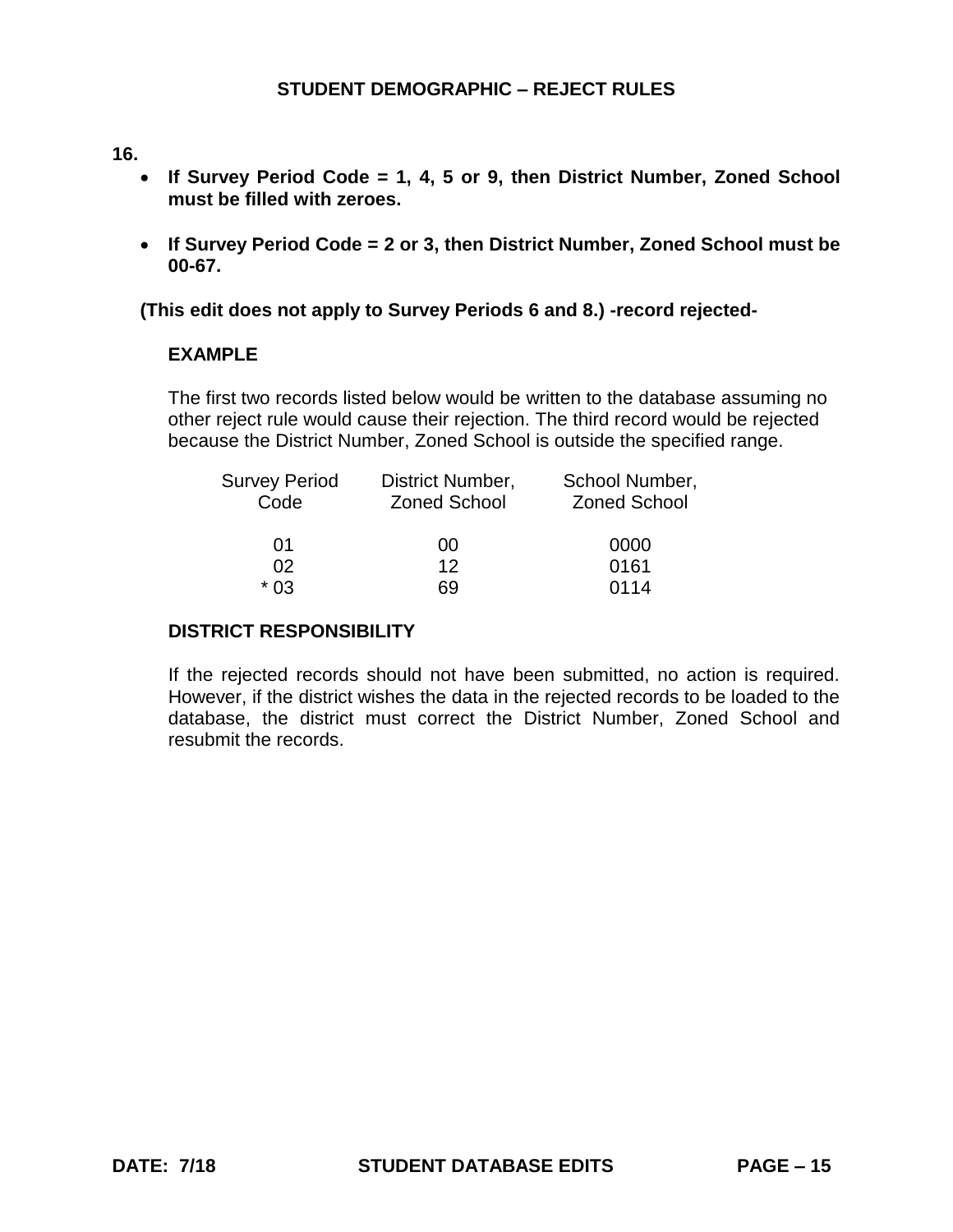**17. If Survey Period Code = 1, 4, 5 or 9, then School Number, Zoned School must be filled with zeroes.** 

**If Survey Period Code = 2 or 3 and** 

- **District of Instruction is not 71 and**
- **School of Enrollment is in the range 0001-9899 but not 3518, 7001, 7004, 7006, 7023 and**
- **School Function/Setting is not D (DJJ) on MSID and**
- **Charter School Status is Z (not Charter) on MSID and**
- **Grade Level code is KG-12 and**
- **Accountability ESE Center is Y or Primary Service Type is B (Alternative Education) on MSID and**
- **Neglected, Delinquent Status is not (D) or (N) on MSID**

**then School Number, Zoned School must be an active school for the District Number, Zoned School on the Master School Identification file unless District of Instruction or District of Enrollment is 68 in which case School Number, Zoned School can also be zeroes.** 

**Any other School of Enrollment can also report zeros for School Number, Zoned School.** 

**(This edit does not apply to Survey Periods 6 and 8.) -record rejected-**

## **EXAMPLE**

The first two records listed below would be written to the database assuming no other reject rule would cause their rejection. The third record would be rejected since the School Number, Zoned School is not zero- filled for survey 1. The fourth record would be rejected since the School Number, Zoned School is not a valid number on the Master School Identification file.

| Survey Period<br>Code | District Number,<br><b>Zoned School</b> | School Number,<br><b>Zoned School</b> |
|-----------------------|-----------------------------------------|---------------------------------------|
| 3                     | 00                                      | 0000                                  |
| $\mathcal{P}$         | $12 \,$                                 | 0161                                  |
| * 1                   | 00                                      | 0345                                  |
| * ?                   | n2                                      | 9990                                  |

## **DISTRICT RESPONSIBILITY**

If the rejected records should not have been submitted, no action is required. However, if the district wishes the data in the rejected records to be loaded to the database, the district must correct the School Number, Zoned School and resubmit the records.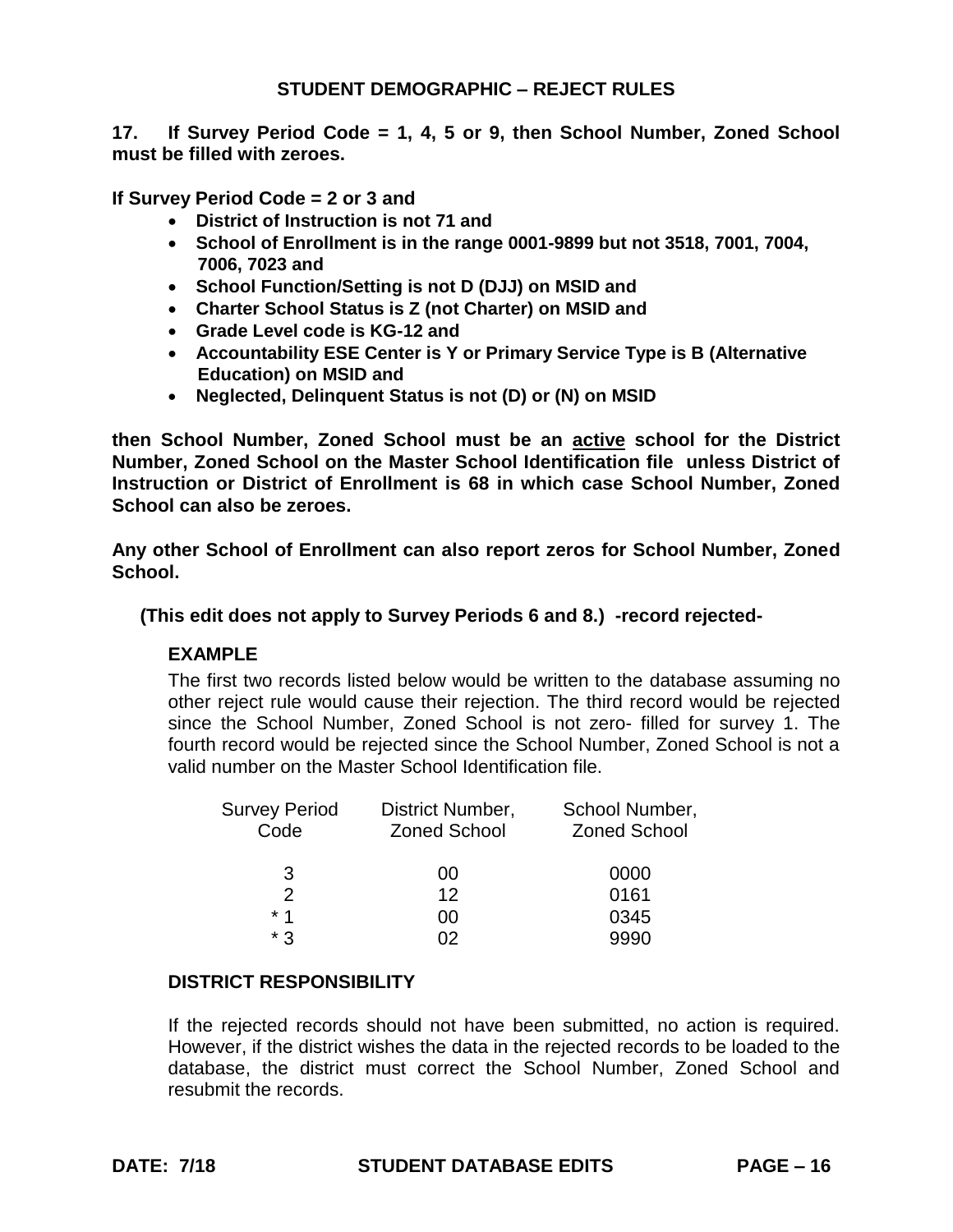**18. If School Number, Current Enrollment is not 3518, 9992, 9993, 9995 or 9997, then there must be a valid association between the Grade Level listed below and the student's age. For Survey Periods 1-4, age will be determined as of Date Certain (Friday) of the survey period. For Survey Period 5, age will be determined as of Date Certain of Survey 3. For Survey Period 6, age will be determined as of the Survey Due Date. For Survey Periods 8 and 9, age will be determined as of Date Certain of Survey 2. –record rejected-**

Grade Level **Age 2018** 

| not equal to $9+$          |
|----------------------------|
| not equal to $0-3$ , $11+$ |
| not equal to $0-4$ , $12+$ |
| not equal to 0-4, 13+      |
| not equal to 0-4, 14+      |
| not equal to 0-4, 15+      |
| not equal to $0-4$ , $16+$ |
| not equal to $0-4$ , $18+$ |
| not equal to $0-4$ , $19+$ |
| not equal to 0-4, 20+      |
| not equal to 0-4, 27+      |
| not equal to $0-4$ , $28+$ |
| not equal to $0-4$ , $29+$ |
| not equal to 0-4, 30+      |
|                            |

# **EXAMPLE**

The records below without an asterisk would be loaded to the database assuming no other reject rule would cause their rejection. The records below which are marked with an asterisk would be rejected because of the invalid association between the Grade Level of the student and the student's Birth Date.

| <b>Student</b><br>Number<br>Identifier,<br>Florida | Year | Survey<br>Period<br>Code | Grade<br>Level | <b>Birth</b><br>Date |
|----------------------------------------------------|------|--------------------------|----------------|----------------------|
| * 123456788X                                       | 1011 | 2                        | 02             | 02021994             |
| 123456786X                                         | 1011 | $\mathcal{P}$            | 08             | 05062003             |
| 123456785X                                         | 1011 | $\mathcal{P}$            | <b>PK</b>      | 12022010             |
| * 123456789X                                       | 1011 | $\mathcal{D}$            | 12             | 08172014             |
|                                                    |      |                          |                |                      |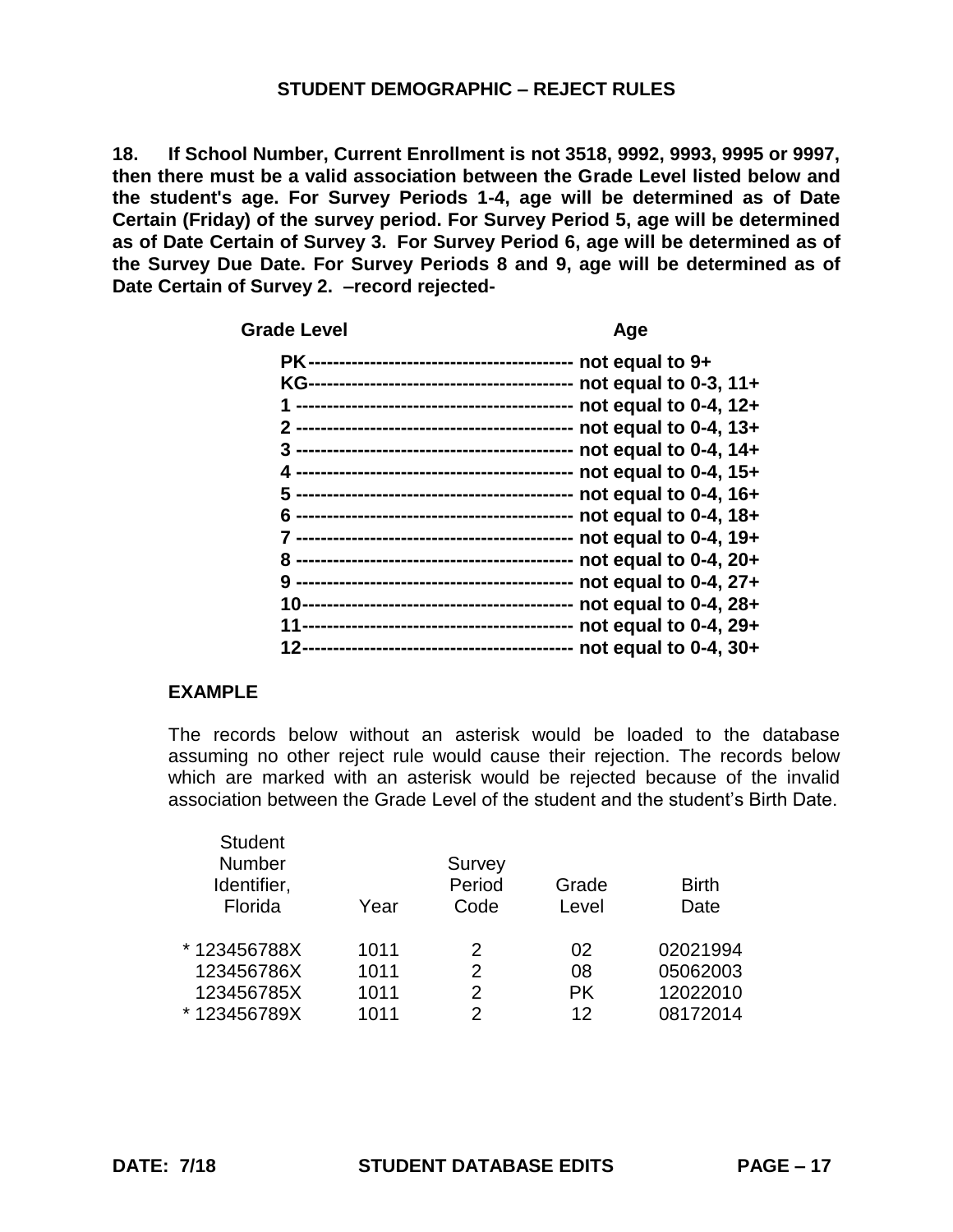#### **DISTRICT RESPONSIBILITY**

If the rejected records should not have been submitted, no action is required. However, if the district wishes the data in the rejected records to be loaded to the database, the district must correct the Grade Level or Birth Date so that there is a valid relationship between these two data elements and resubmit the records.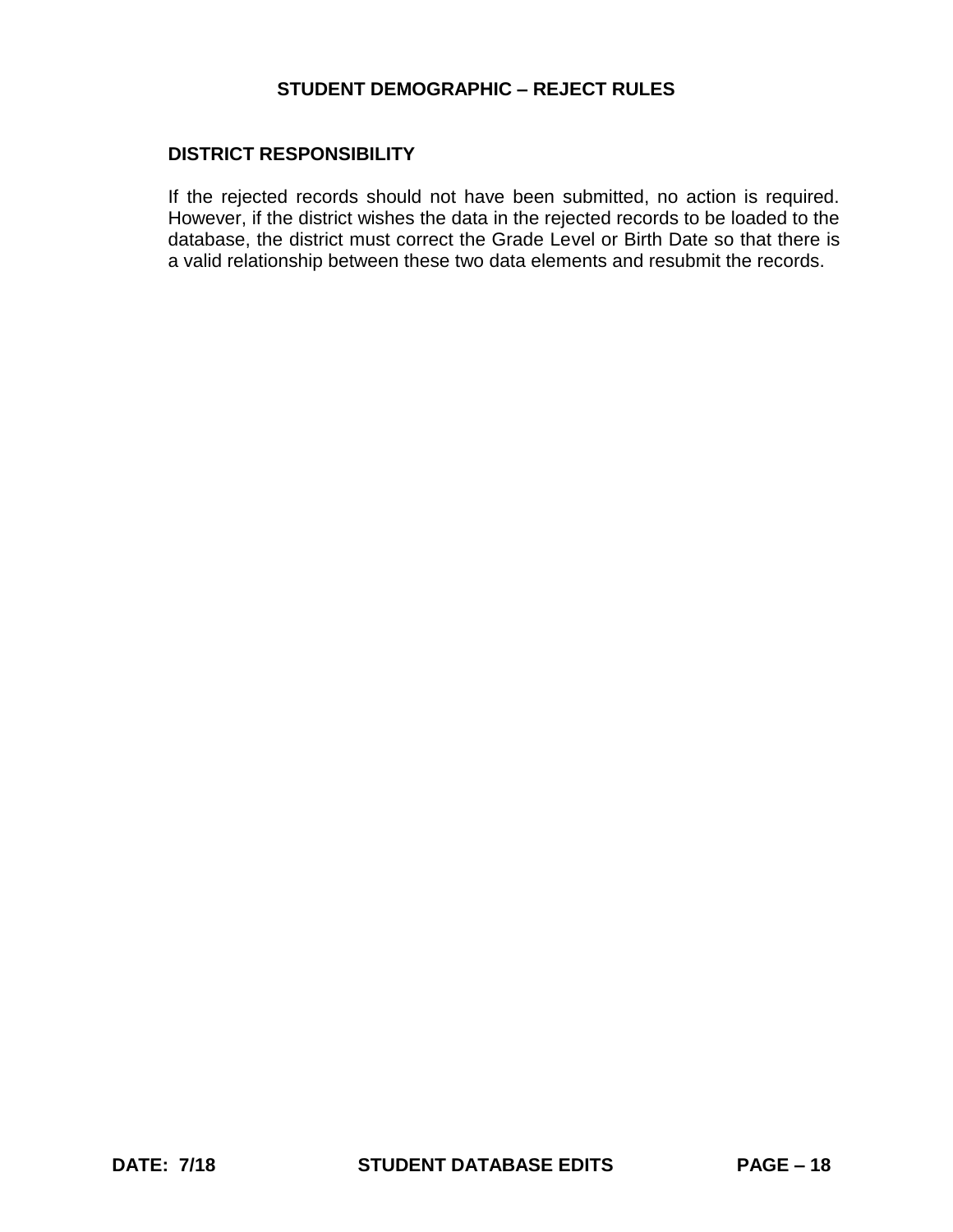**19. If Survey Period Code is 1-4 or 5, and English Language Learners, PK-12 code = LY or LP, and School Number, Current Enrollment is not 3518, and Grade Level is not PK, then Date Entered United States School must be numeric and a valid date in the format MMDDYYYY. Date Entered United States School may be 00000000 for all others. For Survey Period 9, Date Entered United States School must be 00000000. (This edit does not apply to Survey Periods 6 and 8.). -record rejected-**

#### **EXAMPLE**

Each of the records listed below would be rejected. The first record would be rejected because Date Entered United States School is not numeric; the second record would be rejected because Date Entered United States School is 00000000 and English Language Learners,  $PK-12 \text{ code} = LY$ ; the third record would be rejected because Date Entered United States School is an invalid date.

| <b>Student</b> |        |      |                      | English      |
|----------------|--------|------|----------------------|--------------|
| <b>Number</b>  | Survey |      | Date Entered         | Language     |
| Identifier,    | Period |      | <b>United States</b> | Learners,    |
| Florida        | Code   | Year | School               | <b>PK-12</b> |
| * 012345678X   | 2      | **** | 77777777             | ΙF           |
| * 012345679X   | 2      | **** | 00000000             | I Y          |
| * 012345680X   | 2      | **** | 02302005             | ΙP           |

\*\*\*\* = Valid fiscal year for data submission.

## **DISTRICT RESPONSIBILITY**

If the rejected records should not have been submitted, no action is required. However, if the district wishes the data in the rejected records to be loaded to the database, the district must correct the information for Date Entered United States School or English Language Learners, PK-12 and resubmit the records.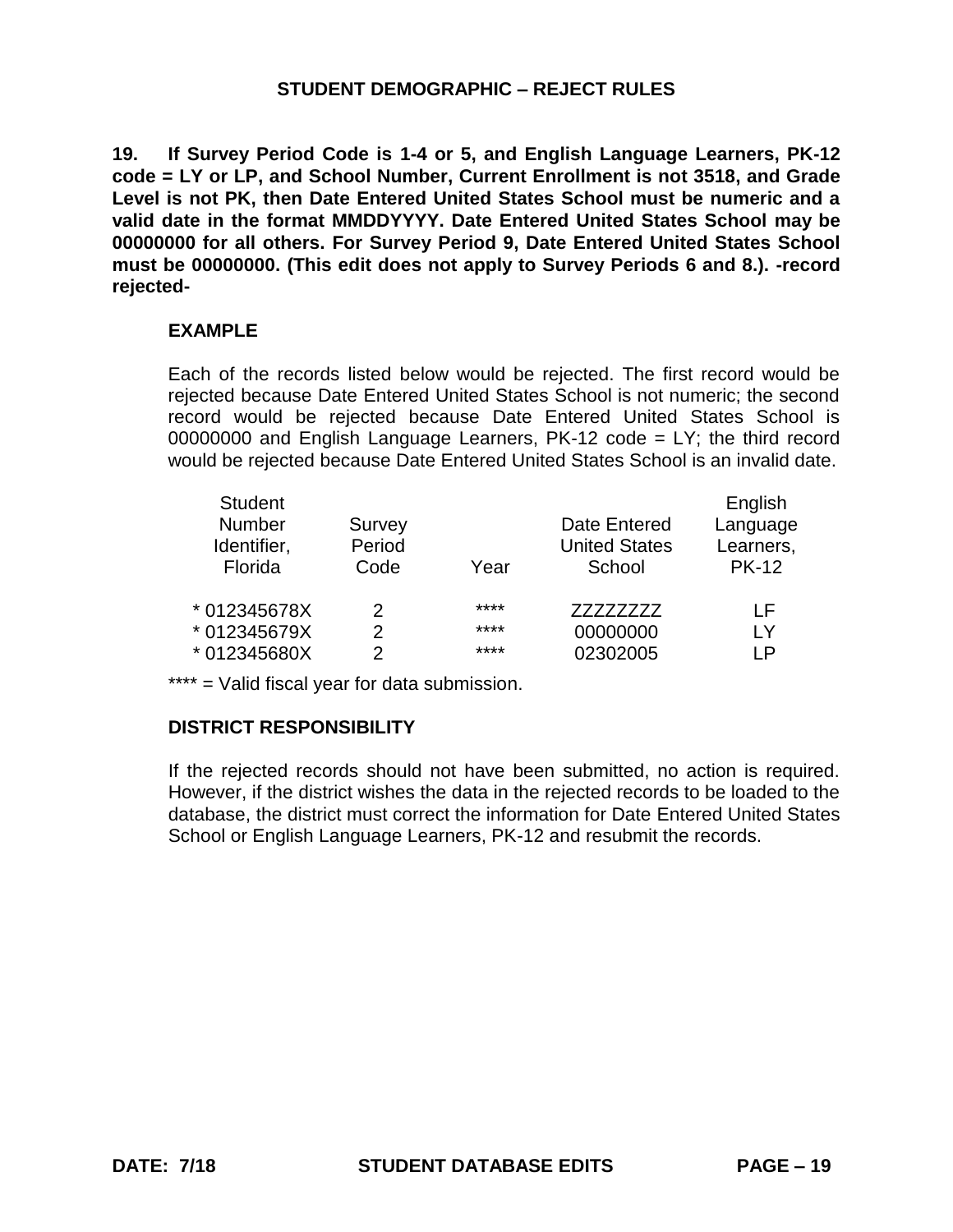## **1A. Ethnicity code must be Y or N. (This edit does not apply to Survey Periods 6 and 8.) -record rejected-**

#### **EXAMPLE**

The records listed below would be rejected. The first record would be rejected because the Ethnicity code is not valid. The second record would be rejected because the Ethnicity code was left blank.

| <b>Student Number</b><br>Identifier, Florida | Gender | Ethnicity |
|----------------------------------------------|--------|-----------|
| * 012345678X<br>* 012345679X                 | м      | $\prime$  |

## **DISTRICT RESPONSIBILITY**

If the rejected records should not have been submitted, no action is required. However, if the district wishes the data in the rejected records to be loaded to the database, the district must correct the Ethnicity code and resubmit the records.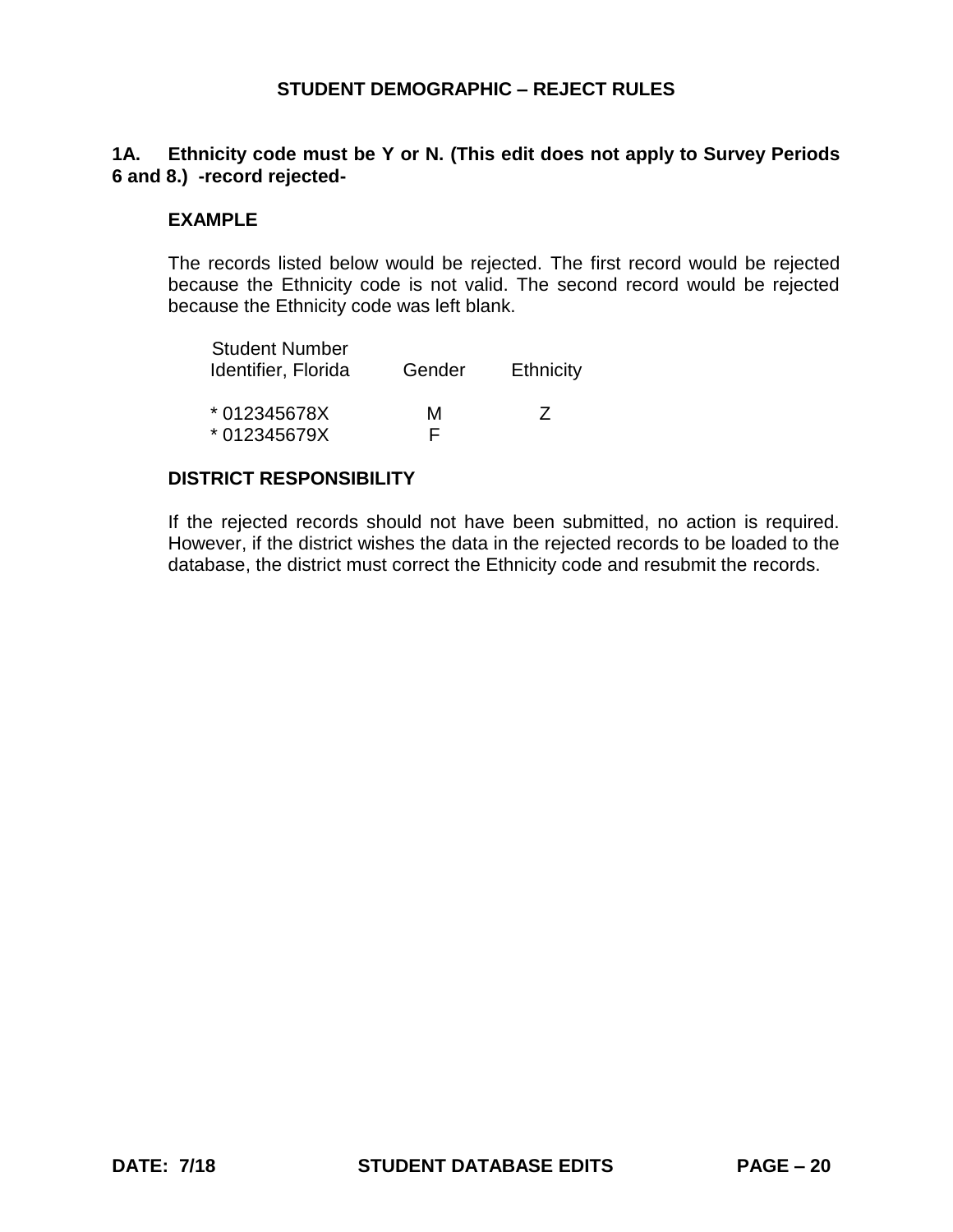**1B. Race: American Indian or Alaska Native, Race: Asian, Race: Black or African American, Race: Native Hawaiian or Other Pacific Islander, and Race: White codes must be Y or N. (This edit does not apply to Survey Periods 6 and 8.) -record rejected-**

#### **EXAMPLE**

The record listed below would be rejected because the first and third examples do not contain valid codes for Race: American Indian or Alaska Native and Race: Black or African American; and the fourth example contains a blank for Race: Native Hawaiian or Other Pacific Islander.

|                | Race:         |       |                 | Race:<br><b>Native</b> |       |
|----------------|---------------|-------|-----------------|------------------------|-------|
| <b>Student</b> | American      |       | Race:           | Hawaiian               |       |
| <b>Number</b>  | Indian or     |       | <b>Black or</b> | or Other               |       |
| Identifier,    | Alaska        | Race: | African         | Pacific                | Race: |
| Florida        | <b>Native</b> | Asian | American        | Islander               | White |
| * 012345678X   |               |       |                 |                        |       |

#### **DISTRICT RESPONSIBILITY**

If the rejected record should not have been submitted, no action is required. However, if the district wishes the data in the rejected record to be loaded to the database, the district must correct the Race: American Indian or Alaska Native, Race: Black or African American, and Race: Native Hawaiian or Other Pacific Islander codes and resubmit the record.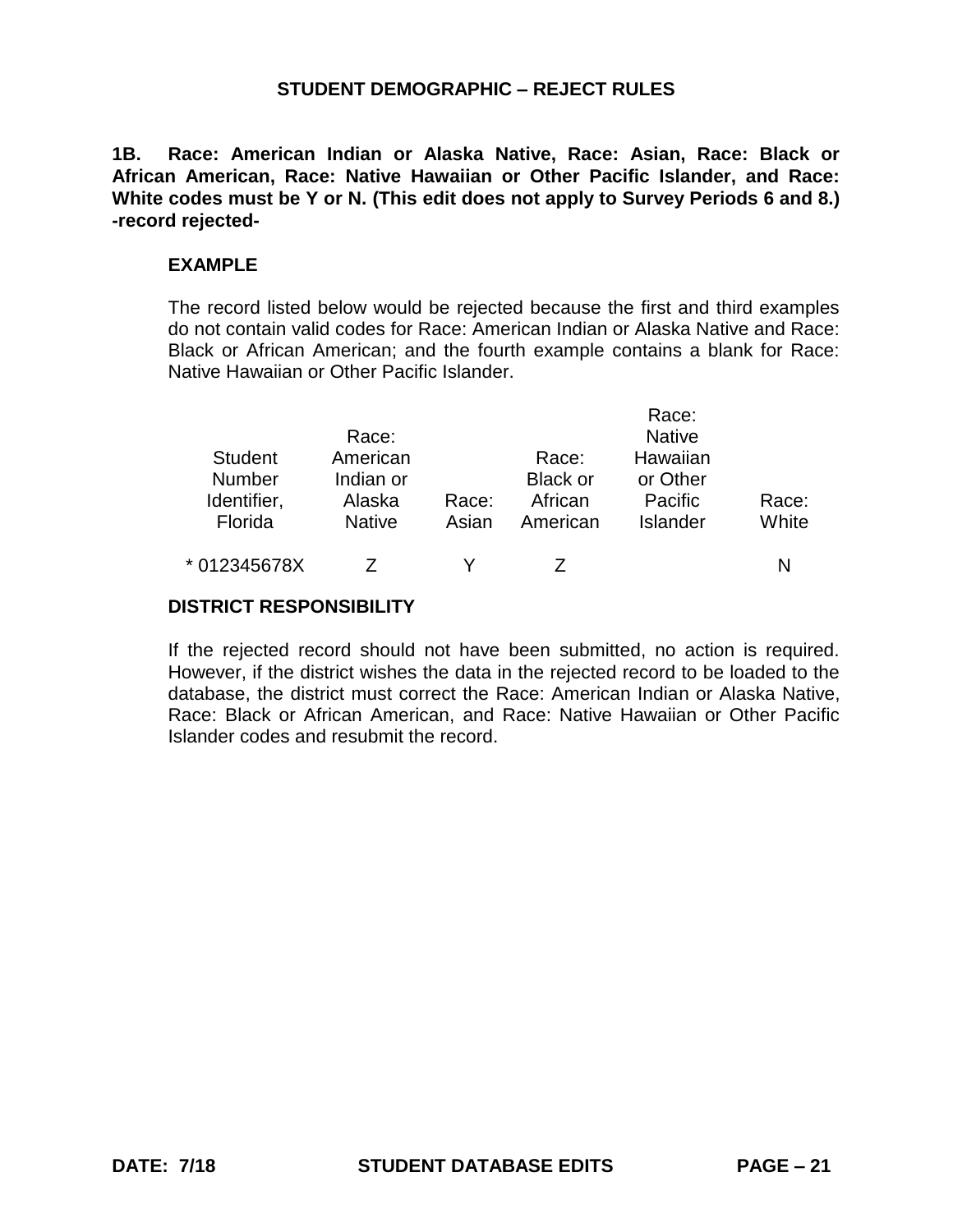**1C. At least one Race code (Race: American Indian or Alaska Native, Race: Asian, Race: Black or African American, Race: Native Hawaiian or Other Pacific Islander, or Race: White) must be Y. (This edit does not apply to Survey Periods 6 and 8.) -record rejected-**

#### **EXAMPLE**

The student record listed below would be rejected because there is not a Y code for any of the Races.

|                |               |       |                 | Race:           |       |
|----------------|---------------|-------|-----------------|-----------------|-------|
|                | Race:         |       |                 | <b>Native</b>   |       |
| <b>Student</b> | American      |       | Race:           | Hawaiian        |       |
| <b>Number</b>  | Indian or     |       | <b>Black or</b> | or Other        |       |
| Identifier,    | Alaska        | Race: | African         | Pacific         | Race: |
| Florida        | <b>Native</b> | Asian | American        | <b>Islander</b> | White |
| * 012345678X   | N             | N     | N               | N               |       |

#### **DISTRICT RESPONSIBILITY**

If the rejected record should not have been submitted, no action is required. However, if the district wishes the data in the rejected record to be loaded to the database, the district must code at least one of the Races with a Y and resubmit the record.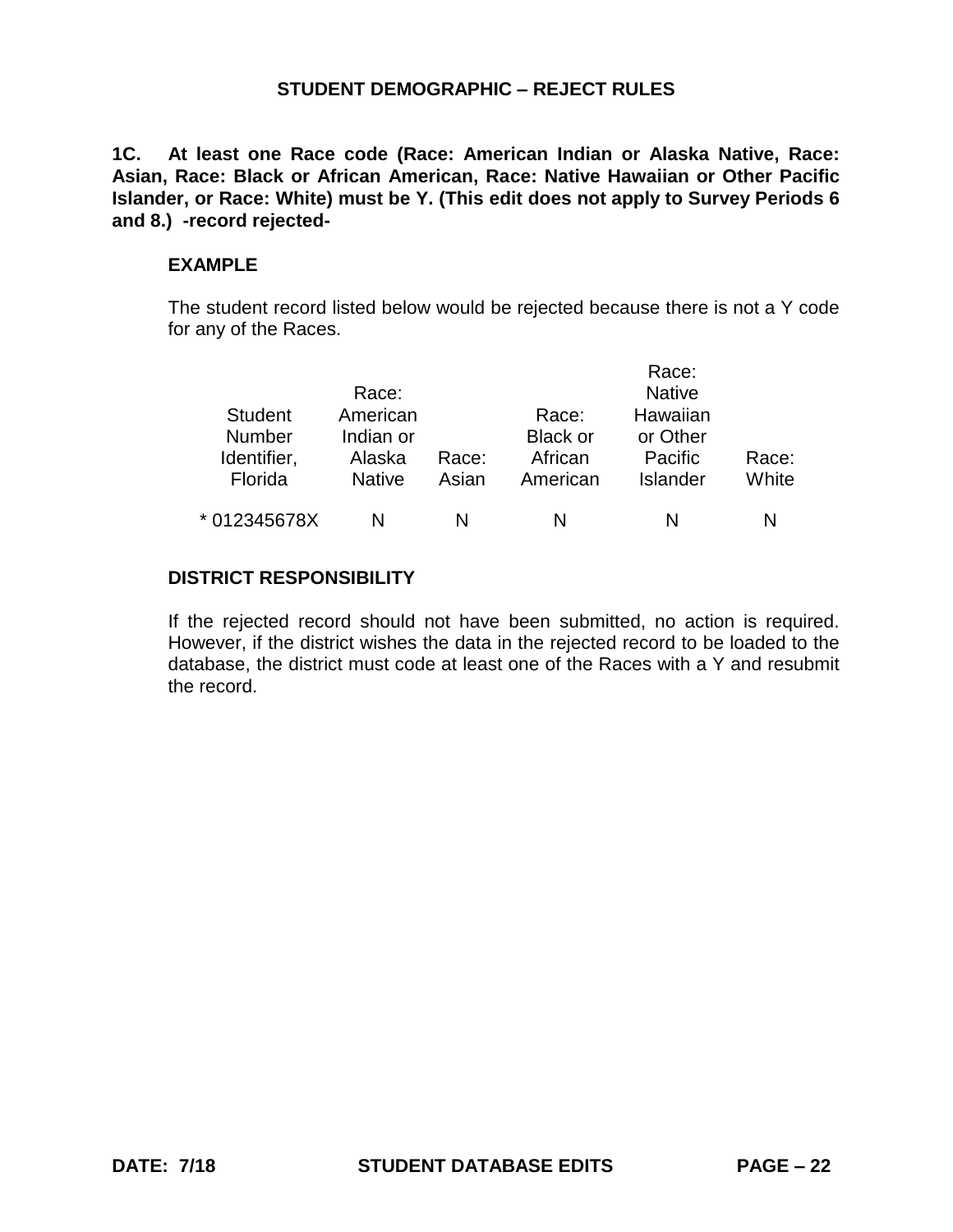**1D. If Survey Period equals 8, then Primary Instructor Responsible, Reading code must be numeric and greater than zero or the first two positions must be "CS" and the last seven positions must be numeric. If Survey Period does not equal 8, then Primary Instructor Responsible, Reading code must be all zeroes (This edit does not apply to Survey Period 6.) –record rejected-**

## **EXAMPLE**

The first record listed below would be loaded to the database assuming no other reject rule would cause it rejection. The second record would be rejected because the Primary Instructor Responsible, Reading code was left blank. The third record would be rejected because the Primary Instructor Responsible, Reading code is all zeros.

| <b>District</b><br>Number,<br>Current<br>Enrollment | School<br>Number,<br>Current<br>Enrollment | <b>Student</b><br>Number<br>Identifier,<br>Florida | Survey<br>Period<br>Code | Primary<br>Instructor<br>Responsible,<br>Reading |
|-----------------------------------------------------|--------------------------------------------|----------------------------------------------------|--------------------------|--------------------------------------------------|
| 01<br>$*01$                                         | 0021<br>0021                               | 012345675X<br>012345676X                           | 8<br>8                   | 262451234                                        |
| $*01$                                               | 0021                                       | 012345678X                                         | 8                        | 000000000                                        |

## **DISTRICT RESPONSIBLE**

If the rejected records should not have been submitted, no action is required. However, if the district wishes the data in the rejected records to be loaded to the database, the district must correct the Primary Instructor Responsible, Reading code and resubmit the records.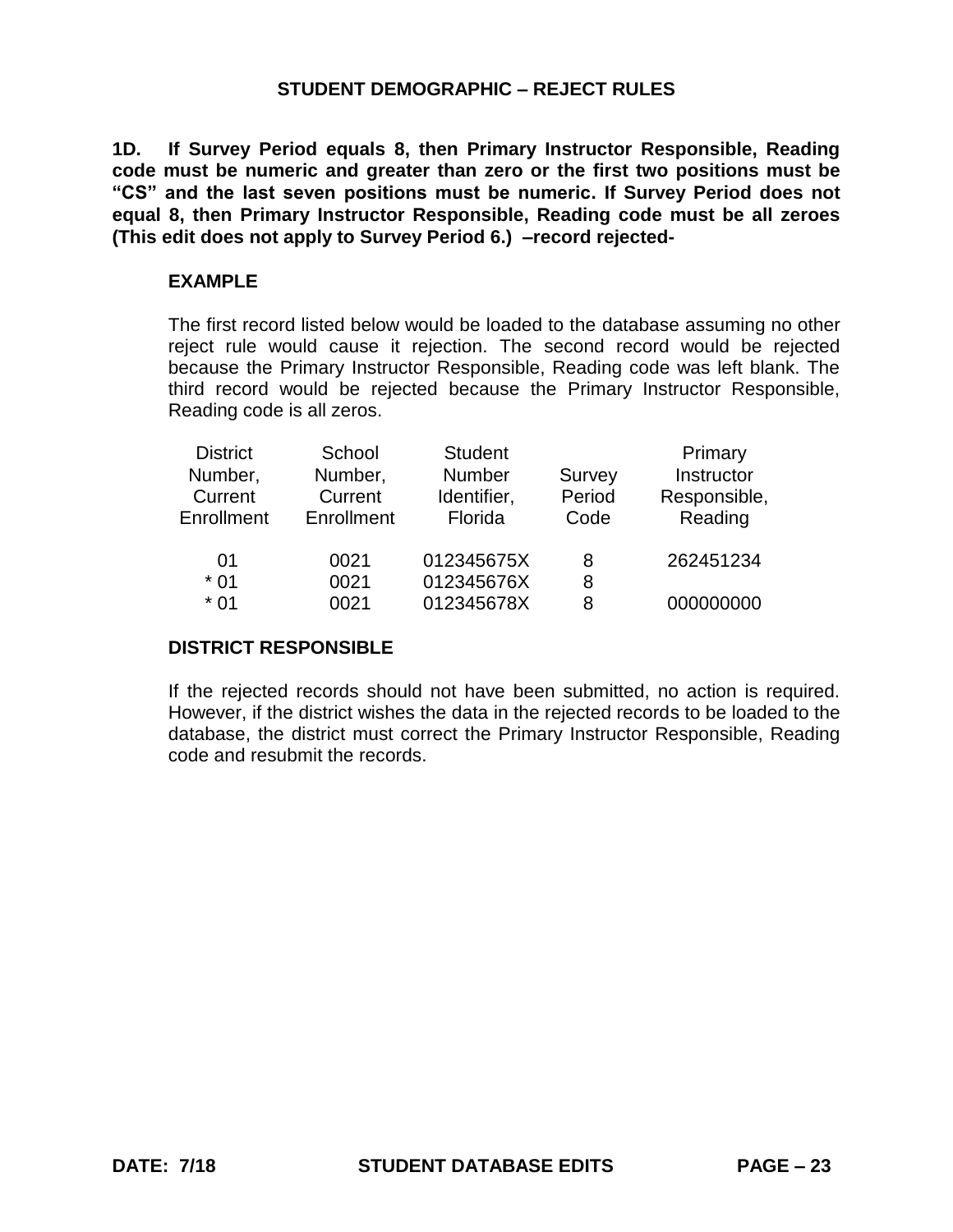**1E. If School Number, Current Enrollment is 7004 then Grade Level must be KG through 12. (This edit does not apply to Survey Periods 6 and 8.) -record rejected-**

#### **EXAMPLE**

The first and third records listed below would be written to the database assuming no other reject rule would cause their rejection. The second record would be rejected since the Grade Level is not in the appropriate range.

| District Number,          | School Number,            | Grade     |  |
|---------------------------|---------------------------|-----------|--|
| <b>Current Enrollment</b> | <b>Current Enrollment</b> | Level     |  |
| 04                        | 7004                      | 06        |  |
| $*$ 04                    | 7004                      | <b>PK</b> |  |
| 04                        | 7004                      | 10        |  |

#### **DISTRICT RESPONSIBILITY**

If the rejected record should not have been submitted, no action is required. However, if the district wishes the data in the rejected record to be loaded to the database, the district must correct the Grade Level and resubmit the record.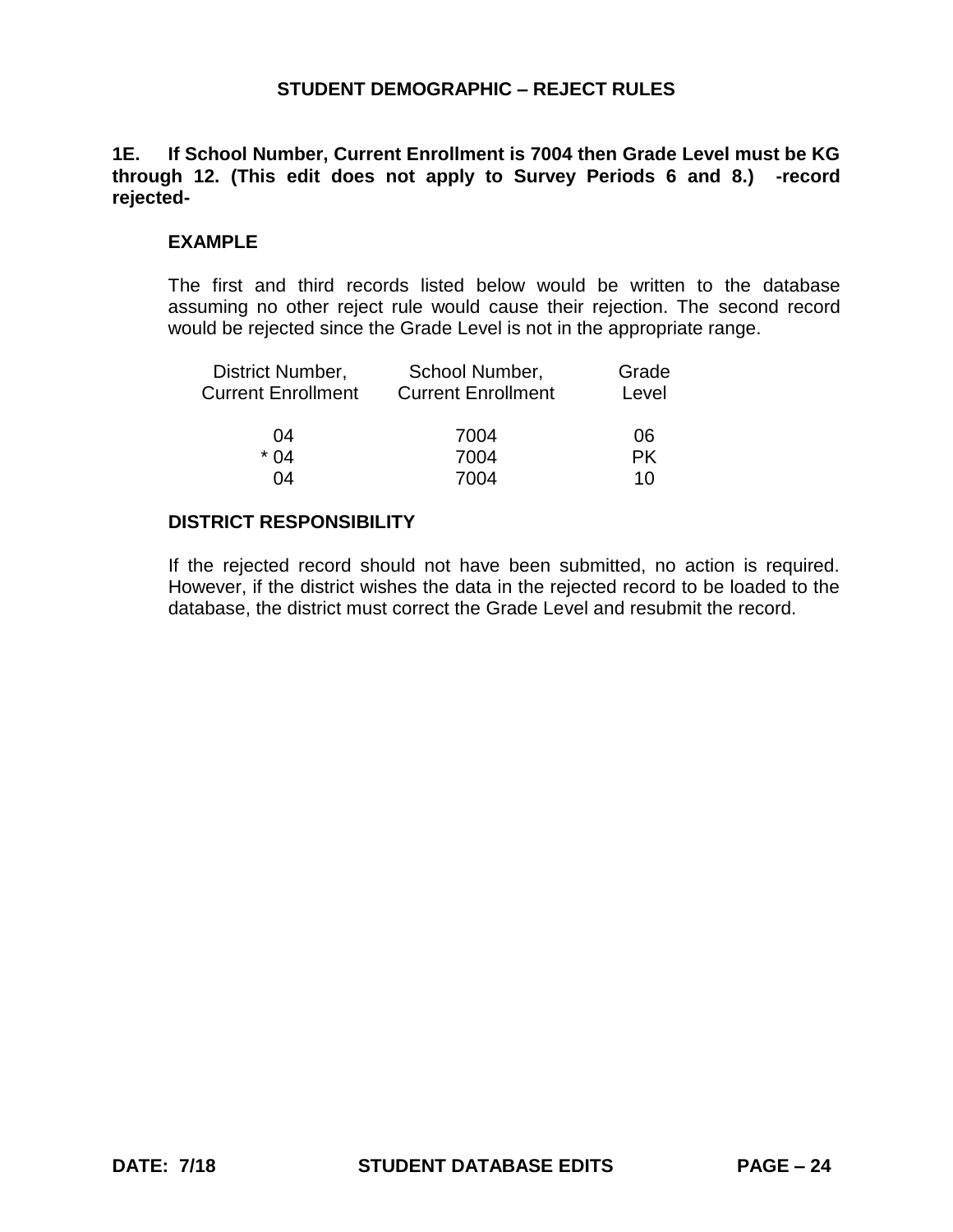**20. The Student Name, Legal: Last Name must not be blank (Z-fill is NOT allowed). Allowable characters include double or single quotation marks, commas, slashes, periods, parentheses, hyphens and accent marks. -record rejected-**

#### **EXAMPLE**

The record listed below would be rejected because the Student Name, Legal: Last Name is blank.

| District Number,<br>Current<br>Instruction/<br>Service | <b>Student</b><br><b>Number</b><br>Identifier,<br>Florida | <b>Student</b><br>Name,<br>Legal:<br><b>Last Name</b> | <b>Student</b><br>Name,<br>Legal:<br><b>First Name</b> | <b>Student</b><br>Name,<br>Legal:<br>Middle/Maiden<br>Name or Initial |
|--------------------------------------------------------|-----------------------------------------------------------|-------------------------------------------------------|--------------------------------------------------------|-----------------------------------------------------------------------|
| * 01                                                   | 0123456789                                                |                                                       | Clinton                                                | S                                                                     |

#### **DISTRICT RESPONSIBILITY**

If the rejected record should not have been submitted, no action is required. However, if the district wishes the data in the rejected record to be loaded to the database, the district must correct the Student Name, Legal: Last Name and resubmit the record.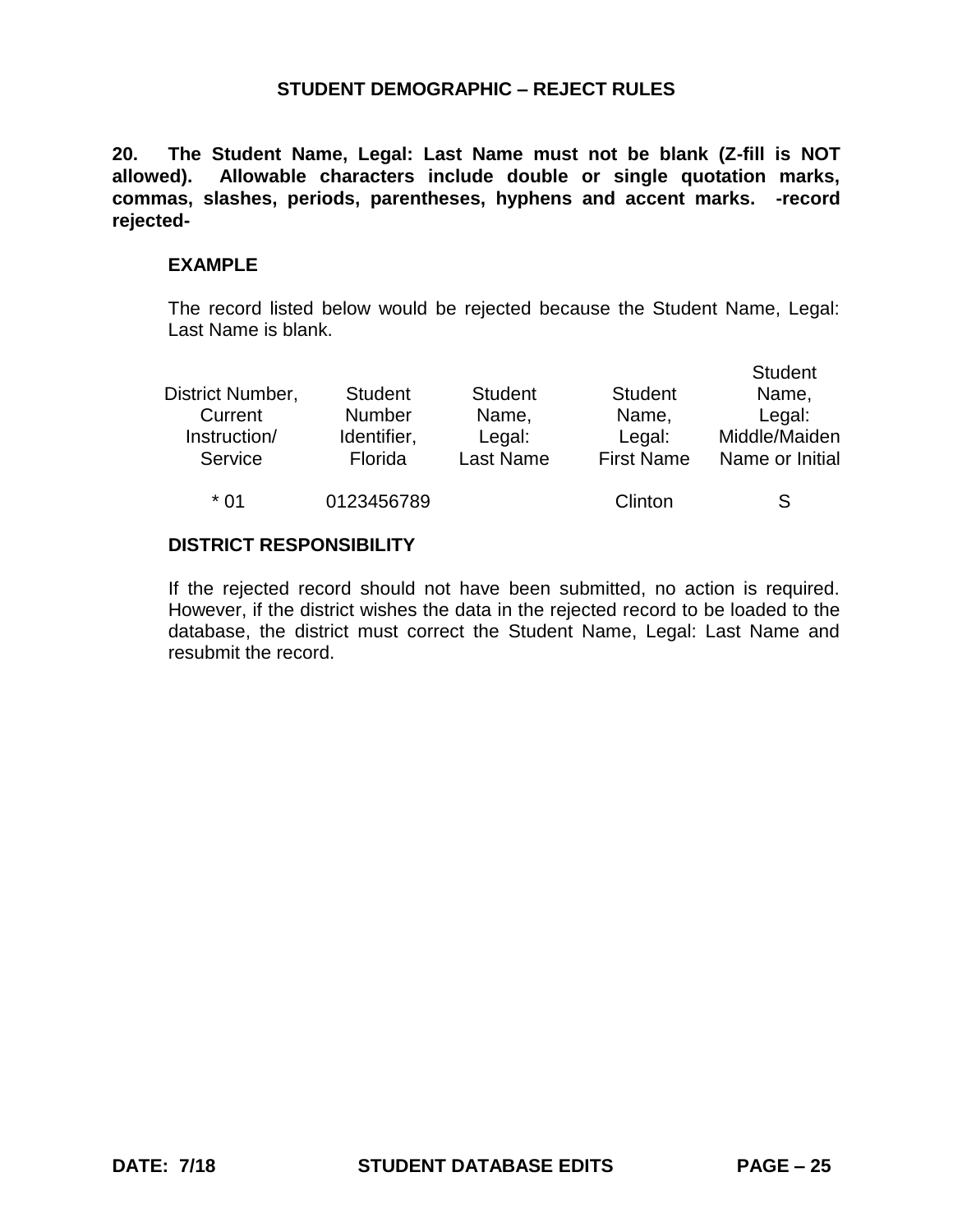**21. The Student Name, Legal: First Name must not be blank (Z-fill is NOT allowed). Allowable characters include double or single quotation marks, commas, slashes, periods, hyphens and accent marks. Student middle name/appendage may be blank but must not include nondisplayable characters. Allowable characters include double or single quotation marks, commas, slashes, periods, parentheses, hyphens and accent marks. -record rejected-**

#### **EXAMPLE**

The record listed below would be rejected because the Student Name, Legal: First Name is blank.

|                  |                |                |                   | Student         |
|------------------|----------------|----------------|-------------------|-----------------|
| District Number, | <b>Student</b> | <b>Student</b> | <b>Student</b>    | Name,           |
| Current          | <b>Number</b>  | Name,          | Name,             | Legal:          |
| Instruction/     | Identifier,    | Legal:         | Legal:            | Middle/Maiden   |
| Service          | Florida        | Last Name      | <b>First Name</b> | Name or Initial |
| $*$ 01           | 0123456789     | Williams       |                   |                 |
|                  |                |                |                   |                 |

#### **DISTRICT RESPONSIBILITY**

If the rejected record should not have been submitted, no action is required. However, if the district wishes the data in the rejected record to be loaded to the database, the district must correct the Student Name, Legal: First Name and resubmit the record.

Student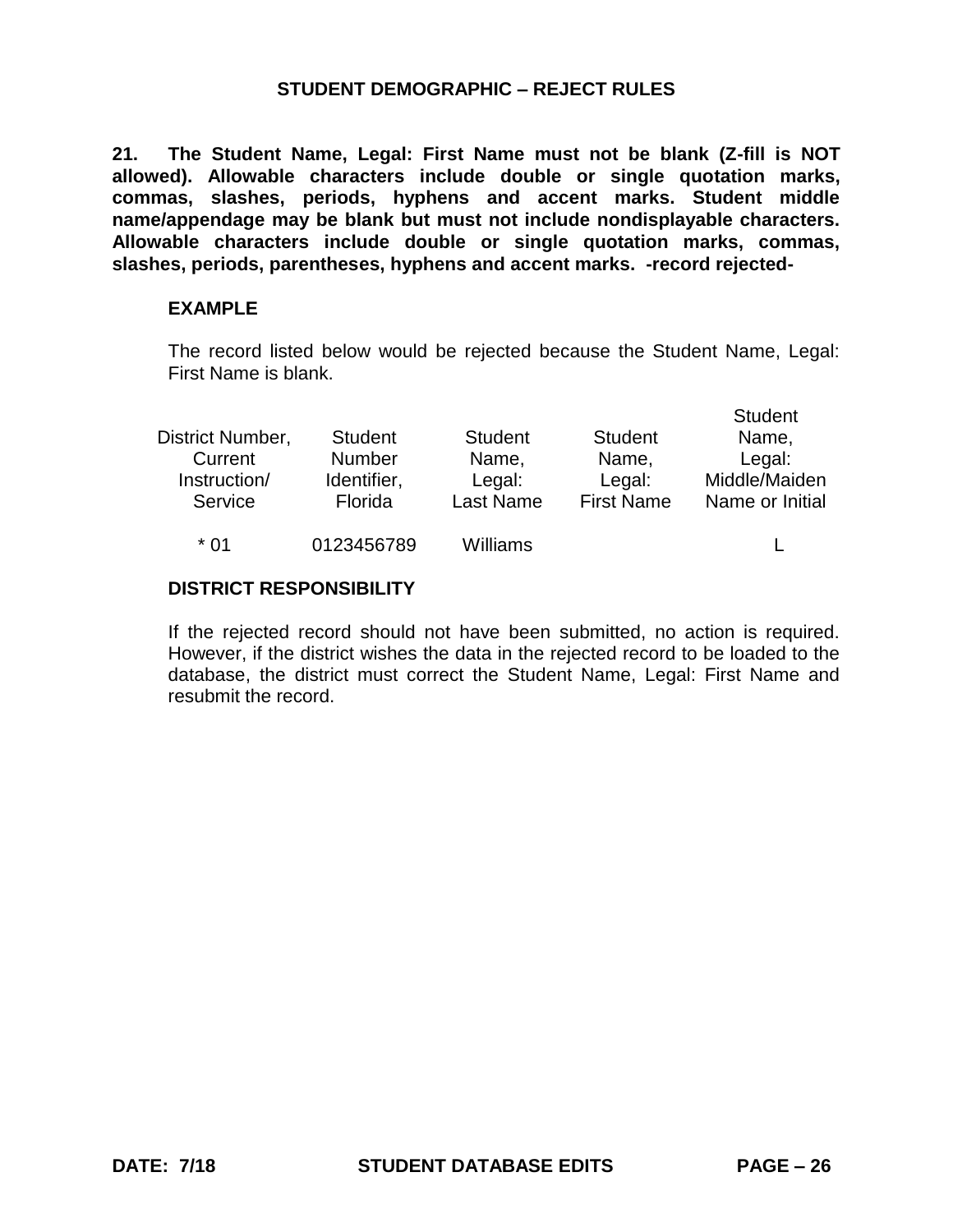## **22. If School Number, Current Enrollment is not 9995, then Birth Date must be numeric and a valid date in the format MMDDYYYY. -record rejected-**

### **EXAMPLE**

Student Student

Each of the records listed below would be rejected. The first record would be rejected because Birth Date is not numeric; the second record would be rejected because Birth Date is an invalid date.

| Student<br><b>Number</b><br>Identifier, | Survey<br>Period |      |                   |
|-----------------------------------------|------------------|------|-------------------|
| Florida                                 | Code             | Year | <b>Birth Date</b> |
| * 012345678X                            | 2                | **** | 77777777          |
| * 012345679X                            | 2                | **** | 02301985          |

\*\*\*\* = Valid fiscal year for data submission.

## **DISTRICT RESPONSIBILITY**

If the rejected records should not have been submitted, no action is required. However, if the district wishes the data in the rejected records to be loaded to the database, the district must correct the Birth Date and resubmit the records.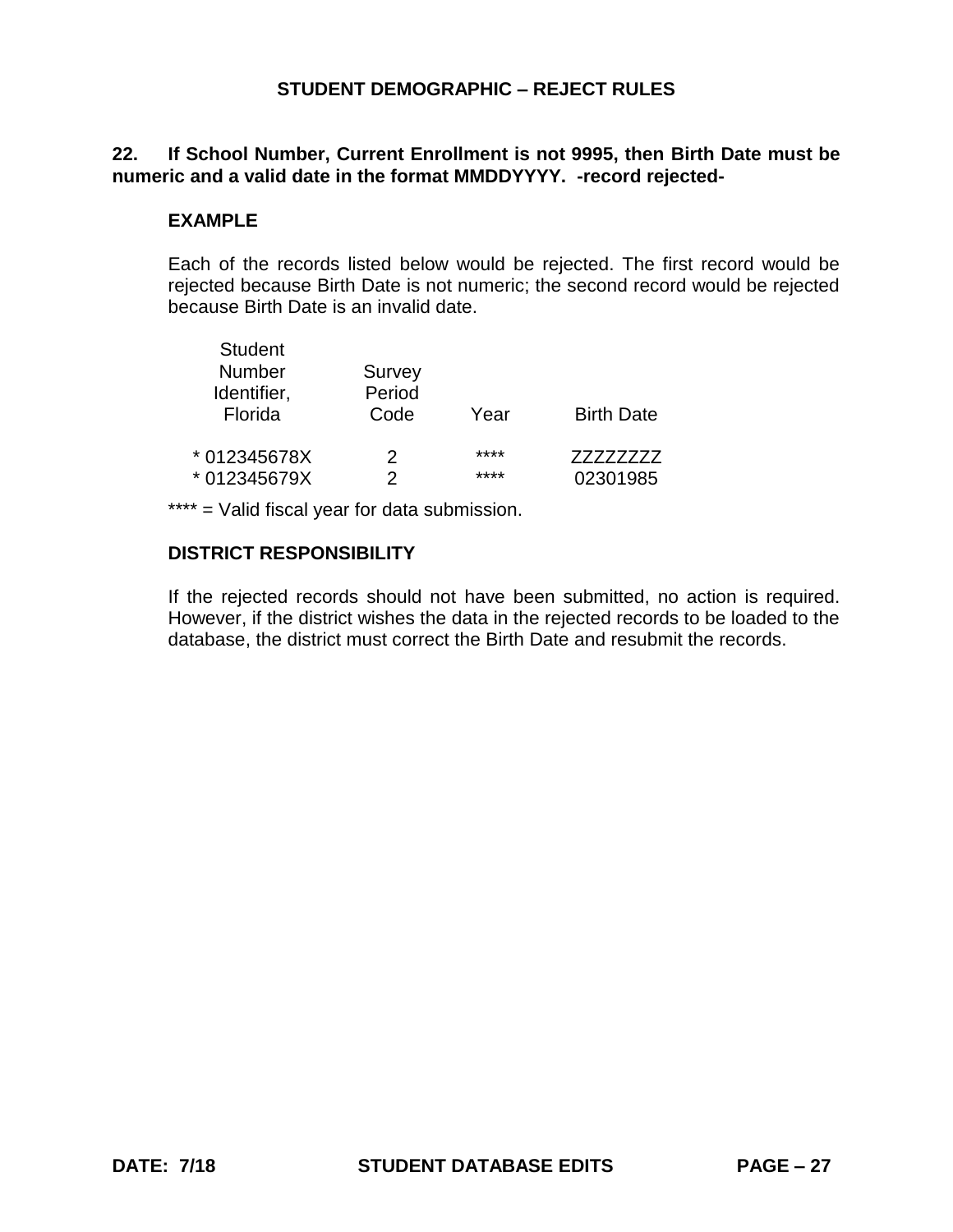#### **23. Gender code must be M or F. -record rejected-**

#### **EXAMPLE**

The records listed below would be rejected. The first record would be rejected because the gender code is not M or F. The second record would be rejected because gender code was left blank.

Student Number Identifier, Florida Gender

\* 012345678X \* 012345679X Z

#### **DISTRICT RESPONSIBILITY**

If the rejected records should not have been submitted, no action is required. However, if the district wishes the data in the rejected records to be loaded to the database, the district must correct the gender code and resubmit the records.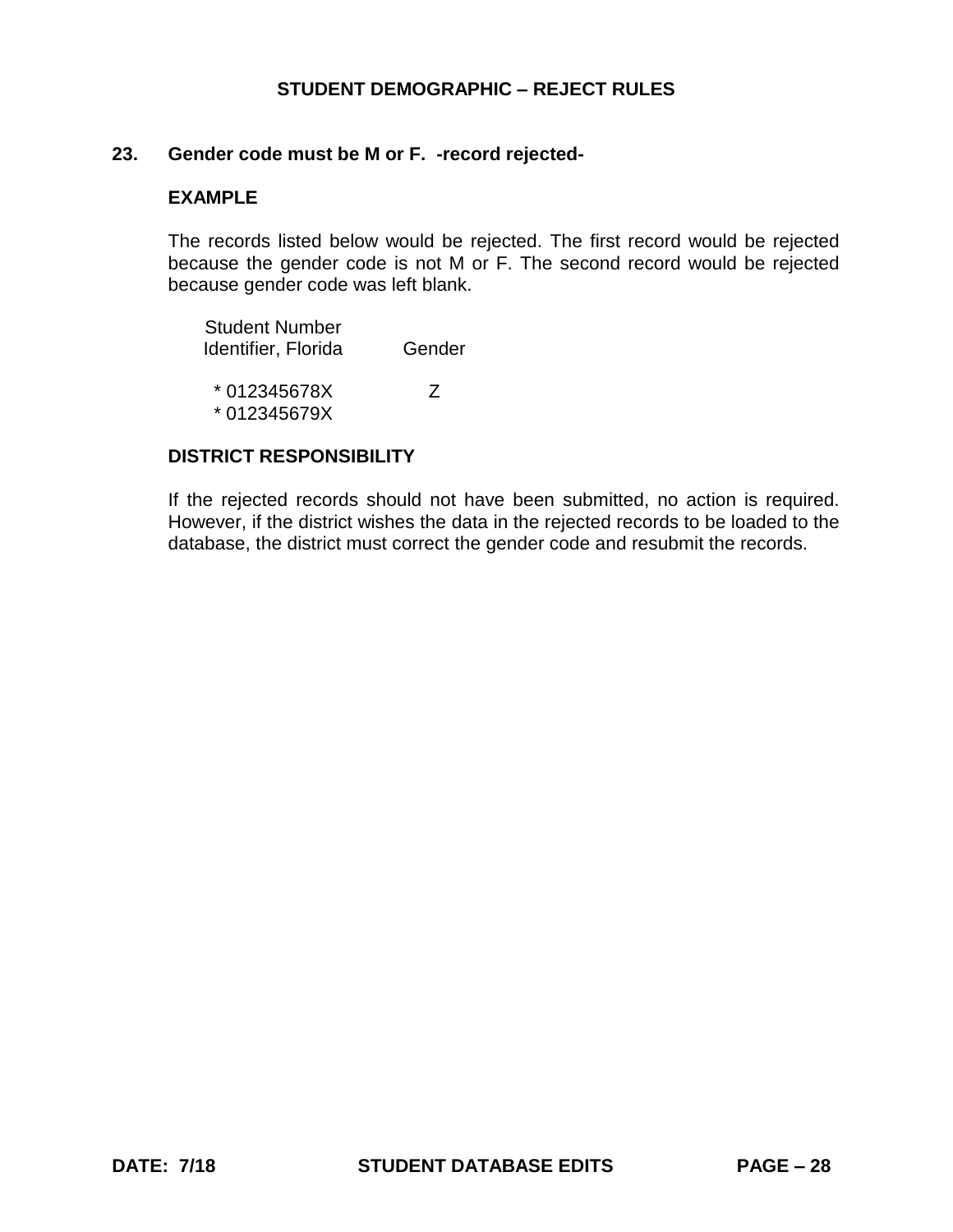**25. If District Number, Current Enrollment is 72 and if School Number, Current Enrollment = 3518, then Residence County code must be 50 or 56. (This edit does not apply to Survey Periods 6 and 8.) -record rejected-**

#### **EXAMPLE**

The first two records listed below would be loaded to the database assuming no other reject rule would cause their rejection. The third record would be rejected because District Number, Current Enrollment is 72 and School Number, Current Enrollment = 3518, but the Residence County code is invalid.

| <b>Student Number</b> | District Number,<br>Identifier, Florida Current Enrollment | School Number,<br><b>Current Enrollment</b> | Residence<br>County |
|-----------------------|------------------------------------------------------------|---------------------------------------------|---------------------|
| 012345678X            | 72.                                                        | 3518                                        | 50                  |
| 012345679X            | 72                                                         | 3518                                        | 56                  |
| * 012345670X          | 72                                                         | 3518                                        | 75                  |

## **DISTRICT RESPONSIBILITY**

If the rejected record should not have been submitted, no action is required. However, if the district wishes the data in the rejected record to be loaded to the database, the district must correct the District Number, Current Enrollment, School Number, Current Enrollmentor Residence County code and resubmit the record.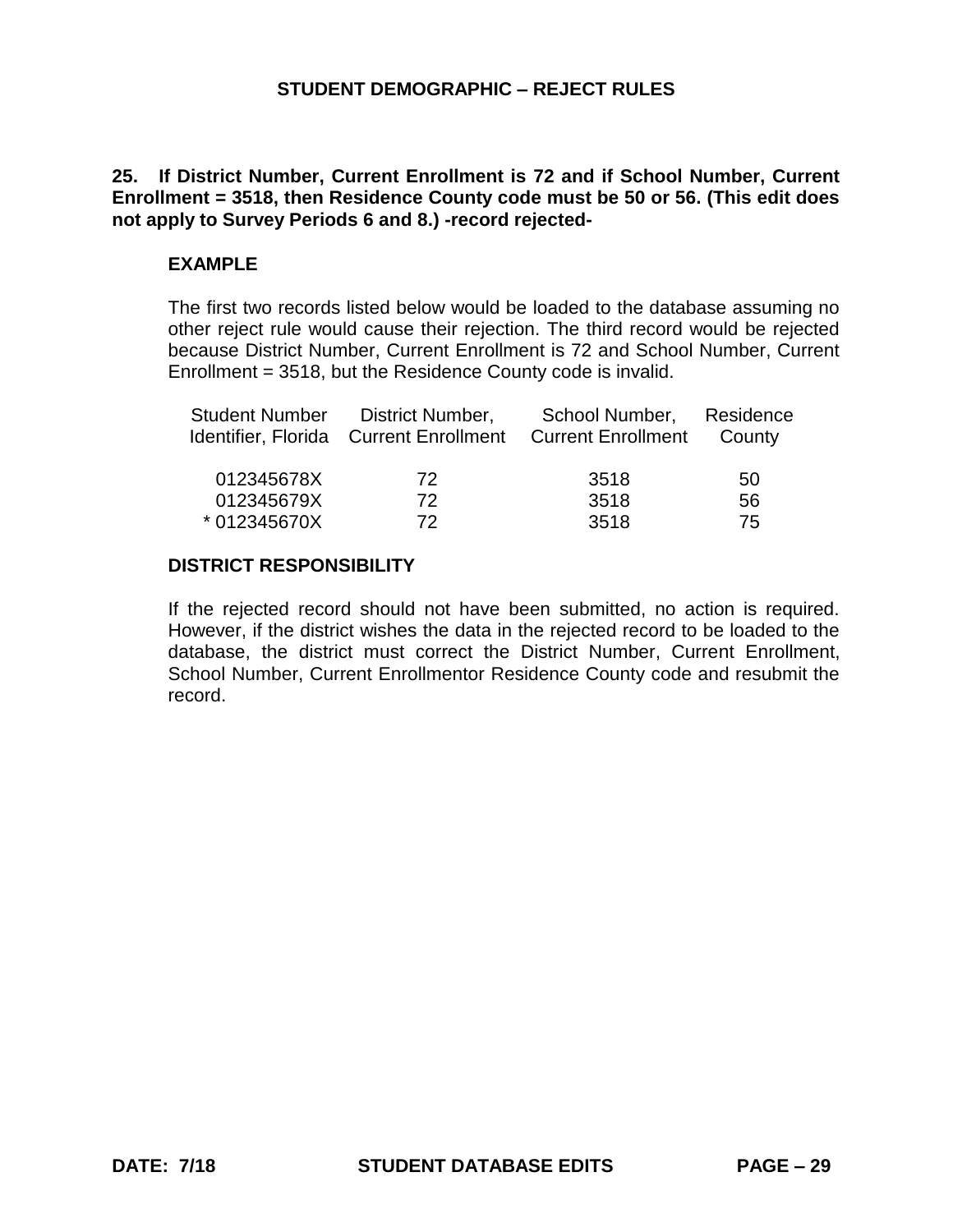**26. If Survey Period Code = 2 or 3 and School Number, Zoned School is greater than 0000, then District Number, Zoned School must be greater than 00. If the District Number, Zoned School is greater than 00, then School Number, Zoned School must be greater than 0000. (This edit does not apply to Survey Periods 6 and 8.) -record rejected-**

#### **EXAMPLE**

The first record listed below would be loaded to the database assuming no other reject rule would cause its rejection. The second record would be rejected because District Number, Zoned School is not greater than 00 for a School Number, Zoned School that is greater than zero.

| <b>Survey Period</b> | District Number,    | School Number,      |
|----------------------|---------------------|---------------------|
| Code                 | <b>Zoned School</b> | <b>Zoned School</b> |
| 03                   | በ1                  | 0602                |
| * በ2                 | იი                  | 0604                |

#### **DISTRICT RESPONSIBILITY**

If the rejected record should not have been submitted, no action is required. However, if the district wishes the data in the rejected record to be loaded to the database, the district must correct the District Number, Zoned School or School Number, Zoned School and resubmit the record.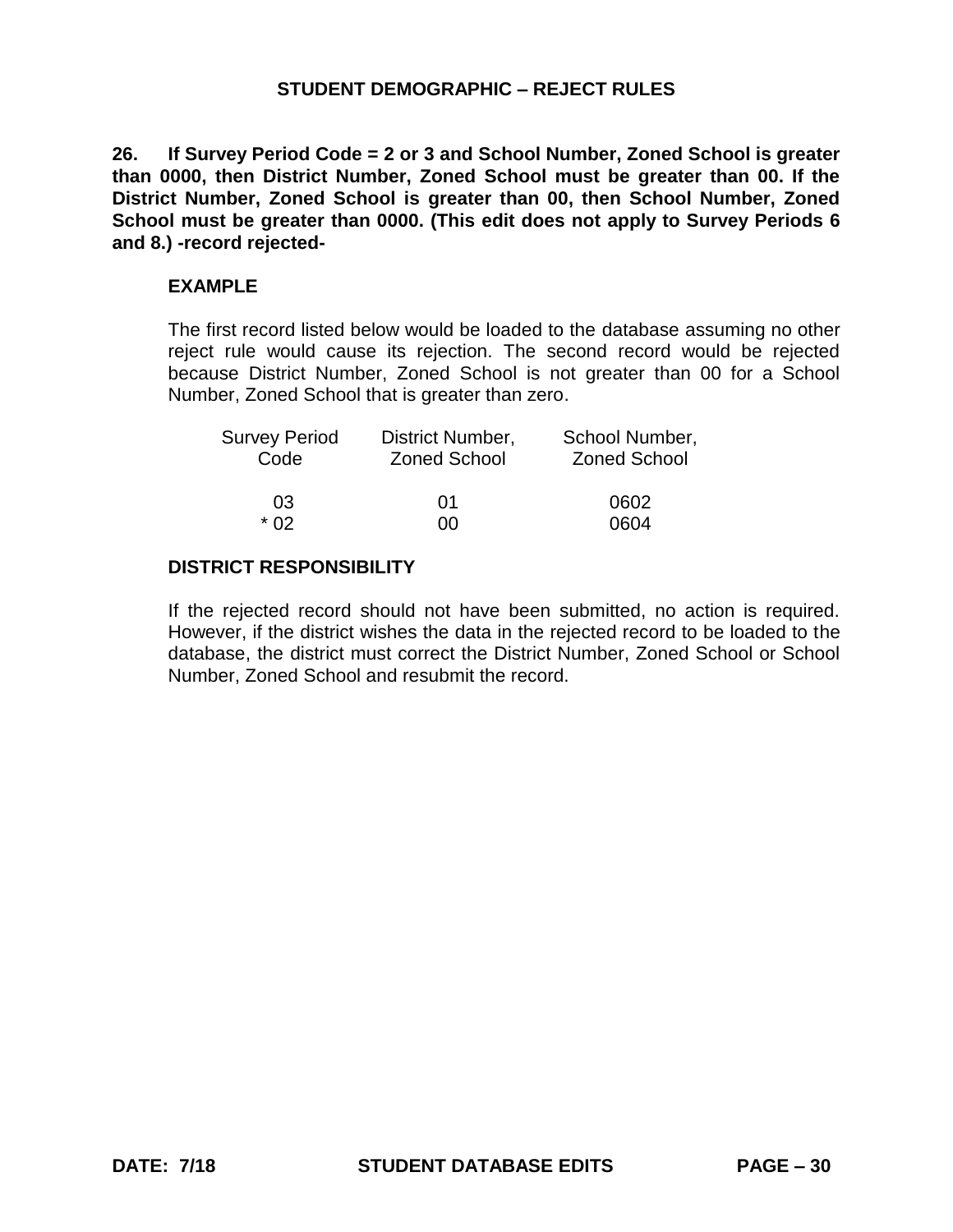## **27. If Survey Period is 1, 2, 3, 4, 5, or 9, English Language Learners, PK-12 code must be LY, LF, LP, LZ, or ZZ. (This edit does not apply to Survey Periods 6 and 8.) -record rejected-**

### **EXAMPLE**

The records listed below would be rejected. The first record would be rejected because the English Language Learners, PK-12 code is not valid. The second record would be rejected because the English Language Learners, PK-12 code was left blank.

| <b>Student Number</b>        | English Language | <b>Survey Period</b> |
|------------------------------|------------------|----------------------|
| Identifier, Florida          | Learners, PK-12  | Code                 |
| * 012345678X<br>* 012345679X | 00               | 5<br>5               |

#### **DISTRICT RESPONSIBILITY**

If the rejected records should not have been submitted, no action is required. However, if the district wishes the data in the rejected records to be loaded to the database, the district must correct the English Language Learners, PK-12 codes and resubmit the records.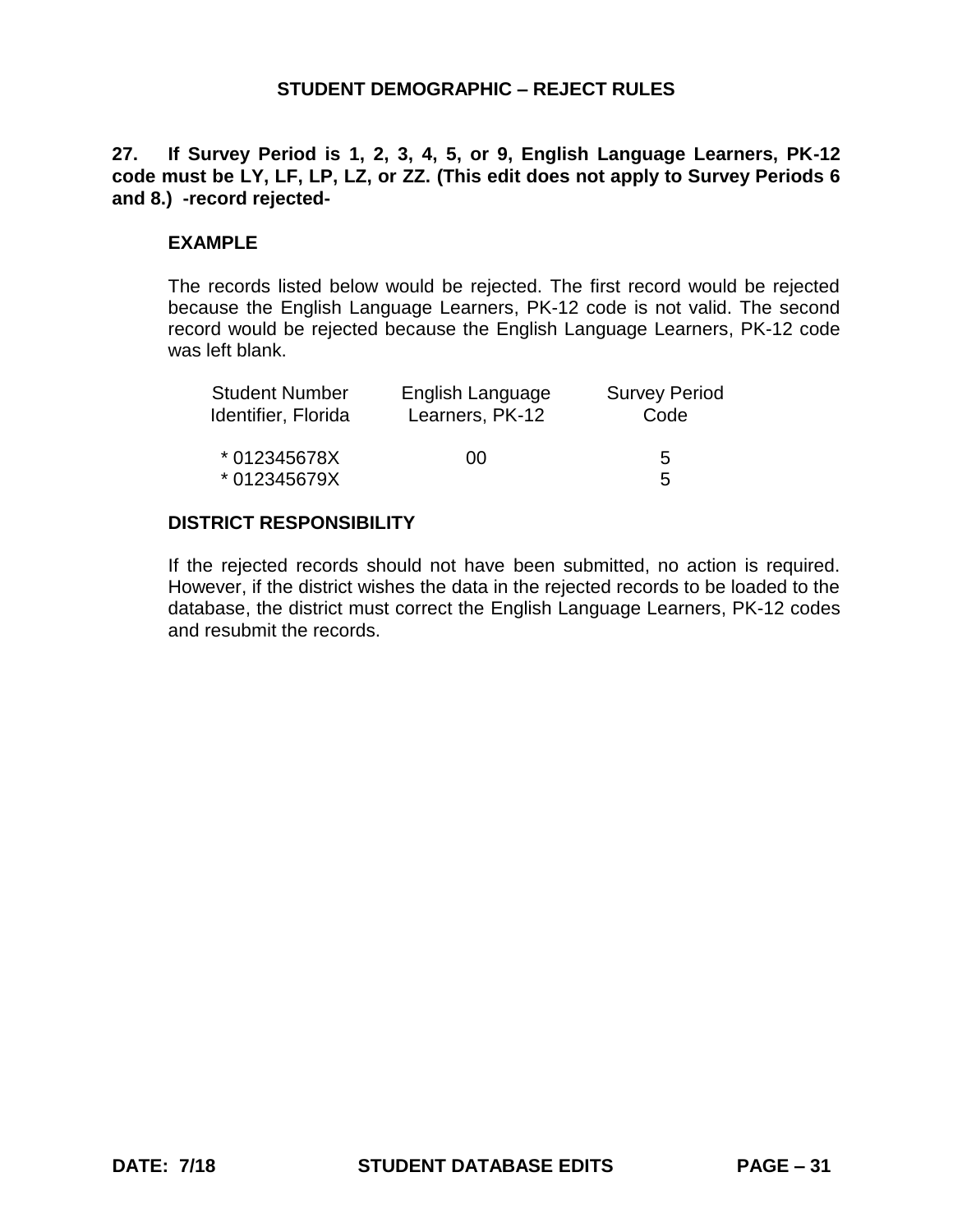**28. If Survey Period Code is 5 or 9 and School Number, Current Enrollment is not 9995, Resident Status, State/County code must be 0, A, B, 2, 3, 4, 5, 6 or 7. If Survey Period Code is 1-4, Grade Level is not 30 or 31, and School Number, Current Enrollment is not 9995, then Resident Status, State/County code must be 0, A, B, 2 or 3. If Survey Period Code is 2 or 3, Grade Level is 30 or 31, and School Number, Current Enrollment is not 9995, then Resident Status, State/County code must be 4, 5, 6 or 7. If School Number, Current Enrollment = 9995, then Resident Status State/County must be Z. (This edit does not apply to Survey Periods 6 and 8.) -record rejected-**

## **EXAMPLE**

The records listed below would be rejected. The first record would be rejected because the Resident Status, State/County code is invalid. The second record would be rejected because the Resident Status, State/County code was left blank.

|                     | Resident     |
|---------------------|--------------|
| Student Number      | Status,      |
| Identifier, Florida | State/County |
| *012345678X         |              |

\* 012345679X

#### **DISTRICT RESPONSIBILITY**

If the rejected records should not have been submitted, no action is required. However, if the district wishes the data in the rejected records to be loaded to the database, the district must correct the Resident Status, State/County codes and resubmit the records.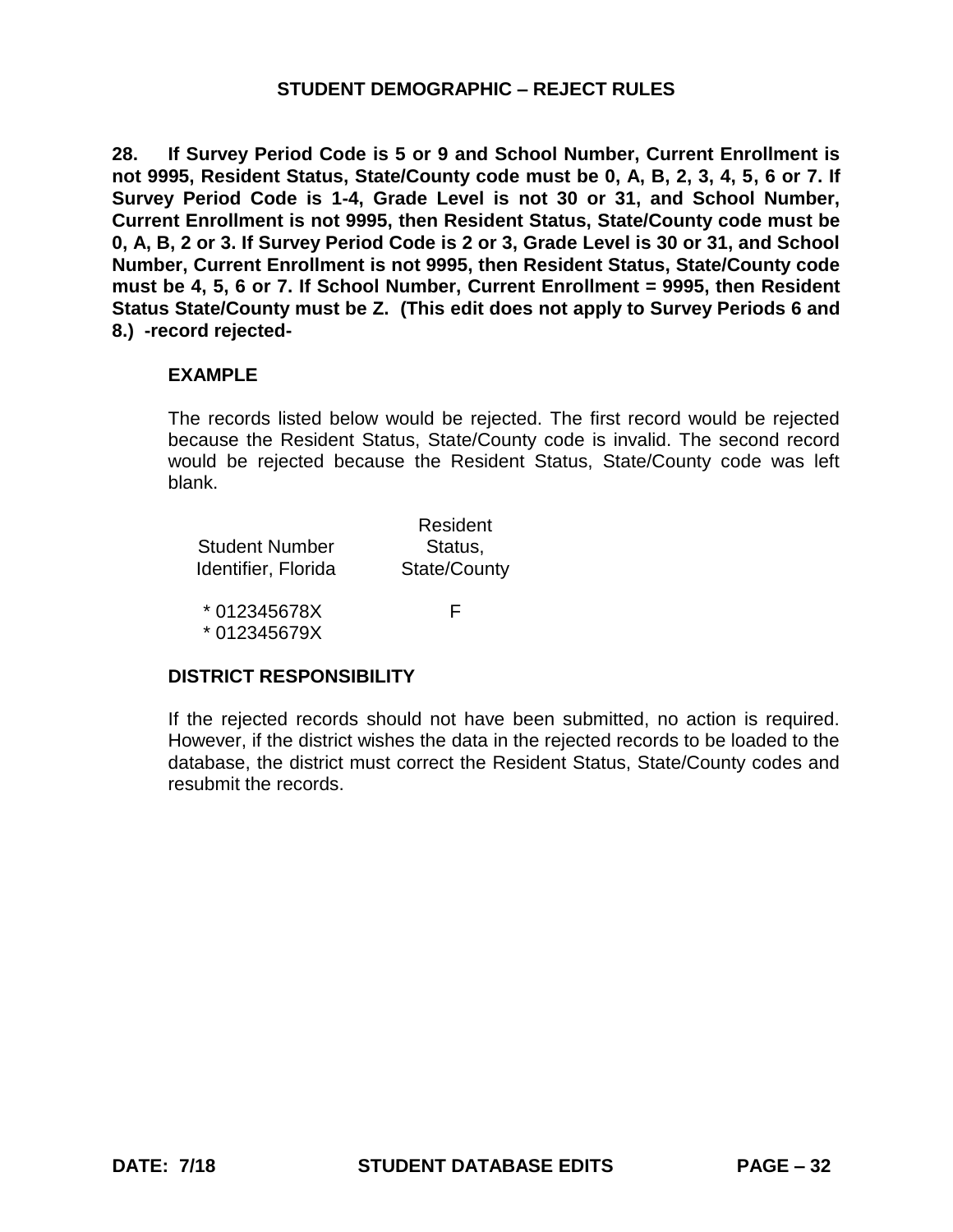**29. If Survey Period Code = 1, 4, 6, or 9, Grade Level code must be PK, KG, or 01-12. If Survey Period Code = 8, then Grade Level must be 03-12. If Survey Period Code = 9, then Grade Level may also = 30 if Institution Number, Neglected/Delinquent (First) does not = 0000. If Survey Period Code = 2, 3 or 5, Grade Level code must be PK, KG, 01-12, 30 or 31. -record rejected-**

#### **EXAMPLE**

The records listed below would be rejected. The first record would be rejected because the Grade Level code is invalid. The second record would be rejected because the Grade Level code was left blank.

| <b>Student Number</b> | Grade |
|-----------------------|-------|
| Identifier, Florida   | Level |
|                       |       |
| *012345678X           | K     |
| * 012345679X          |       |

#### **DISTRICT RESPONSIBILITY**

If the rejected records should not have been submitted, no action is required. However, if the district wishes the data in the rejected records to be loaded to the database, the district must correct the Grade Level codes and resubmit the records.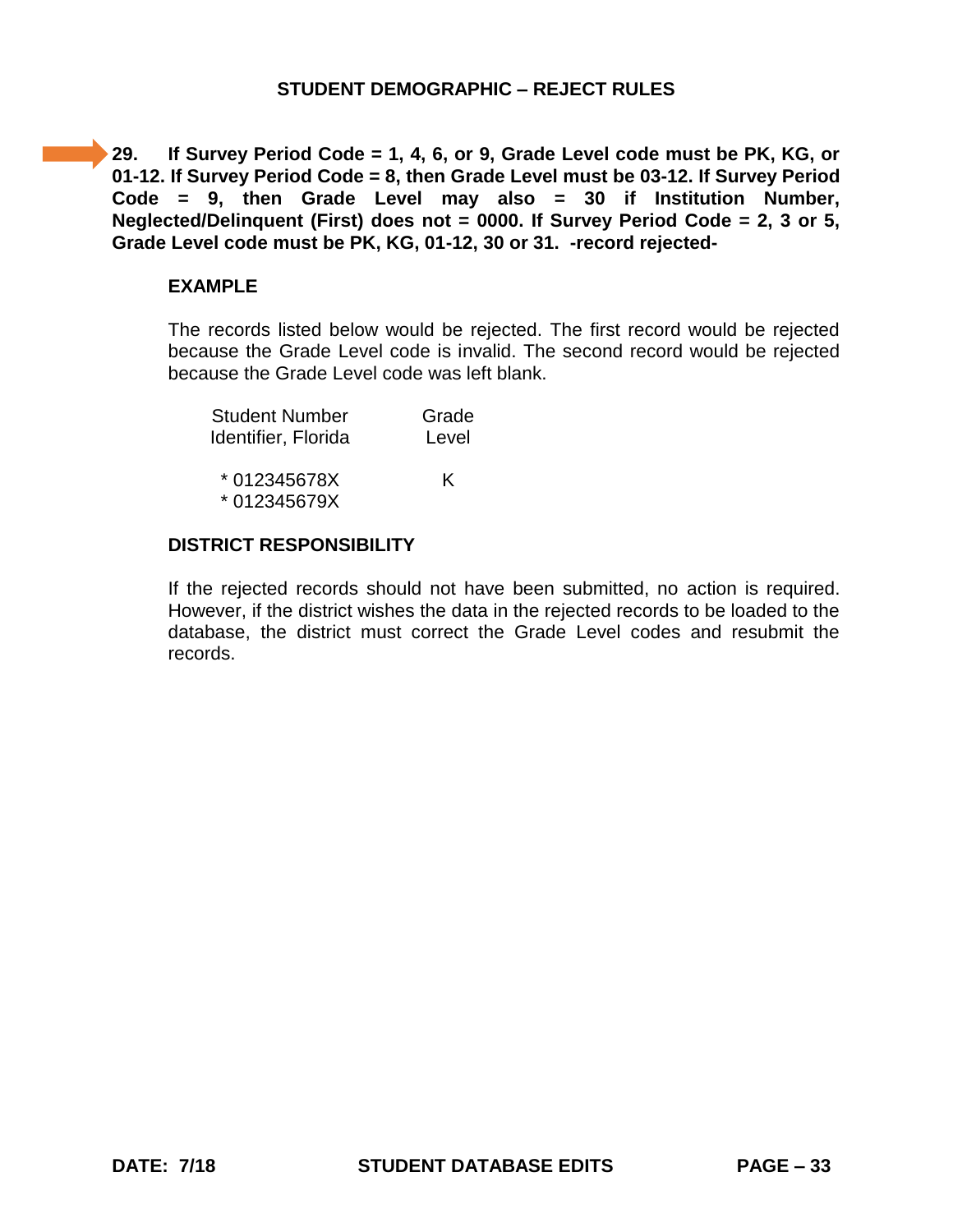**30. If Survey Period Code is 1-4, 5 or 9, Student Characteristic, Agency Programs code must be A, C or Z. (This edit does not apply to Survey Periods 6 and 8.) -record rejected-**

### **EXAMPLE**

The records listed below would be rejected. In each case the Student Characteristic, Agency Programs code is not a valid code.

|                       | <b>Student</b>         |  |
|-----------------------|------------------------|--|
| <b>Student Number</b> | Characteristic,        |  |
| Identifier, Florida   | <b>Agency Programs</b> |  |
| * 012345678X          | Р                      |  |
| *012345679X           | $\mathbf{\Omega}$      |  |

#### **DISTRICT RESPONSIBILITY**

If the rejected records should not have been submitted, no action is required. However, if the district wishes the data in the rejected records to be loaded to the database, the district must correct the Student Characteristic, Agency Programs codes and resubmit the records.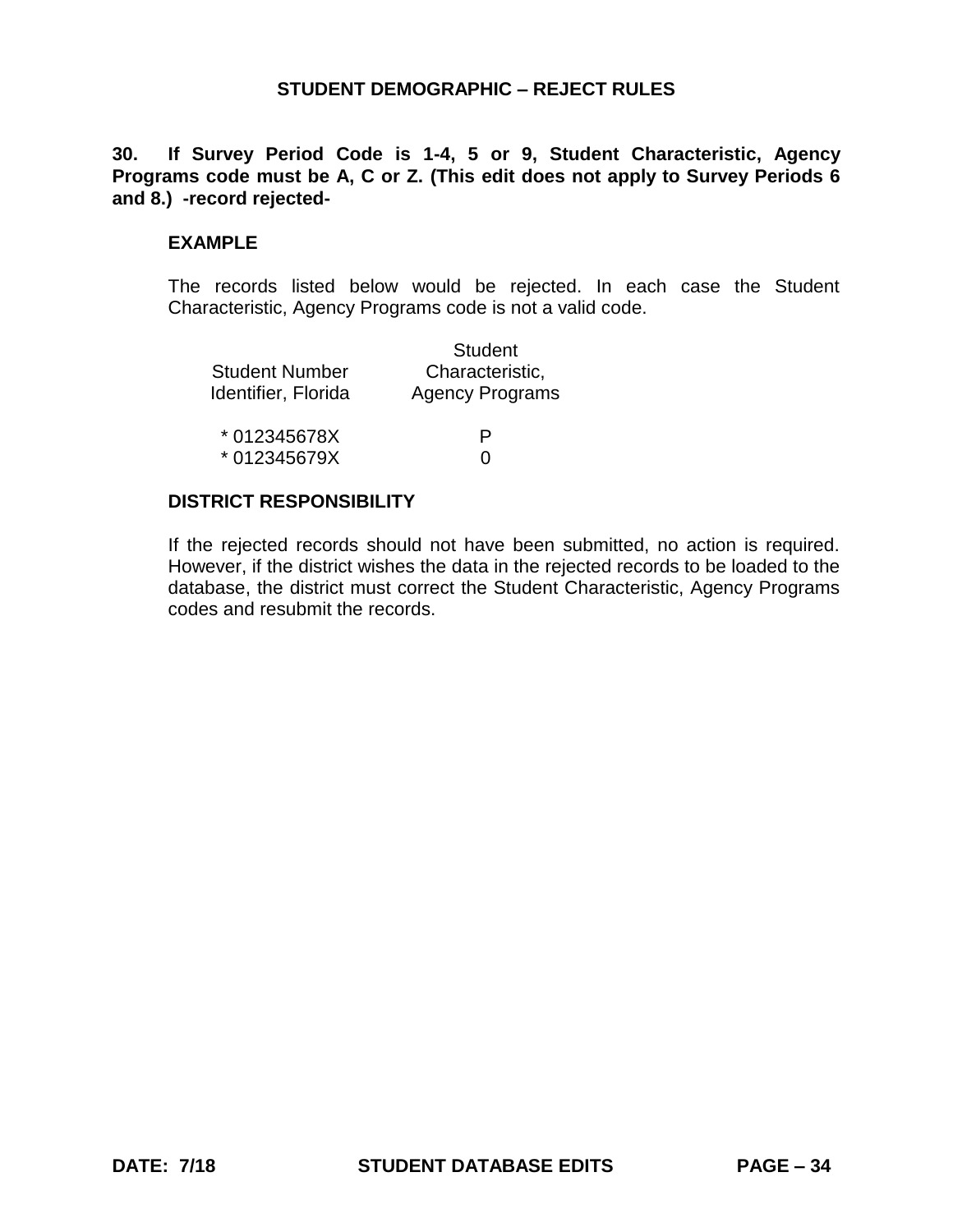- **31. If Survey Period Code is 1-5 or 9; and** 
	- **If Grade Level equals 9 – 12; and**
	- **If School Number, Current Enrollment does not equal 9992, 9993, 9995, 9997, N998, N999, or 3518; or**
	- **If both District Number, Current Instruction/Service and District Number, Current Enrollment equal 71;**

**then Graduation Option code must be 1, 4, 7, 8, 9, A, B or P.** 

**If School Number, Current Enrollment = 9992, 9993, 9995, 9997, N998, N999, 3518, or** 

 **if District Number, Current Instruction/Service equals 71 and District Number, Current Enrollment does not equal 71,** 

**then Graduation Option code must be Z.** 

**If Grade Level equals PK – 8, 30, or 31, then Graduation Option code must be Z.** 

#### **(This edit does not apply to Survey Periods 6 and 8.) -record rejected-**

#### **EXAMPLE**

The first two records would be loaded to the database assuming no other reject rules would cause their rejection. The third record would be rejected because Graduation Option does not equal 1-9. The fourth record would be rejected because Graduation Option does not equal Z.

| District Number,<br><b>Current Enrollment</b> | School Number,<br><b>Current Enrollment</b> | <b>Student Number</b><br>Identifier, Florida | Level | Grade Graduation<br>Option |
|-----------------------------------------------|---------------------------------------------|----------------------------------------------|-------|----------------------------|
| 01                                            | 0001                                        | 0123456789                                   | 10    |                            |
| 01                                            | 0001                                        | 0123456790                                   | 07    | 7                          |
| $*$ 01                                        | 0001                                        | 0123456791                                   | 11    | 7                          |
| * በ1                                          | 3518                                        | 0123456792                                   | 12    |                            |

#### **DISTRICT RESPONSIBILITY**

If the rejected records should not have been submitted no action is required. However, if the district wishes the data in the rejected records to be loaded to the database, the district must correct the Grade Level; School Number, Current Enrollment or Graduation Option so that the proper relationship exists, and resubmit the records.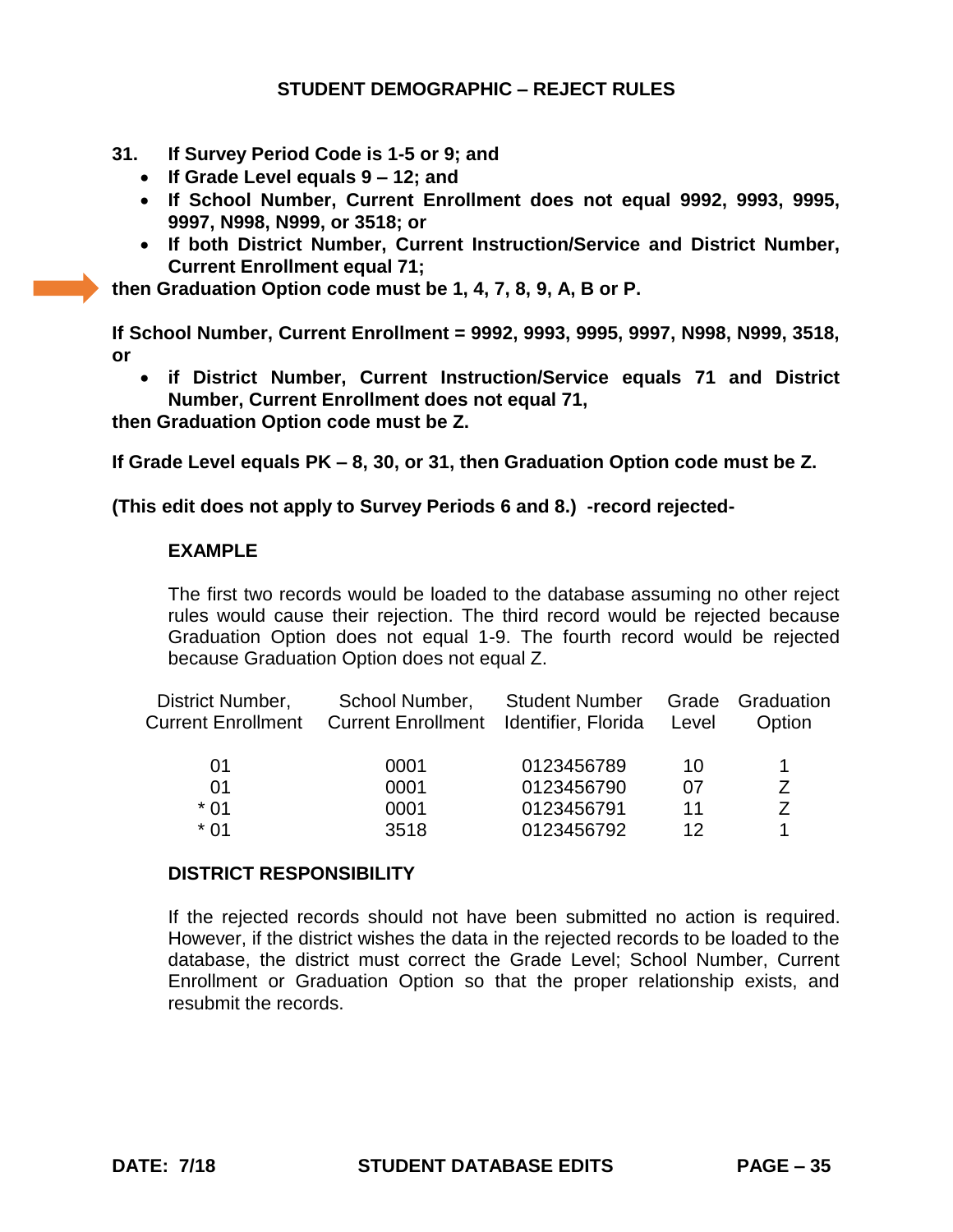## **32. If District Number, Current Enrollment is 73 and if School Number, Current Enrollment = 3518, then Residence County code must be 06 or 37. (This edit does not apply to Survey Periods 6 and 8.) -record rejected-**

## **EXAMPLE**

The first two records listed below would be loaded to the database assuming no other reject rule would cause their rejection. The third record would be rejected because District Number, Current Enrollment is 73 and School Number, Current Enrollment = 3518, but Residence County code is invalid.

| <b>Student Number</b><br>Identifier, Florida | District Number, | School Number,<br><b>Current Enrollment Current Enrollment</b> | Residence<br>County |
|----------------------------------------------|------------------|----------------------------------------------------------------|---------------------|
| 012345678X                                   | 73.              | 3518                                                           | 06                  |
| 012345679X                                   | 73               | 3518                                                           | -37                 |
| * 012345670X                                 | 73               | 3518                                                           | 75                  |

#### **DISTRICT RESPONSIBILITY**

If the rejected record should not have been submitted, no action is required. However, if the district wishes the data in the rejected record to be loaded to the database, the district must correct the District Number, Current Enrollment, School Number, Current Enrollment or Residence County code and resubmit the record.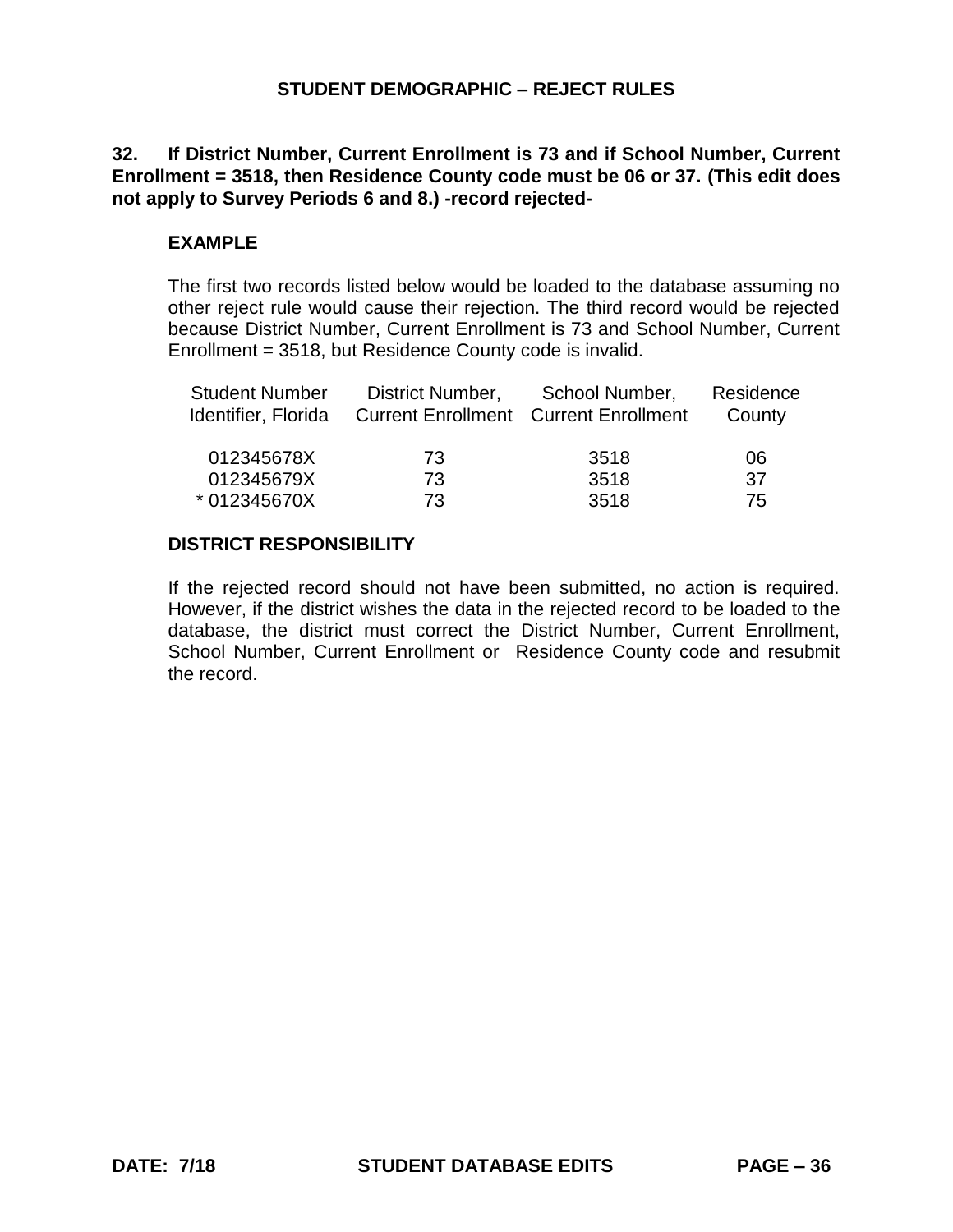**33. Qualifying Arrival Date (QAD) for Migrant Program Eligibility must be numeric and a valid date or must be all zeroes. (This edit does not apply to Survey Periods 6 and 8.) -record rejected-**

# **EXAMPLE**

The first three records listed below would be loaded to the database assuming no other reject rule would cause their rejection. The fourth record would be rejected because the Qualifying Arrival Date (QAD) for Migrant Program Eligibility is not a valid date.

|                       |        |      | <b>Qualifying Arrival</b> |
|-----------------------|--------|------|---------------------------|
|                       | Survey |      | Arrival Date (QAD)        |
| <b>Student Number</b> | Period |      | for Migrant Program       |
| Identifier, Florida   | Code   | Year | Eligibility               |
|                       |        |      |                           |
| 0123456789X           | 3      | **** | 10192009                  |
| 0123456790X           | 3      | **** | 01092008                  |
| 0123456791X           | 3      | **** | 00000000                  |
| *0123456792X          | 3      | **** | 09312009                  |
|                       |        |      |                           |

\*\*\*\* = Valid fiscal year for data submission.

# **DISTRICT RESPONSIBILITY**

If the rejected record should not have been submitted, no action is required. However, if the district wishes the data in the rejected record to be loaded to the database, the district must correct the Qualifying Arrival Date (QAD) for Migrant Program Eligibility and resubmit the record.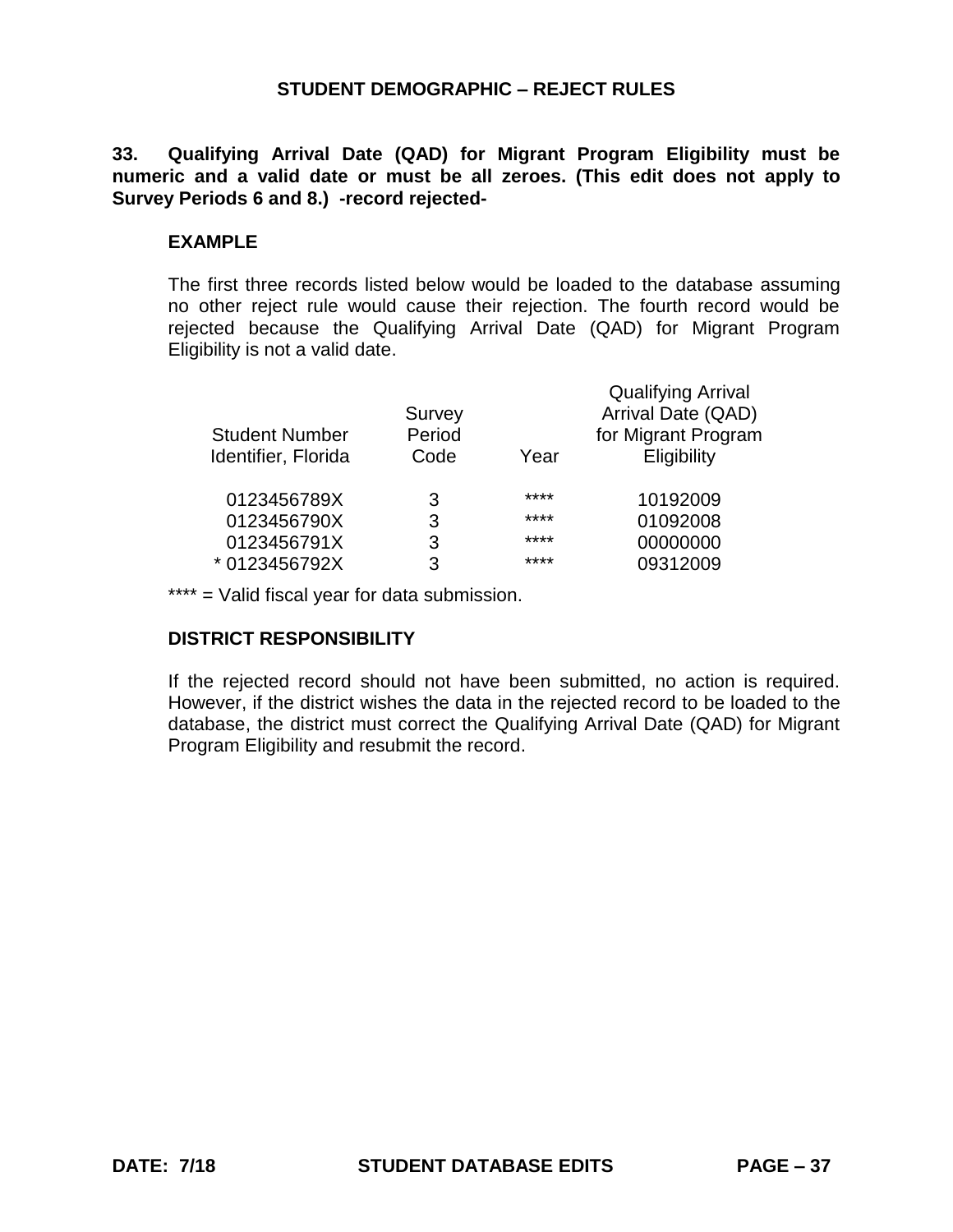**34. If School Number, Current Enrollment is not 9995, then Residence County code must be 01-67 or 99. If School Number, Current Enrollment is 9995, then Residence County code must be 00. (This edit does not apply to Survey Periods 6 and 8.) -record rejected-**

#### **EXAMPLE**

The records listed below would be rejected. The first record would be rejected because the Residence County code is invalid. The second record would be rejected because the Residence County code was left blank.

| <b>Student Number</b> | Residence |
|-----------------------|-----------|
| Identifier, Florida   | County    |
| * 012345678X          | 75        |
| *012345679X           |           |

#### **DISTRICT RESPONSIBILITY**

If the rejected records should not have been submitted, no action is required. However, if the district wishes the data in the rejected records to be loaded to the database, the district must correct the Residence County codes and resubmit the records.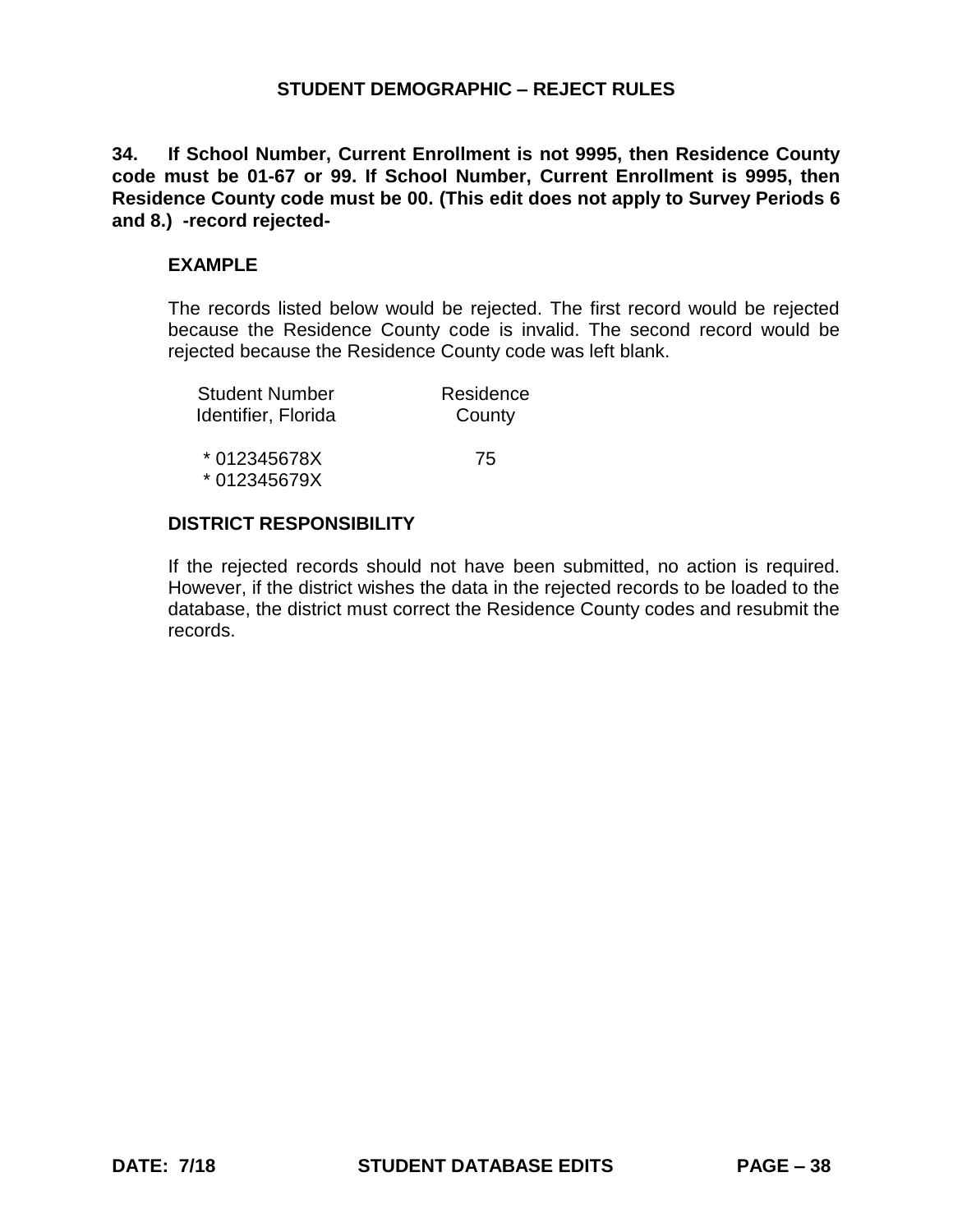**35. If School Number, Current Enrollment is not 9992, 9993, or 9995, then Lunch Status must be 0, 1, 3, 4, C, D, E, F, N or R. If School Number, Current Enrollment is 9992, 9993, or 9995, then Lunch Status must be Z. (This edit does not apply to Survey Periods 6 and 8.) -record rejected-**

#### **EXAMPLE**

Both records listed below would be rejected because the Lunch Status codes are invalid.

| <b>Student</b> |            |               |
|----------------|------------|---------------|
| <b>Number</b>  | Survey     |               |
| Identifier,    | Period     | Lunch         |
| Florida        | Code       | <b>Status</b> |
|                |            |               |
|                | 2          | 5             |
| 012345679X     | 2          | H             |
|                | 012345678X |               |

### **DISTRICT RESPONSIBILITY**

If the rejected records should not have been submitted, no action is required. However, if the district wishes the data in the rejected records to be loaded to the database, the district must correct the Lunch Status codes and resubmit the records.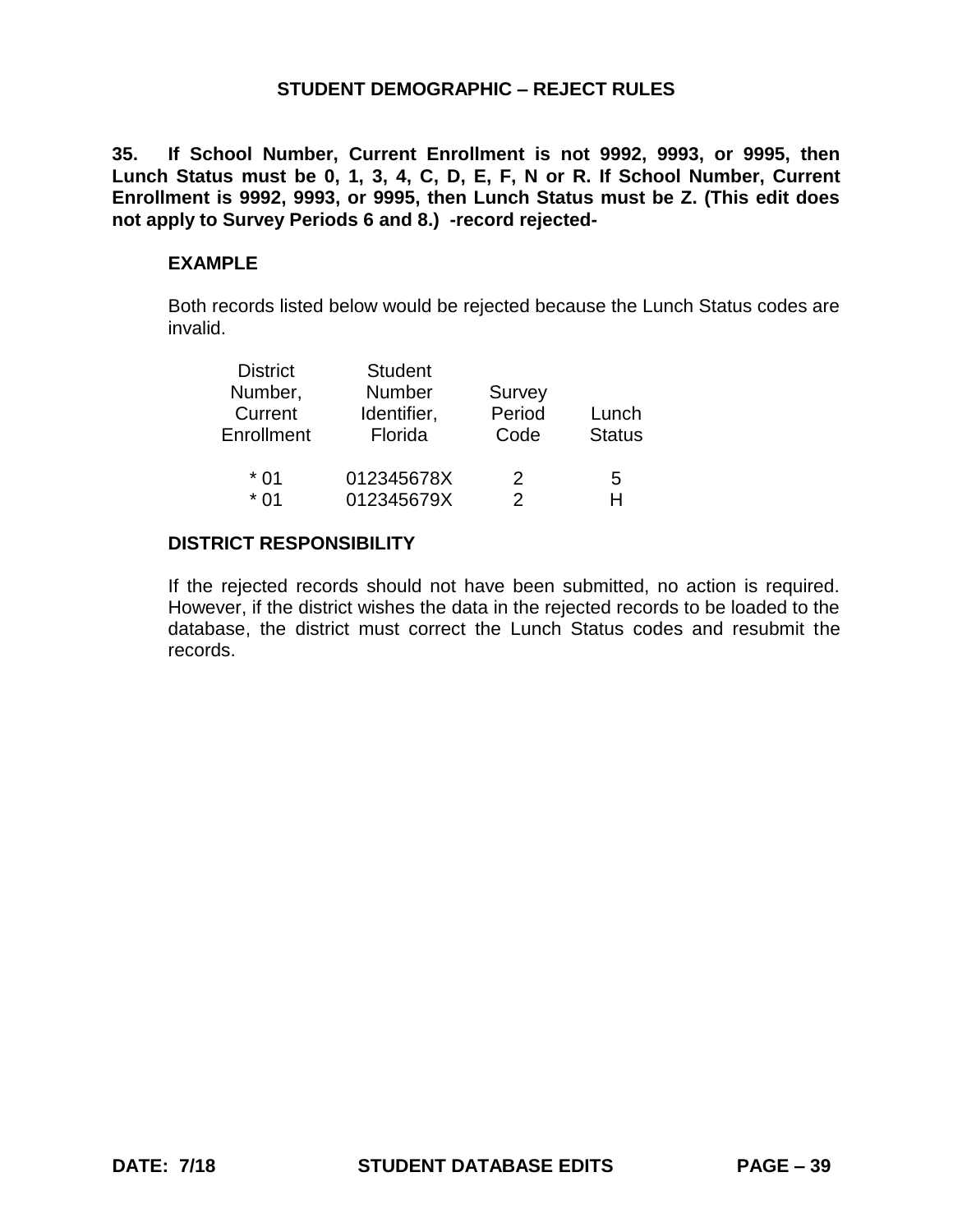# **36. Migrant Status Term code must be B, D, E, S, T, U, V, W, X or Z. (This edit does not apply to Survey Periods 6 and 8.) -record rejected-**

### **EXAMPLE**

The records listed below would be rejected. The first record would be rejected because the Migrant Status Term code is not a valid code for this element. The second record would be rejected because the Migrant Status Term code was left blank.

| <b>Student Number</b> | Migrant           |  |
|-----------------------|-------------------|--|
| Identifier, Florida   | <b>StatusTerm</b> |  |
|                       |                   |  |
| * 012345678X          | L                 |  |
| *012345679X           |                   |  |
|                       |                   |  |

### **DISTRICT RESPONSIBILITY**

If the rejected records should not have been submitted, no action is required. However, if the district wishes the data in the rejected records to be loaded to the database, the district must correct the Migrant Status Term code and resubmit the records.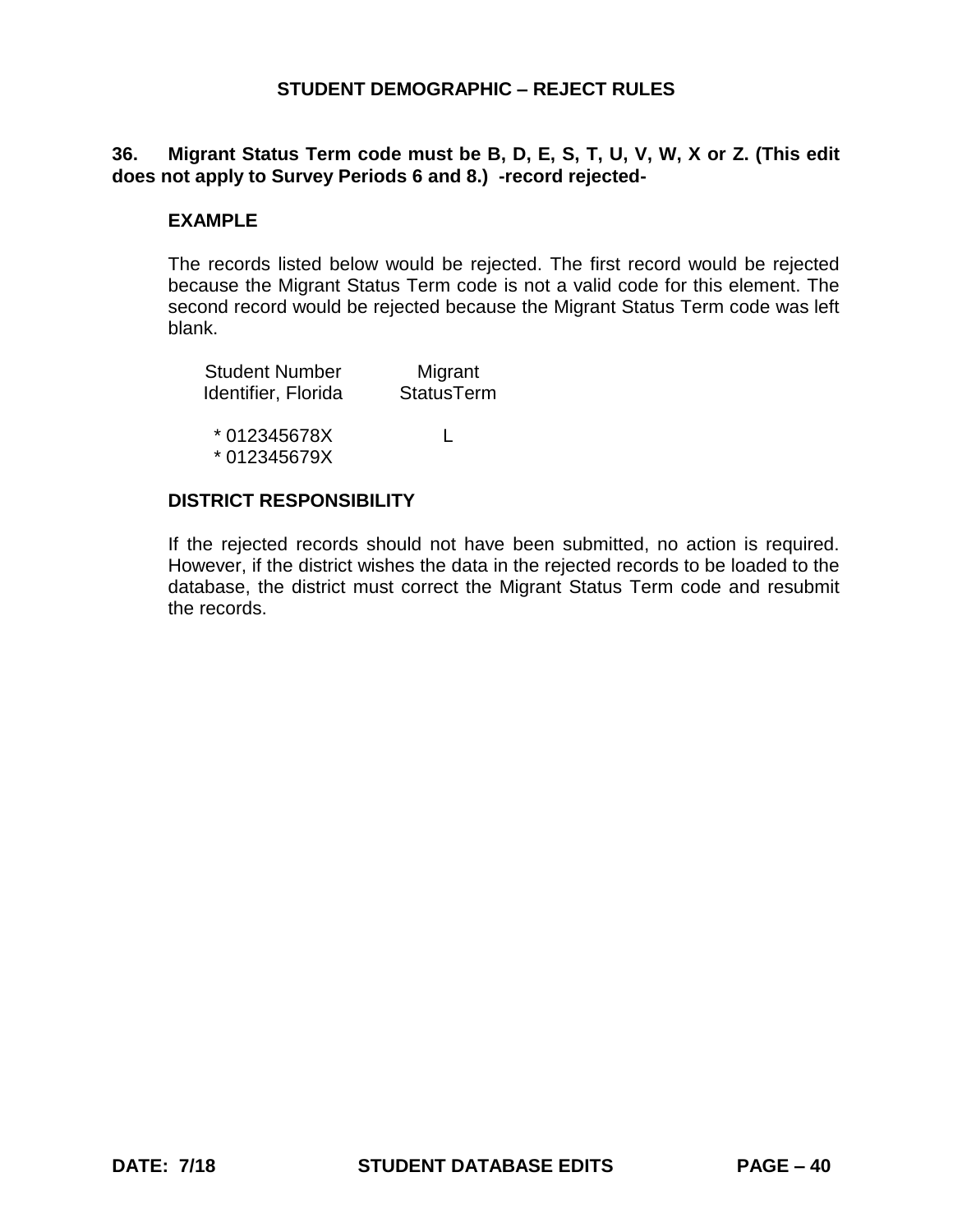**37. If Migrant Status Term is B, D, E, S, T, U, V, W or X, Qualifying Arrival Date (QAD) for Migrant Program Eligibility must be numeric and a valid date. If Migrant Staus Tem equal Z, then QAD must be all zeros. (This edit does not apply to Survey Periods 6 and 8.) -record rejected-**

#### **EXAMPLE**

The first two records listed below would be loaded to the database assuming no other reject rule would cause their rejection. The third record would be rejected because the Qualifying Arrival Date (QAD) for Migrant Program Eligibility is not a valid date. The fourth record would be rejected because Qualifying Arrival Date (QAD) for Migrant Program Eligibility is all zeroes.

| <b>Student Number</b><br>Identifier, Florida | Survey<br>Period<br>Code | Year    | Migrant<br><b>Status</b><br>Term | <b>Qualifying Arrival</b><br>Arrival Date (QAD)<br>for Migrant Program<br>Eligibility |
|----------------------------------------------|--------------------------|---------|----------------------------------|---------------------------------------------------------------------------------------|
| 0123456789X                                  | 5                        | ****    | D                                | 10192006                                                                              |
| 0123456790X                                  | 3                        | $***$ * | S                                | 01092006                                                                              |
| * 0123456791X                                | 5                        | $***$ * | X                                | 02302006                                                                              |
| * 0123456792X                                | 5                        | $***$ * | B                                | 00000000                                                                              |

\*\*\*\* = Valid fiscal year for data submission.

#### **DISTRICT RESPONSIBILITY**

If the rejected records should not have been submitted, no action is required. However, if the district wishes the data in the rejected records to be loaded to the database, the district must correct the Qualifying Arrival Date (QAD) for Migrant Program Eligibility and resubmit the records.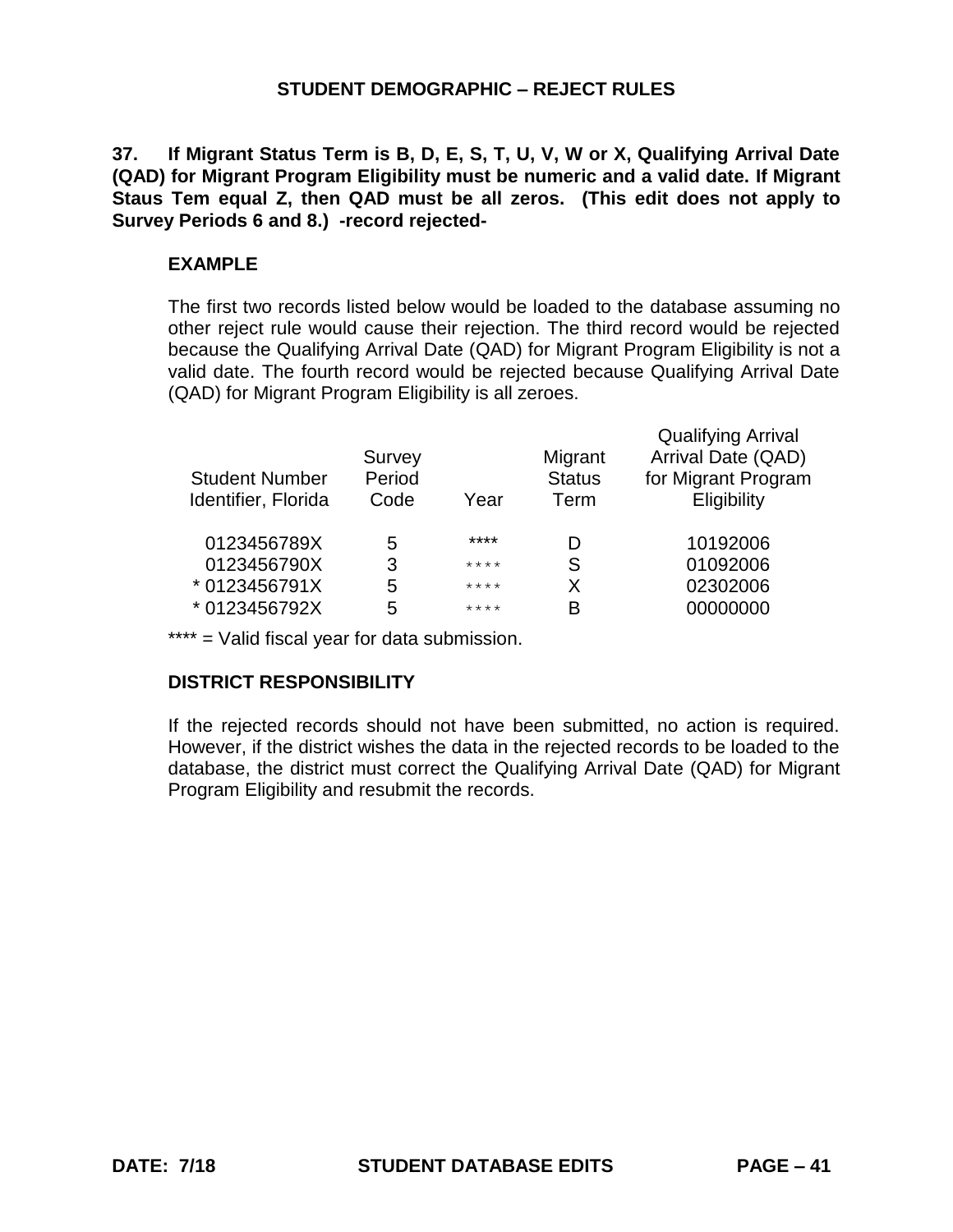**38. If Migrant Status Term is B, D, E, S, T, U, V, W or X, then Qualifying Arrival Date (QAD) for Migrant Program Eligibility must be greater than or equal to 9/1/2015 and less than or equal to 08/31/2019. (This edit does not apply to Survey Periods 6 and 8.) - record rejected-**

#### **EXAMPLE**

The first record would be rejected because the Qualifying Arrival Date (QAD) for Migrant Program Eligibility is not less than or equal to 8/31/2019. The second and third records would be loaded to the database assuming no other reject rule would cause their rejection.

| <b>Student Number</b><br>Identifier, Florida | Survey<br>Period<br>Code | Year | Migrant<br><b>Status</b><br>Term | <b>Qualifying Arrival</b><br>Date (QAD) for<br><b>Migrant Program</b><br>Eligibility |
|----------------------------------------------|--------------------------|------|----------------------------------|--------------------------------------------------------------------------------------|
| * 0123456789X                                | 5                        | **** |                                  | 09142020                                                                             |
| 0123456790X                                  | 5                        | **** |                                  | 01092018                                                                             |
| 0123456791X                                  | 5                        | **** |                                  | 10192015                                                                             |

\*\*\*\* = Valid fiscal year for data submission.

# **DISTRICT RESPONSIBILITY**

If the rejected record should not have been submitted, no action is required. However, if the district wishes the data in the rejected record to be loaded to the database, the district must correct the Qualifying Arrival Date (QAD) for Migrant Program Eligibility and resubmit the record.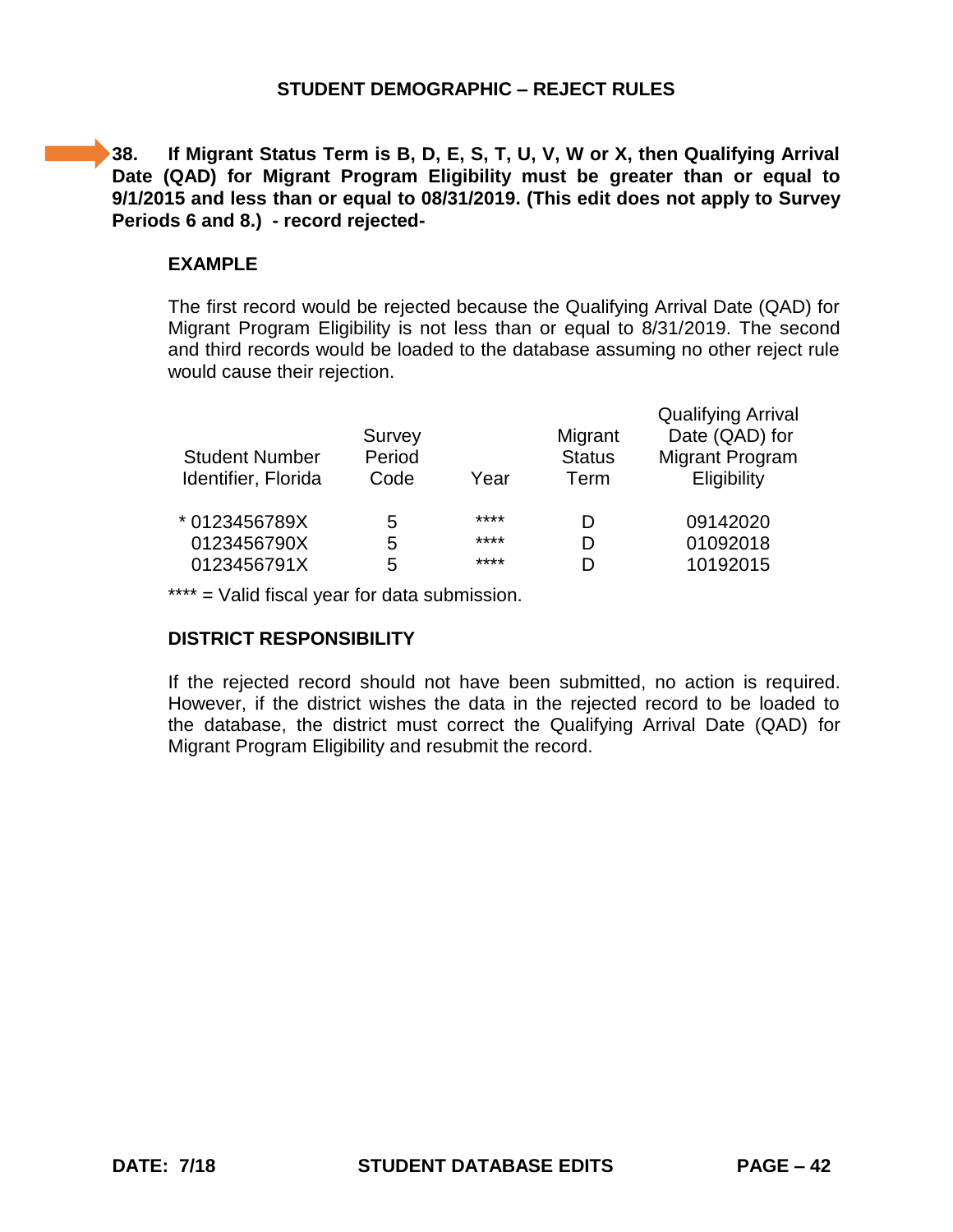# **39. If Residence County code is 99 and Grade Level is PK-12, then Resident Status, State/County code must be 0 or 2. (This edit does not apply to Survey Periods 6 and 8.) -record rejected-**

# **EXAMPLE**

The first and second records below would be rejected because the Resident Status, State/County code is invalid for the Residence County code reported. The third record would be written to the database assuming no other reject rule would cause its rejection.

| <b>Student Number</b><br>Identifier, Florida | Residence<br>County | Resident<br>Status,<br>State/County |
|----------------------------------------------|---------------------|-------------------------------------|
| * 012345678X                                 | 99                  | 5                                   |
| * 012345679X                                 | 99                  | А                                   |
| 012345670X                                   | qq                  |                                     |

### **DISTRICT RESPONSIBILITY**

If the rejected records should not have been submitted, no action is required. However, if the district wishes the data in the rejected records to be loaded to the database, the district must correct the Residence County codes or the Resident Status, State/County codes and resubmit the records.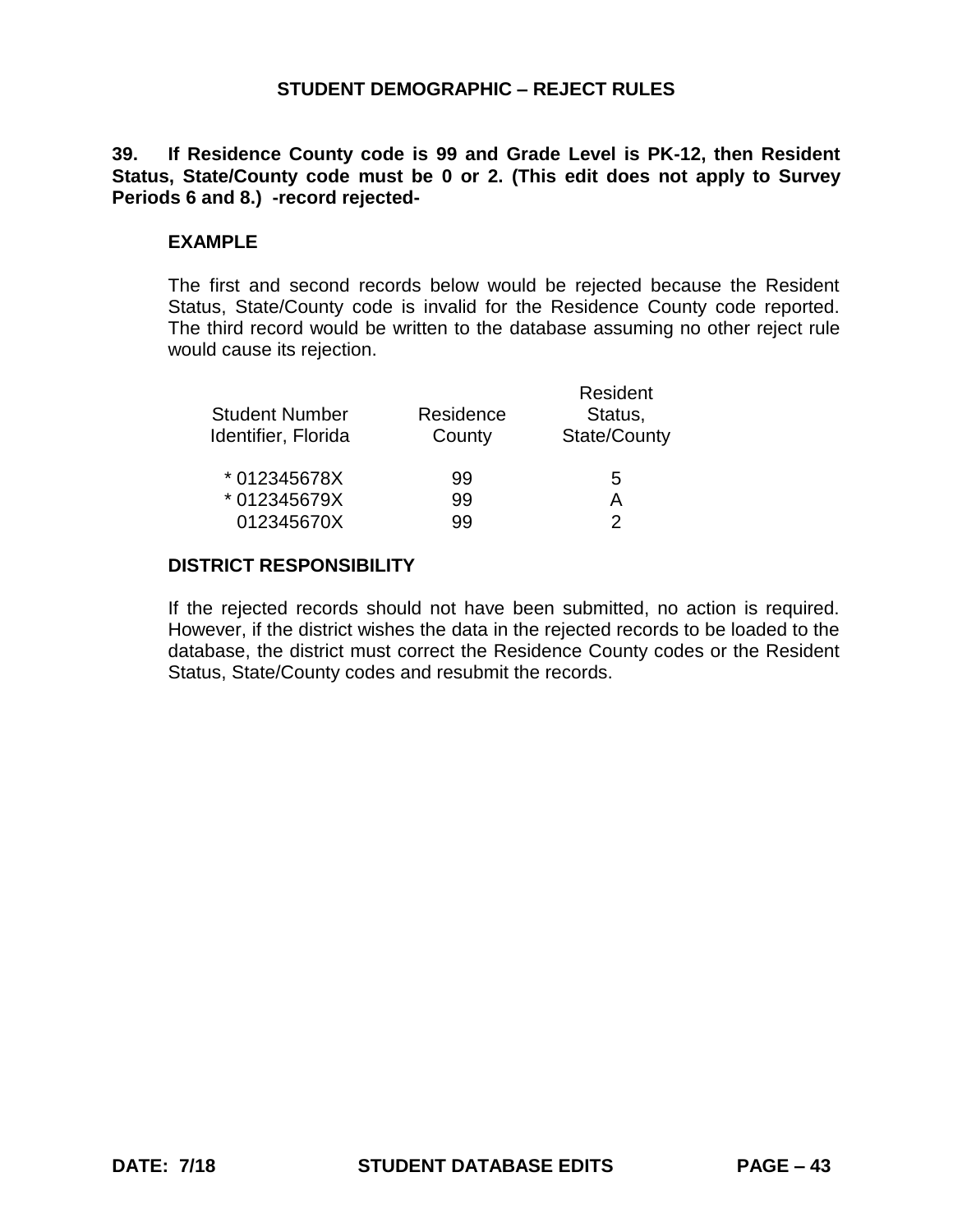**40. If the School Number, Current Enrollment is not 9992, 9993, 9995, N998 or N999, then it must exist on the Master School Identification File as a valid active school (active in the current school year) in the district of enrollment. -record rejected-**

#### **EXAMPLE**

The record listed below would be rejected because the School Number, Current Enrollment would not be valid and active on the Master School Identification File for the District Number, Current Enrollment.

| District Number,          | School Number,            | <b>Student Number</b> |
|---------------------------|---------------------------|-----------------------|
| <b>Current Enrollment</b> | <b>Current Enrollment</b> | Identifier, Florida   |
| * በ1                      | 0001                      | 012345678X            |
|                           |                           |                       |

#### **DISTRICT RESPONSIBILITY**

If the rejected record should not have been submitted, no action is required. However, if the district wishes the data in the rejected record to be loaded to the database, the district must correct the School Number, Current Enrollment and resubmit the record.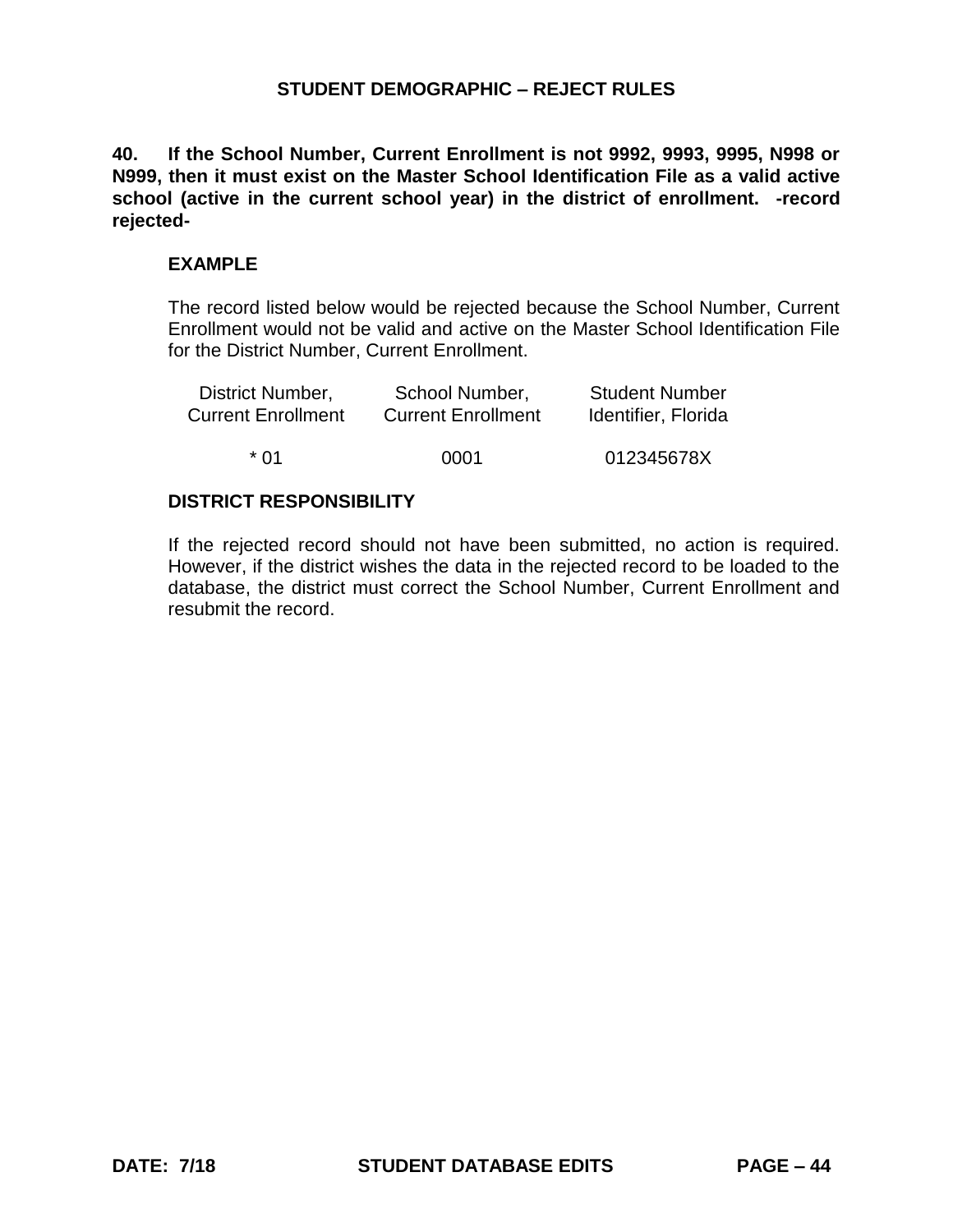**41. If School Number, Current Enrollment is not 9995, then Birth Date must be less than or equal to the survey due date. If School Number, Current Enrollment is 9995; Survey Period Code is not 6 or 8 and Migrant Status Term is Z; then Birth Date must be 00000000. If School Number, Current Enrollment is 9995; Survey Period Code is not 6 or 8; and Migrant Status Term is not Z, then Birth Date must be 09011996 through 08312019 inclusive. -record rejected-**

### **EXAMPLE**

If the survey week for the records listed below were October 14-18, 2014, the first record would be rejected because the Birth Date is not less than the Survey Date. The second and third records would be loaded to the database assuming no other reject rule would cause their rejection.

| Survey |      |                   |
|--------|------|-------------------|
| Period |      |                   |
| Code   | Year | <b>Birth Date</b> |
| 2      | **** | 11042014          |
| 2      | **** | 03152012          |
| 2      | **** | 08112013          |
|        |      |                   |

\*\*\*\* = Valid fiscal year for data submission.

# **DISTRICT RESPONSIBILITY**

If the rejected record should not have been submitted, no action is required. However, if the district wishes the data in the rejected record to be loaded to the database, the district must correct the Birth Date and resubmit the record.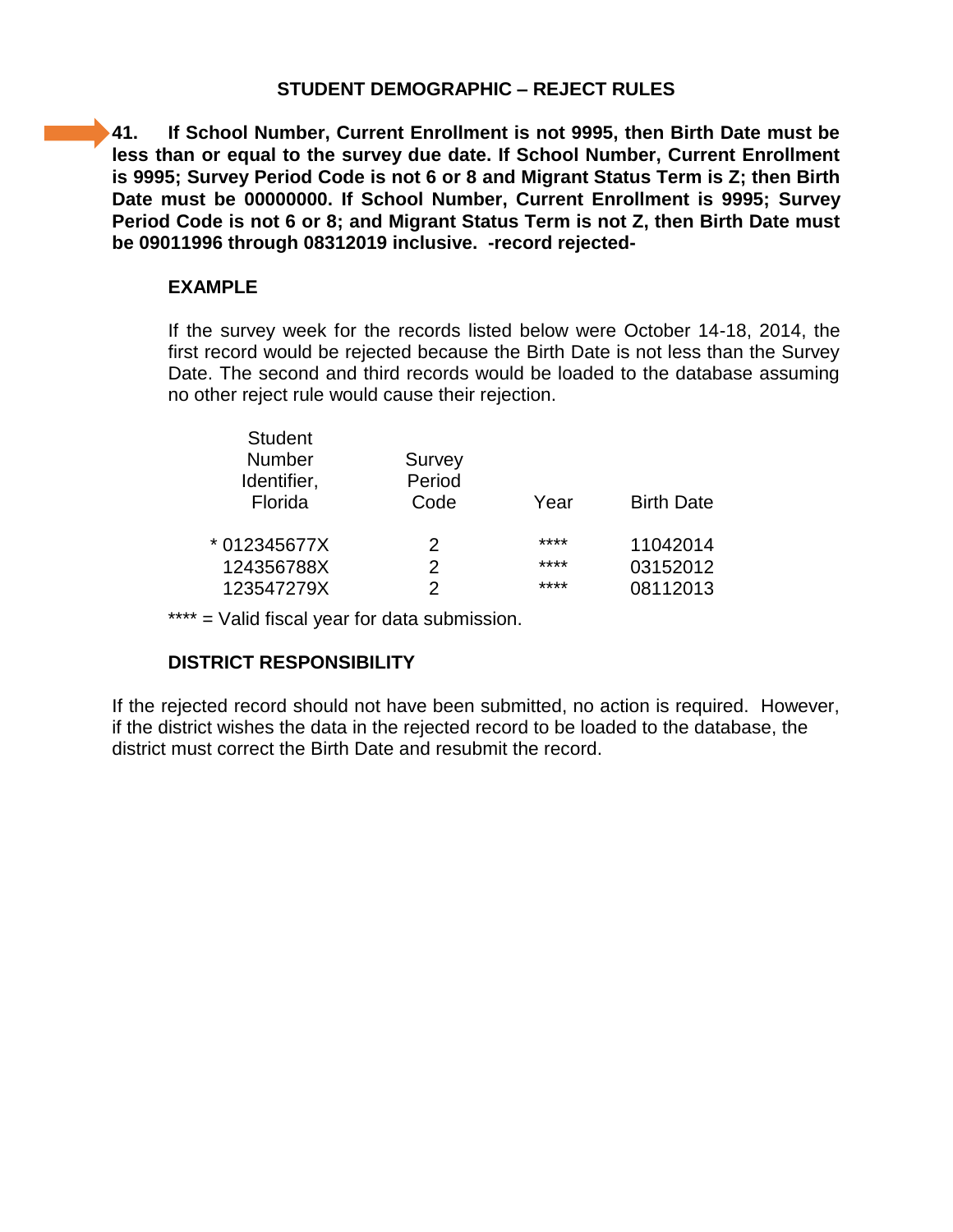**42. If Resident Status, State/County is A, then District Number, Current Enrollment and Residence County must not be the same. (This edit does not apply to Survey Periods 6 and 8.) -record rejected-**

# **EXAMPLE**

The first record listed below would be rejected because District Number, Current Enrollment and Residence County are the same. The second record would be written to the database assuming there is no other edit that would cause the record to be rejected.

| <b>Student</b><br>Number<br>Identifier,<br>Florida | <b>District</b><br>Number,<br>Current<br>Enrollment | Residence<br>County | Resident<br>Status,<br>State/<br>County |
|----------------------------------------------------|-----------------------------------------------------|---------------------|-----------------------------------------|
| * 012345678X                                       | 12                                                  | 12                  | А                                       |
| 012345679X                                         | 10                                                  | ハつ                  |                                         |

### **DISTRICT RESPONSIBILITY**

If the rejected record should not have been submitted, no action is required. However, if the district wishes the data in the rejected record to be loaded to the database, the district must correct the District Number, Current Enrollment; Residence County or Resident Status, State/County code and resubmit the record.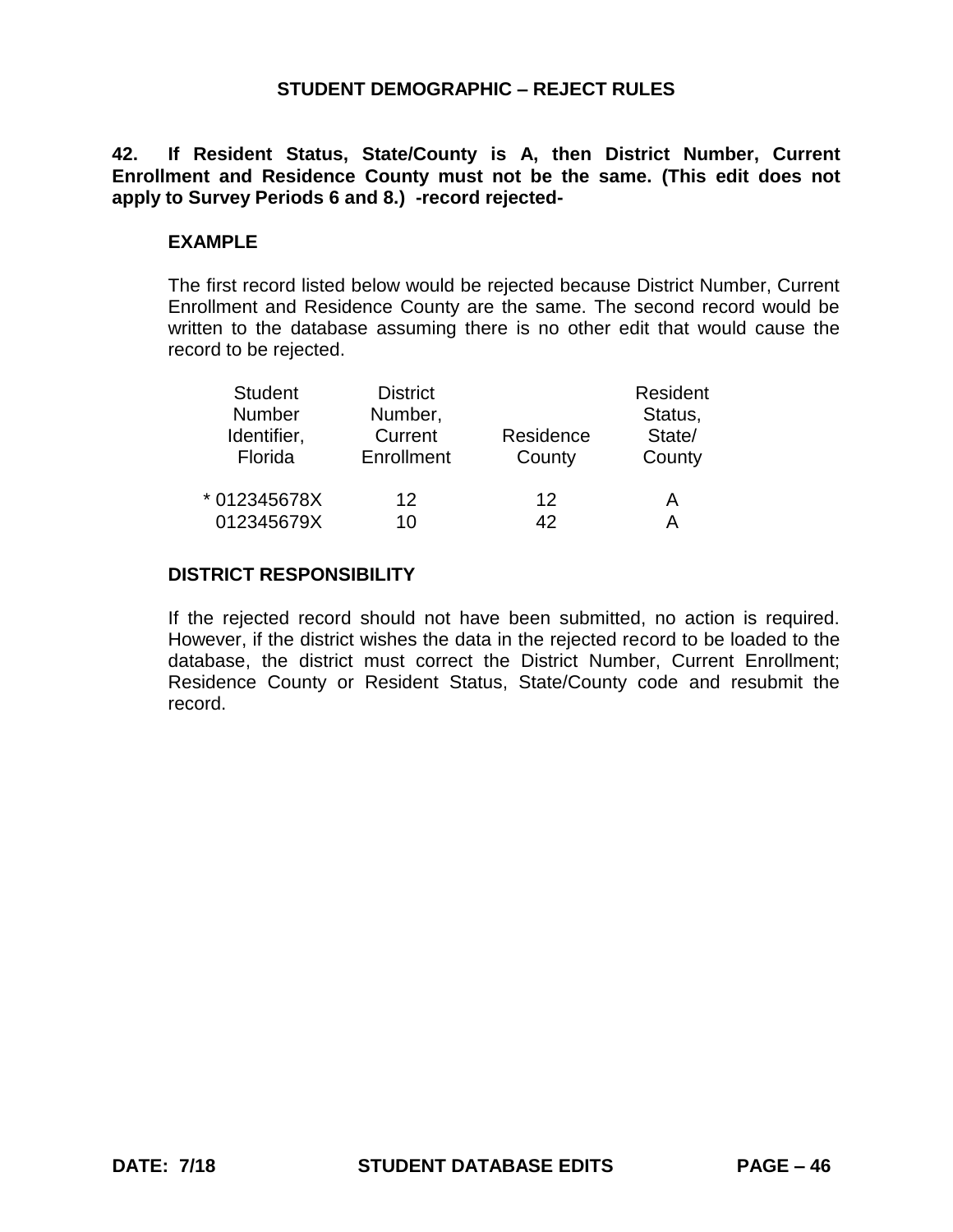**43. If School Number, Current Enrollment is not 9992, 9993, or 9995, then Native Language, Student must be a valid language code, containing no blanks. If School Number, Current Enrollment is 9992, 9993, or 9995, then Native Language, Student code must be ZZ. (For additional information on the language codes refer to the language codes table, Appendix N of the DOE Information Database Requirements: Volume I -- Automated Student Information System Manual.) (This edit does not apply to Survey Periods 6 and 8.) -record rejected-**

#### **EXAMPLE**

The fourth and fifth record listed below would be loaded to the database assuming no other reject rule would cause its rejection. The first three records would be rejected because the Native Language, Student codes contain blanks or are invalid codes.

| Native Language, |
|------------------|
| <b>Student</b>   |
|                  |
| AY               |
| C                |
| DR               |
| BJ.              |
| C.Z              |
|                  |

#### **DISTRICT RESPONSIBILITY**

If the rejected records should not have been submitted, no action is required. However, if the district wishes the data in the rejected records to be loaded to the database, the district must correct the Native Language, Student codes and resubmit the records.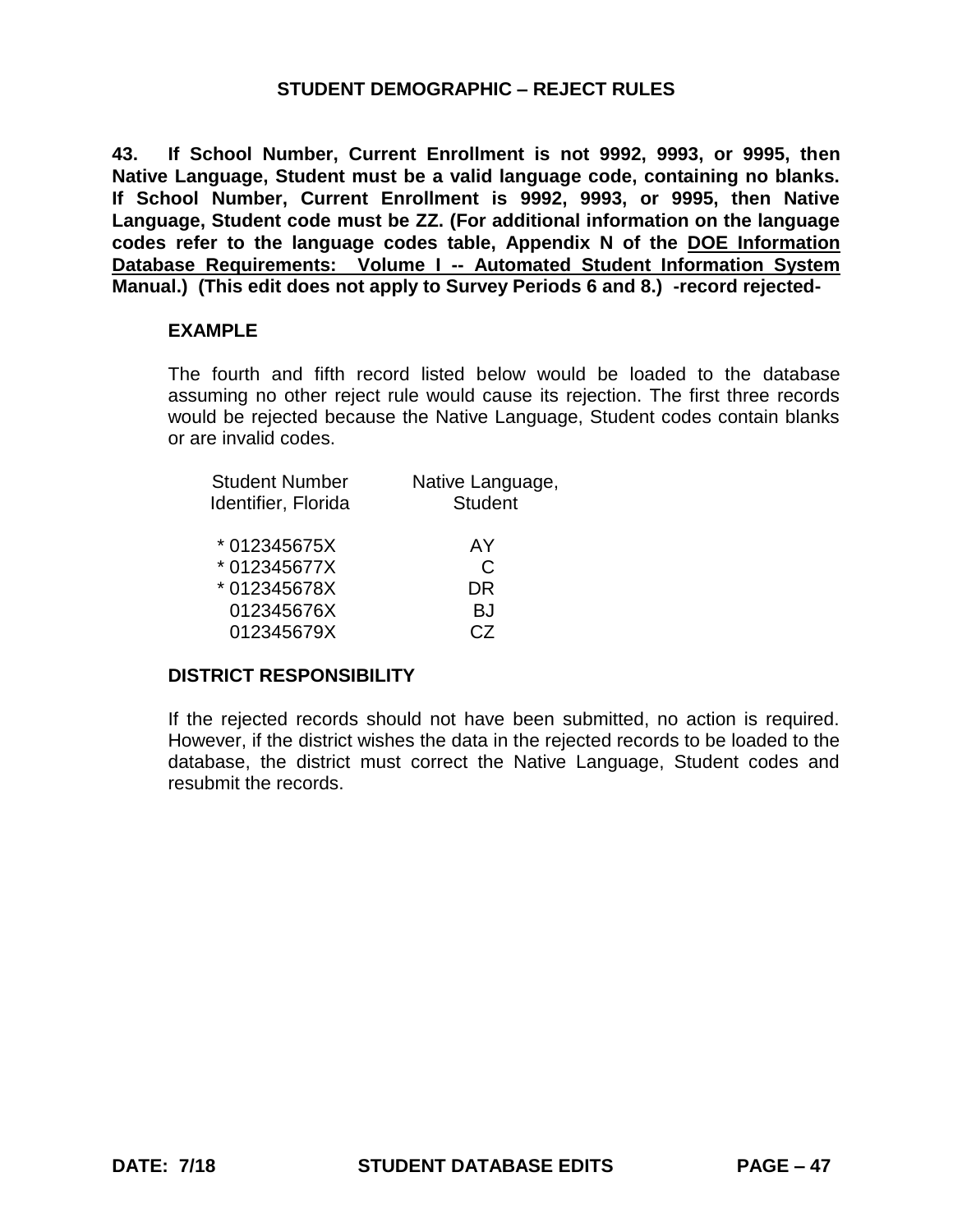**44. If District Number, Current Enrollment is 01-67 and if Resident Status, State/County is 3, then District Number, Current Enrollment and Residence County must be the same. (This edit does not apply to Survey Periods 6 and 8.) -record rejected-**

#### **EXAMPLE**

The first record listed below would be written to the database assuming there is no other edit that would cause the record to be rejected. The second record would be rejected because District Number, Current Enrollment and Residence Status are not the same.

| <b>Student</b> | <b>District</b> |           | Resident |  |
|----------------|-----------------|-----------|----------|--|
| <b>Number</b>  | Number,         |           | Status,  |  |
| Identifier,    | Current         | Residence | State/   |  |
| Florida        | Enrollment      | County    | County   |  |
| 012345678X     | 12              | 12        | 3        |  |
| * 012345679X   | 10              | 42        | 3        |  |

#### **DISTRICT RESPONSIBILITY**

If the rejected record should not have been submitted, no action is required. However, if the district wishes the data in the rejected record to be loaded to the database, the district must correct the District Number, Current Enrollment, Residence County or Resident Status, State/County code and resubmit the record.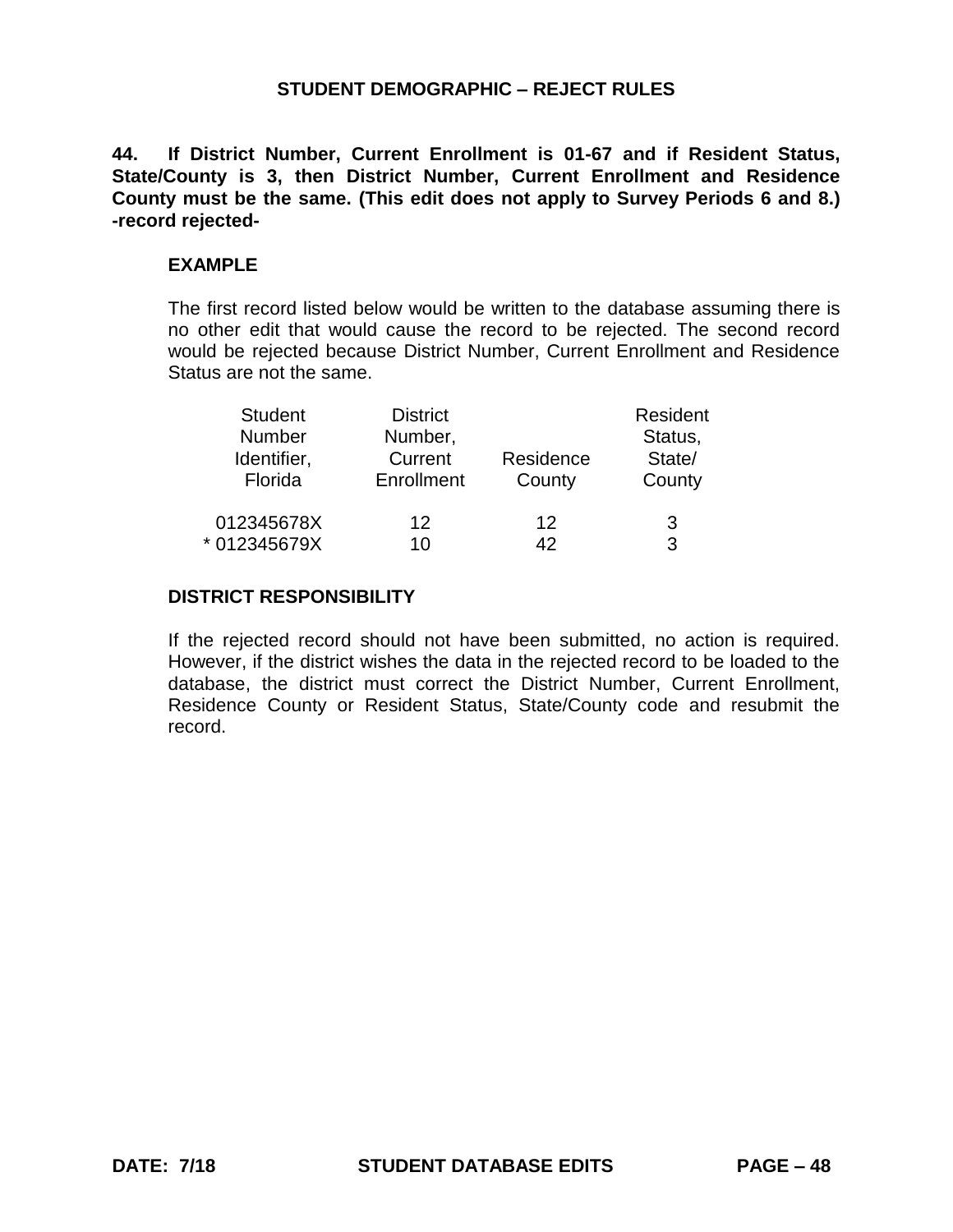**45. If School Number, Current Enrollment is not 9992, 9993, or 9995, then the Primary Language Spoken in Home code must be a valid language code as listed in Appendix N of the DOE Information Database Requirements: Volume I -- Automated Student Information System Manual. If School Number, Current Enrollment is 9992, 9993, or 9995, then the Primary Language Spoken in Home code must be ZZ. (This edit does not apply to Survey Periods 6 and 8.) -record rejected-**

#### **EXAMPLE**

The third and fourth records listed below would be loaded to the database assuming no other reject rule would cause their rejection. The first and second records would be rejected because the Primary Language Spoken in Home code is invalid.

| <b>Primary Language</b><br>Spoken in Home |
|-------------------------------------------|
| BB                                        |
| FZ.                                       |
| <b>BR</b>                                 |
| RΔ                                        |
|                                           |

#### **DISTRICT RESPONSIBILITY**

If the rejected records should not have been submitted, no action is required. However, if the district wishes the data in the rejected records to be loaded to the database, the district must correct the Primary Language Spoken in Home codes and resubmit the records.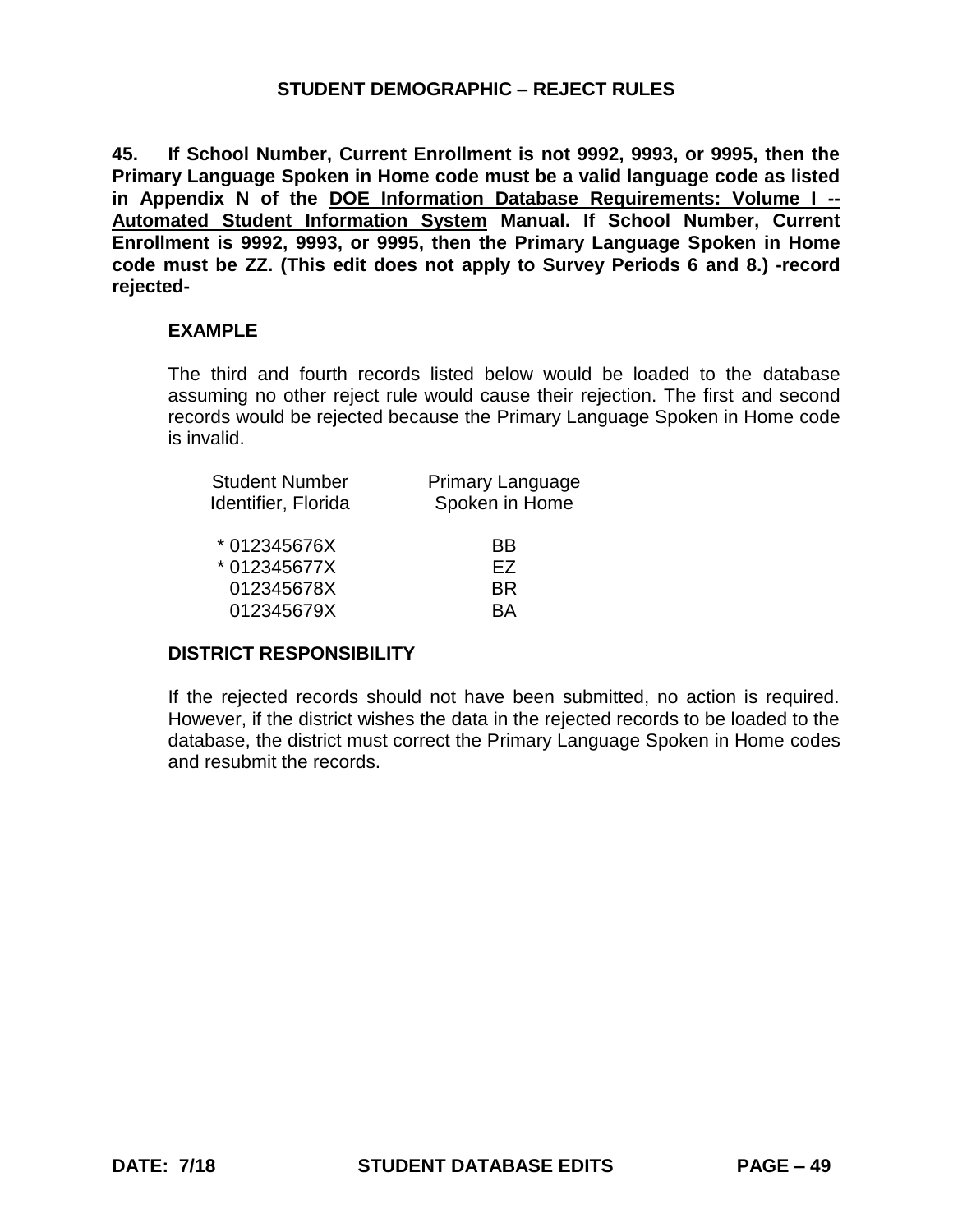**46. If Grade Level = PK-12 and if School Number, Current Enrollment is not 9992, 9993, or 9995, then Country of Birth must be a valid code as listed in Appendix G or Appendix Q of the DOE Information Database Requirements: Volume I -- Automated Student Information System Manual other than ZZ. If Grade Level = 30 or 31, then Country of Birth must be a valid code as listed in Appendix G or Appendix Q of the DOE Information Database Requirements: Volume I -- Automated Student Information System Manual including ZZ. If School Number, Current Enrollment is 9992, 9993, or 9995, then Country of Birth code must be ZZ. (This edit does not apply to Survey Periods 6 and 8.) -record rejected-**

#### **EXAMPLE**

The first and second records listed below would be loaded to the database assuming no other reject rule would cause their rejection. The third and fourth records would be rejected because the Country of Birth codes are not valid.

| <b>Student Number</b> | Country of   |
|-----------------------|--------------|
| Identifier, Florida   | <b>Birth</b> |
|                       |              |
| 012345676X            | CU           |
| 012345677X            | FJ.          |
| * 012345678X          | YI           |
| * 012345679X          | ТX           |

#### **DISTRICT RESPONSIBILITY**

If the rejected records should not have been submitted, no action is required. However, if the district wishes the data in the rejected records to be loaded to the database, the district must correct the Country of Birth codes and resubmit the records.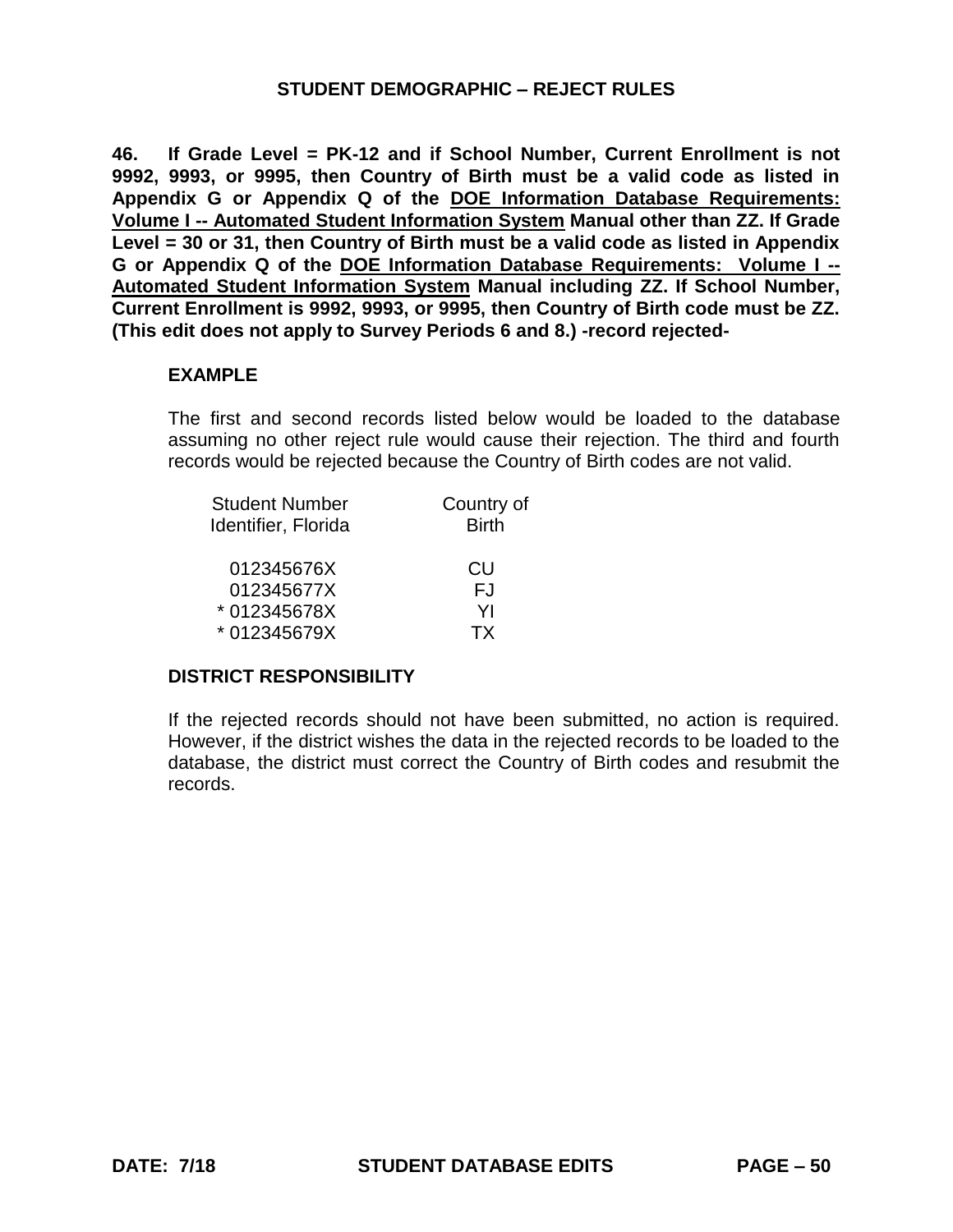# **47. If Grade Level = 12, Additional School Year Student code must be D, S, F or Z. If Grade Level is not 12, then Additional School Year Student must be Z. (This edit does not apply to Survey Periods 6 and 8.) -record rejected-**

# **EXAMPLE**

The first record listed below would be loaded to the database assuming no other reject rule would cause its rejection. The second record would be rejected because the Grade Level is 08 and the Additional School Year Student code is not Z. The third record would be rejected because Grade Level is 12 and Additional School Year Student code is blank.

| <b>Student Number</b><br>Identifier, Florida | Grade<br>Level | <b>Additional School</b><br><b>Year Student</b> |
|----------------------------------------------|----------------|-------------------------------------------------|
| 123456789X                                   | 12             | S                                               |
| *123456790X                                  | 08             | S                                               |
| *123456791X                                  | 12             |                                                 |

# **DISTRICT RESPONSIBILITY**

If the rejected records should not have been submitted, no action is required. However, if the district wishes the data in the rejected records to be loaded to the database, the district must correct either the Grade Level or the Additional School Year Student code and resubmit the records.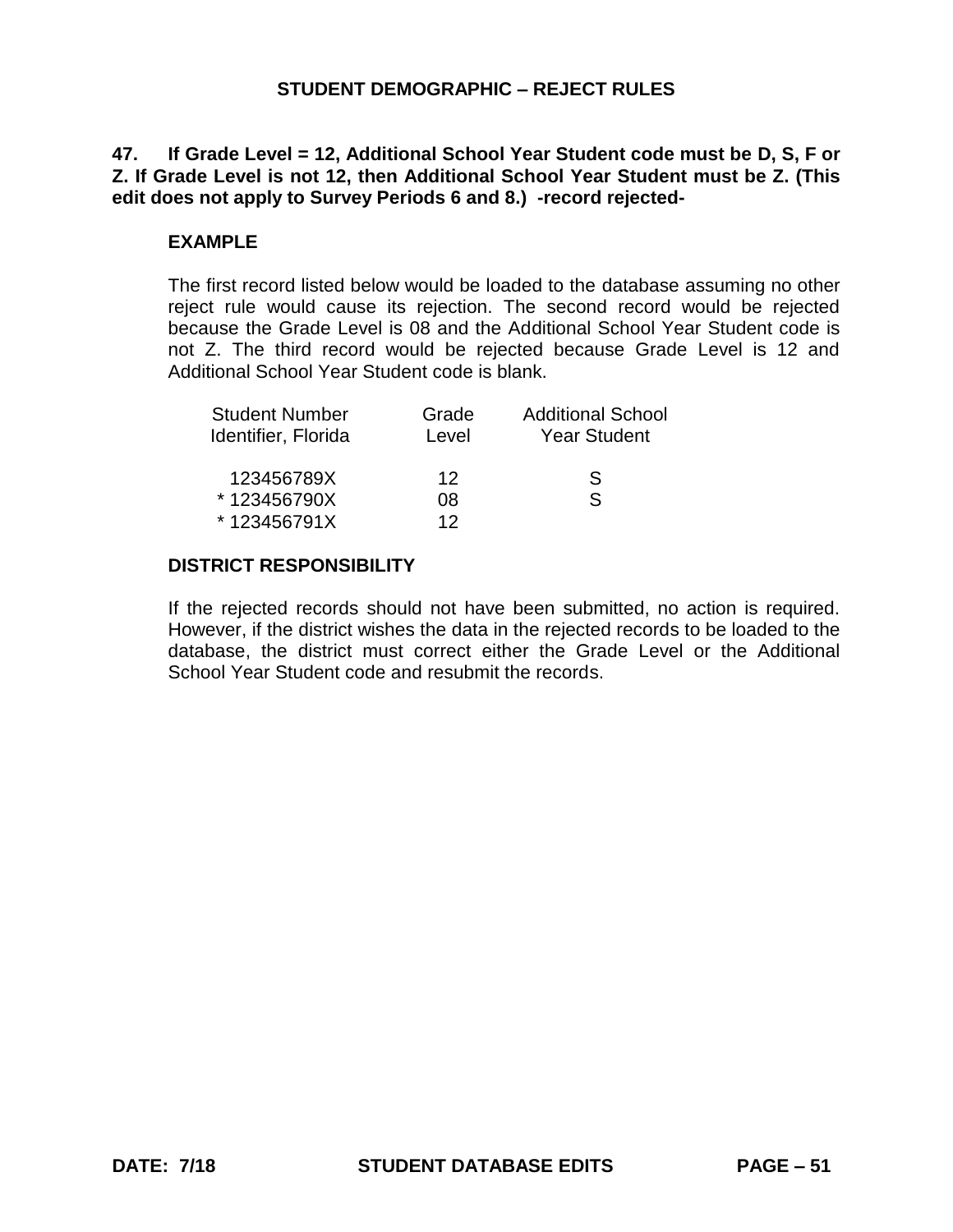**48. If Grade Level = 30 or 31 or if School Number, Current Enrollment is 9992, 9993, 9995, or 9997 then English Language Learners: Home Language Survey Date must be zero-filled.** 

**If School Number, Current Enrollment is not 9992, 9993, 9995, or 9997 and if Grade Level = PK-12, then English Language Learners: Home Language Survey Date must be a valid date and must meet the following criteria.** 

- **If District Number, Current Instruction is 01-68 or 72-75 or if both District Number, Current Enrollment and District Number, Current Instruction are 71; and Survey Period is 1-3, the date should be less than or equal to the date certain of survey week.**
- **If District Number, Current Enrollment is not 71; District Number, Current Instruction is 71 and Survey Period is 1-3; then the date must be less than or equal to the date certain plus 90 calendar days.**
- **For Survey Period 4, the date should be less than or equal to June 30 of the reporting year.**
- **For Survey Period 5, the date should be less than or equal to August 31 of the reporting year.**
- **For Survey Period 9, the date should be less than January 1 of the reporting year.**

 **(This edit does not apply to Survey Periods 6 and 8.) -record rejected-**

# **EXAMPLE**

The first and fourth records listed below would be loaded to the database assuming no other reject rule would cause their rejection. The second and third records would be rejected because the English Language Learners: Home Language Survey Date is an invalid date or is inappropriately filled with zeros.

| <b>Student Number</b><br>Identifier, Florida | <b>Survey Period</b><br>Code | Year | Grade<br>Level | <b>FII</b><br>Home Language<br><b>Survey Date</b> |
|----------------------------------------------|------------------------------|------|----------------|---------------------------------------------------|
| 123456789X                                   | 2                            | 1112 | 12             | 01152010                                          |
| *123456790X                                  | 2                            | 1112 | PK             | 06319999                                          |
| *123456791X                                  | 2                            | 1112 | 09             | 00000000                                          |
| 123456792X                                   | 5                            | 1112 | .31            | 00000000                                          |

# **DISTRICT RESPONSIBILITY**

If the rejected records should not have been submitted, no action is required. However, if the district wishes the data in the rejected records to be loaded to the database, the district must correct the English Language Learners: Home Language Survey Date and resubmit the records.

 $\sim$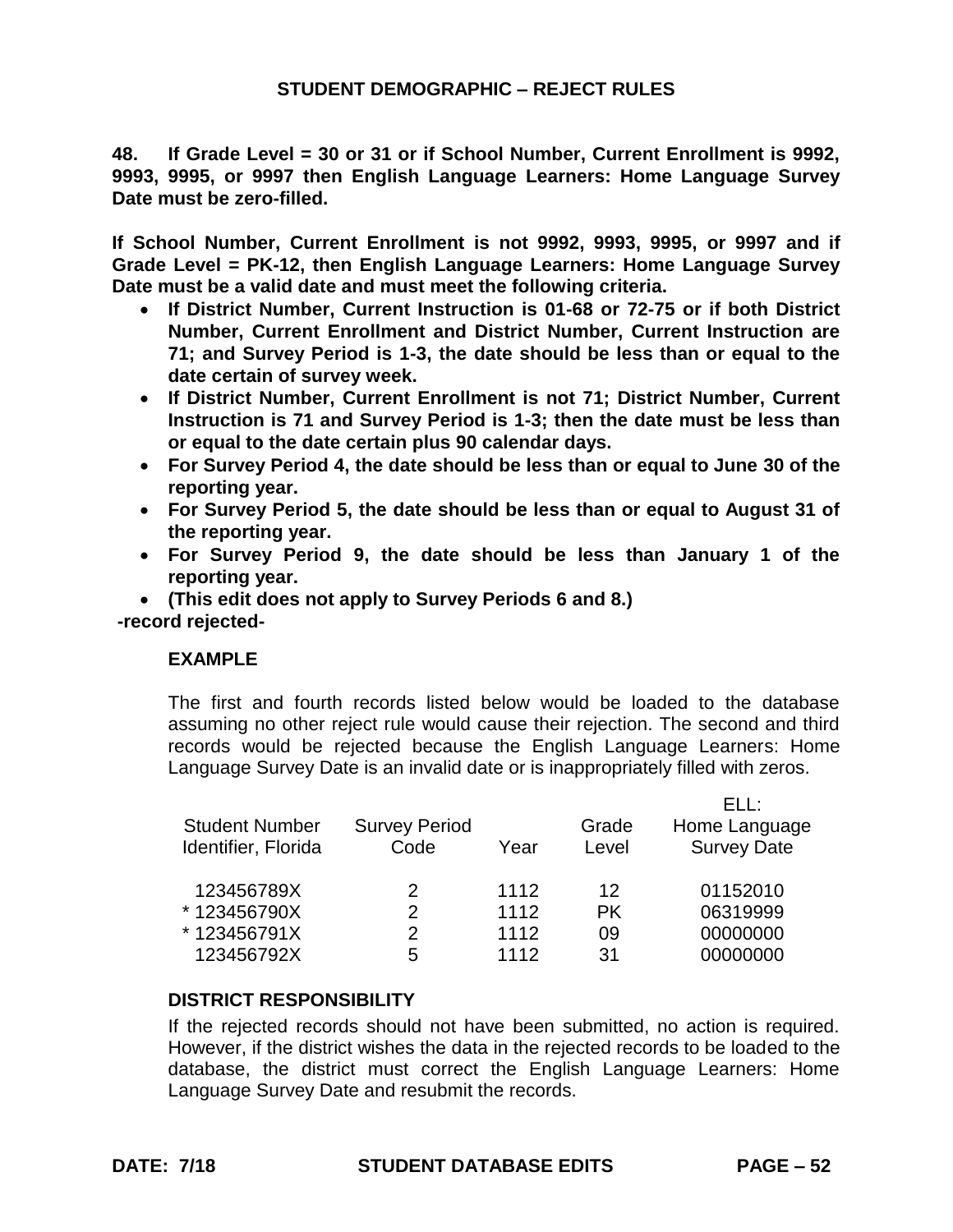**49. If Grade Level is PK-12 and School Number, Current Enrollment is not 9992, 9993, or 9995, then Native Language, Student must be other than ZZ. If School Number, Current Enrollment is 9992, 9993, or 9995, then Native Language, Student must be ZZ. (This edit does not apply to Survey Periods 6 and 8.) -record rejected-**

#### **EXAMPLE**

The second record listed below would be loaded to the database assuming no other reject rule would cause its rejection. The first record would be rejected because BZ is not a valid Native Language, Student code for a student with a Grade Level of PK-12.

| <b>Student Number</b> | Grade | Native Language, |
|-----------------------|-------|------------------|
| Identifier, Florida   | Level | <b>Student</b>   |
| * 012345678X          | 07    | R7               |
| 012345679X            | 03    | C.Z              |

#### **DISTRICT RESPONSIBILITY**

If the rejected record should not have been submitted, no action is required. However, if the district wishes the data in the rejected record to be loaded to the database the district must correct the Native Language, Student code and resubmit the record.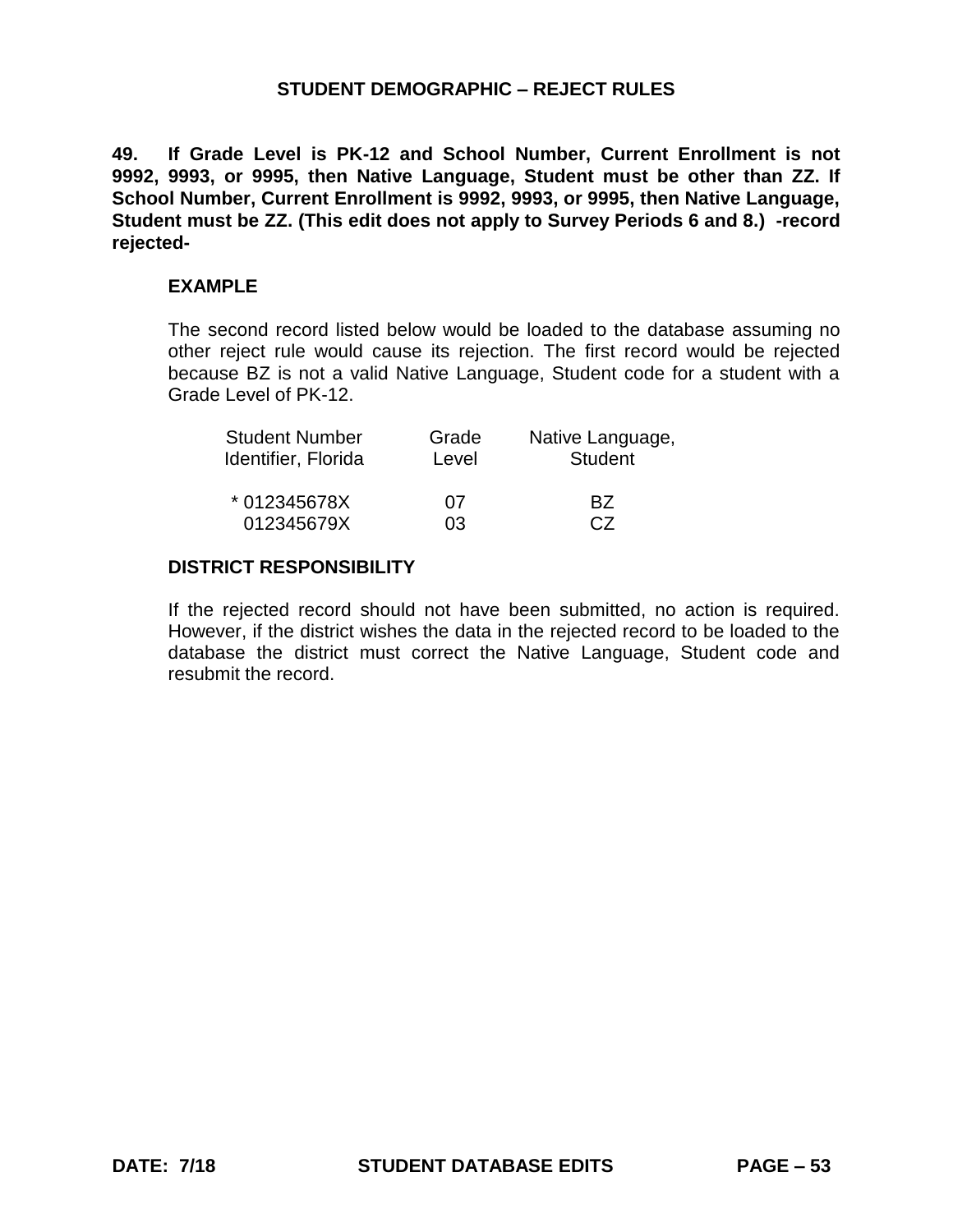**4A. If District Number, Current Enrollment is 71 and School Number equals 0300, 0400 or 0801, then Residence County code must not equal 99. This edit does not apply to Survey Periods 6 and 8. -record rejected-**

### **EXAMPLE**

The second record listed below would be loaded to the database assuming no other reject rule would cause its rejection. The first record listed below would be rejected because Residence County equals 99 for District Number, Current Enrollment 71 and School Number, Current Enrollment 0300.

| <b>District Number</b><br><b>Student Number</b><br>Current<br>Identifier, Florida<br>Enrollment |    | <b>School Number</b><br>Current<br>Enrollment | Residence<br>County |
|-------------------------------------------------------------------------------------------------|----|-----------------------------------------------|---------------------|
| * 012345678X                                                                                    | 71 | 0300                                          | 99                  |
| 012345610X                                                                                      | 71 | 0400                                          | 50                  |

#### **DISTRICT RESPONSIBILITY**

If the rejected record should not have been submitted, no action is required. However, if the district wishes the data in the rejected record to be loaded to the database, the district must correct the Residence County code or the School Number, Current Enrollment and resubmit the record.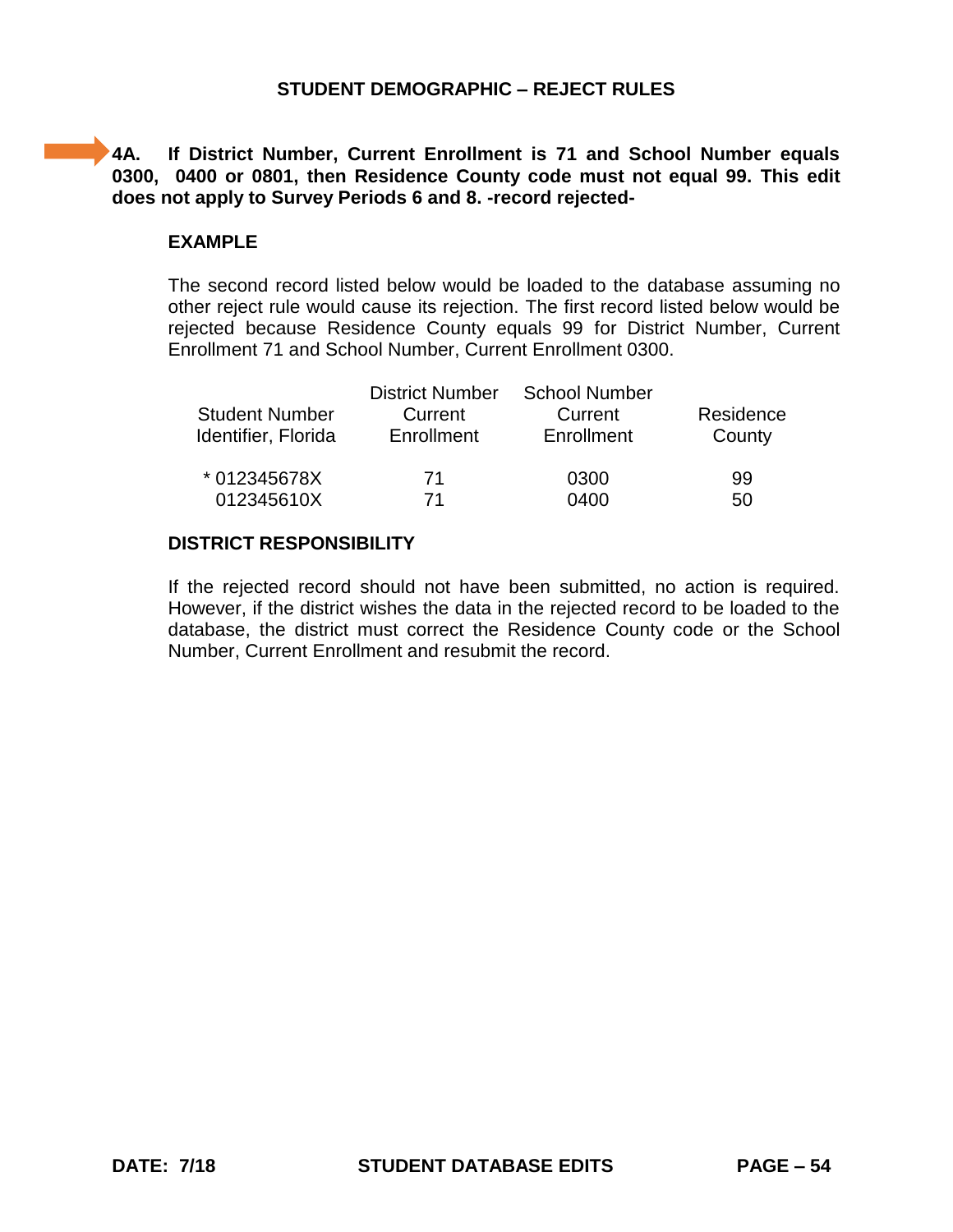**as "FL" in the first 2 positions followed by twelve numeric digits. No blanks, 4B. Florida Education Identifier (FLEID) is alphanumeric and must be entered spaces or all zeros for the twelve numeric digits are allowable. -record rejected-**

### **EXAMPLE**

The first two records listed below would be loaded to the database assuming no other reject rule would cause their rejection. The third record would be rejected because the Florida Education Identifier (FLEID) is not a valid FLEID.

| District Number,<br><b>Current Enrollment</b> | <b>Student Number</b><br>Identifier, Florida | <b>Florida Education</b><br><b>Identifier</b> |
|-----------------------------------------------|----------------------------------------------|-----------------------------------------------|
| 01                                            | 012345677X                                   | FL340945895734                                |
| 01                                            | 012345678X                                   | FL004583948567                                |
| * በ1                                          | 012345679X                                   | FL000000000000                                |

### **DISTRICT RESPONSIBILITY**

If the rejected record should not have been submitted, no action is required. However, if the district wishes the data in the rejected record to be loaded to the database, the district must correct the Florida Education Identifier and resubmit the record for processing.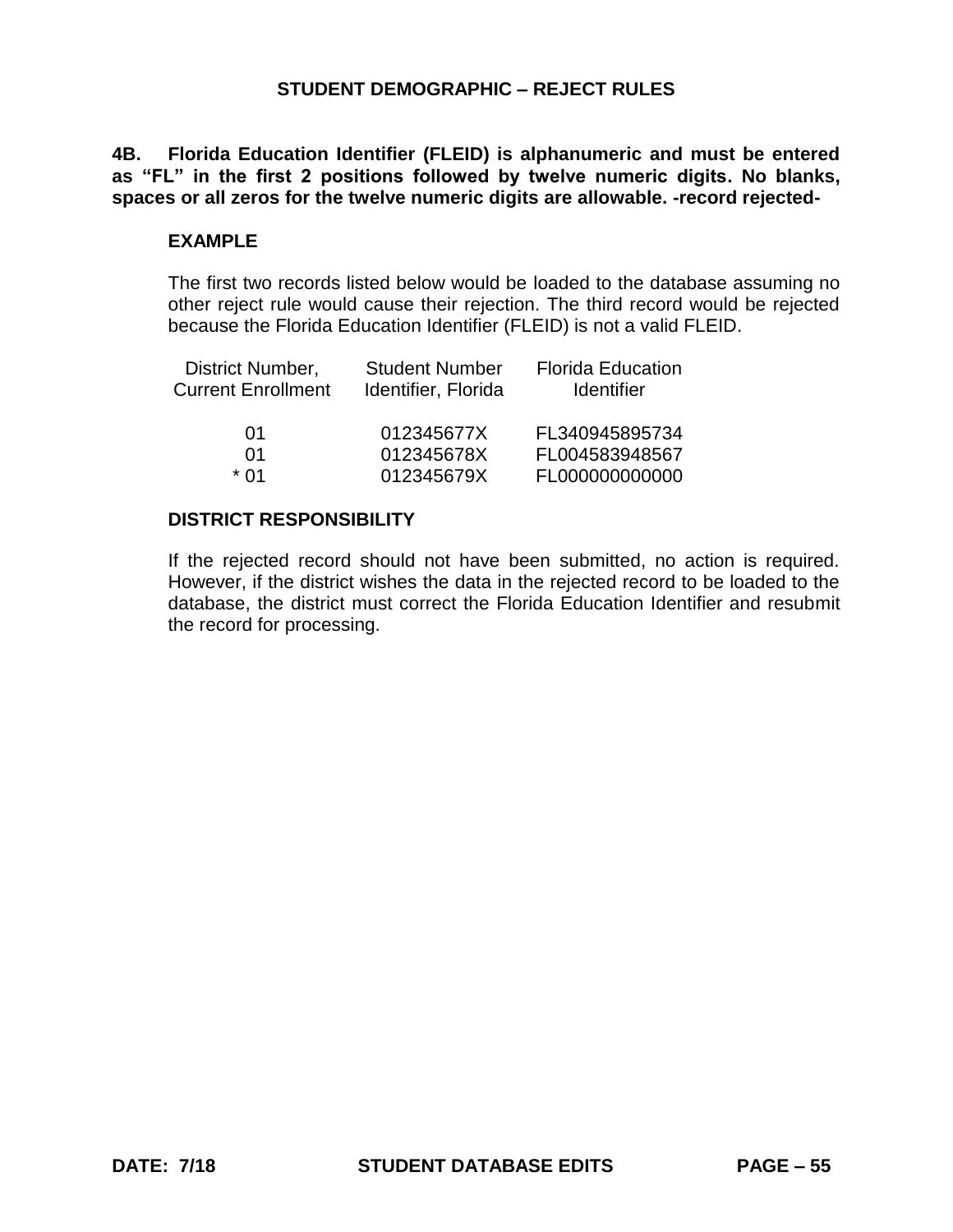**51. If Survey = 8 there must be a matching Staff Demographic record based on the following Student Demographic elements: District Number, Current Enrollment; School Number, Current Enrollment; Survey Period Code; Year and Primary Instructor Responsible, Reading matched to Staff Demographic elements: District Number; School Number, Primary/Home; Survey Period Code; Fiscal Year; Social Security Number (first nine positions). -state validation-**

# **EXAMPLE**

The Student Demographic Information record listed below which is marked with an asterisk would fail the edit above because it does not have a matching Staff Demographic record.

#### *Staff Demographic records*

| <b>District</b><br>Number | School Number,<br>Primary/Home | <b>Social Security</b><br><b>Number</b> | <b>Survey Period</b><br>Code | Fiscal<br>Year |
|---------------------------|--------------------------------|-----------------------------------------|------------------------------|----------------|
| 01                        | 0021                           | CS9876544                               | 8                            | ****           |
| 01                        | 0021                           | 119876545                               | 8                            | ****           |
| 01                        | 0021                           | CS9876546                               | 8                            | ****           |

*Student Demographic records* 

| <b>District</b> | School     |              | Primary |      |
|-----------------|------------|--------------|---------|------|
| Number,         | Number,    | Instructor   | Survey  |      |
| Current         | Current    | Responsible, | Period  |      |
| Enrollment      | Enrollment | Reading      | Code    | Year |
| 01              | 0021       | CS9876544    | 8       | **** |
| 01              | 0021       | 119876545    | 8       | **** |
| * በ1            | 0021       | 019876546    | 8       | **** |

\*\*\*\* = Valid fiscal year for data submission.

# **DISTRICT RESPONSIBILITY**

The district must review the Primary Instructor Responsible, Reading code and either submit a matching Staff Demographic record, delete the Student Demographic record, correct the Social Security Number on a Staff Demographic record or correct the Primary Instructor, Responsible, Reading on the Student Demographic record so that a match exists between records on these two formats.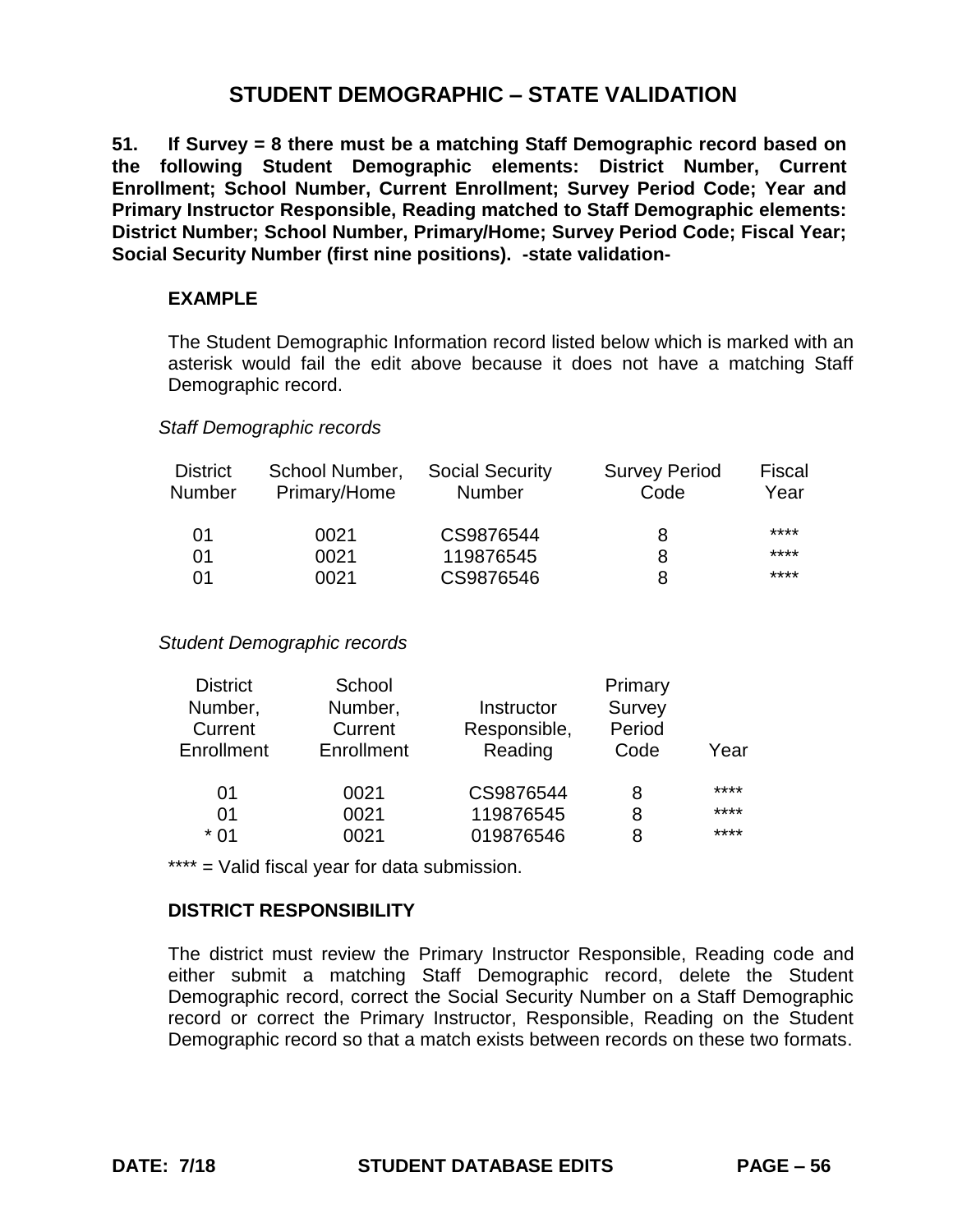**52. If Survey Period Code is 2, 3 or 5, and If English Language Learners, PK-12 is LF and if there is a matching English Language Learners Information record and if there is a matching Student Course Schedule or Student End of Year Status record, then the English Language Learners: Basis of Exit (First) must not = Z.** 

**The match between the Student Demographic Information record and the English Language Learners Information record should be based on District Number, Current Instruction Service; Student Number Identifier, Florida; Survey Period Code and Fiscal/School Year.** 

**The match between the Student Demographic Information record and the Student Course Schedule record should be based on District Number, Current Enrollment; Student Number Identifier, Florida; Survey Period Code; and Fiscal Year.** 

**The match between Student Demographic Information and Student End of Year Status record should be made based on District Number, Current Enrollment; Student Number, Identifier, Florida; Survey Period Code; and Year/School Year. – state validation-**

#### **EXAMPLE**

The Student Demographic record listed below marked with an asterisk would cause a message to be generated because the English Language Learners: Basis of Exit code is Z for a student with an English Language Learners, PK-12 code of LF.

*Student Demographic Information records* 

| <b>Student</b><br>English |
|---------------------------|
| Number<br>Language        |
| Learners,<br>Identifier,  |
| <b>PK-12</b><br>Florida   |
|                           |
| 3712345678<br>l F         |
| 3712345679<br>ΙF          |
| 3712345682<br>ΙF          |
|                           |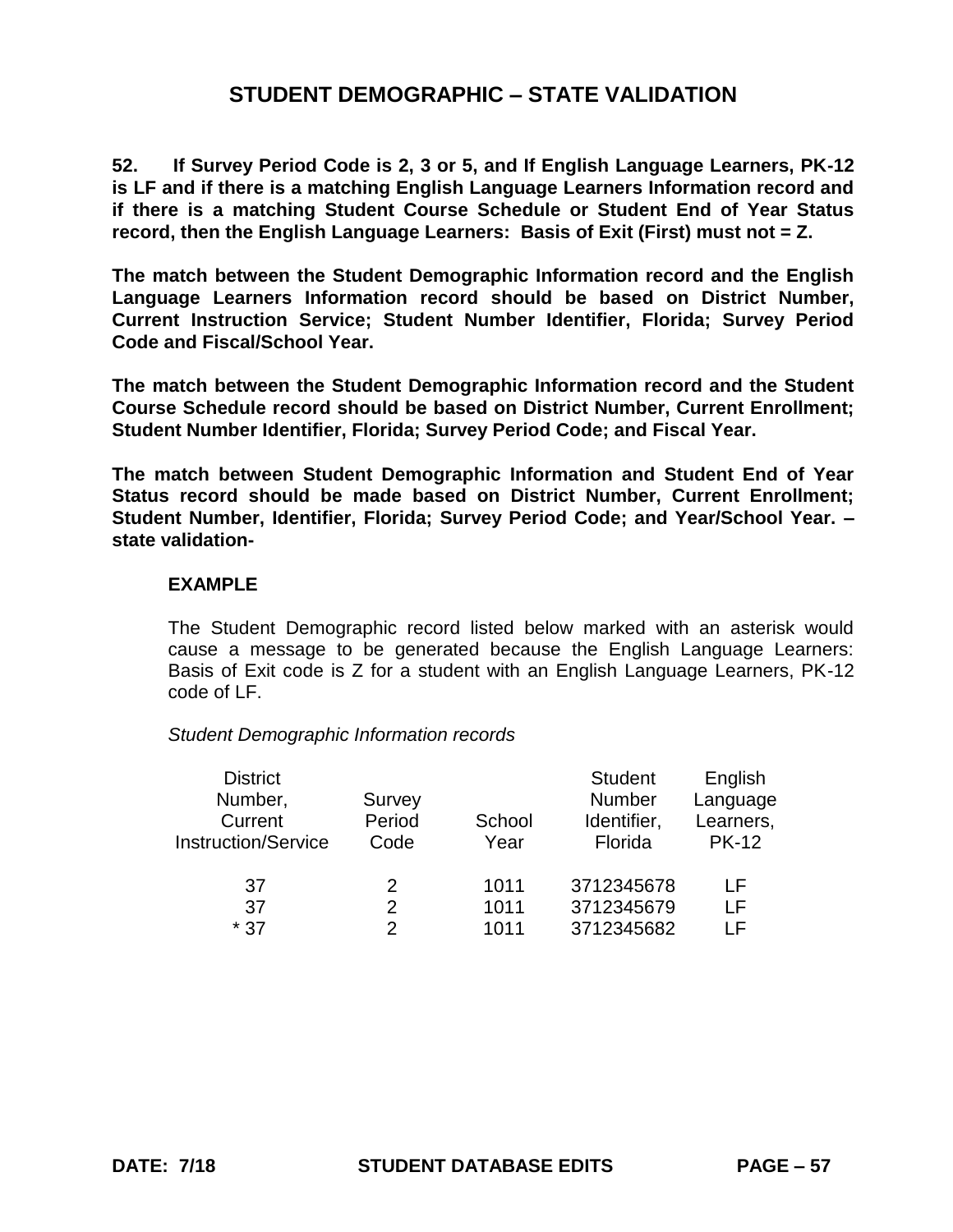| <b>District</b><br>Number,<br>Current<br><b>Instruction/Service</b> | Survey<br>Period<br>Code | School<br>Year | <b>Student</b><br><b>Number</b><br>Identifier,<br>Florida | English<br>Language<br>Learners: Basis<br>of Exit (First) |
|---------------------------------------------------------------------|--------------------------|----------------|-----------------------------------------------------------|-----------------------------------------------------------|
| 37                                                                  | 2                        | 1011           | 3712345678                                                | А                                                         |
| 37                                                                  | 2                        | 1011           | 3712345679                                                | R                                                         |
| *37                                                                 | 2                        | 1011           | 3712345682                                                |                                                           |

*English Language Learners Information records* 

# **DISTRICT RESPONSIBILITY**

The district must correct the English Language Learners: Basis of Exit (First) code and/or the English Language Learners, PK-12 code so that a valid relationship exists between the elements.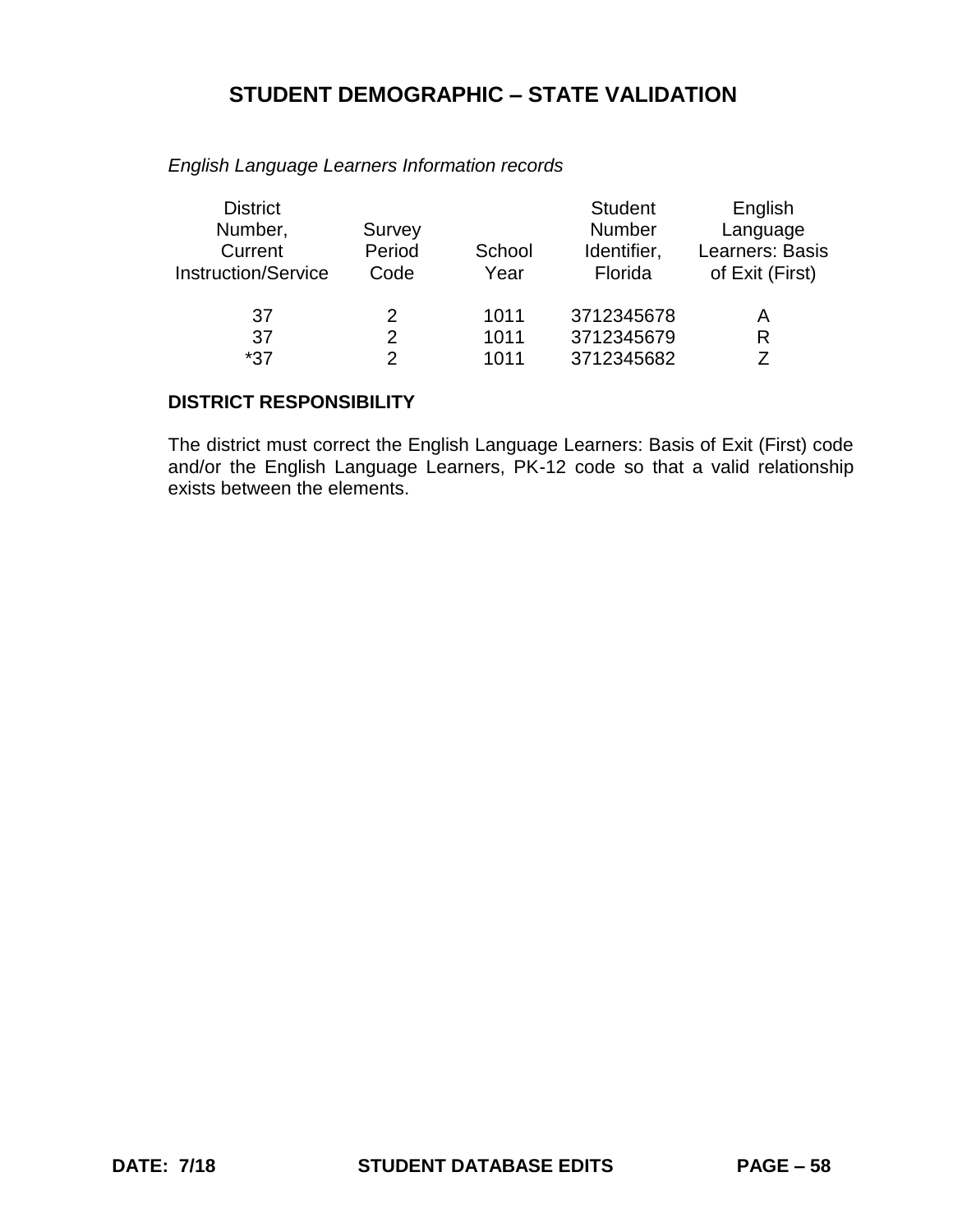**53. If Survey Period Code is 2, 3 or 5 and if English Language Learners, PK-12 is LY or LF and if Grade Level is KG-12 and if School Number, Current Enrollment is not 3518 and if there is a matching Student Course Schedule or Student End of Year Status record, then there must be a matching English Language Learners Information record based on District Number, Current Instruction Service; Student Number Identifier, Florida; Survey Period Code and Year.** 

**The match between Student Demographic and Student Course should be made based on District Number, Current Enrollment; Student Number Identifier, Florida; Survey Period Code; and Year/Fiscal Year. The match between Student Demographic and Student End of Year should be made based on District Number, Current Enrollment; Student Number Identifier, Florida; Survey Period Code; and Year/School Year. (This edit does not apply to Survey Periods 6 and 8.) –state validation-**

#### **EXAMPLE**

The Student Demographic records listed below which are marked with an asterisk would cause a message to be generated because there are no matching English Language Learners records.

#### *Student Demographic records*

| <b>District</b><br>Number,<br>Current<br><b>Instruction/Service</b> | School<br>Number,<br>Current<br>Enrollment | Survey<br>Period<br>Code | Year | <b>Student</b><br>Number<br>Identifier,<br>Florida | English<br>Language<br>Learners,<br><b>PK-12</b> |
|---------------------------------------------------------------------|--------------------------------------------|--------------------------|------|----------------------------------------------------|--------------------------------------------------|
| 37                                                                  | 0001                                       |                          | 1011 | 3712345678                                         | LY                                               |
| 37                                                                  | 0001                                       | 2                        | 1011 | 3712345679                                         | LF                                               |
| $*37$                                                               | 0001                                       | 2                        | 1011 | 3712345682                                         | LF                                               |
| $*37$                                                               | 0002                                       | 2                        | 1011 | 3712345680                                         | I Y                                              |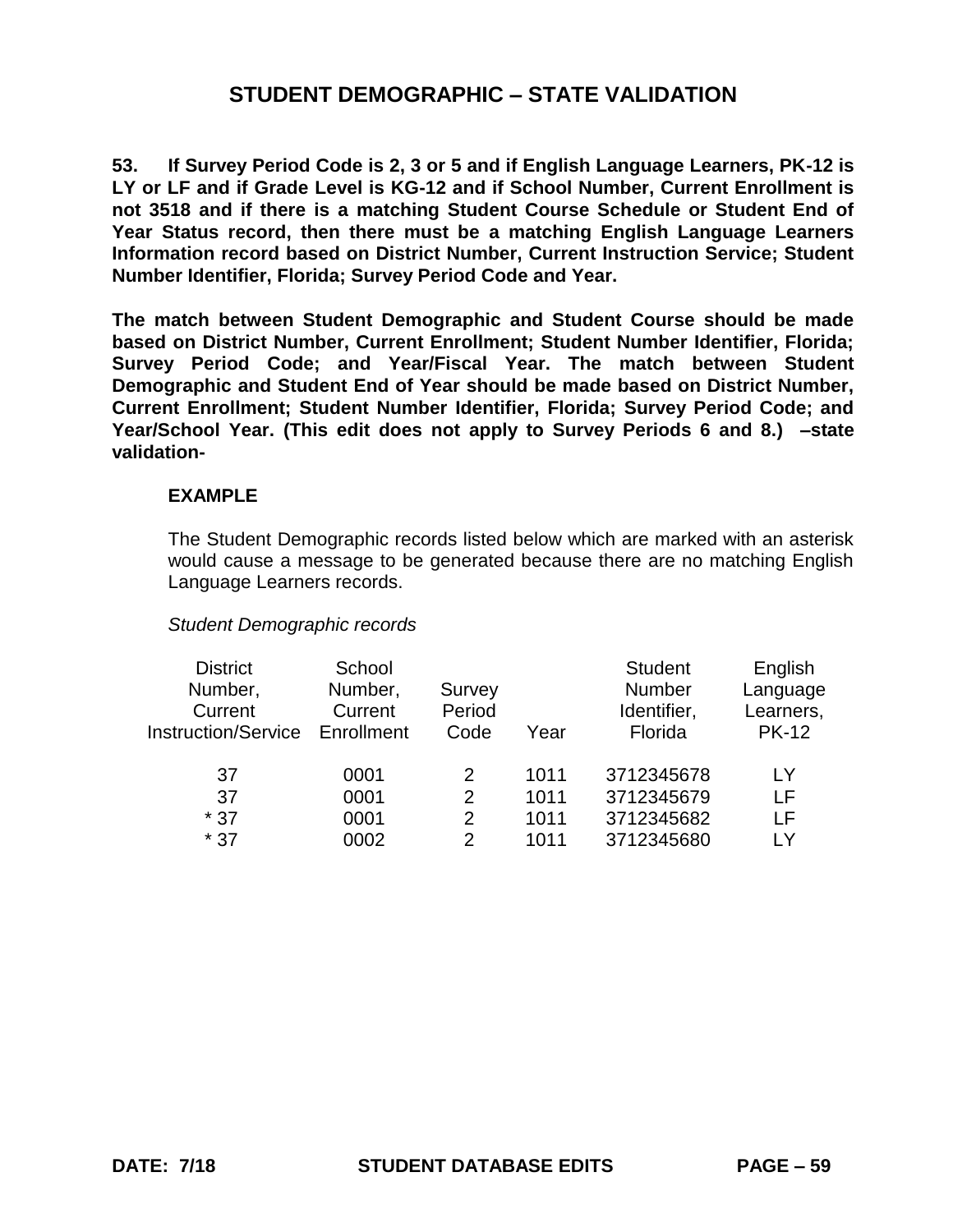| <b>District</b><br>Number,<br>Current<br><b>Instruction/Service</b> | School<br>Number,<br>Current<br>Enrollment | Survey<br>Period<br>Code | School<br>Year | <b>Student</b><br>Number<br>Identifier,<br>Florida |
|---------------------------------------------------------------------|--------------------------------------------|--------------------------|----------------|----------------------------------------------------|
| 37                                                                  | 0001                                       | 2                        | 1011           | 3712345678                                         |
| 37                                                                  | 0001                                       | $\mathcal{P}$            | 1011           | 3712345679                                         |
| 37                                                                  | 0001                                       | 2                        | 1011           | 3712345681                                         |
| 37                                                                  | 0002                                       | 2                        | 1011           | 3712345683                                         |

*English Language Learners records* 

#### **DISTRICT RESPONSIBILITY**

The district must review the Student Demographic records and determine whether the students are English Language Learners. The district must either submit an English Language Learners record for each student or submit a revision to the English Language Learners, PK-12 element to indicate that the student is not an English Language Learner.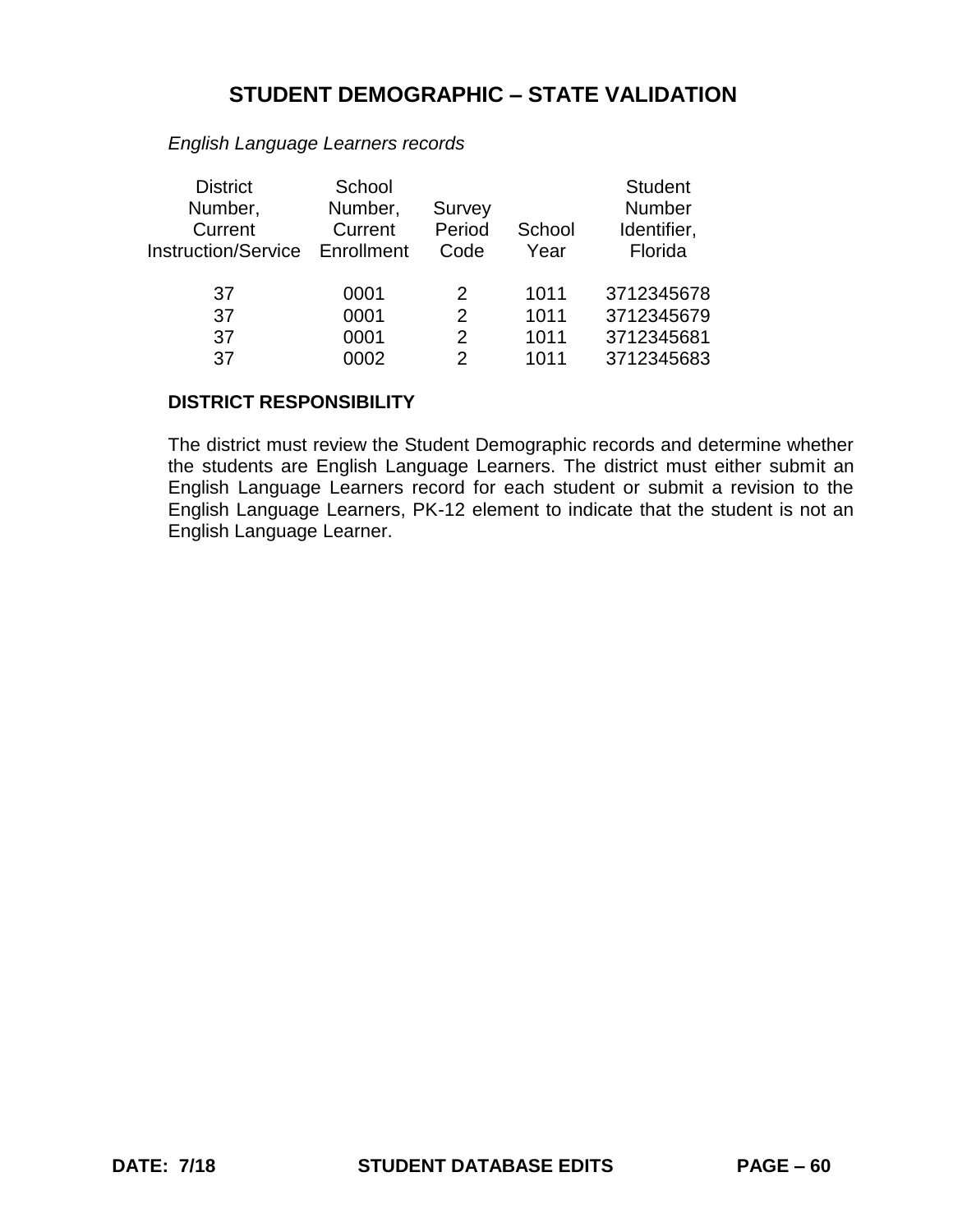**54. If the English Language Learners code = LF and if School Number, Current Enrollment is not 3518 and if Survey Period Code is 2 or 3 and if there is a matching Student Course Schedule record, then English Language Learners: Exit Date on the matching English Language Learners Information record must be a valid date. The match between the Student Demographic Information record and the Student Course Schedule record should be based on District Number, Current Enrollment; Student Number Identifier, Florida; Survey Period Code; and Fiscal Year.** 

**If the English Language Learners code = LF and if School Number, Current Enrollment is not 3518 and if Survey Period Code is 5 and if there is a matching Student End of Year Status record and if District Number, Current Enrollment is equal to District Number, Current Instruction/Service, then English Language Learners: Exit Date on the matching English Language Learners Information record must be a valid date. The match between the Student Demographic Information record and the Student End of Year Status record should be based on District Number, Current Enrollment; Student Number Identifier, Florida; Survey Period Code; and Fiscal/School Year. The match between the Student Demographic Information record and the English Language Learners Information record should be based on District Number, Instruction/Service; Student Number Identifier, Florida; Survey Period Code and Fiscal/School Year.** 

**--state validation-**

### **EXAMPLE**

An error message would be generated for the student Demographic record marked with an asterisk below. This is because the English Language Learners: Exit Date on the matching English Language Learners Student Information record is not a valid date.

#### *Student Demographic Information records*

| <b>District</b>            | School     | <b>Student</b> |        |          |
|----------------------------|------------|----------------|--------|----------|
| Number,                    | Number,    | <b>Number</b>  | Survey | English  |
| Current                    | Current    | Identifier,    | Period | Language |
| <b>Instruction/Service</b> | Enrollment | Florida        | Code   | Learners |
|                            |            |                |        |          |
| 01                         | 0021       | 012345678X     | 2      | ΙF       |
| * በ1                       | 0021       | 012345679X     | 2      | ΙF       |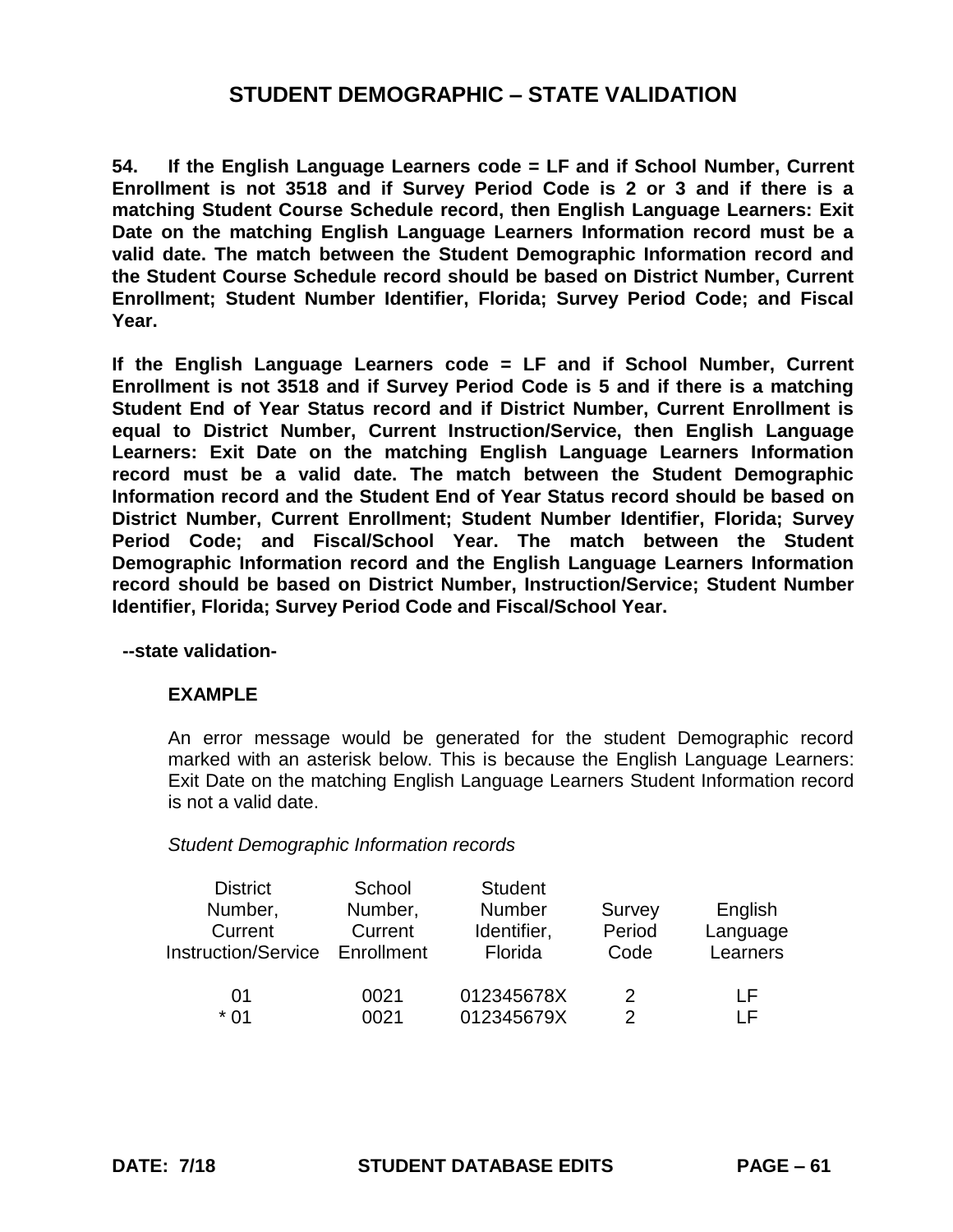*English Language Learners Student Information records* 

| <b>District</b>            | School     | <b>Student</b> |        | English          |
|----------------------------|------------|----------------|--------|------------------|
| Number,                    | Number,    | <b>Number</b>  | Survey | Language         |
| Current                    | Current    | Identifier,    | Period | Learners:        |
| <b>Instruction/Service</b> | Enrollment | Florida        | Code   | <b>Exit Date</b> |
|                            |            |                |        |                  |
| 01                         | 0021       | 012345678X     | 2      | 01042010         |
| 01                         | 0021       | 012345679X     | 2      | 02302010         |

# *Student Course Schedule records*

|                              | <b>District</b>   | School                   |               |        |      |         |         |        |
|------------------------------|-------------------|--------------------------|---------------|--------|------|---------|---------|--------|
| Student                      | Number,           | Number,                  |               |        |      |         |         |        |
| <b>Number</b><br>Identifier, | Current<br>Instr. | Current Survey<br>Instr. | Period        | Fiscal |      | Course  | Section | Period |
| Florida                      | Service           | Service                  | Code          | Year   | Term | Number  | Number  | Number |
|                              |                   |                          |               |        |      |         |         |        |
| 012345678X                   | 01                | 0021                     | 2             | ****   |      | 1200300 | 00200   | 0404   |
| 012345679X                   | በ1                | 0021                     | $\mathcal{P}$ | ****   |      | 1200300 | 00200   | 0404   |

\*\*\*\* = Valid fiscal year for data submission.

# **DISTRICT RESPONSIBILITY**

The district must correct the English Language Learners: Exit Date and/or the English Language Learners code so that a valid relationship exists between the elements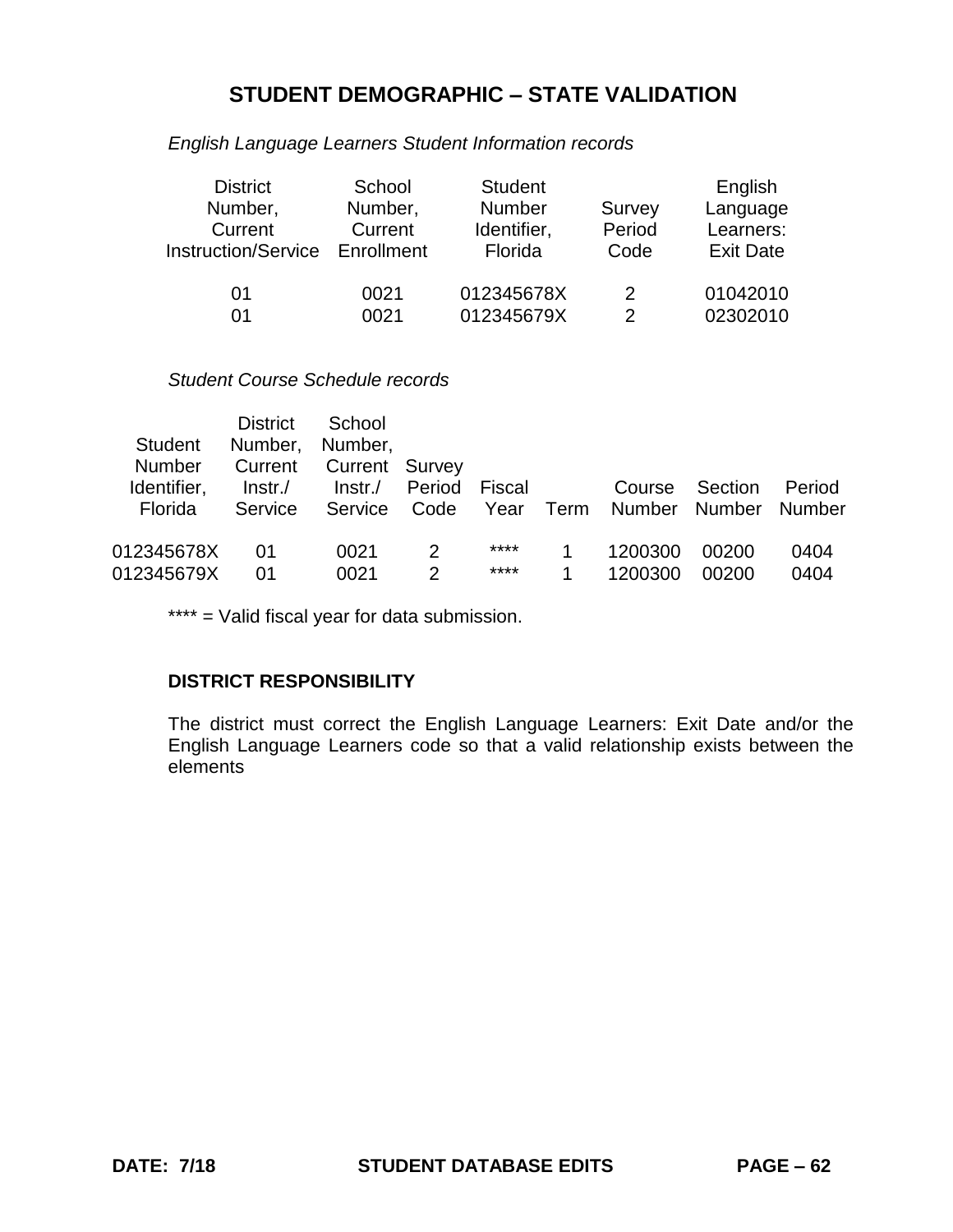**55. If Survey = 5 and Diploma Type on the Student End of Year Status record = W07 or W27, then Graduation Option code must equal 4 or 7; if Survey = 5 and Diploma Type = W10, WGA or WGD, then Graduation Option code must equal 8. (This edit does not apply to Survey Periods 6 and 8.) -state validation-**

### **EXAMPLE**

The Student Demographic record listed below which is marked with an asterisk would cause a message to be generated because the correct relationship does not exist between Graduation Option and Diploma Type.

### *Student Demographic records*

| School<br>Number,<br>Current<br>Enrollment | Survey<br>Period<br>Code | <b>Student</b><br><b>Number</b><br>Identifier,<br>Florida | Grade<br>Level | Graduation<br>Option |
|--------------------------------------------|--------------------------|-----------------------------------------------------------|----------------|----------------------|
| 0001<br>0001                               | 5<br>5                   | 0123456789<br>0123456790                                  | 12<br>12       | 4<br>4               |
|                                            | 0001                     | 5                                                         | 0123456791     | 12                   |

#### *Student End of Year Status records*

| School     |        | <b>Student</b> |            |                 |
|------------|--------|----------------|------------|-----------------|
| Number,    | Survey | <b>Number</b>  |            |                 |
| Current    | Period | Identifier,    | Grade      | Diploma         |
| Enrollment | Code   | Florida        | Level      | Type            |
|            |        |                |            |                 |
| 0001       | 5      |                | 12         | W <sub>27</sub> |
| 0001       | 5      | 0123456790     | 12         | <b>W07</b>      |
| 0001       | 5      | 0123456791     | 12         | <b>WGA</b>      |
|            |        |                | 0123456789 |                 |

#### **DISTRICT RESPONSIBILITY**

The district must correct the Student Demographic record so that the appropriate relationship exists between Graduation Option and Diploma Type.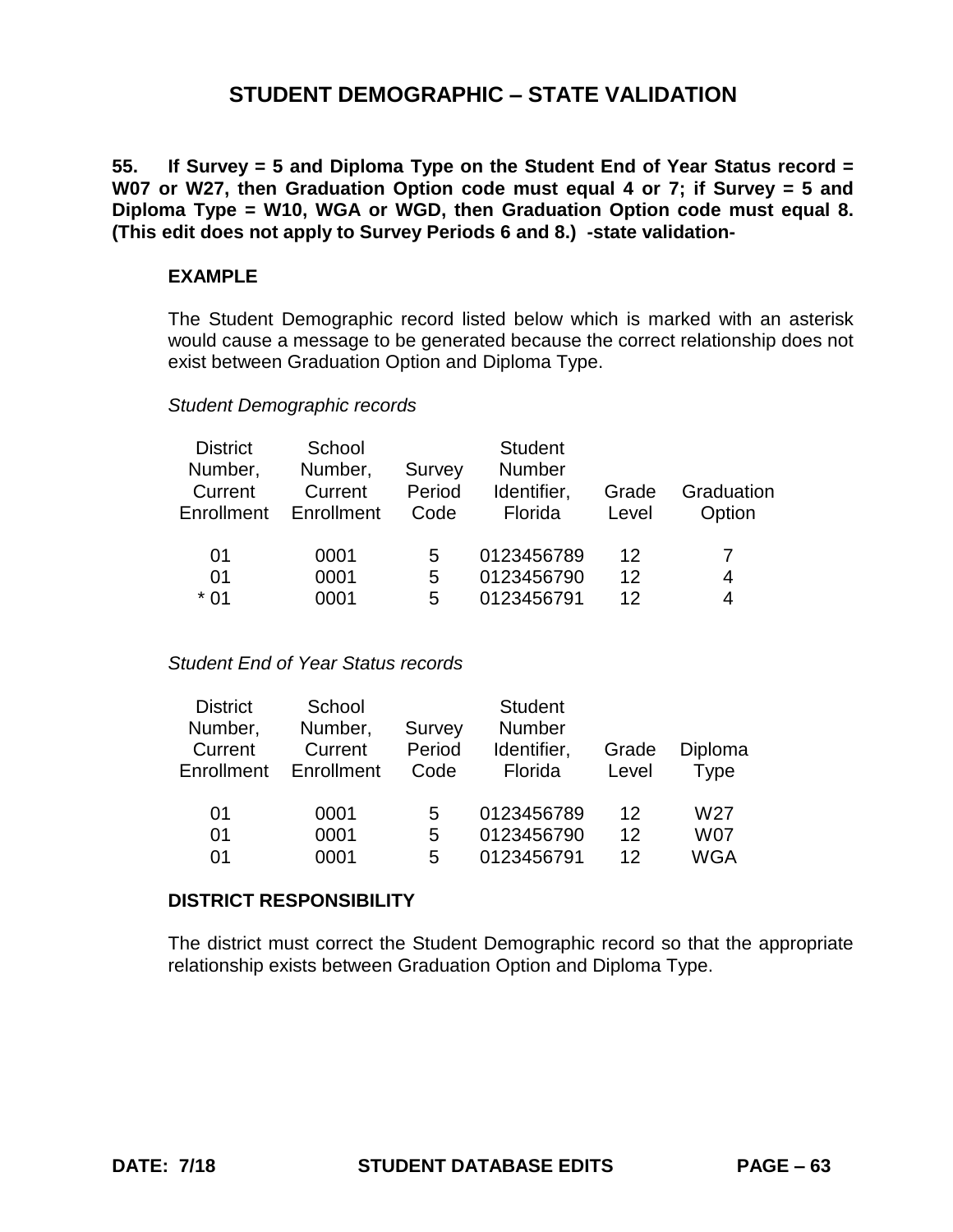**56. If Survey Period Code is 2, 3 or 5 and if the English Language Learners, PK-12 code is LF and if School Number, Current Enrollment is not 3518 and if there is a matching Student Course Schedule or Student End of Year Status record then one of the following must be true for the English Language Learners Information record:** 

- **English Language Learners: Reclassification Exit Date is all zeros and the English Language Learners: Exit Date is within two years of survey date or**
- **English Language Learners: Reclassification Exit Date is greater than zero and is within two years of survey date.**

**Use the Survey Period 3 survey date for Survey Period 5 editing.** 

**The match between the Student Demographic record and the English Language Learners record should be based on District Number, Current Instruction/Service; Student Number Identifier, Florida; Survey Period Code; and Fiscal Year. If no matching English Language Learners Information record is found, then do not generate an error message. (This edit does not apply to Survey Periods 6 and 8.) - state validation -**

**The match between the Student Demographic Information record and the Student Course Schedule record should be based on District Number, Current Enrollment; Student Number Identifier, Florida; Survey Period Code; and Fiscal Year.** 

**The match between the Student Demographic Information and the Student End of Year Status record should be made based on District Number, Current Enrollment; Student Number, Identifier, Florida; Survey Period Code; and Year/School Year.** 

# **EXAMPLE**

An error message would be generated for the Student Demographic Information record marked with an asterisk below. This is because the English Language Learners: Exit Date on the matching English Language Learners Student Information record is more than two years from the survey date for a student with an English Language Learners, PK-12 code of LF.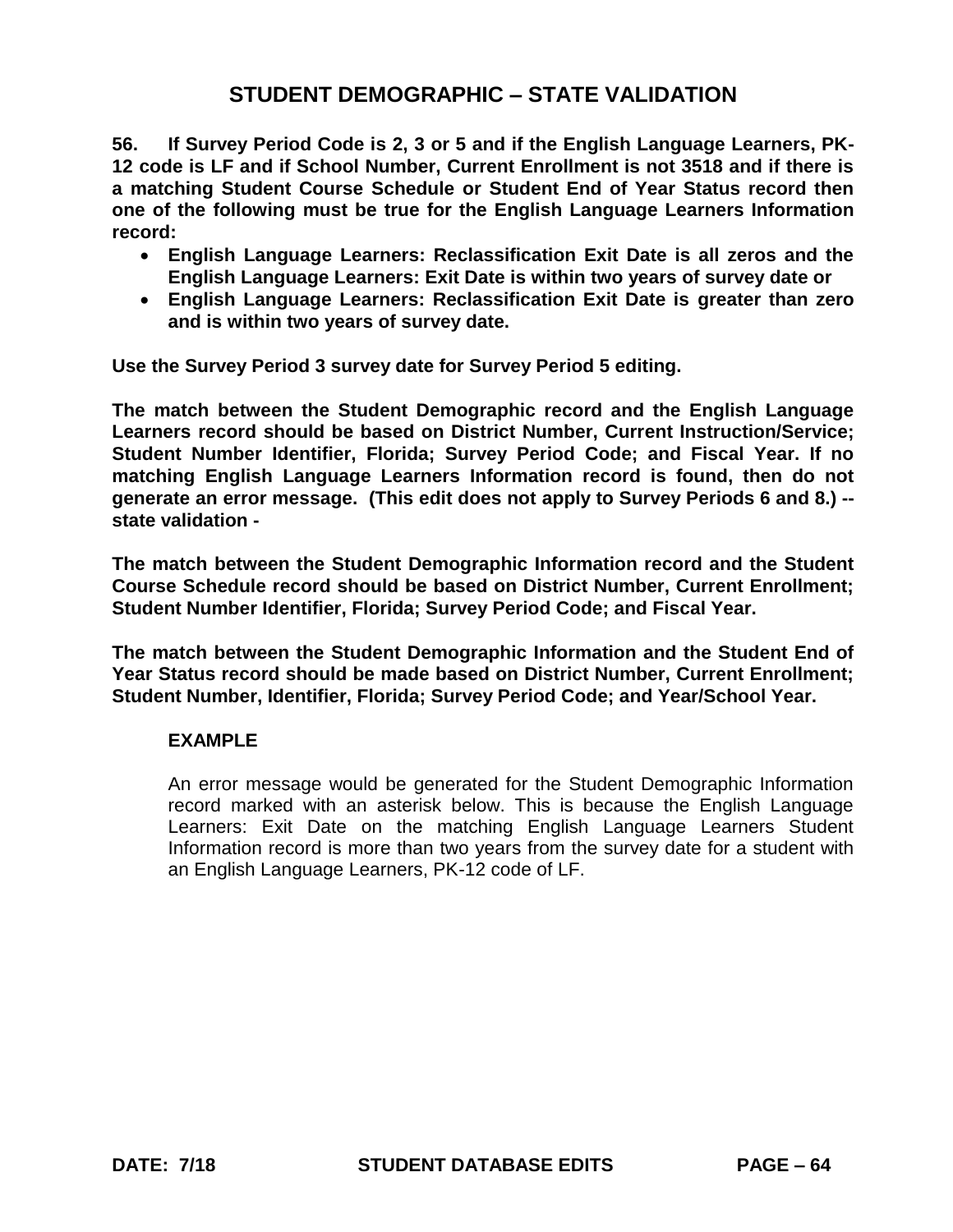*Student Demographic Information records* 

| <b>District</b>            | <b>Student</b> |               |      | English      |
|----------------------------|----------------|---------------|------|--------------|
| Number,                    | <b>Number</b>  | Survey        |      | Language     |
| Current                    | Identifier,    | Period        |      | Learners,    |
| <b>Instruction/Service</b> | Florida        | Code          | Year | <b>PK-12</b> |
|                            |                |               |      |              |
| 01                         | 012345678X     | 2             | 1011 | ΙF           |
| 01                         | 012345679X     | 2             | 1011 | ΙF           |
| 01*                        | 012345680X     | $\mathcal{P}$ | 1011 | I F          |

*English Language Learners Student Information record* 

|                            |                |        | English   | English          |
|----------------------------|----------------|--------|-----------|------------------|
| <b>District</b>            | <b>Student</b> |        | Language  | Language         |
| Number,                    | Number         | Survey | Learners: | Learners:        |
| Current                    | Identifier,    | Period | Exit      | Reclassification |
| <b>Instruction/Service</b> | Florida        | Code   | Date      | <b>Exit Date</b> |
|                            |                |        |           |                  |
| 01                         | 012345678X     | 2      | 01042010  | 00000000         |
| 01                         | 012345679X     | 2      | 05302007  | 05302009         |
| * 01                       | 012345680X     | 2      | 05302008  | 00000000         |
|                            |                |        |           |                  |

# **DISTRICT RESPONSIBILITY**

The district must correct the English Language Learners: Exit Date and/or the English Language Learners, PK-12 code so that a valid relationship exists between the elements.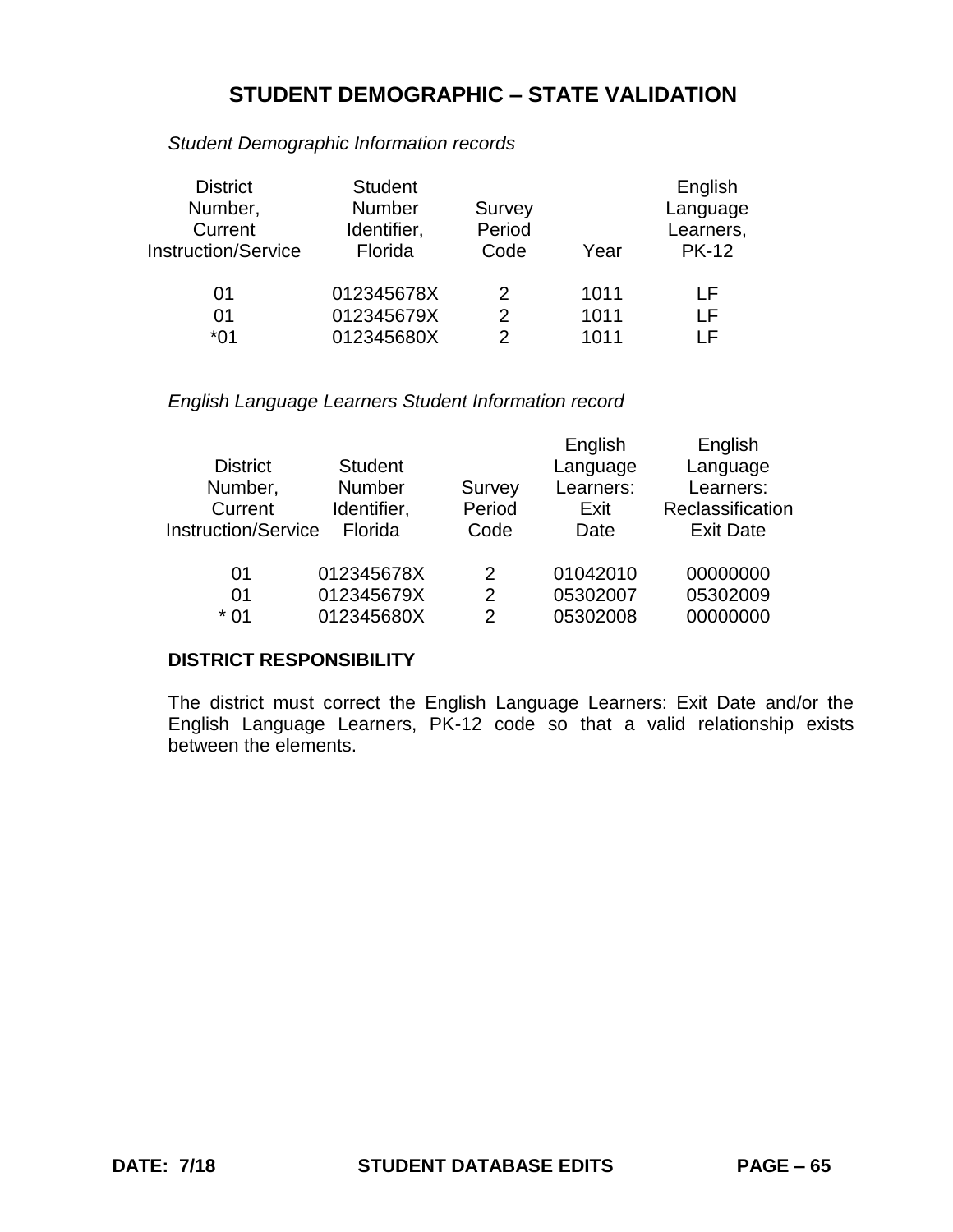**57. If Survey Period Code is 5 and if Graduation Option code = 4, A or B, and if Prior School Status/Student Attendance Term does not equal "Y", then Exceptionality, Primary or Exceptionality, Other on the Exceptional Student record must be reported with a code of C, G, H, J, K, O-P, S, V or W and these two fields must not contain T or U.** 

**If Survey Period Code is 2 or 3 and if Graduation Option code = 4, A or B, and if Withdrawal Date on the Prior School Status/Student Attendance record is 00000000; then Exceptionality, Primary or Exceptionality, Other on the Exceptional Student record must be reported with a code of C, G, H, J, K, O-P, S, V, or W and these two fields may not contain T or U. (This edit does not apply to Survey Periods 6 and 8.) –state validation-**

#### **EXAMPLE**

The third Student Demographic record listed below would cause a message to be generated because the correct relationship does not exist between Graduation Option and Exceptionality, Primary. The fourth Student Demographic record listed below would cause a message to be generated because the correct relationship does not exist between Graduation Option, Exceptionality, Primary; and Exceptionality, Other.

#### *Student Demographic records*

| <b>District</b><br>Number,<br>Current<br>Enrollment | School<br>Number,<br>Current<br>Enrollment | Survey<br>Period<br>Code | Year | <b>Student</b><br><b>Number</b><br>Identifier,<br>Florida | Graduation<br>Option |
|-----------------------------------------------------|--------------------------------------------|--------------------------|------|-----------------------------------------------------------|----------------------|
| 37                                                  | 0001                                       | 3                        | 1314 | 3712345678                                                | 4                    |
| 37                                                  | 0001                                       | $\overline{2}$           | 1415 | 3712345679                                                | A                    |
| $*37$                                               | 0001                                       | 5                        | 1415 | 3712345681                                                | B                    |
| $*37$                                               | 0001                                       | 3                        | 1314 | 3712345680                                                | 4                    |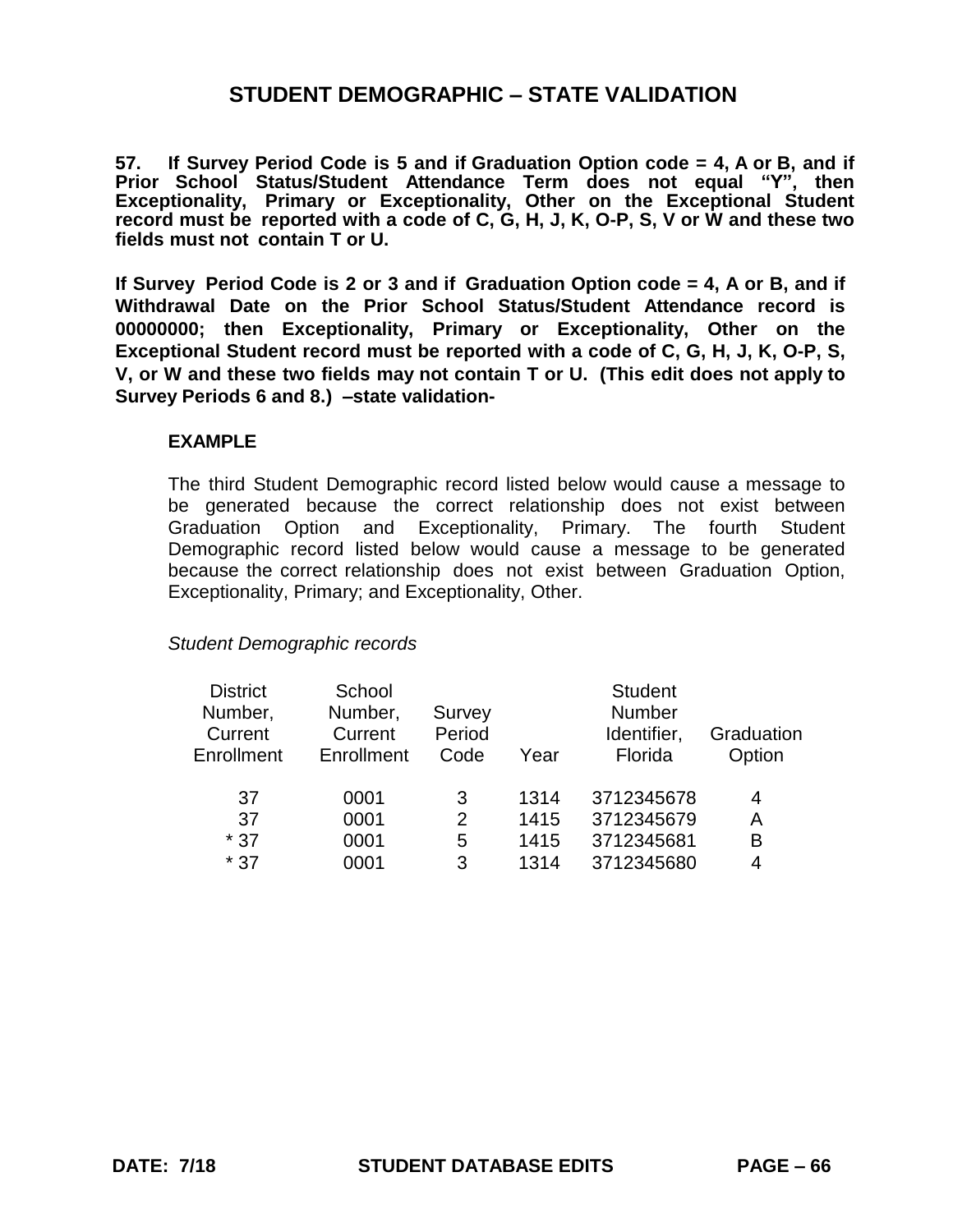| <b>District</b><br>Number,<br>Current<br>Enrollment | School<br><b>Number</b><br>Current<br>Enrollment | Survey<br>Period<br>Code      | Year | <b>Student</b><br><b>Number</b><br>Florida                          | Primary | Identifier, Exceptionality, Exceptionality,<br>Other |
|-----------------------------------------------------|--------------------------------------------------|-------------------------------|------|---------------------------------------------------------------------|---------|------------------------------------------------------|
| 37<br>37<br>37<br>37                                | 0001<br>0001<br>0001<br>0001                     | 3<br>$\overline{2}$<br>5<br>3 | 1314 | 1314 3712345678<br>1415 3712345679<br>1415 3712345681<br>3712345680 | W<br>G  | J<br>С                                               |

### *Exceptional Student records*

#### *Prior School Status/Student Attendance records*

| <b>District</b><br>Number,<br>Current<br>Enrollment | School<br><b>Number</b><br>Current<br>Enrollment | Survey<br>Period<br>Code | Year         | <b>Student</b><br><b>Number</b><br>Identifier,<br>Florida | Term        | Withdrawal<br>Date               |
|-----------------------------------------------------|--------------------------------------------------|--------------------------|--------------|-----------------------------------------------------------|-------------|----------------------------------|
| 37<br>37<br>37                                      | 0001<br>0001<br>0001                             | 3<br>2<br>5              | 1314<br>1415 | 3712345678<br>1415 3712345679<br>3712345681               | 3<br>3<br>3 | 00000000<br>00000000<br>05122004 |
| 37                                                  | 0001                                             | 3                        | 1314         | 3712345680                                                | 3           | 00000000                         |

#### **DISTRICT RESPONSIBILITY**

The district must correct the Student Demographic, Prior School Status/Student Attendance, or Exceptional Student records so that the appropriate relationship exists between Graduation Option; Term; Exceptionality, Primary; Exceptionality, Other; and Withdrawal Date.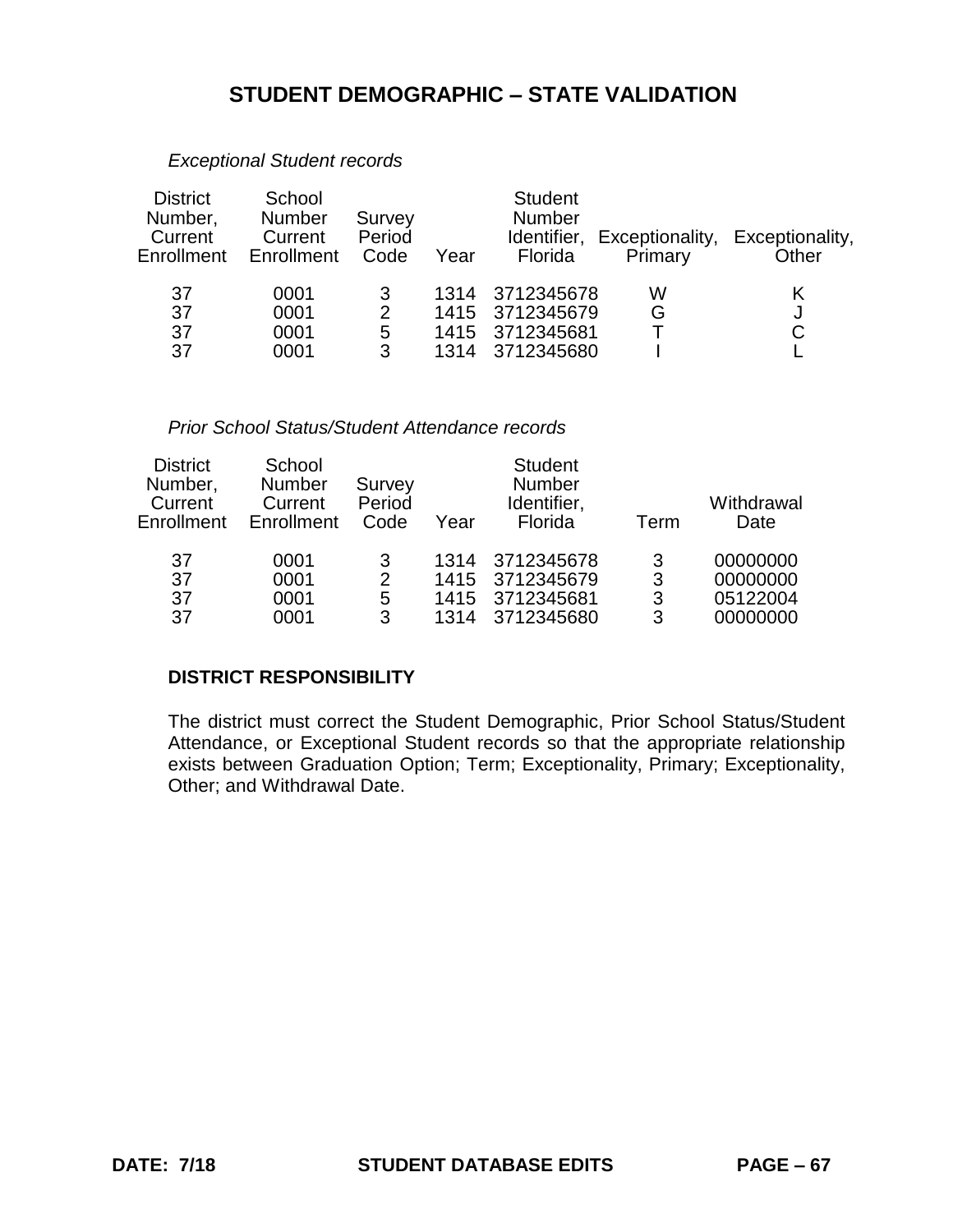**58. If Survey Period Code is 1 or 5 and if Graduation Option code = 7, then Exceptionality, Primary on the Exceptional Student record must be C, F-K, M, O-P, S, V, or W. Exceptionality, Primary may also be L if Exceptionality, Other is C, F-K, M, O-P, S, V, or W. If Survey Period Code is 2, 3 or 4 and if there is a matching Student Course Schedule record and if Graduation Option code = 7, then Exceptionality, Primary on the Exceptional Student record must be C, F-K, M, O-P, S, V, or W. Exceptionality, Primary may also be L if Exceptionality, Other is C, F-K, M, O-P, S, V, or W. The match should use District Number, Current Enrollment; Student Number Identifier, Florida; Year/Fiscal Year and Survey Period Code. (This edit does not apply to Survey Periods 6 and 8.)-state validation-**

#### **EXAMPLE**

The third Student Demographic record listed below would cause a message to be generated because the correct relationship does not exist between Graduation Option and Exceptionality, Primary. The fourth Student Demographic record listed below would cause a message to be generated because the correct relationship does not exist between Graduation Option; Exceptionality, Primary; and Exceptionality, Other.

#### *Student Demographic records*

| School<br>Number,<br>Current<br>Enrollment | Survey<br>Period<br>Code | Year | <b>Student</b><br><b>Number</b><br>Identifier,<br>Florida | Graduation<br>Option |
|--------------------------------------------|--------------------------|------|-----------------------------------------------------------|----------------------|
| 0001                                       | 3                        | 1011 | 3712345678                                                |                      |
| 0001                                       | 2                        | 1011 | 3712345679                                                |                      |
| 0001                                       | 5                        | 1011 | 3712345681                                                |                      |
| 0001                                       | 3                        | 1011 | 3712345680                                                |                      |
|                                            |                          |      |                                                           |                      |

#### *Exceptional Student records*

| <b>District</b><br>Number,<br>Current<br>Enrollment | School<br><b>Number</b><br>Current<br>Enrollment | Survey<br>Period<br>Code | Year                         | <b>Student</b><br><b>Number</b><br>Florida           | Primary | Identifier, Exceptionality, Exceptionality,<br>Other |
|-----------------------------------------------------|--------------------------------------------------|--------------------------|------------------------------|------------------------------------------------------|---------|------------------------------------------------------|
| 37<br>37<br>37<br>37                                | 0001<br>0001<br>0001<br>0001                     | 3<br>2<br>5<br>3         | 1011<br>1011<br>1011<br>1011 | 3712345678<br>3712345679<br>3712345681<br>3712345680 | W<br>F  | E<br>J<br>С                                          |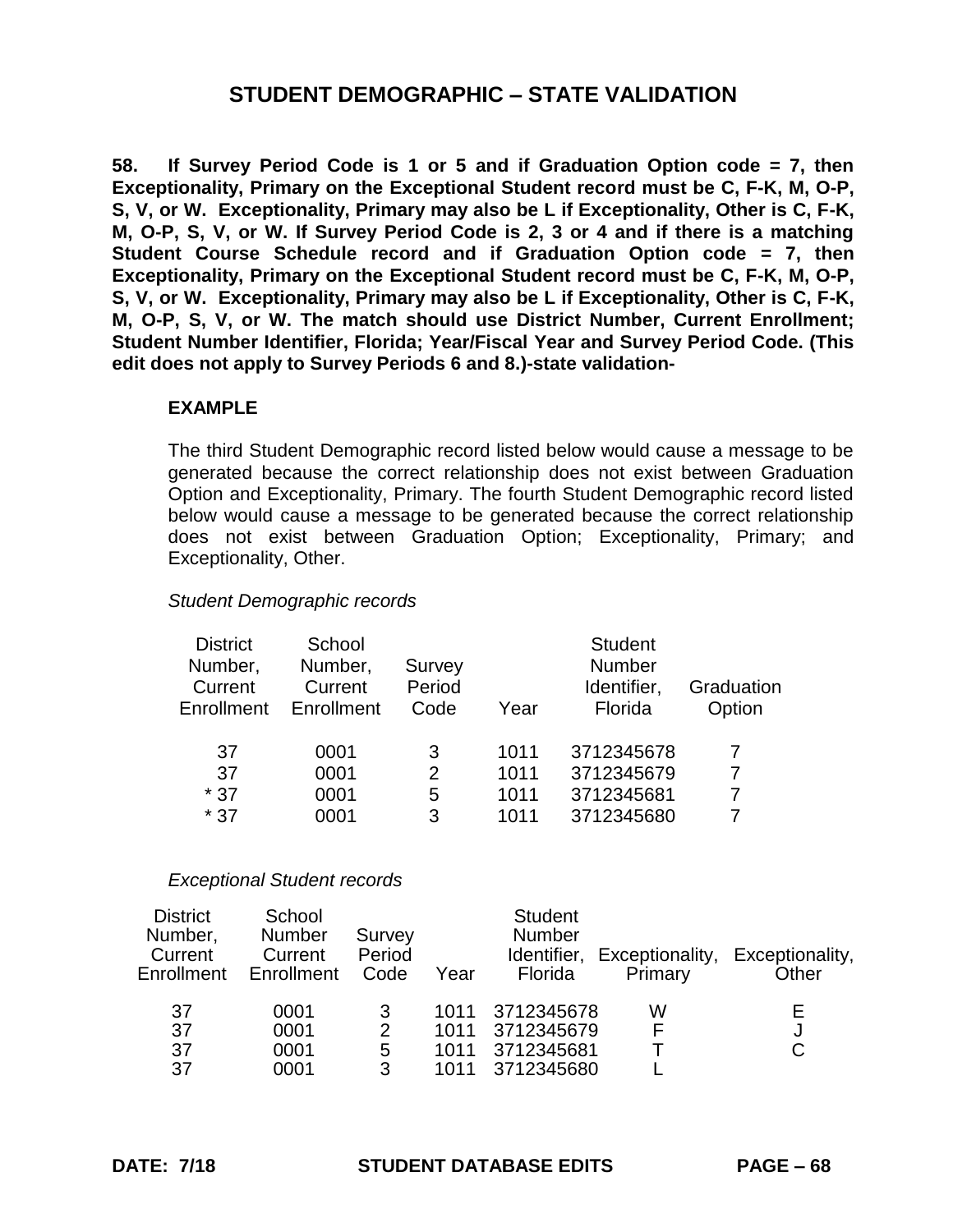### **DISTRICT RESPONSIBILITY**

The district must correct the Student Demographic or Exceptional Student records so that the appropriate relationship exists between Graduation Option; Exceptionality, Primary; and Exceptionality, Other.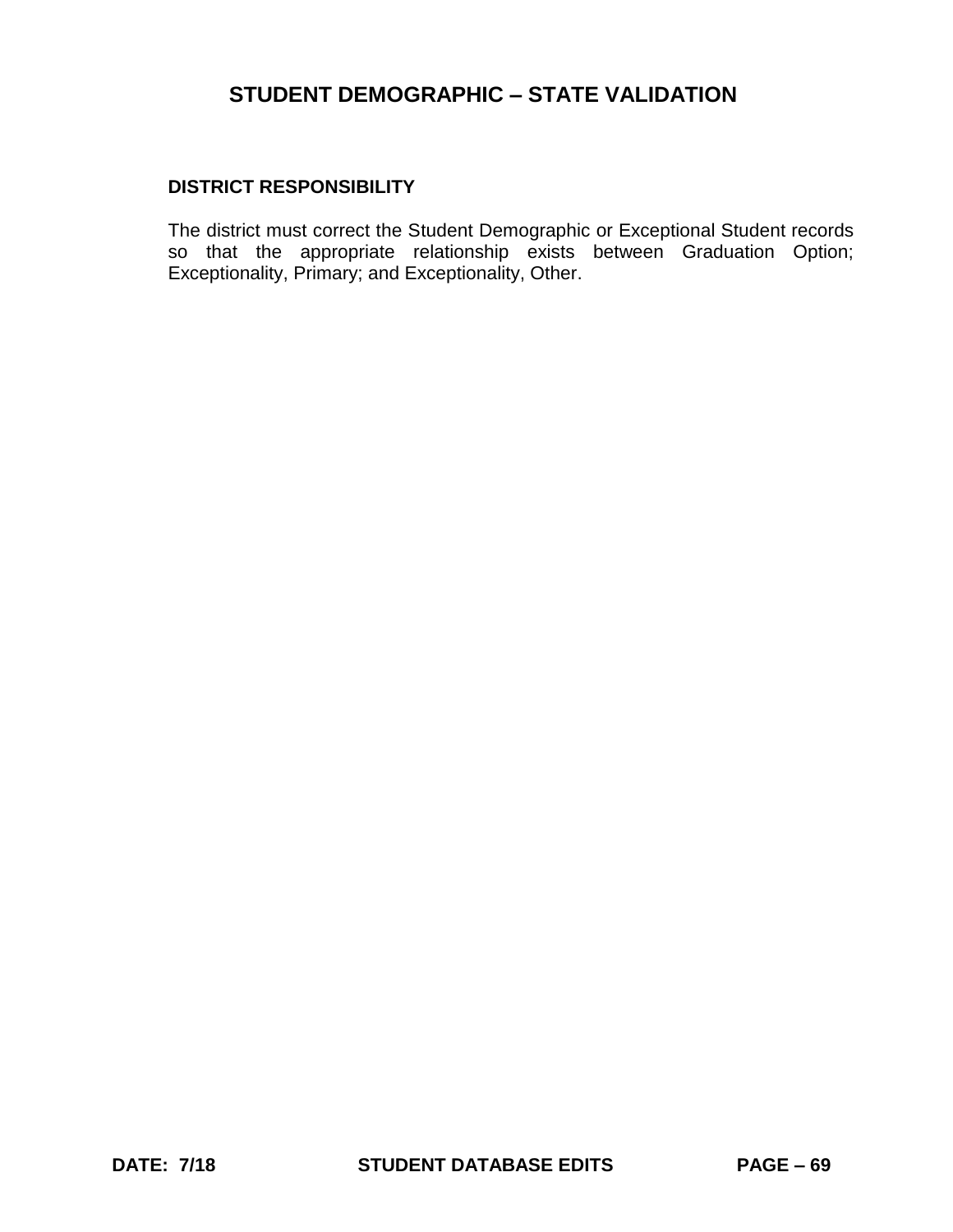**5A. If Survey Period Code is 2, 3 or 5 and If English Language Learners, PK-12 is LY or LF and if there is a matching English Language Learners Information record and if there is a matching Student Course Schedule or Student End of Year Status record, then the English Language Learners: Classification Date must not equal zero.** 

**The match between the Student Demographic Information record and the English Language Learners Information record should be based on District Number, Current Instruction/Service; Student Number Identifier, Florida; Survey Period Code and Fiscal/School Year.** 

**The match between the Student Demographic Information record and the Student Course Schedule record should be based on District Number, Current Enrollment; Student Number Identifier, Florida; Survey Period Code; and Fiscal Year.** 

**The match between the Student Demographic Information and the Student End of Year Status record should be made based on District Number, Current Enrollment; Student Number, Identifier, Florida; Survey Period Code; and Year/School Year. –state validation-**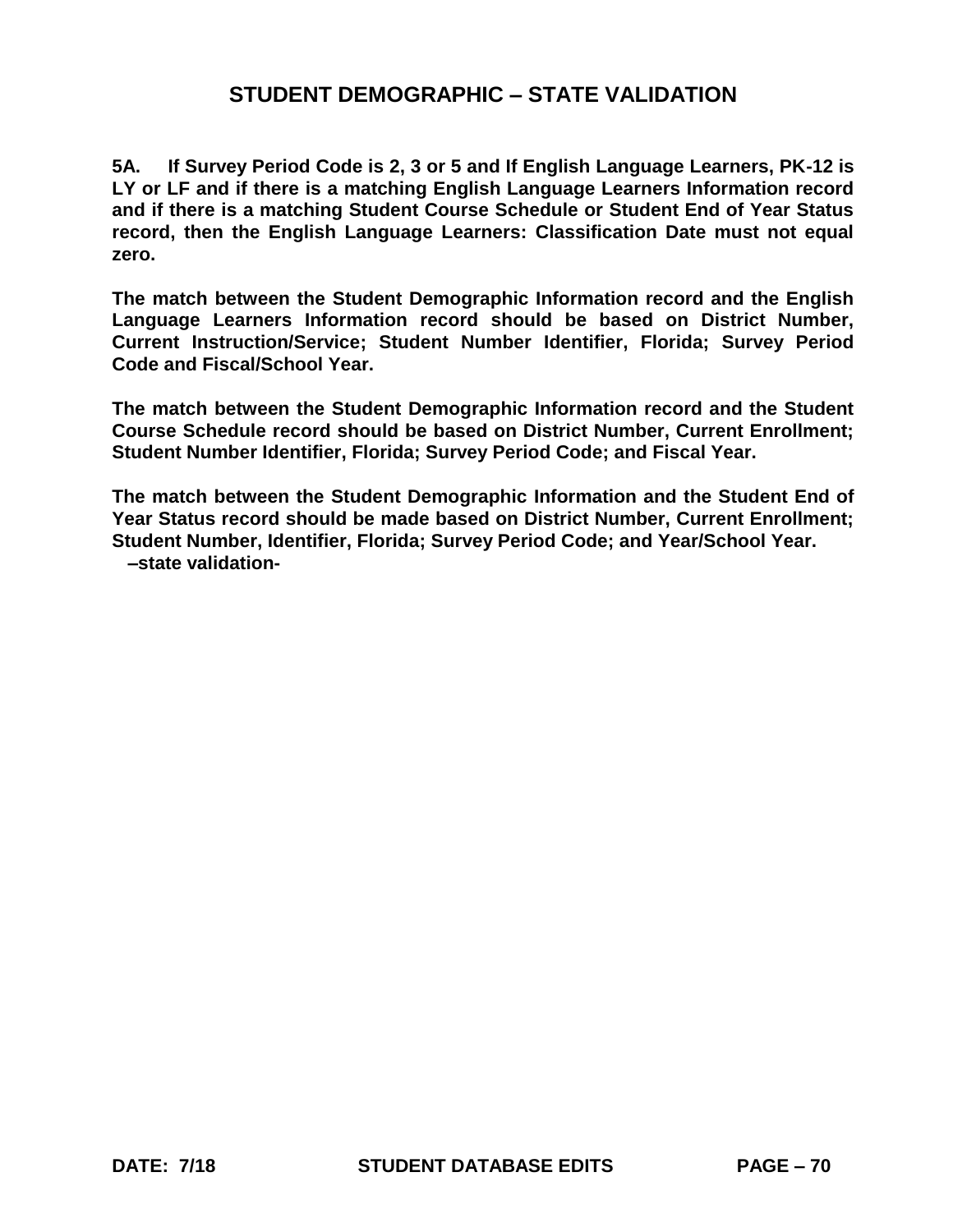# **EXAMPLE**

The Student Demographic record listed below marked with an asterisk would cause a message to be generated because the English Language Learners: Classification Date equals zero for a student with an English Language Learners, PK-12 code of LF.

#### *Student Demographic Information records*

|        |        | <b>Student</b> | English                  |
|--------|--------|----------------|--------------------------|
| Survey |        | <b>Number</b>  | Language                 |
| Period | School | Identifier,    | Learners,                |
| Code   | Year   | Florida        | <b>PK-12</b>             |
|        |        |                | I Y                      |
| 2      |        |                | ΙF                       |
| 2      | 1011   | 3712345682     | ΙF                       |
|        | 2      | 1011<br>1011   | 3712345678<br>3712345679 |

*English Language Learners Information records* 

| <b>District</b><br>Number,<br>Current<br><b>Instruction/Service</b> | Survey<br>Period<br>Code | School<br>Year | <b>Student</b><br><b>Number</b><br>Identifier,<br>Florida | English<br>Language<br>Learners:<br><b>Classification Date</b> |
|---------------------------------------------------------------------|--------------------------|----------------|-----------------------------------------------------------|----------------------------------------------------------------|
| 37                                                                  | 2                        | 1011           | 3712345678                                                | 01042008                                                       |
| 37                                                                  | 2                        | 1011           | 3712345679                                                | 02082009                                                       |
| $*37$                                                               | 2                        | 1011           | 3712345682                                                | 00000000                                                       |

#### **DISTRICT RESPONSIBILITY**

The district must correct the English Language Learners: Classification Date and/or the English Language Learners, PK-12 code so that a valid relationship exists between the elements.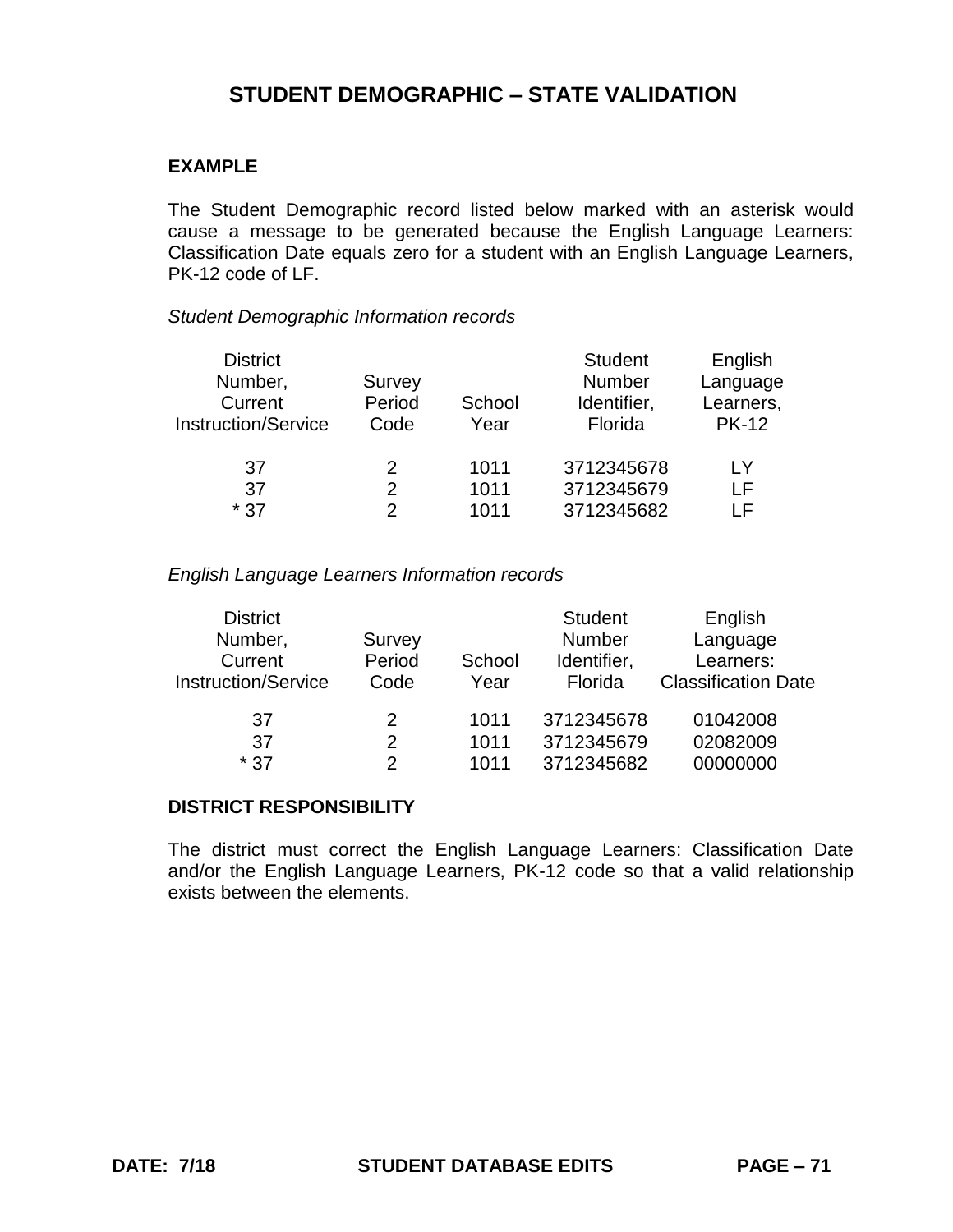**5B. If Survey Period Code is 2, 3 or 5 and if English Language Learners, PK-12 is LY or LF and if there is a matching English Language Learners Information record and if there is a matching Student Course Schedule or Student End of Year Status record, then the English Language Learners: Basis of Entry code on the English Language Learners Information record must not = Z.** 

**The match between the Student Demographic Information record and the English Language Learners Information record should be based on District Number, Current Instruction/Service; Student Number Identifier, Florida; Survey Period Code and Fiscal/School Year.** 

**The match between the Student Demographic Information record and the Student Course Schedule record should be based on District Number, Current Enrollment; Student Number Identifier, Florida; Survey Period Code; and Fiscal Year.** 

**The match between Student Demographic Information and Student End of Year Status record should be made based on District Number, Current Enrollment; Student Number, Identifier, Florida; Survey Period Code; and Year/School Year. –state validation-**

#### **EXAMPLE**

The Student Demographic record listed below marked with an asterisk would cause a message to be generated because the English Language Learners: Basis of Entry code is Z for a student with an English Language Learners, PK-12 code of LF.

*Student Demographic Information records* 

|        |        | <b>Student</b> | English      |
|--------|--------|----------------|--------------|
| Survey |        | Number         | Language     |
| Period | School | Identifier,    | Learners,    |
| Code   | Year   | Florida        | <b>PK-12</b> |
|        |        |                |              |
|        |        |                | LY           |
| 2      | 1011   | 3712345679     | ΙF           |
| 2      | 1011   | 3712345682     | ΙF           |
|        |        | 1011           | 3712345678   |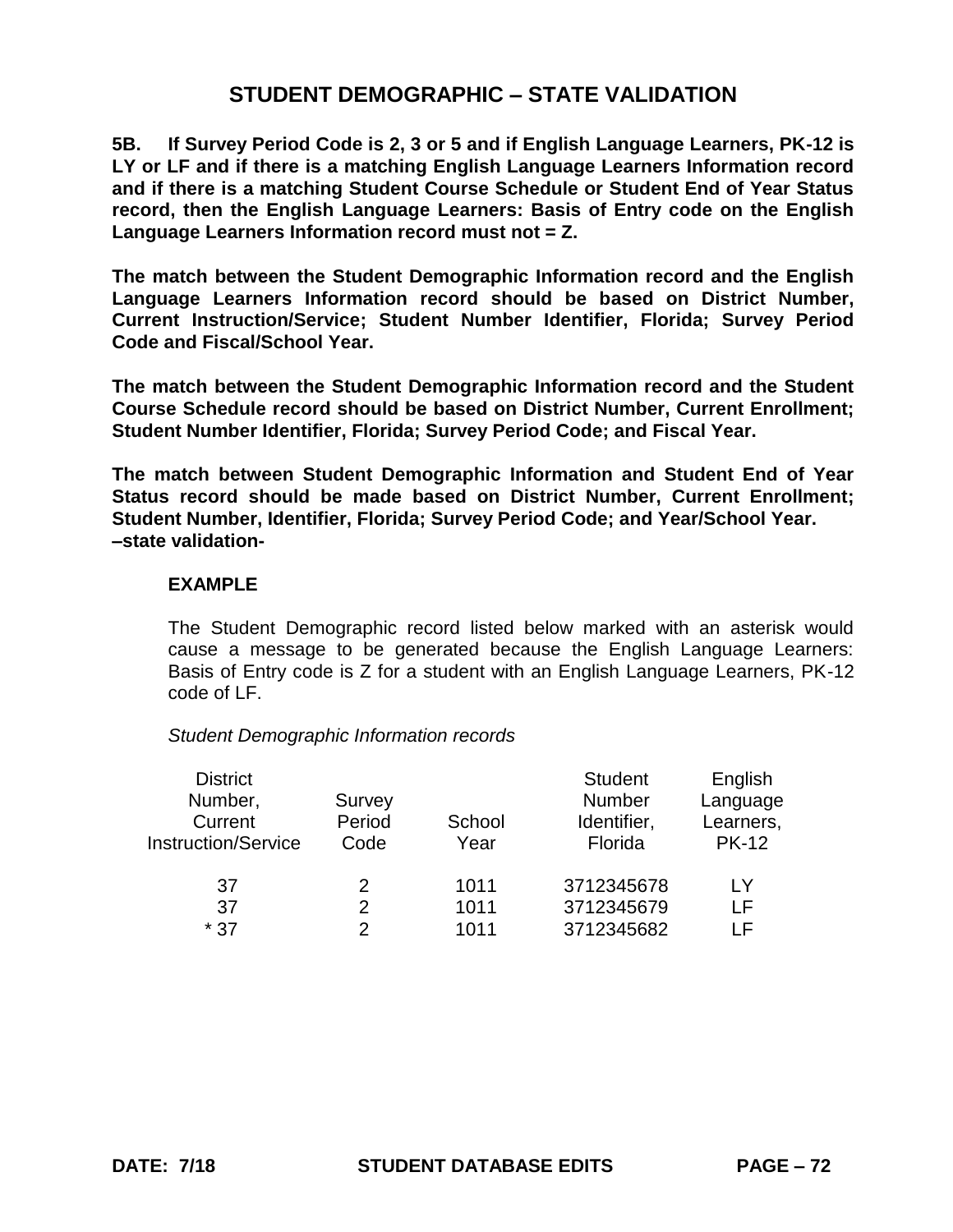| <b>District</b><br>Number,<br>Current<br><b>Instruction/Service</b> | Survey<br>Period<br>Code | School<br>Year | <b>Student</b><br>Number<br>Identifier,<br>Florida | English<br>Language<br>Learners: Basis<br>of Entry |
|---------------------------------------------------------------------|--------------------------|----------------|----------------------------------------------------|----------------------------------------------------|
| 37                                                                  | 2                        | 1011           | 3712345678                                         | А                                                  |
| 37                                                                  | 2                        | 1011           | 3712345679                                         | R                                                  |
| *37                                                                 | 2                        | 1011           | 3712345682                                         |                                                    |
|                                                                     |                          |                |                                                    |                                                    |

*English Language Learners Information records* 

# **DISTRICT RESPONSIBILITY**

The district must correct the English Language Learners: Basis of Entry code and/or the English Language Learners, PK-12 code so that a valid relationship exists between the elements.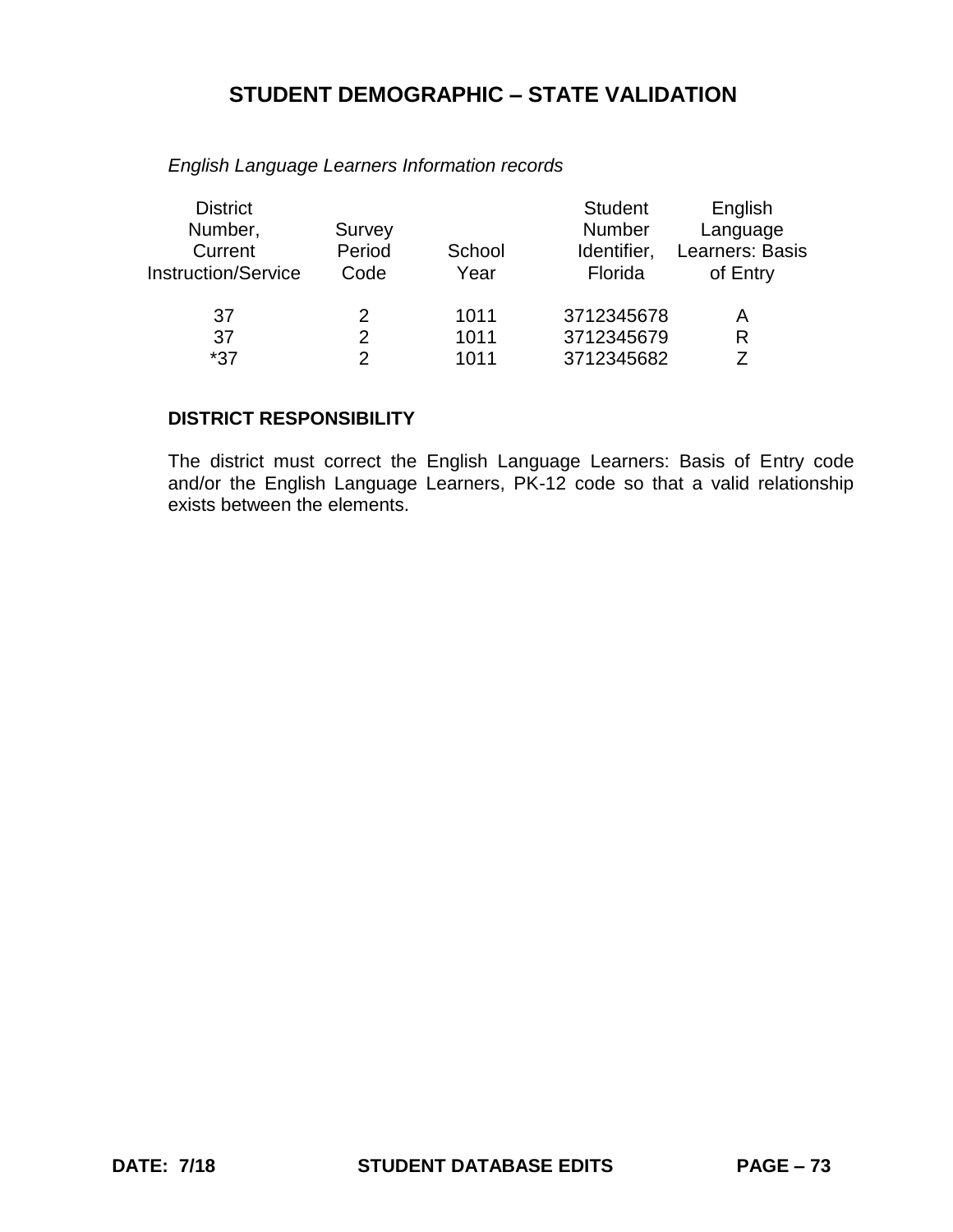**5C. If Survey Period code is 2 or 3 and if Exceptionality, Primary code = M or Exceptionality, Other code = M on the Exceptional Student record, and District of Instruction is not 71, then the School Number, Zoned School must be in the range 0001-9899 but not 3518, 7001, 7004, 7006, 7023. The match between the Student Demographic Information record and the Exceptional Student record should be based on District Number, Current Enrollment; Student Number Identifier, Florida; Survey Period Code and Fiscal Year. (This edit does not apply to Survey Period 6) – state validation-**

## **EXAMPLE**

The first and second Student Demographic records listed below would cause a message to be generated because the values for School Number, Zoned School are not valid for Exceptional Student records where Exceptionality, Primary code = M or the Exceptionality, Other code  $= M$ .

### *Student Demographic records*

| <b>District</b><br>Number,<br>Current<br>Enrollment | <b>Student</b><br>Number,<br><b>Identifier</b><br>Florida | Survey<br>Period<br>Code | Fiscal<br>Year | District,<br>Number,<br>Zoned<br>School | School<br>Number,<br>Zoned<br>School |
|-----------------------------------------------------|-----------------------------------------------------------|--------------------------|----------------|-----------------------------------------|--------------------------------------|
| $*09$                                               | 37112345678                                               | 3                        | ****           | 00                                      | 0000                                 |
| $*09$                                               | 37112345679                                               | 2                        | ****           | 00                                      | 0000                                 |
| 09                                                  | 37112345681                                               | 3                        | ****           | 02                                      | 0781                                 |
| 09                                                  | 37112345680                                               | 2                        | ****           | በ1                                      | 0345                                 |
|                                                     |                                                           |                          |                |                                         |                                      |

# *Exceptional Student records*

| <b>Student</b>    |        |      |         |                        |
|-------------------|--------|------|---------|------------------------|
| Number,           | Survey |      |         |                        |
| <b>Identifier</b> | Period |      |         | Exceptionality,        |
| Florida           | Code   | Year | Primary | Other                  |
|                   |        |      |         |                        |
| 37112345678       | 3      | **** | C       | М                      |
| 37112345679       | 2      | **** | Μ       | 7                      |
| 37112345681       | 3      | **** | Κ       | Μ                      |
| 37112134785       | 2      | **** | М       | P                      |
|                   |        |      |         | Fiscal Exceptionality, |

\*\*\*\* = Valid fiscal year for data submission.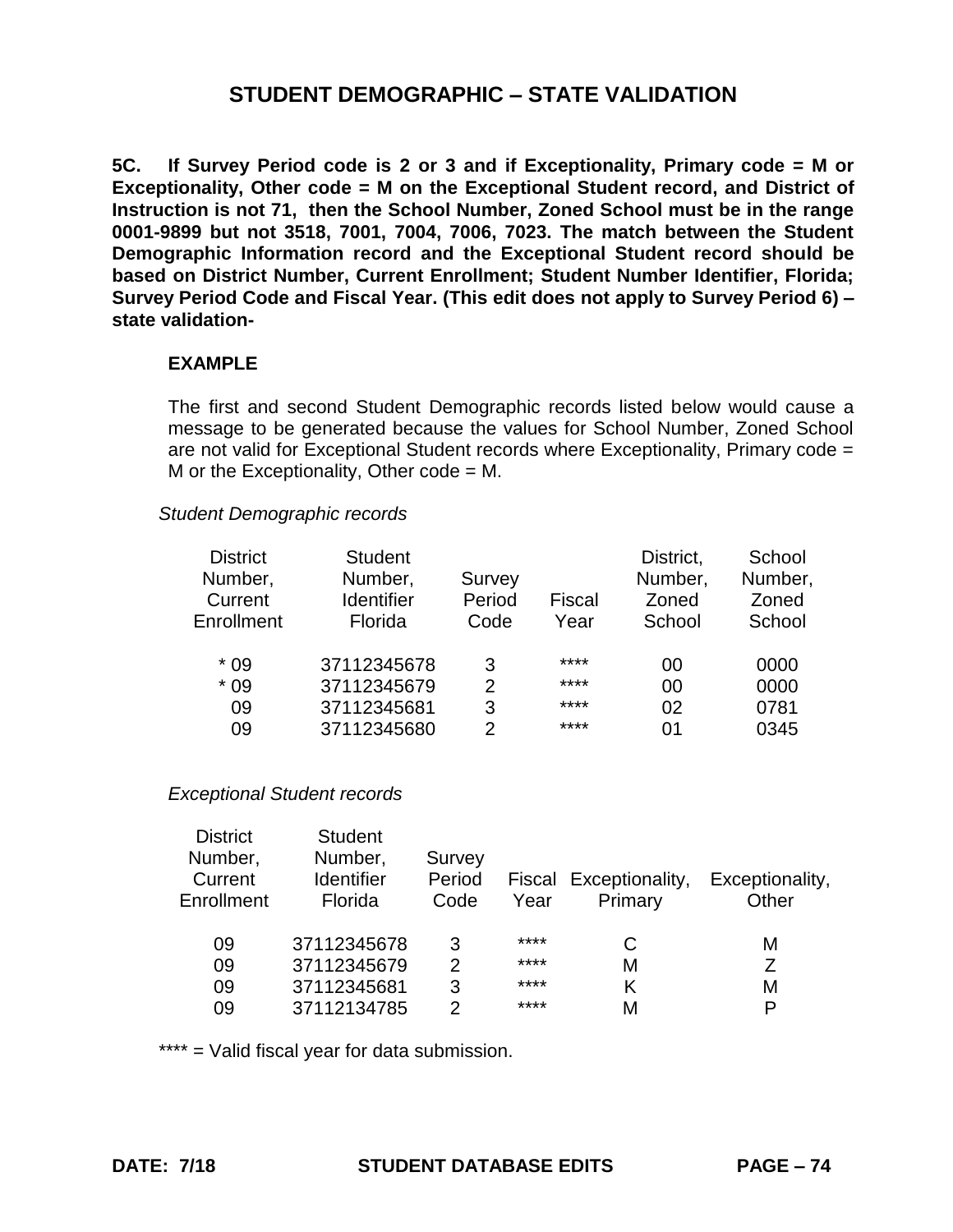## **DISTRICT RESPONSIBILITY**

The district must correct the District Number, Zoned School and School Number, Zoned School data on the Student Demographic records so that the appropriate relationship exists between School Number, Zoned School and the Exceptionality codes on the Exceptional Student records.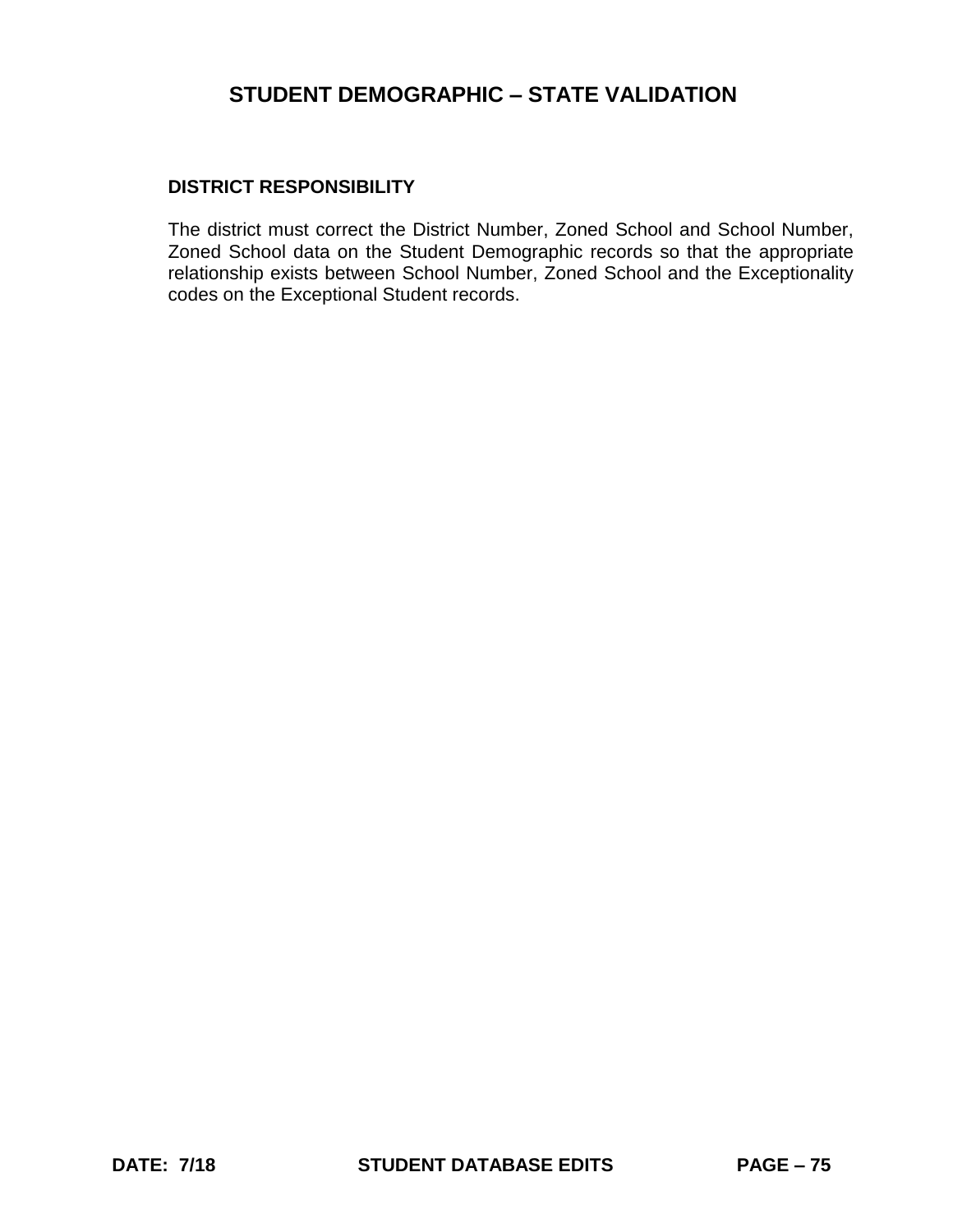**5D. If Survey Period Code is 2, 3, or 5, and Immigrant Student = Y on the Federal/State Indicator Status record, then Date Entered United States School must be numeric and a valid date in the format MMDDYYYY, unless Grade Level = PK then date must be 00000000. The match for Student Demographic and Federal/State Indicator Status records should be based on both District Number, Current Enrollment and District Number, Current Instruction/Service (Student Demographic) and District Number, Current Enrollment (Federal/State Indicator Status); Student Number Identifier, Florida; Survey Period Code and Fiscal Year. (This edit does not apply to Survey Periods 6 and 8.). -state validation-**

## **EXAMPLE**

Each of the records listed below would cause a message to be generated. The first record because Date Entered United States School is not numeric; the second record because Date Entered United States School is 00000000 and Grade Level is not PK; and the third record because Date Entered United States School is an invalid date.

#### *Federal/State Indicator Status records*

| <b>District</b> | <b>Student</b> |        |      |                |
|-----------------|----------------|--------|------|----------------|
| Number,         | Number,        | Survey |      |                |
| Current         | Identifier,    | Period |      | Immigrant      |
| Enrollment      | Florida        | Code   | Year | <b>Student</b> |
| 01              | * 012345678X   | 2      | **** | N              |
| 01              | * 012345679X   | 2      | **** | Y              |
| በ1              | *012345680X    | っ      | **** | v              |

#### *Student Demographic records*

| <b>District</b> |                |        |      |                      |       |
|-----------------|----------------|--------|------|----------------------|-------|
| Number,         | <b>Student</b> |        |      |                      |       |
| Current         | Number,        | Survey |      | Date Entered         |       |
| Instruction/    | Identifier,    | Period |      | <b>United States</b> | Grade |
| Service         | Florida        | Code   | Year | School               | Level |
|                 |                |        |      |                      |       |
| 01              | * 012345678X   | 2      | **** | 77777777             | PK.   |
| 01              | *012345679X    | 2      | **** | 00000000             | 03    |
| 01              | *012345680X    | っ      | **** | 02302005             | 08    |

\*\*\*\* = Valid fiscal year for data submission.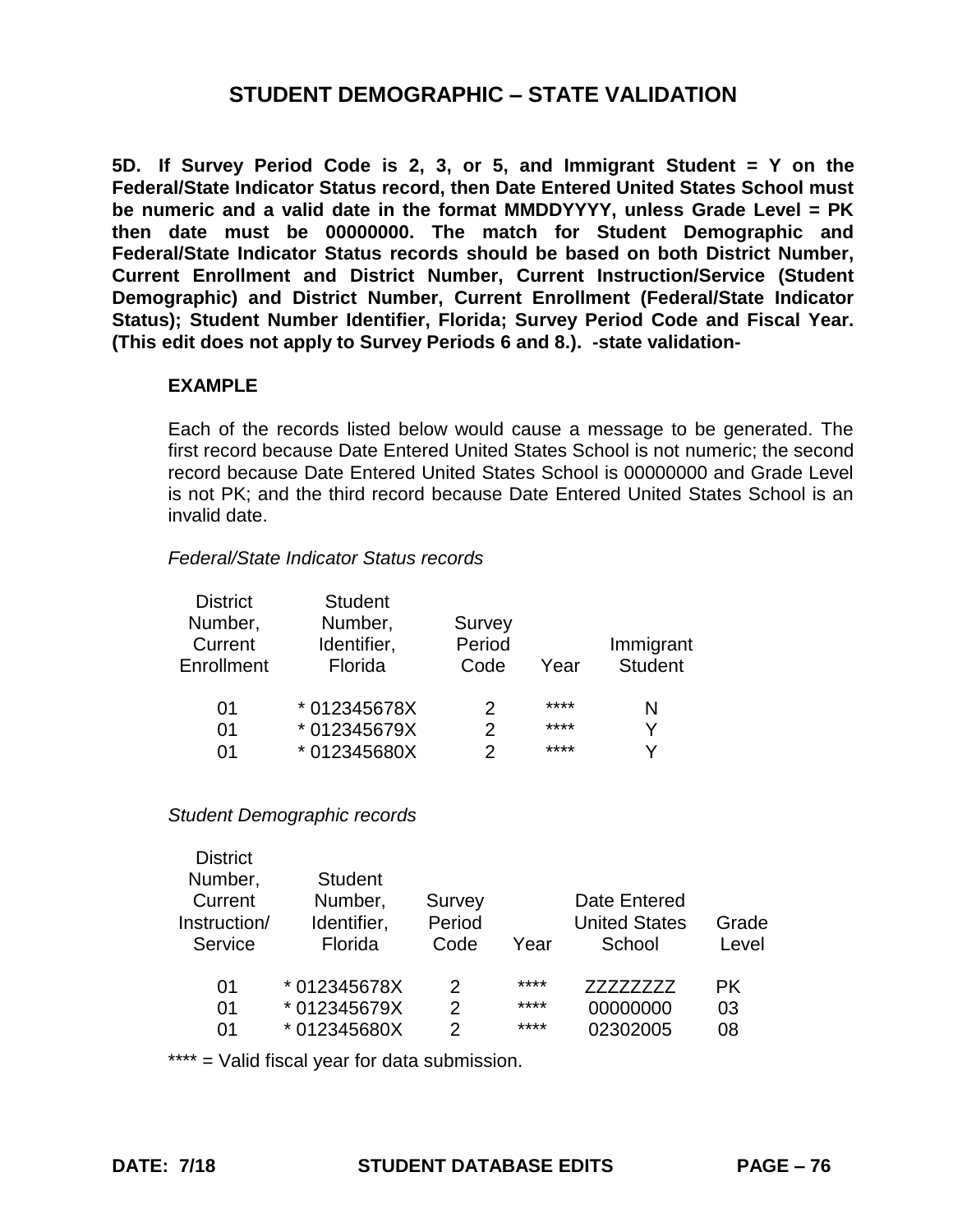# **DISTRICT RESPONSIBILITY**

The district must correct the records so that the appropriate relationship exists among Immigrant Student, Date Entered United States School and Grade Level.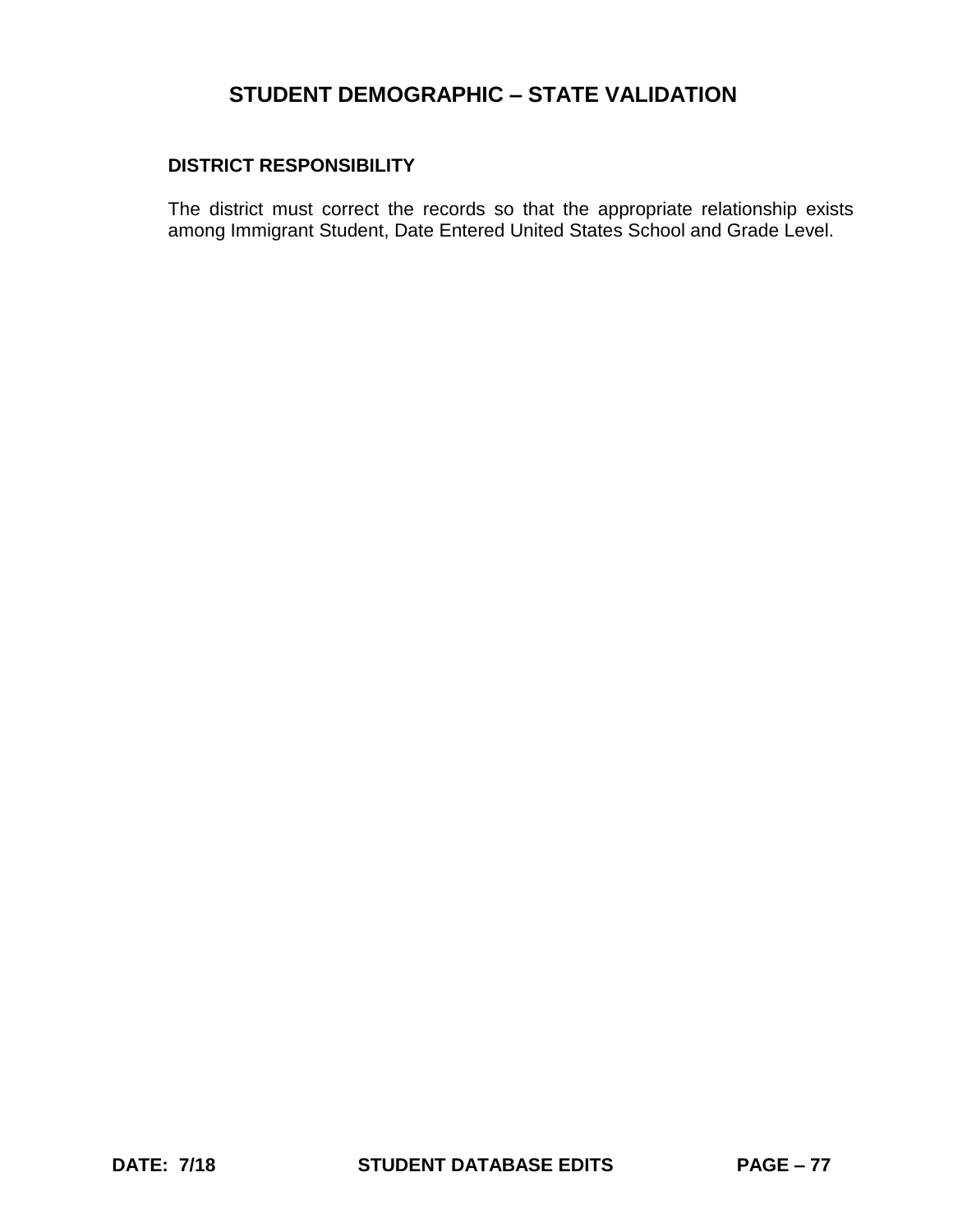**5E. For Survey Periods 2 and 3, if the District Number, Current Enrollment and the District Number, Current Instruction/Service are equal and the School Number, Current Enrollment is found on the National School Lunch Program (NSLP) Reference file - F71447 (provided by the Florida Department of Agriculture and Consumer Services), and** 

- **If the NSLP designated at the school is determined by collection of Free or Reduced Priced Lunch Eligibility Applications, then Lunch Status must equal 0, 1, 3, D, E or F.**
- **If the NSLP is designated as a school providing Provision 2, then Lunch Status must equal 4 or,**
- **If the NSLP is designated as a school providing Community Eligibility Provision (CEP), then Lunch Status must equal C, R or N. -state validation-**

**The match should be made using Year; District Number, Current Enrollment; and School Number, Current Enrollment.** 

## **EXAMPLE**

The first two records listed below would be loaded to the database assuming no other reject rule would cause their rejection. The third record would be rejected because the Lunch Status equals F (eligible for free lunch based on eligibility application), but in the NSLP Reference File, Lunch Program Type is equivalent to CEP.

### *Student Demographic records*

|                 | <b>District</b> |                |            |        |      |               |
|-----------------|-----------------|----------------|------------|--------|------|---------------|
| <b>District</b> | Number,         | <b>Student</b> | School     |        |      |               |
| Number,         | Current         | <b>Number</b>  | Number,    | Survey |      |               |
| Current         | Instruction/    | Identifier,    | Current    | Period |      | Lunch         |
| Enrollment      | Service         | Florida        | Enrollment | Code   | Year | <b>Status</b> |
|                 |                 |                |            |        |      |               |
| 01              | 01              | 0123456786X    | 0021       | 3      | 1415 | 3             |
| 01              | 01              | 0123456787X    | 0551       | 3      | 1415 | 4             |
| $*01$           | 01              | 0123456788X    | 2031       | 3      | 1415 |               |
|                 |                 |                |            |        |      |               |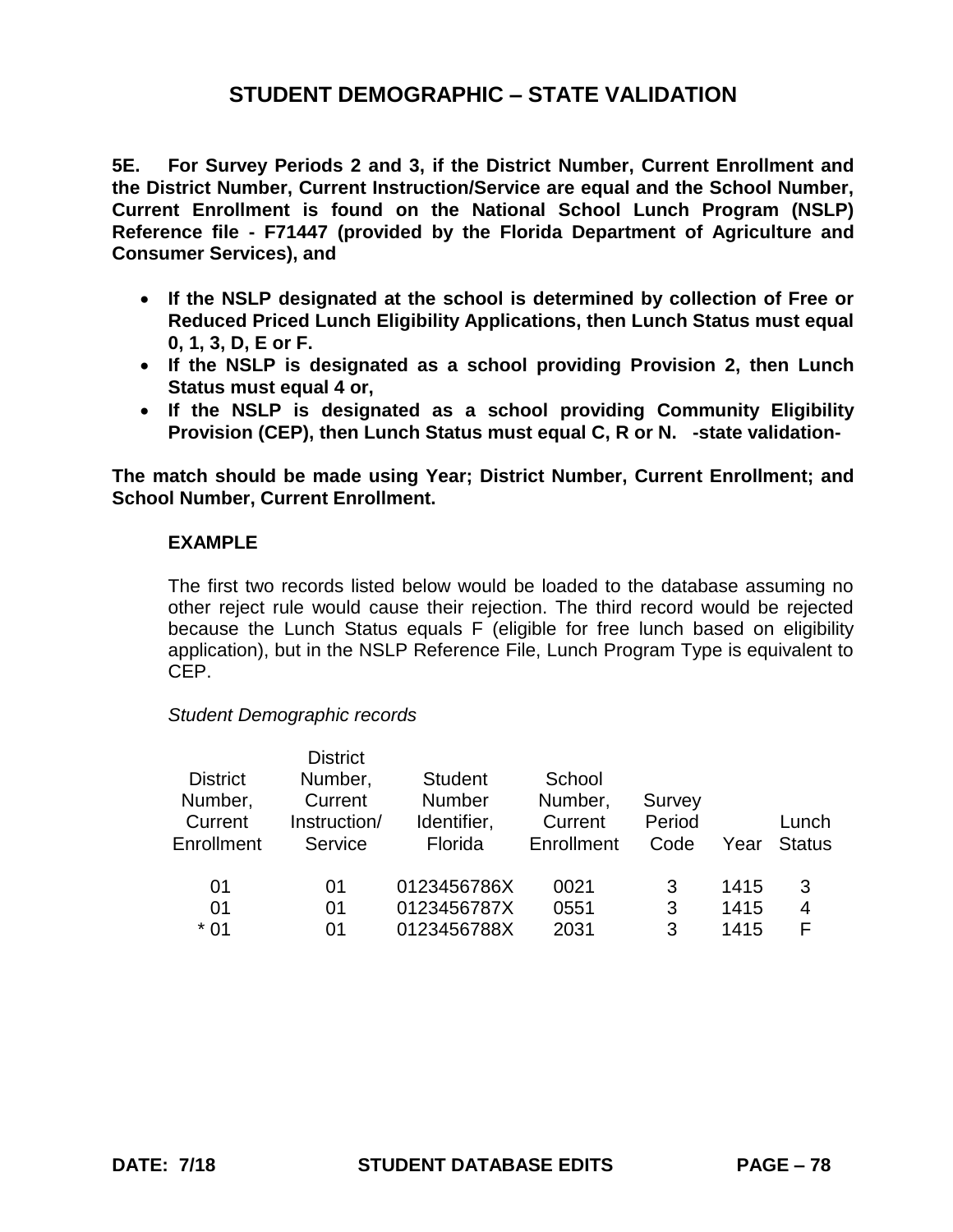| Year | <b>District</b><br><b>Number</b> | School<br><b>Number</b> | Reference File<br>NSLP-<br>Category |
|------|----------------------------------|-------------------------|-------------------------------------|
| 1415 | 01                               | 0021                    |                                     |
| 1415 | 01                               | 0551                    | 2                                   |
| 1415 | ሰ1                               | 2031                    | 3                                   |

*National School Lunch Program (NSLP) Reference File records* 

# **DISTRICT RESPONSIBILITY**

The district must correct the Student Demographic record so that the appropriate relationship exists between the NSLP Reference File code and Lunch Status code.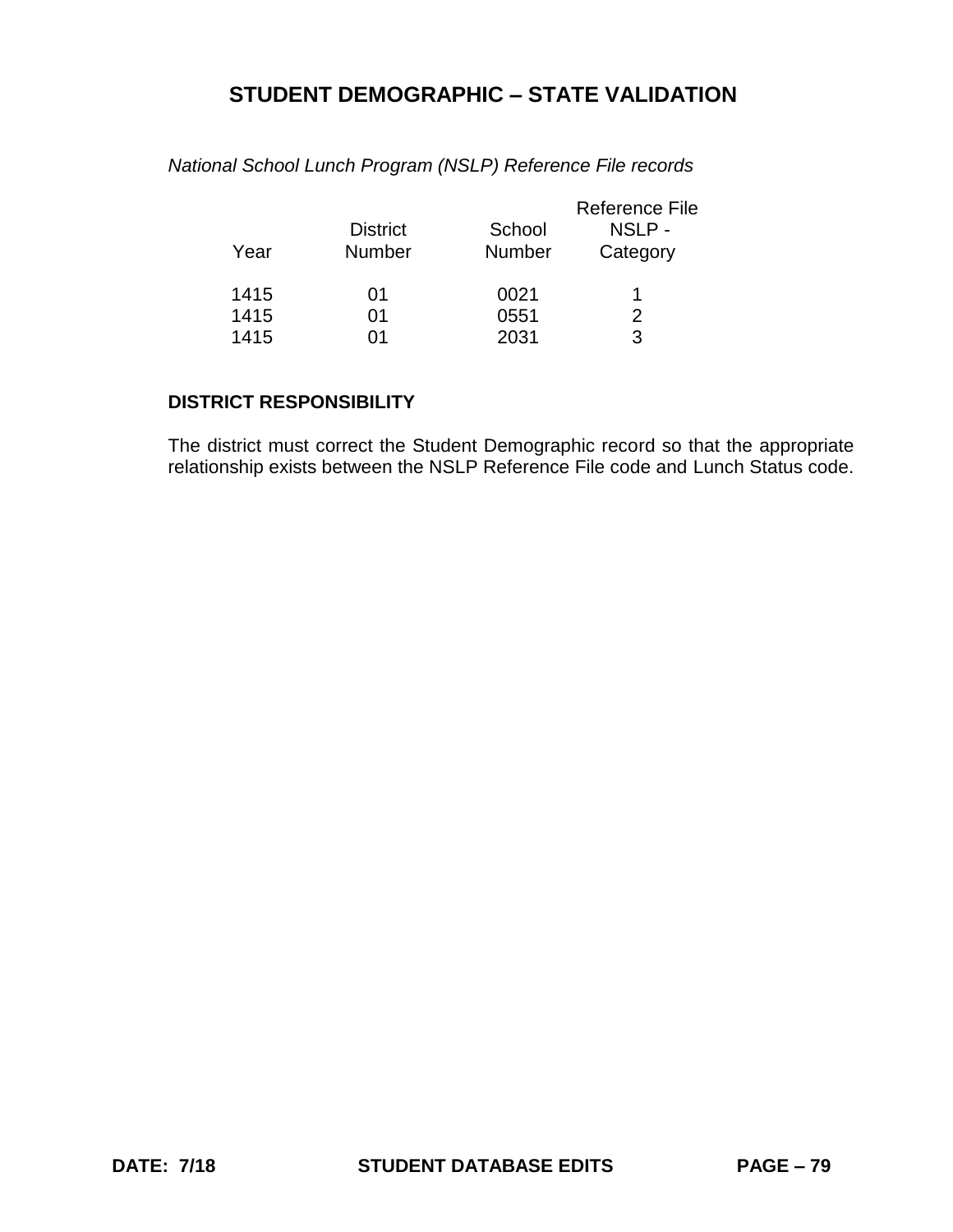**5F. If Survey Period Code is 2, 3, or 5, and Immigrant Student = Y on the Federal/State Indicator Status record, then Country of Birth must not be US or PR (per Appendix G or Appendix Q). The match for Student Demographic and Federal/State Indicator Status records should be based on both District Number, Current Enrollment and District Number, Current Instruction/Service (Student Demographic) and District Number, Current Enrollment (Federal/State Indicator Status); Student Number Identifier, Florida; Survey Period Code and Fiscal Year. (This edit does not apply to Survey Periods 6 and 8.). -state validation-**

### **EXAMPLE**

Each of the records listed below would cause a message to be generated. The first record because Country of Birth is not a valid code; the second and third records because Immigrant Student is Y and Country of Birth is US and PR, respectively.

### *Federal/State Indicator Status records*

| <b>District</b> | <b>Student</b> |        |      |                |
|-----------------|----------------|--------|------|----------------|
| Number,         | Number,        | Survey |      |                |
| Current         | Identifier,    | Period |      | Immigrant      |
| Enrollment      | Florida        | Code   | Year | <b>Student</b> |
| 01              | * 012345678X   | 2      | **** | N              |
| 01              | * 012345679X   | 2      | **** |                |
| በ1              | *012345680X    | 2      | **** |                |

*Student Demographic records*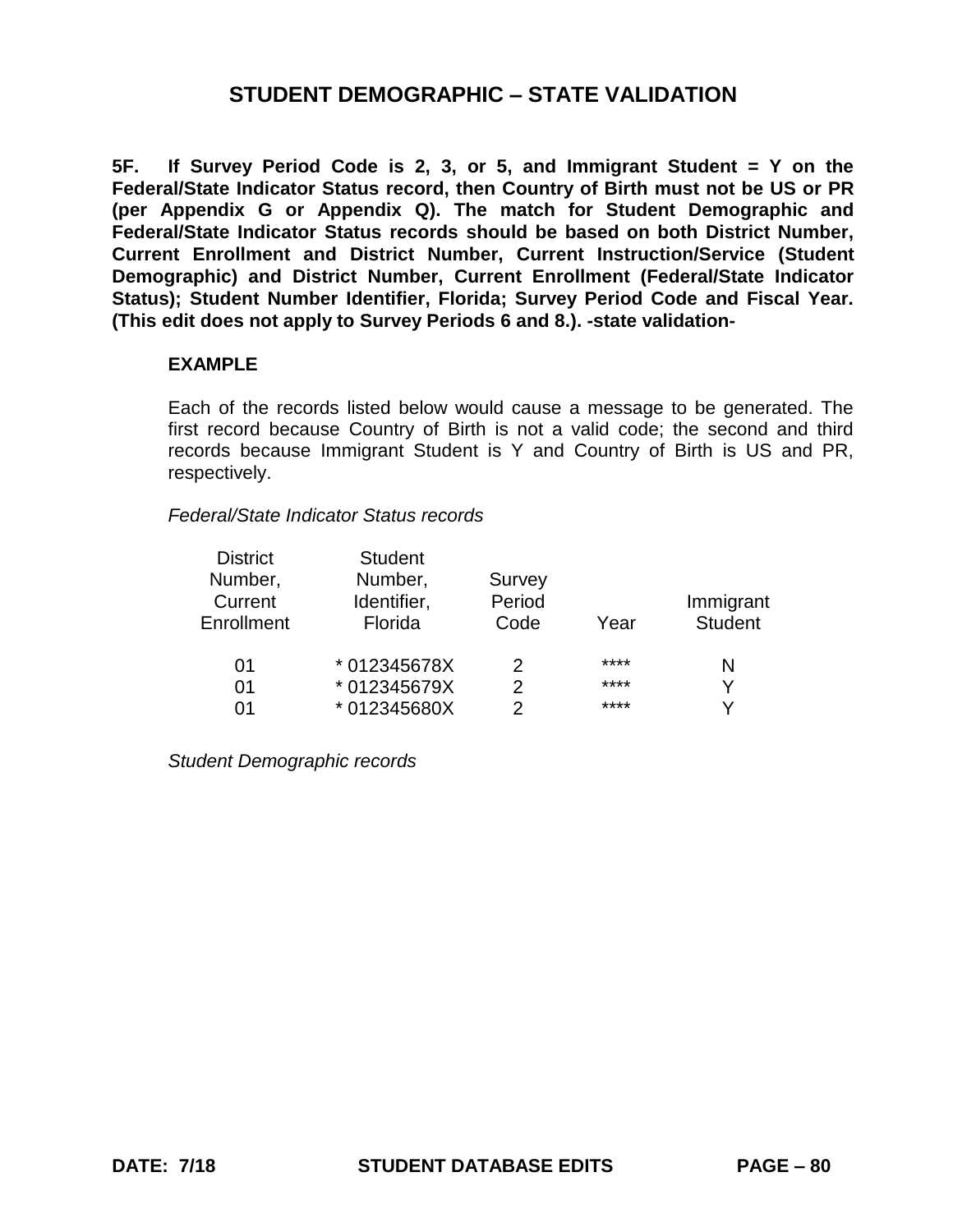| <b>District</b> | <b>Student</b> |        |      |           |
|-----------------|----------------|--------|------|-----------|
| Number,         | Number,        | Survey |      |           |
| Current         | Identifier,    | Period |      | Country   |
| Enrollment      | Florida        | Code   | Year | of Birth  |
| 01              | * 012345678X   | 2      | **** | XX.       |
| 01              | * 012345679X   | 2      | **** | <b>US</b> |
| በ1              | *012345680X    | 2      | **** | <b>PR</b> |
|                 |                |        |      |           |

\*\*\*\* = Valid fiscal year for data submission.

# **DISTRICT RESPONSIBILITY**

The district must correct the records so that the appropriate relationship exists among Immigrant Student and Country of Birth.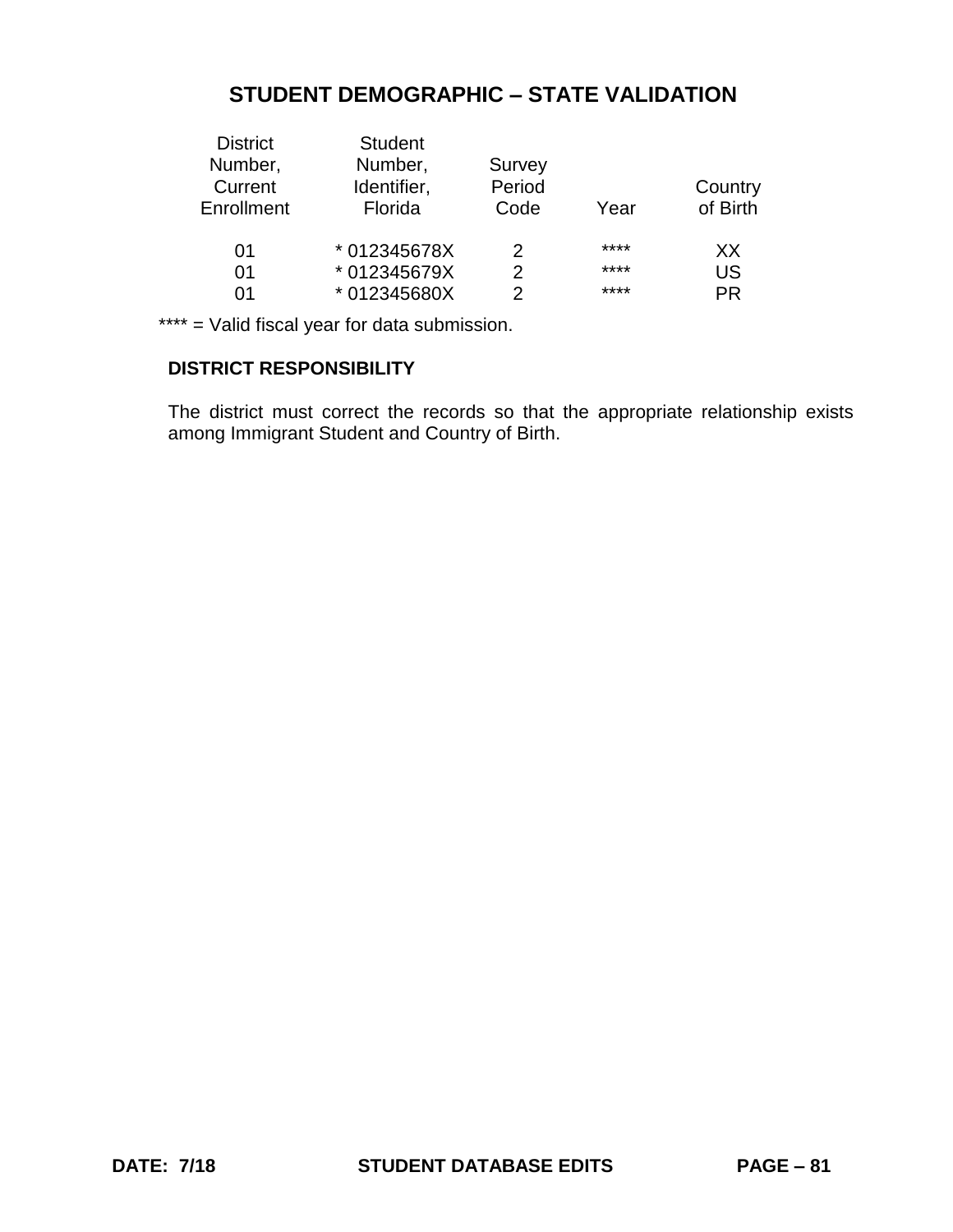**5G. If Survey = 5 and Migrant Status Term is B, D, E, S, T, U, V or W, then there must be a matching Federal/State Compensatory Project Evaluation record based on both District Number, Current Enrollment and District Number, Current Instruction/Service (Student Demographic) and District Number, Current Instruction/Service (Federal/State Compensatory); Student Number Identifier, Florida; Survey Period Code and Fiscal Year. (This edit does not apply to Survey Periods 6 and 8.). - state validation -**

### **EXAMPLE**

The second and third Student Demographic records listed below would cause a message to be generated because neither has a matching Federal/State Compensatory Project Evaluation record reported based on their Mirgrant Status Terms.

### *Student Demographic records*

| <b>District</b> |                |        |      |               |
|-----------------|----------------|--------|------|---------------|
| Number,         | <b>Student</b> |        |      |               |
| Current         | Number,        | Survey |      | Migrant       |
| Instruction/    | Identifier,    | Period |      | <b>Status</b> |
| Service         | Florida        | Code   | Year | Term          |
|                 |                |        |      |               |
| 01              | 012345678X     | 5      | **** | в             |
| $*01$           | 012345679X     | 5      | **** | U             |
| $*01$           | 012345680X     | 5      | **** | F.            |
|                 |                |        |      |               |

### *Federal/State Compensatory Project Evaluation records*

| <b>District</b><br>Number,<br>Current/Instruction<br>Service | <b>Student</b><br>Number,<br>Identifier,<br>Florida | Survey<br>Period<br>Code | Year |
|--------------------------------------------------------------|-----------------------------------------------------|--------------------------|------|
| 01                                                           | 012345678X                                          | 5                        | **** |
| በ1                                                           | 012345685X                                          | 5                        | **** |

\*\*\*\* = Valid fiscal year for data submission.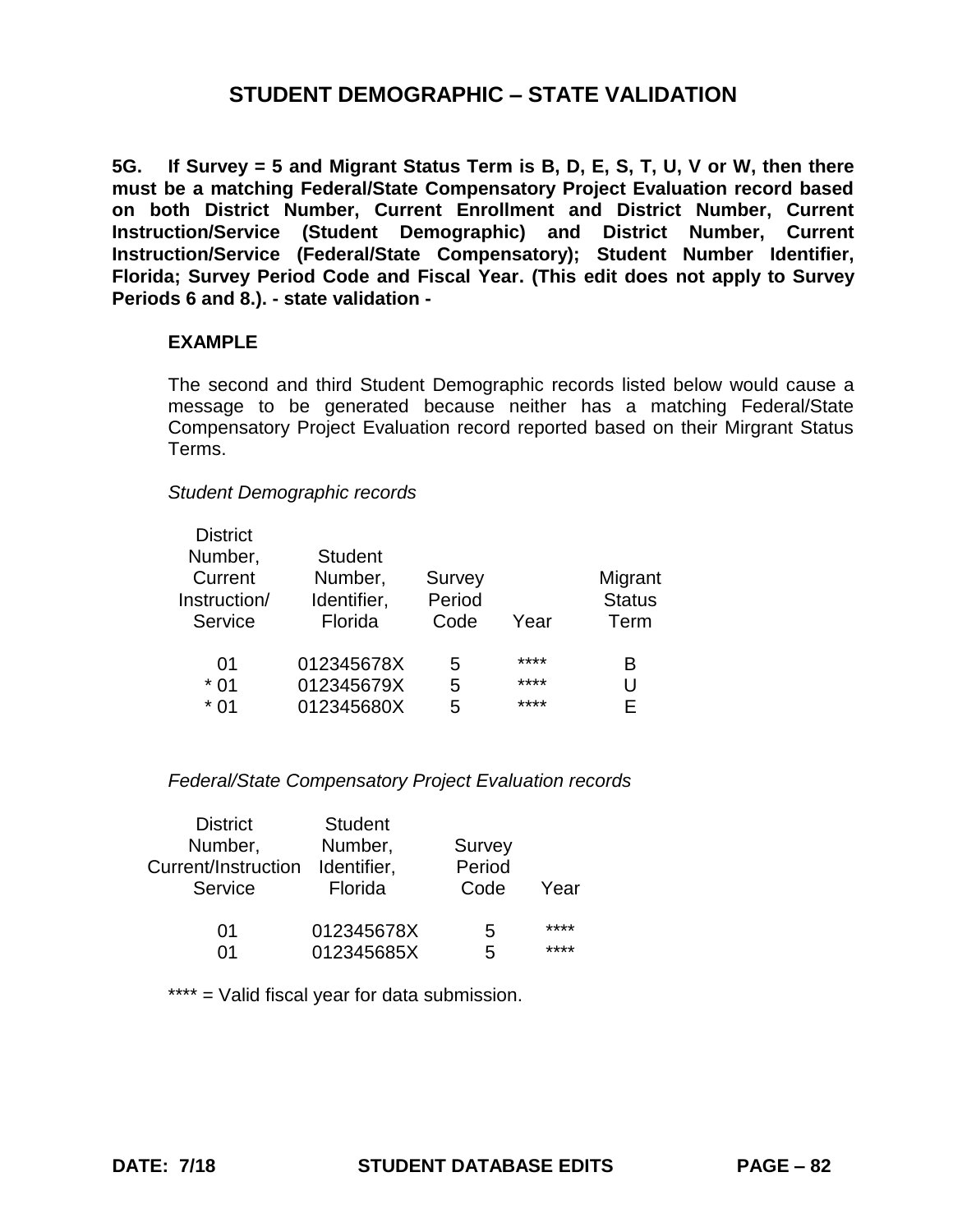## **DISTRICT RESPONSIBILITY**

The district must correct the records so that the appropriate relationship exists between the Student Demographic record and Federal/State Compensatory Project Evaluation records.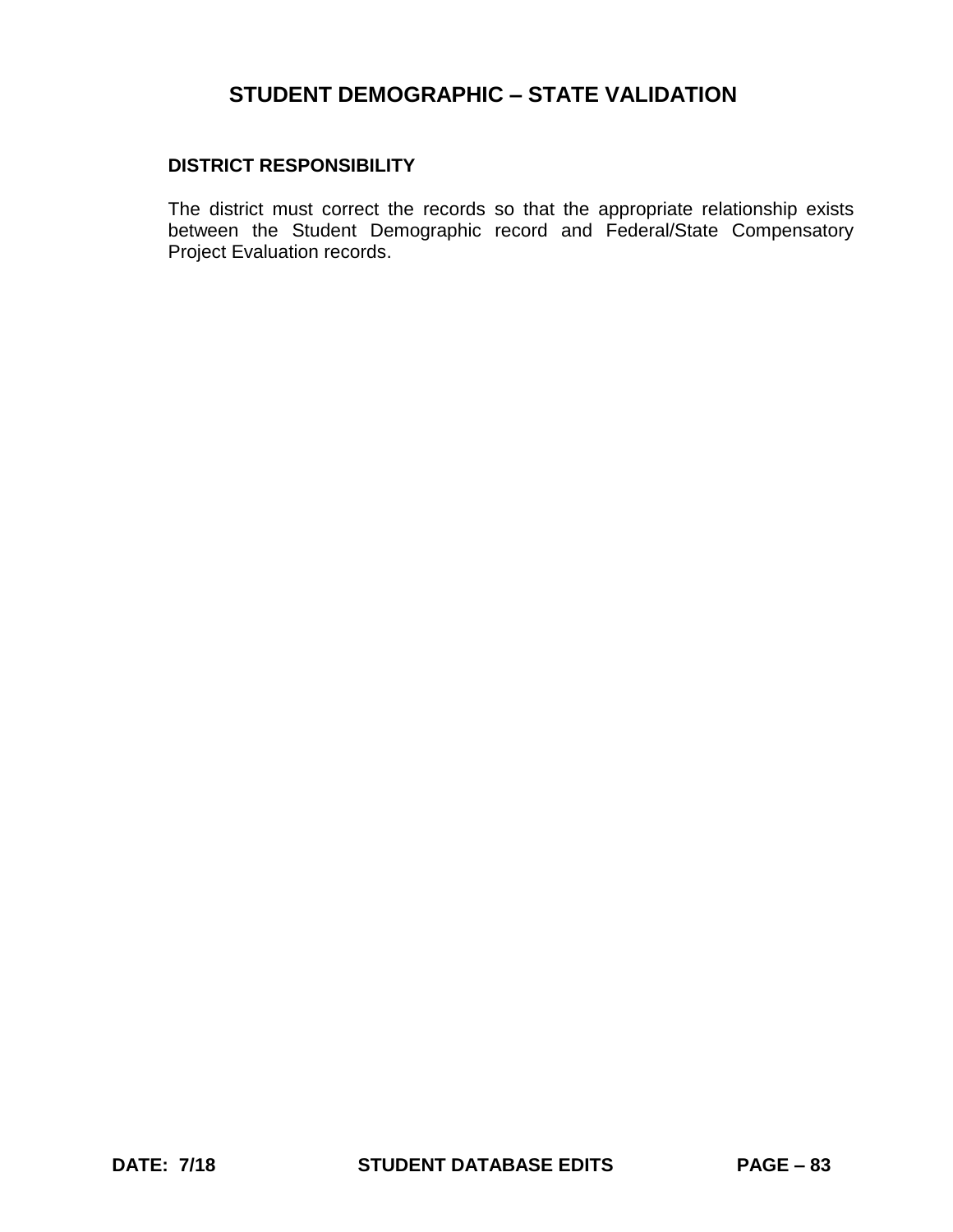**5H. If Survey = 5 and Diploma Type on the Student End of Year Status record = WPR, then Graduation Option code must equal P. (This edit does not apply to Survey Periods 6 and 8.) -state validation-**

## **EXAMPLE**

The Student Demographic record listed below which is marked with an asterisk would cause a message to be generated because the correct relationship does not exist between Graduation Option and Diploma Type.

*Student Demographic records* 

| <b>District</b><br>Number,<br>Current<br>Enrollment | School<br>Number,<br>Current<br>Enrollment | Survey<br>Period<br>Code | <b>Student</b><br>Number<br>Identifier,<br>Florida | Grade<br>Level | Graduation<br>Option |
|-----------------------------------------------------|--------------------------------------------|--------------------------|----------------------------------------------------|----------------|----------------------|
| 01                                                  | 0001                                       | 5                        | 0123456789                                         | 12             | Р                    |
| 01                                                  | 0001                                       | 5                        | 0123456790                                         | 12             | 4                    |
| * 01                                                | 0001                                       | 5                        | 0123456791                                         | 12             | 4                    |

*Student End of Year Status records* 

| <b>District</b> | School     |        | <b>Student</b> |       |            |
|-----------------|------------|--------|----------------|-------|------------|
| Number,         | Number,    | Survey | <b>Number</b>  |       |            |
| Current         | Current    | Period | Identifier,    | Grade | Diploma    |
| Enrollment      | Enrollment | Code   | Florida        | Level | Type       |
| 01              | 0001       | 5      | 0123456789     | 12    | <b>WPR</b> |
| 01              | 0001       | 5      | 0123456790     | 12    | <b>W07</b> |
| 01              | 0001       | 5      | 0123456791     | 12    | <b>WPR</b> |

#### **DISTRICT RESPONSIBILITY**

The district must correct the Student Demographic record so that the appropriate relationship exists between Graduation Option and Diploma Type.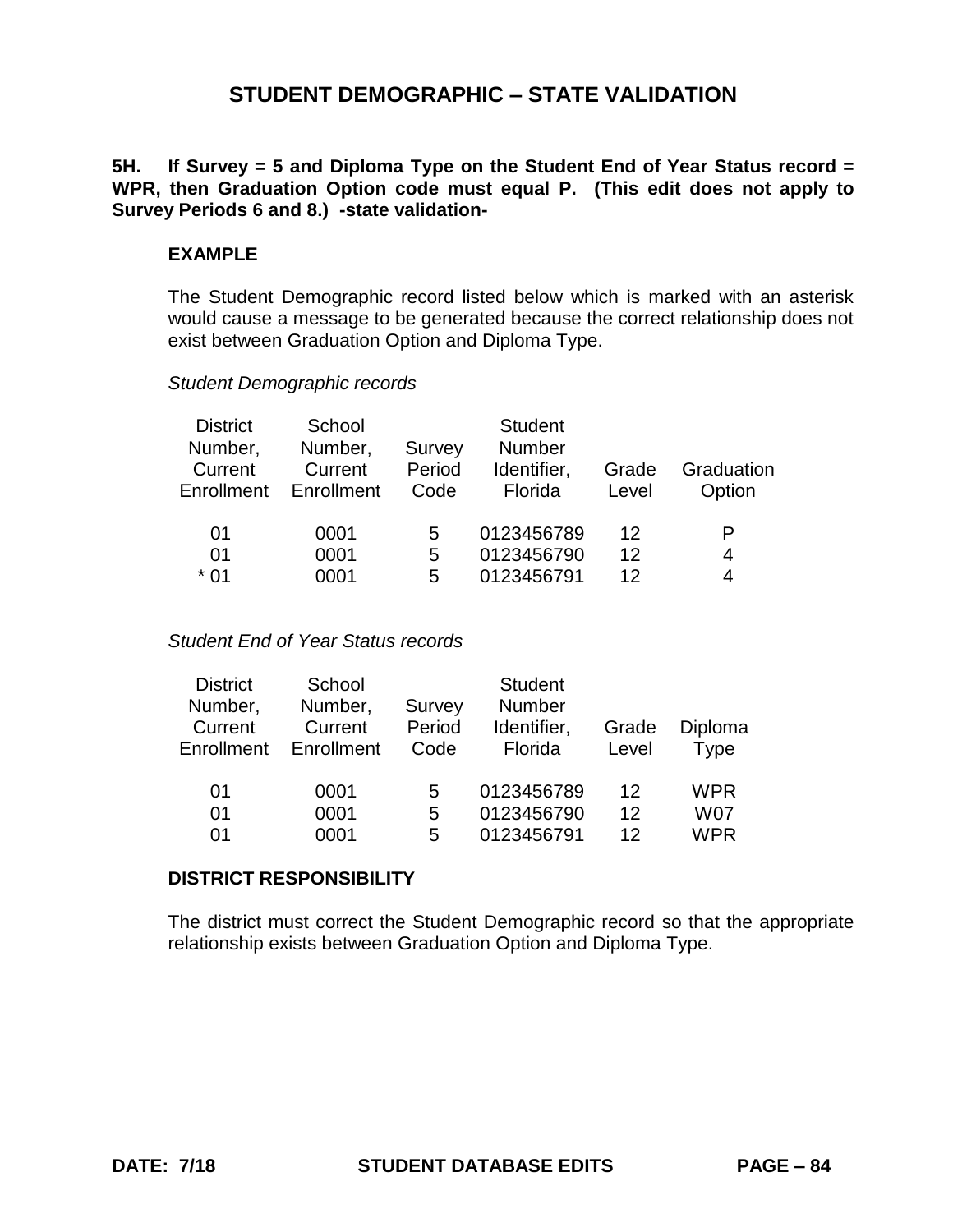**60. For Survey Period Codes 2, 3 and 5, if the District Number, Current Instruction/Service is not equal to the District Number, Current Enrollment then all other fields; except Student Number Identifier, Local; Resident Status, State/County; Institution Number, Neglected/Delinquent (First); Institution Number, Neglected/Delinquent (Second) and Institution Number, Neglected/Delinquent (Third), must be exact replicas of corresponding fields found on that student's Student Demographic record which was submitted by the district of enrollment.** 

 **that student's Student Demographic record which was submitted by the district of For Survey Period Codes 2 and 3, if the District Number, Current Instruction/Service is 71 and District Number Current Enrollment is not equal to 71, then all other fields must be exact replicas of corresponding fields found on enrollment with the exception of:** 

- **the corresponding field found on that student's Student Demographic Student Name, Legal where only the last name must be an exact replica of record which was submitted by the district of enrollment and**
- **District Number, Zoned School; School Number, Zoned School; Student Number identifier, Local; Resident Status, State/County; Student Characteristic, Agency Programs; Native Language, Student; Primary Language Spoken in Home; Country of Birth; English Language Learners: Home Language Survey Date; Qualifying Arrival Date (QAD) for Migrant Program Eligibility; Lunch Status; Migrant Status Term; Graduation Option; Primary Instructor Responsible, Reading; Institution Number, Neglected/Delinquent (First); Institution Number, Neglected/Delinquent (Second) and Institution Number, Neglected/Delinquent (Third).**

**For Survey Period Codes 1 and 4,** 

- **if the District Number, Current Instruction/Service is 71 and District Number Current Enrollment is not equal to 71,**
- **and if there is a matching Student Demographic record in the District Number Current Enrollment,**

 **student's Student Demographic record which was submitted by the district of then all other fields must be exact replicas of corresponding fields found on that enrollment with the exception of:** 

- **the corresponding field found on that student's Student Demographic Student Name, Legal where only the last name must be an exact replica of record which was submitted by the district of enrollment and**
- **District Number, Zoned School; School Number, Zoned School; Student Number identifier, Local; Resident Status, State/County; Student Characteristic, Agency Programs; Native Language, Student; Primary Language Spoken in Home; Country of Birth; English Language Learners: Home Language Survey Date; Qualifying Arrival Date (QAD) for Migrant**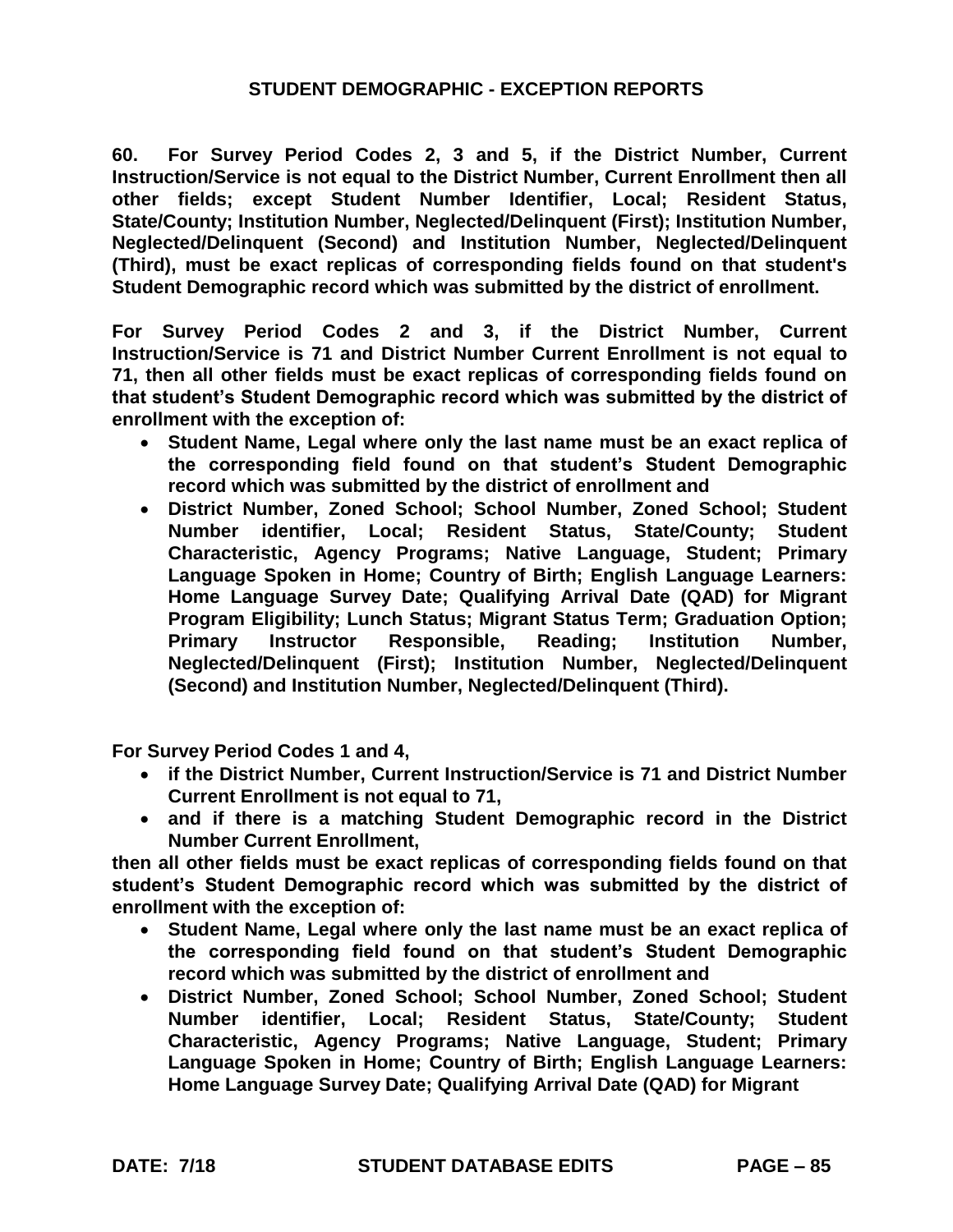**Program Eligibility; Lunch Status; Migrant Status Term; Graduation Option; Primary Instructor Responsible, Reading; Institution Number, Neglected/Delinquent (First); Institution Number, Neglected/Delinquent (Second) and Institution Number, Neglected/Delinquent (Third). (This edit does not apply to Survey Periods 6 and 8.) -exception report-**

#### **EXAMPLE**

The two records listed below would cause a message to be generated. They are for the same student (same Student Number Identifier, Florida). However, the Grade Levels are different and the English Language Learner codes are different.

|                 | <b>District</b> |                |       |          |
|-----------------|-----------------|----------------|-------|----------|
| <b>District</b> | <b>Number</b>   | <b>Student</b> |       |          |
| Number,         | Current         | <b>Number</b>  |       | English  |
| Current         | Instruction/    | Identifier,    | Grade | Language |
| Enrollment      | Service         | Florida        | Level | Learner  |
| $*42$           | 01              | 422345678X     | 11    | ΙP       |
| $*42$           | 42              | 422345678X     | 12    | l V      |

### **DISTRICT RESPONSIBILITY**

The district should verify the data submitted on the Student Demographic records and correct if in error.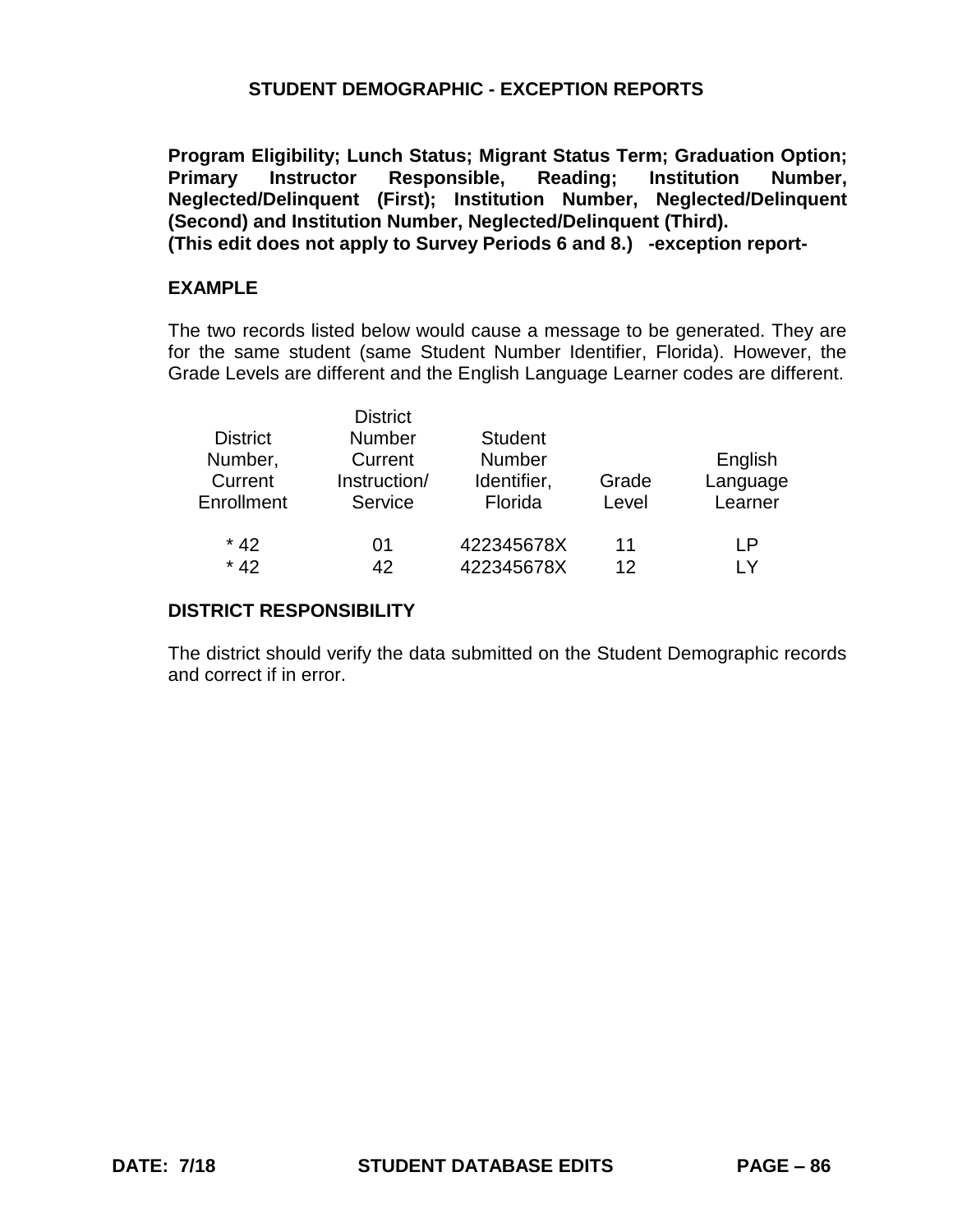## **DELETED FOR 1819**

STUDENT DEMOGRAPHIC - EXCEPTION REPORTS<br>DELETED FOR 1819<br>61. For Survey Period Codes 2, 3 and 5, if Graduation Option code is 2 or 3,<br>then Grade Level must not equal 9 or 10. (This edit does not apply to Survey) **61. For Survey Period Codes 2, 3 and 5, if Graduation Option code is 2 or 3, Periods 6 and 8.) -exception report-**

#### **EXAMPLE**

The third and fourth Student Demographic records listed below would cause a message to be generated because the correct relationship does not exist between Graduation Option and Grade Level.

| <b>District</b>    | <del>School</del> |                 |                               | Student                             |                |               |
|--------------------|-------------------|-----------------|-------------------------------|-------------------------------------|----------------|---------------|
| <u>Number</u>      | Number,           | Survey          |                               | <u>Numhar</u><br>r <del>vumoc</del> |                |               |
| <del>Current</del> | Current           | <u>Period</u>   |                               | ldentifier.                         | Grade          | Graduation    |
| Enrollment         | <b>Enrollment</b> | <del>Code</del> | Year                          | <del>Florida</del>                  | اعتنف<br>⊏ਰ∀ਰਾ | <u>Option</u> |
|                    |                   |                 |                               |                                     |                |               |
| 27<br>◡            | <del>0001</del>   |                 | 0708                          | 3712345678                          | ി              |               |
| 27<br>ᢦ᠇           | 0001              |                 | 0708                          | 3712345679                          |                |               |
| * 27               | ററ1               |                 | 070R                          | 3712345681                          | u              |               |
| Ⅵ<br>* 27          | דטש<br>∩∩∩1       |                 | <del>uru</del><br><b>0708</b> | <del>un zuwuu</del><br>3712345680   |                |               |
| Ⅵ                  | <del>uuu i</del>  |                 | ᠳ᠊ᡂ                           | ᠇ <del>᠊ᢧᠣᠲ</del> ᡂᠣ<br>ਹਾ          | J              |               |

#### **DISTRICT RESPONSIBILITY**

The district should verify the data submitted on the Student Demographic records and correct if in error.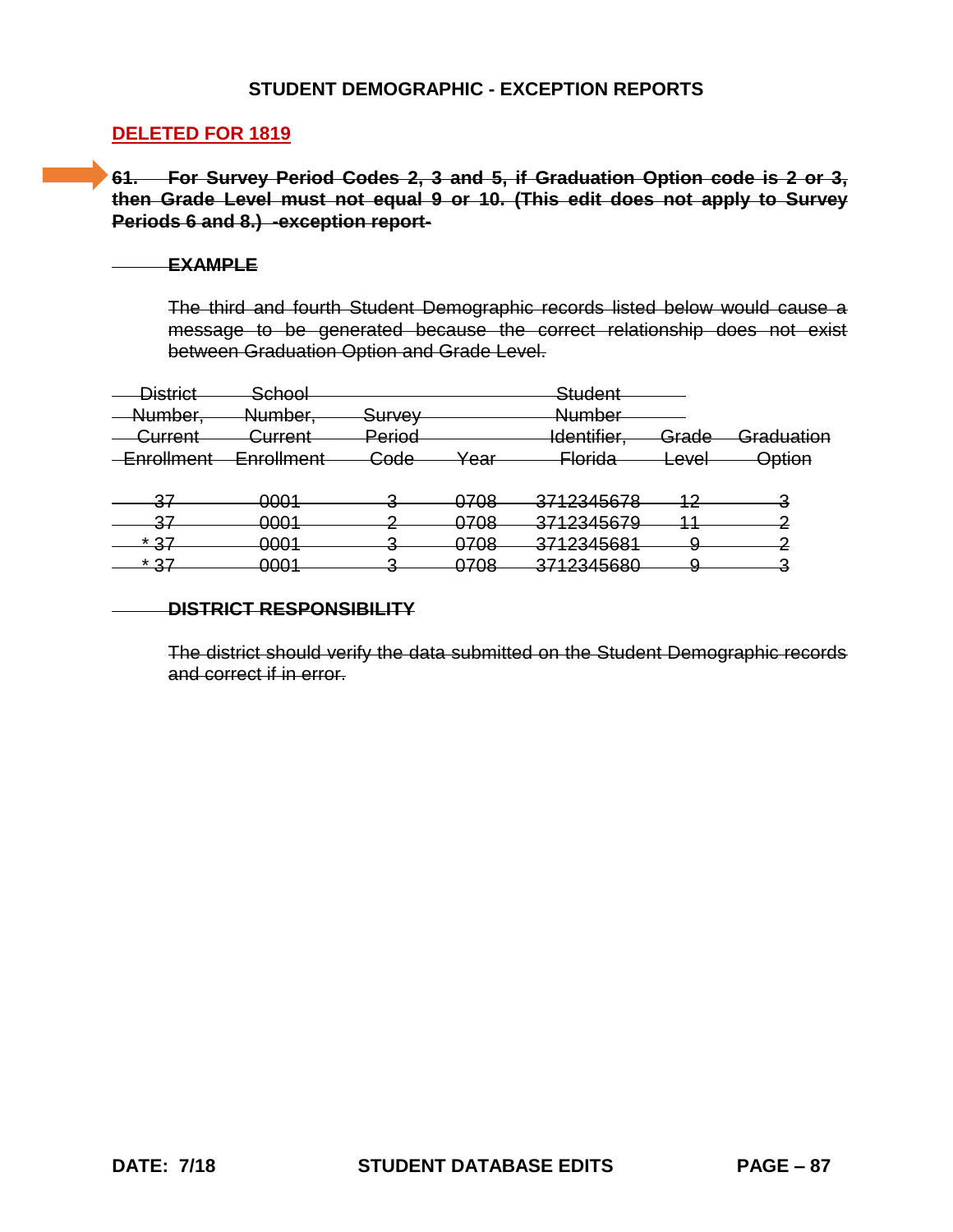**63. If Grade Level is KG-12 and School Number, Current Enrollment is not 9992, 9993, or 9995, the student must be at least 5 years old on or before September 1 of the school year being reported. -exception report-**

**Note: Students who transfer to Florida from states with different minimum starting ages are accepted into the grade into which they are transferring.** 

## **EXAMPLE**

If the record below was submitted in the 2013-14 school year, thenthe record would cause a message to be generated because Grade Level is KG and age is less than 5.

| <b>Student Number</b><br>Identifier, Florida | Year | <b>Survey Period</b><br>Code | Grade<br>Level | <b>Birth Date</b> |
|----------------------------------------------|------|------------------------------|----------------|-------------------|
| * 0123456789                                 | 1314 |                              | KG.            | 02192009          |

# **DISTRICT RESPONSIBILITY**

The district should verify the Birth Date and correct it if it is in error.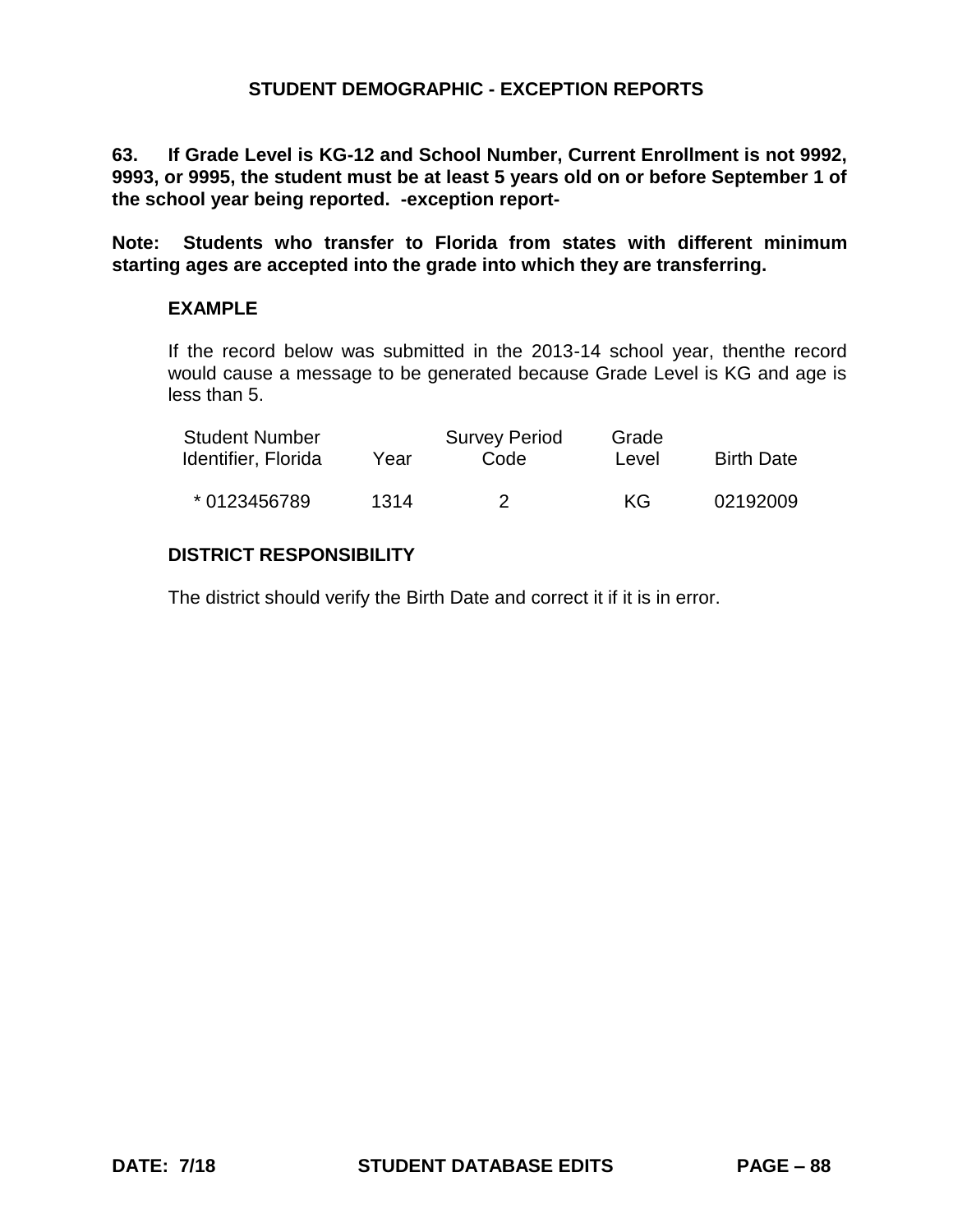**64. If Grade Level is PK-12 and School Number, Enrollment is not 9995; then Resident Status, State/County must be 0, A, B, 2 or- 3. If Grade Level is 30-31, then Resident Status, State/County must be 4, 5, 6 or 7. (This edit does not apply to Survey Periods 6 and 8.) -exception report-**

## **EXAMPLE**

The records listed below would cause a message to be generated because the relationship between Grade Level and Resident Status, State/County is not the expected relationship as stated in the edit.

| <b>Student Number</b><br>Identifier, Florida | Year | <b>Survey Period</b><br>Code | Grade<br>Level | <b>Resident Status,</b><br>State/County |
|----------------------------------------------|------|------------------------------|----------------|-----------------------------------------|
| *123456789X                                  | **** | 2.                           | 05             | 5                                       |
| *123456790X                                  | **** | າ                            | 30             | っ                                       |

\*\*\*\* = Valid fiscal year for data submission.

## **DISTRICT RESPONSIBILITY**

The district should verify the Resident Status, State/County and the Grade Level, and correct if in error.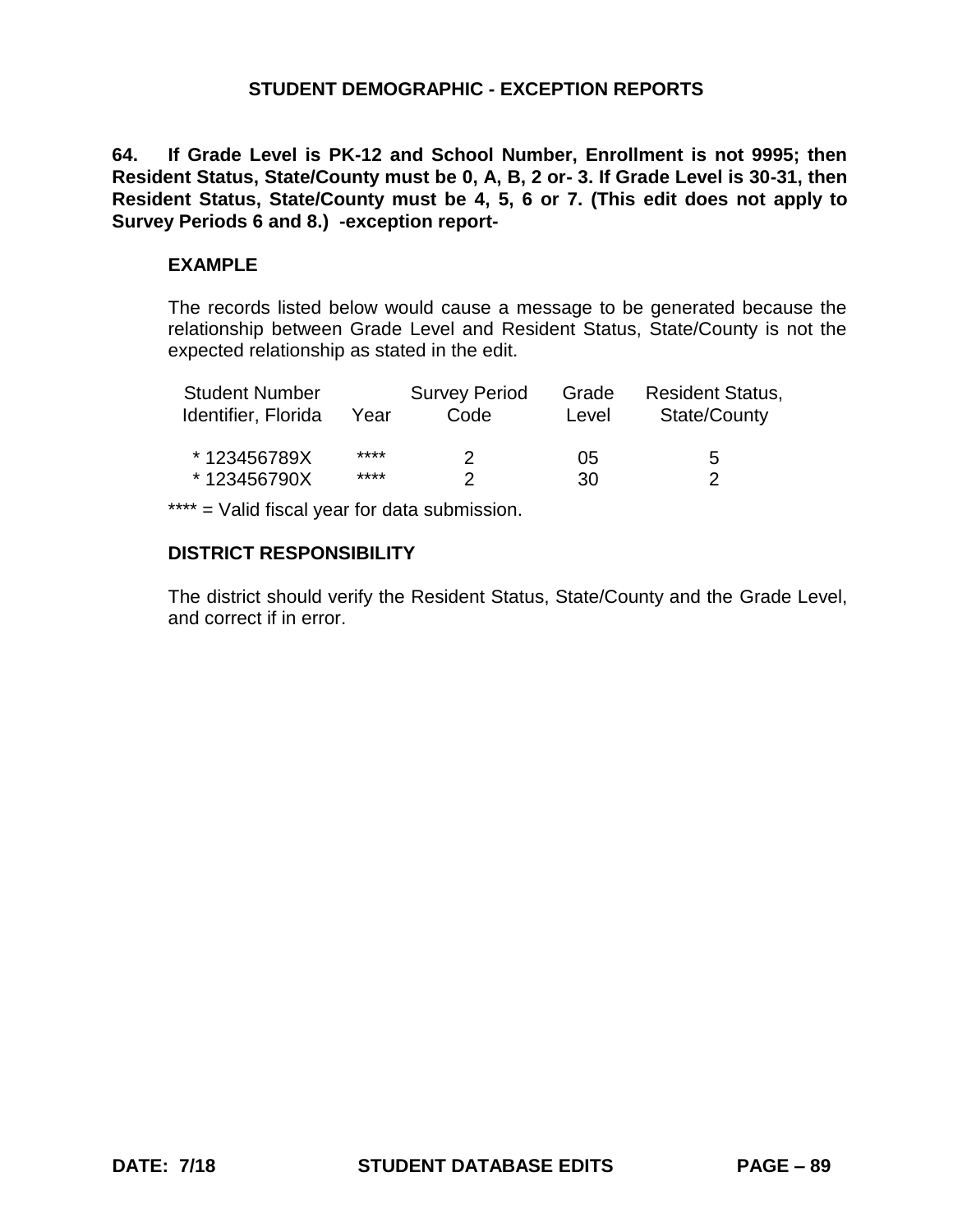**68. If Survey Period Code = 2, 3 or 5; School Number, Current Enrollment is not 3518, 9992, 9993, 9994, 9995 or 9997; District Number, Current Instruction/Service is not 71; District Number, Current Enrollment equals District Number, Current Instruction/Service; Withdrawal Code, PK-12 on matching Prior School Status/Student Attendance records is not DNE; and Grade Level is not 30 or 31, then each Student Demographic record must have a matching Federal/State Indicator Status record based on District Number, Current Enrollment; Student Number Identifier, Florida; Survey Period Code and Fiscal Year. (This edit does not apply to Survey Periods 6 and 8.) The match between the Student Demographic Information record and the Prior School Status/Student Attendance record should use the following fields: District Number, Current Enrollment; Student Number Identifier, Florida; Survey Period Code and Year/School Year. -exception report-**

### **EXAMPLE**

The first and third Student Demographic records listed below would pass this edit. The second Student Demographic record would not pass the edit because it has no matching Federal/State Indicator Status record.

*Student Demographic records Federal/State Indicator records* 

| <b>District</b><br>Number,<br>Current<br>Enrollment | <b>Student</b><br>Number<br>Identifier, Period<br>Florida | Survey<br>Code | Fiscal<br>Year | <b>District</b><br>Number,<br>Current<br>Enrollment Florida | <b>Student</b><br>Number<br>Identifier, Period | Survey<br>Code | Fiscal<br>Year |
|-----------------------------------------------------|-----------------------------------------------------------|----------------|----------------|-------------------------------------------------------------|------------------------------------------------|----------------|----------------|
|                                                     |                                                           |                |                |                                                             |                                                |                |                |
| 26                                                  | 012345678X                                                |                | ****           | 26                                                          | 012345678X                                     | 2              | ****           |
| $*26$                                               | 012345679X                                                | $\mathcal{P}$  | ****           | 26                                                          | 012345680X                                     | 2              | ****           |
| 26                                                  | 012345680X                                                | 2              | ****           |                                                             |                                                |                |                |

\*\*\*\* = Valid fiscal year for data submission.

### **DISTRICT RESPONSIBILITY**

The district must review the Student Demographic record and determine whether a Federal/State Indicator Status record is necessary. If such a record is necessary, the district should submit the record. If such a record is not necessary, no action is necessary.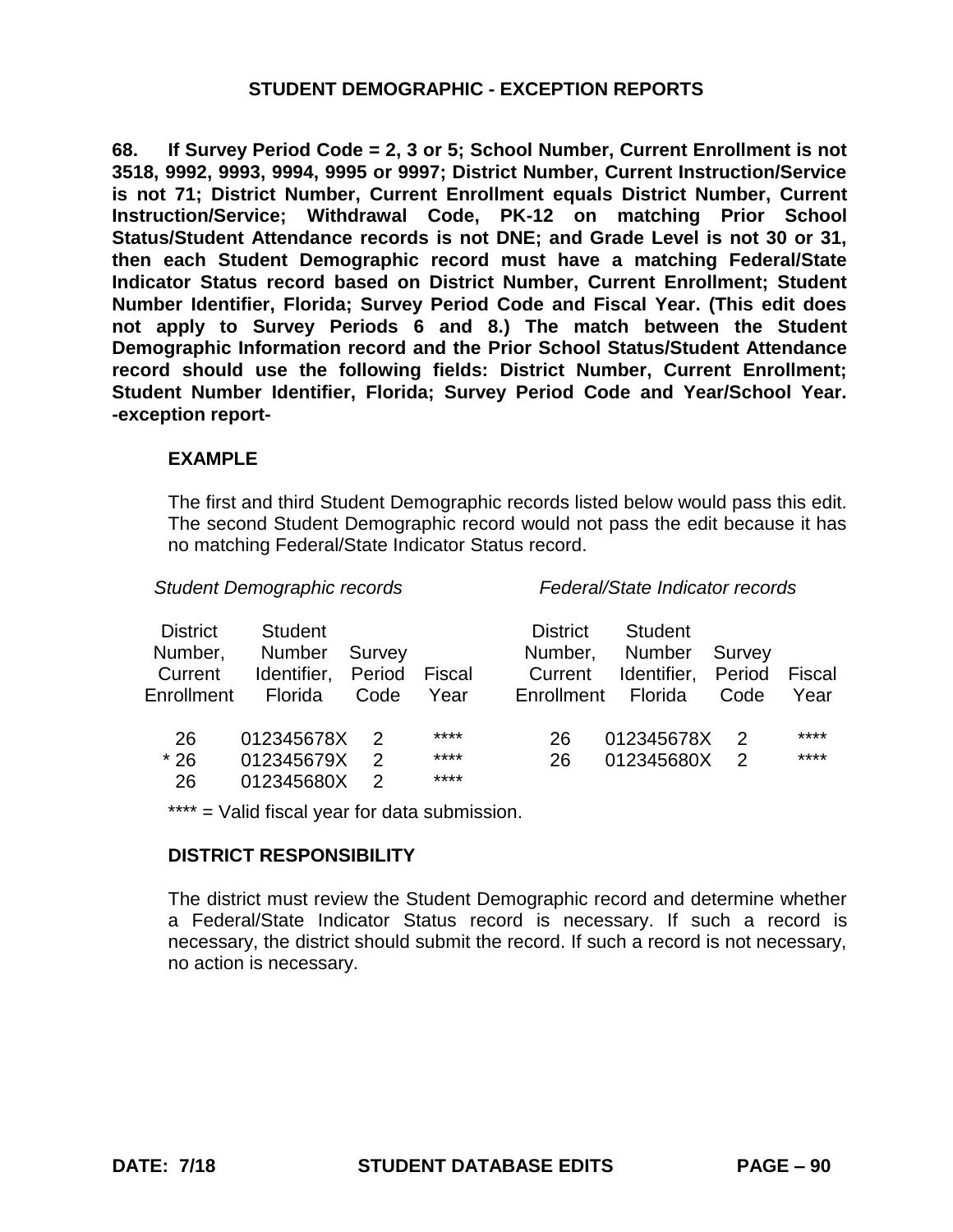**69. If Survey Period Code is 2, 3, or 5; School Number, Current Enrollment is not 3518, 9992, 9993, 9994, 9995, or 9997; Migrant Status Term is not X; District Number Current Instruction/Service is not 71 and Grade Level is not 30 or 31; then each Student Demographic record must have at least one matching Prior School Status/Student Attendance record based on District Number, Current Enrollment; Student Number Identifier, Florida; Survey Period Code, and School Year. (This edit does not apply to Survey Periods 6 and 8.) –exception report –**

## **EXAMPLE**

The first record listed below would generate an error message because there is no matching Prior School Status/Student Attendance record to accompany it, and Migrant Status Term is not equal to X. The second record without a matching Prior School Status/Student Attendance record would not generate an error message because the School Number, Current Enrollment is equal to 3518. The third record without a matching Prior School Status/Student Attendance record would not generate an error message because Migrant Status Term is equal to X. The fourth record would not generate an error message because it has a matching Prior School Status/Student Attendance record.

### *Student Demographic records*

| <b>District</b><br>Number,<br>Current<br>Enrollment | School<br>Number,<br>Current<br>Enrollment | <b>Student</b><br><b>Number</b><br>Identifier,<br>Florida | Survey<br>Period<br>Code | Year | Migrant<br><b>Status</b><br>Term |
|-----------------------------------------------------|--------------------------------------------|-----------------------------------------------------------|--------------------------|------|----------------------------------|
| $*02$                                               | 0111                                       | 0212345678                                                | 3                        | 1011 | 7                                |
| 02                                                  | 3518                                       | 0212345678                                                | 3                        | 1011 | Z                                |
| 02                                                  | 0111                                       | 0212345679                                                | 3                        | 1011 | X                                |
| 02                                                  | 0111                                       | 0212345680                                                | 3                        | 1011 | B                                |

*Prior School Status/Student Attendance records* 

| <b>District</b> | <b>Student</b> |        |      |
|-----------------|----------------|--------|------|
| Number,         | <b>Number</b>  | Survey |      |
| Current         | Identifier,    | Period |      |
| Enrollment      | Florida        | Code   | Year |
|                 |                |        |      |
| UJ.             | 0212345680     | 3      | 1011 |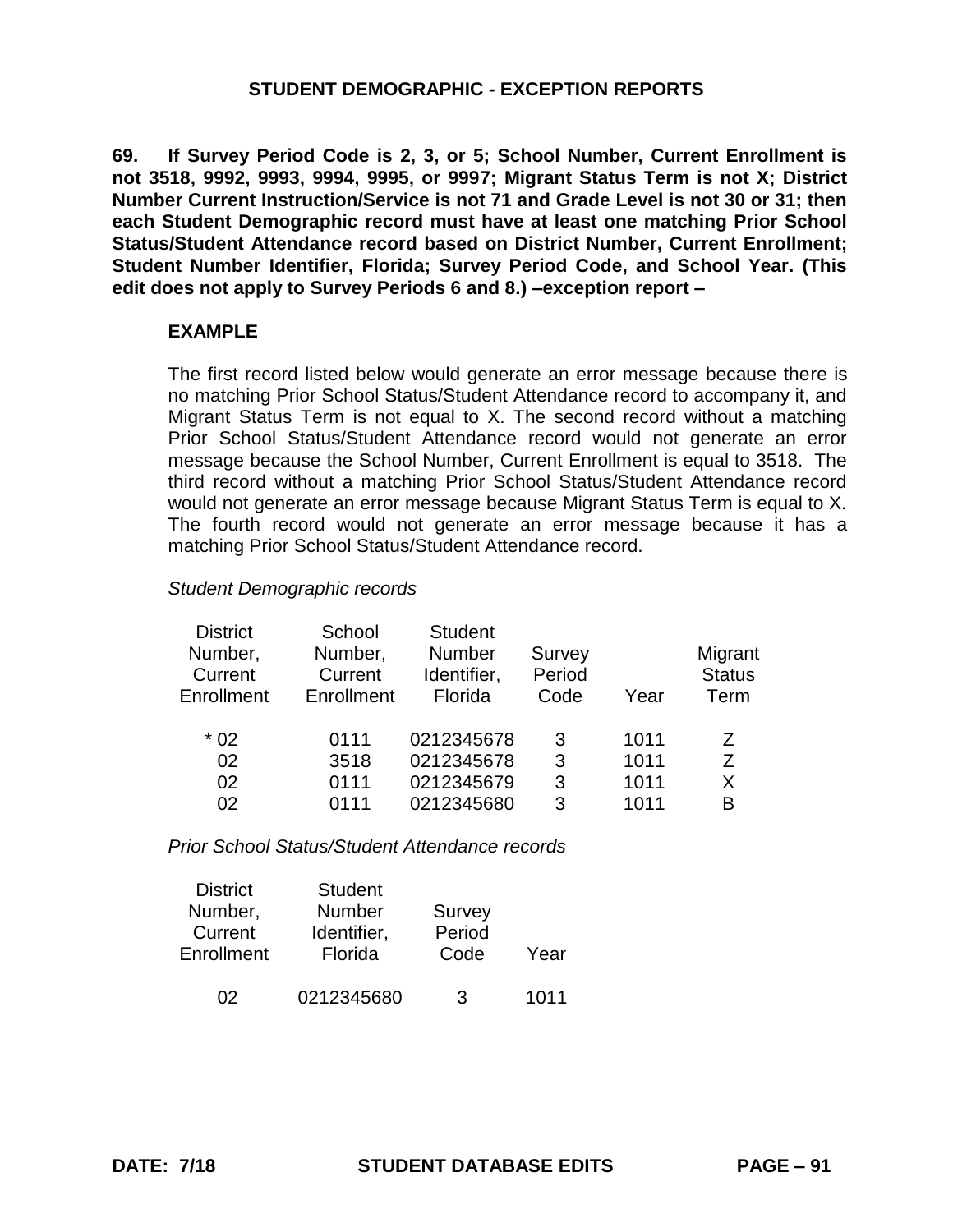## **DISTRICT RESPONSIBILITY**

The district must review the Student Demographic Information record and determine whether a matching Prior School Status/Student Attendance record is necessary. If such a record is necessary, the district must submit the record. If such a record is not necessary, then no action is necessary.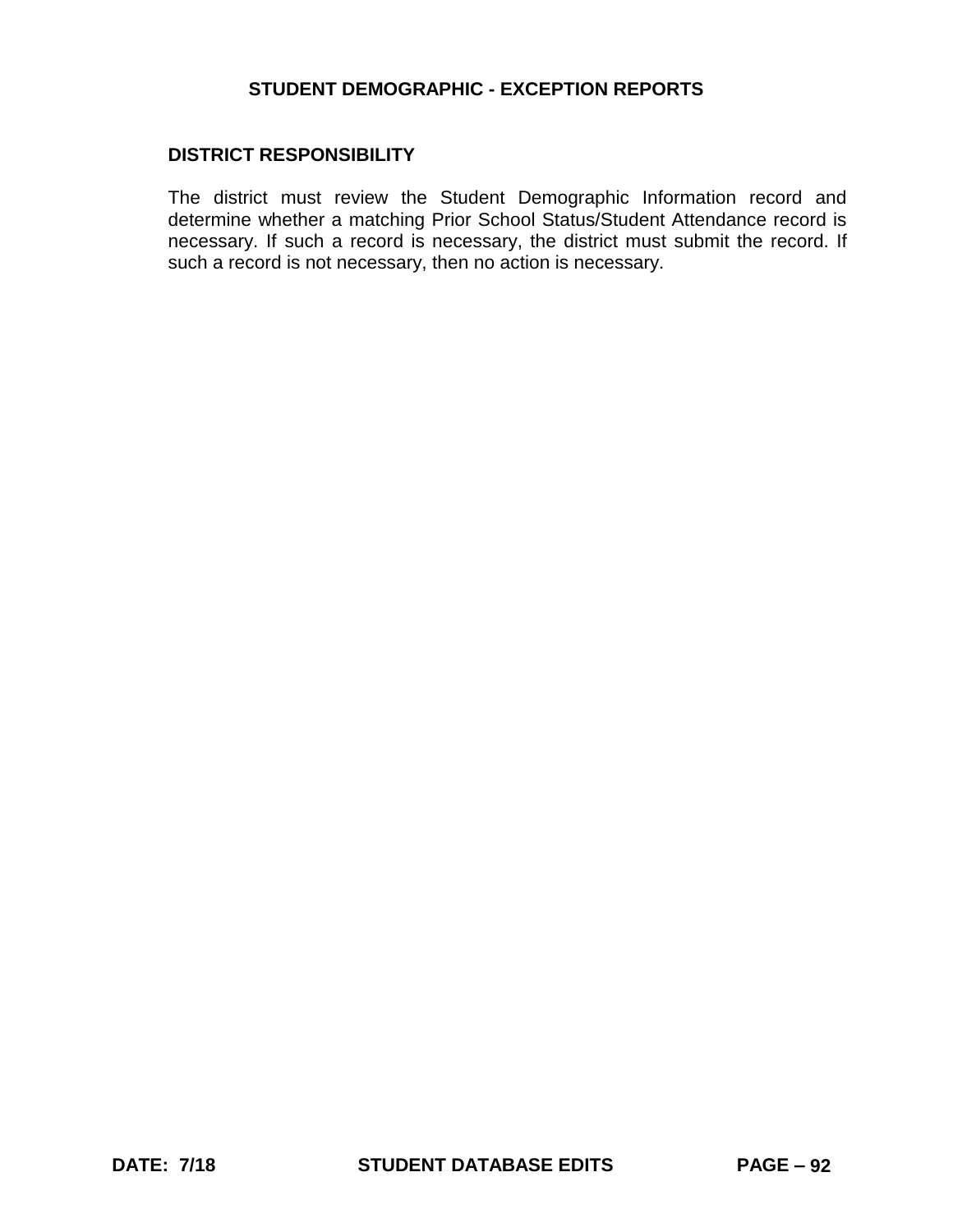## **STUDENT DEMOGRAPHIC - AGGREGATE EXCEPTION REPORTS**

**90. For each School Number, Current Enrollment, at least one record must have a Lunch Status code not equal to 0 unless the School Number, Current Enrollment is 3518, 9996, 9997, N998, or N999. (The student did not apply for free or reduced price lunch). (This edit does not apply to Survey Periods 6 and 8.) –aggregate exception report-**

**Note: The following information will be listed on the exception report for schools that do not meet the exception edit above:** 

- **District Number, Current Enrollment**
- **School Number, Current Enrollment**
- **Total number of Student Demographic records**
- **Number of records with Lunch Status = 0**

## **EXAMPLE**

School 0021 has 56 total Student Demographic records. All of these records have a Lunch Status code of 0. An error message is generated for School 0021 on the exception report indicating that the school failed this exception edit.

## **DISTRICT RESPONSIBILITY**

The district must review the records to determine whether code 0 was used appropriately. The district must correct the Lunch Status on the Student Demographic records that are in error. If no records are in error, no action is necessary.